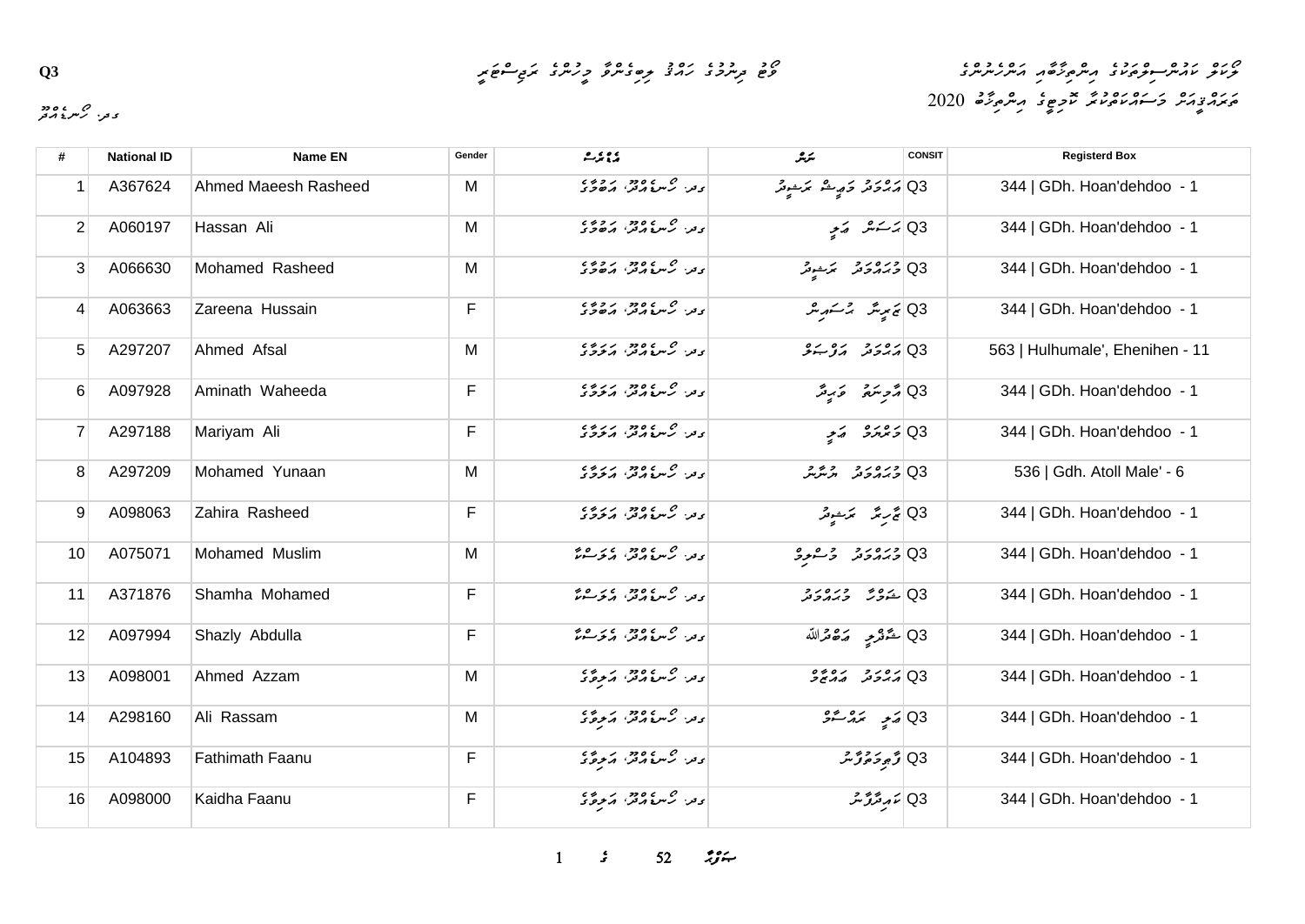*sCw7q7s5w7m< o<n9nOoAw7o< sCq;mAwBoEw7q<m; wBm;vB* م من المسجد المسجد المسجد المسجد المسجد العام 2020<br>مسجد المسجد المسجد المسجد المسجد المسجد المسجد المسجد المسجد ال

| 17 | A099151 | Mohamed Athif           | M            | ى قرار مىسكە 25%، ئەنزىق ئ                   | Q3  <i>3223 مگهو</i> ر                           | 344   GDh. Hoan'dehdoo - 1 |
|----|---------|-------------------------|--------------|----------------------------------------------|--------------------------------------------------|----------------------------|
| 18 | A298149 | Ahmed Mujahid           | M            | צעי צייע ברק גם ב                            | Q3 <i>كەنگەنىڭ</i> خەنق <i>ب</i> ىر              | 344   GDh. Hoan'dehdoo - 1 |
| 19 | A082503 | Ahmed Naseem            | M            | ى تىر، كەس كەتتى، ئەركەيم                    |                                                  | 344   GDh. Hoan'dehdoo - 1 |
| 20 | A097985 | Aminath Mohamed         | F            | ى تىر، گەس كەت بەر بىرى ئە                   | Q3 أ <i>مُّوسَمَّة وَيَدَوْمُ</i> رَ             | 344   GDh. Hoan'dehdoo - 1 |
| 21 | A298073 | Arushadh Khalidh        | M            | ى تىر، كەس كەتتى، ئەركەيم                    | Q3 كەترىش <i>ەتى گ</i> وتر                       | 344   GDh. Hoan'dehdoo - 1 |
| 22 | A375463 | Fathmath Rifasha Naseem | $\mathsf{F}$ | ى قرار مى مەكرە ئەرەر بىرى ئە                | Q3 <i>وُّجِودَةُ بِروُّ</i> تُ مَرَسِو <i>دُ</i> | 536   Gdh. Atoll Male' - 6 |
| 23 | A375460 | Mohamed Rayyan Naseem   | M            | <i>צעי לייש הרבי הרי ב</i>                   | Q3 <i>دېرو دو برو</i> رگه شرسو                   | 344   GDh. Hoan'dehdoo - 1 |
| 24 | A099852 | Hassan Jameel           | M            | ى قرار مى سى مەرق بىر كەن ئىسىمى             | Q3 ټر <i>شتر</i> ت <u>ق</u> انونو                | 344   GDh. Hoan'dehdoo - 1 |
| 25 | A116033 | Mahmood Riyaz           | M            | ى تىر، گەس كە دەر، بەر كە                    | Q3 <i>كەنگەنتى</i> بىرتە شە                      | 344   GDh. Hoan'dehdoo - 1 |
| 26 | A088601 | Ali Zahir               | M            | وی کس وود در دولار<br>دین کس دین مونوری      | Q3 <i>ھَ مِي پي تَج</i> ريتَر                    | 536   Gdh. Atoll Male' - 6 |
| 27 | A097984 | Dhonbee Faanu           | $\mathsf F$  | دىن گىس دەھرىر دەھەر<br>دىن گىس دىن دەپرىزدى | Q3   قريمو پورمبر                                | 344   GDh. Hoan'dehdoo - 1 |
| 28 | A128720 | Ibrahim Zahir           | M            | وی کسوه در دووو<br>دین کسوه ترا مونزمزد      | Q3 مەھە <i>تىر بىقى تارىتى</i>                   | 344   GDh. Hoan'dehdoo - 1 |
| 29 | A101205 | Ismail Zahir            | M            | وی کسوه در دووو<br>دین کسوه ترا مونزمزد      | Q3 م <i>ې</i> شۇم قىم ئ <sup>ى</sup> رىتى        | 344   GDh. Hoan'dehdoo - 1 |
| 30 | A097941 | Hawwa Zahira            | $\mathsf F$  | ولاړ کړي ووه د بر د وه و                     | Q3 <i>بَدْهُ جَ</i> بَرَ مَ                      | 344   GDh. Hoan'dehdoo - 1 |
| 31 | A040842 | Fathimath Ahmed         | $\mathsf F$  | ى مەس ئەرەپ ئە                               | Q3 <i>وَّجِوحَة مَدْحَدَّ</i>                    | 536   Gdh. Atoll Male' - 6 |
| 32 | A151923 | Haamila Ahmed           | $\mathsf F$  | ى مىستى مەن ھۆكى                             | Q3 جَّحِرَّ <i>مَدْدَنْد</i>                     | 344   GDh. Hoan'dehdoo - 1 |
| 33 | A097956 | Hathim Ahmed            | M            | ى مەر ئەس ئەرەر ئەلىي ئ                      |                                                  | 344   GDh. Hoan'dehdoo - 1 |

**2** *s* **52** *z***<sub>***s***</sub>**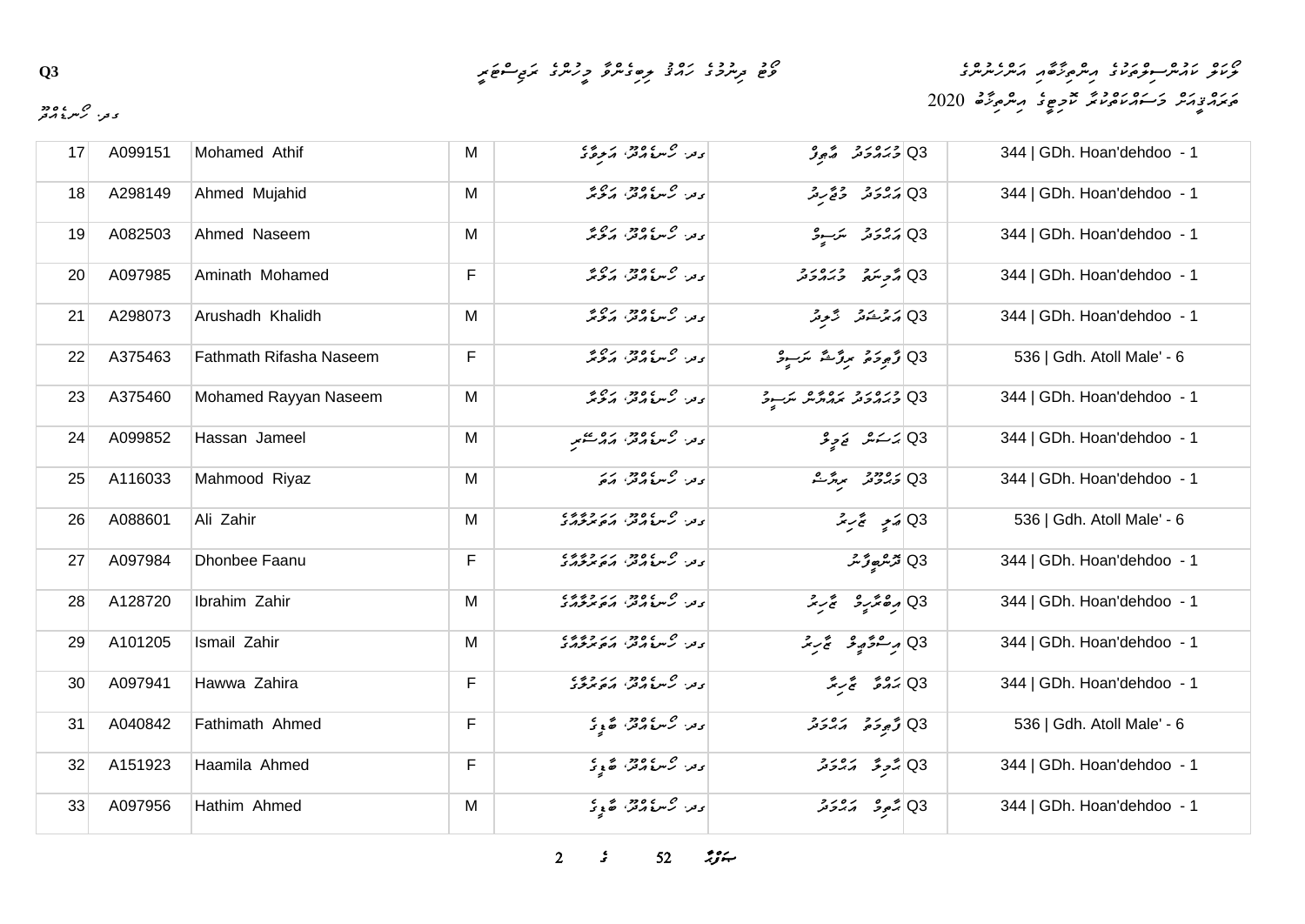*sCw7q7s5w7m< o<n9nOoAw7o< sCq;mAwBoEw7q<m; wBm;vB 2020<sup>, م</sup>وجدة المصرورة المجموعة المستورجة والم*جموعة والمجموعة والمجموعة والمجموعة والمجموعة والمجموعة والمجموعة

| 34 | A071628 | Ishaaq Ahmed      | м           | <sub>ى تىر</sub> ، ئۇسۇم تۇ، ئ <sup>ەت</sup> بۇ ئ | Q3 م س <i>مبرٌ تقریر می</i> روتر                                                                                                  | 536   Gdh. Atoll Male' - 6      |
|----|---------|-------------------|-------------|---------------------------------------------------|-----------------------------------------------------------------------------------------------------------------------------------|---------------------------------|
| 35 | A298148 | Juwairiyya Ahmed  | F           | ى مەستەمەت ھۆت                                    | Q3 <i>فوكم برونژ مردونر</i>                                                                                                       | 344   GDh. Hoan'dehdoo - 1      |
| 36 | A010824 | Mohamed Khalid    | M           | ا دىن كەس مەدەر ئەلىي ئى                          | Q3 <i>\$نەۋەتى</i> د <i>ۇم</i> ۇر                                                                                                 | 536   Gdh. Atoll Male' - 6      |
| 37 | A084992 | Shamsunnisa       | F           | ىر ئىس ئەمەت ھۆت                                  | Q3 شۇ ئەمەسرىسە                                                                                                                   | 536   Gdh. Atoll Male' - 6      |
| 38 | A035270 | Yoonus Ahmed      | M           | ى مەستەمەت ھېرى                                   | Q3 ټري <i>ز په ډېرو</i> تر                                                                                                        | 536   Gdh. Atoll Male' - 6      |
| 39 | A299357 | Adam Manik        | M           | ى مەس ئەھلىرى ئەس                                 | Q3 گەنىرى <i>5 س</i> رى <i>ق</i>                                                                                                  | 344   GDh. Hoan'dehdoo - 1      |
| 40 | A299358 | Fathmath Saudiyya | F           | ى قرار مىسى ئەرەر ئەھمىر                          | Q3  <i>وَّجِوَدَةُ</i> سَوَيْرِيْدَيْرَ                                                                                           | 344   GDh. Hoan'dehdoo - 1      |
| 41 | A299359 | Leela Adam        | F           | ى مەس ئەرەپ ھىر                                   | Q3 مِرَّدَّ مَ <i>ذَّمَرَّ</i> دُ                                                                                                 | 344   GDh. Hoan'dehdoo - 1      |
| 42 | A299360 | Leesha Adam       | $\mathsf F$ | ى تىر كەس ئەمەدى ھەس                              |                                                                                                                                   | 344   GDh. Hoan'dehdoo - 1      |
| 43 | A371872 | Neesha Adam       | F           | ى مەس ئەھلىرى ئەس                                 | Q3 سريسمًا گ <i>ر ترگر</i><br>پ                                                                                                   | 345   GDh. Nadellaa - 1         |
| 44 | A299361 | Niushad Adam      | M           | ىمىن كەس 2000 ھەس                                 | Q3 سرم شكر محمد محمد المحمد المحمد المحمد السياسية السياسية السياسية السياسية السياسية السياسية السياسية السيا<br>مستقبل السياسية | 344   GDh. Hoan'dehdoo - 1      |
| 45 | A163154 | Sajid Ahmed       | M           | ى مەس ئەھلىرى ئەس                                 | Q3 گەم <i>بەقر مەم</i> كەتر                                                                                                       | 344   GDh. Hoan'dehdoo - 1      |
| 46 | A146785 | Umayyath Adam     | M           | ى قىرا كەس كە 30 كەنبىرا ئە                       | Q3 22022 220                                                                                                                      | 563   Hulhumale', Ehenihen - 11 |
| 47 | A056572 | Abdul Muhusin Ali | M           | رىر. ر <i>ىس ئەمەر ئەمەدە</i>                     | Q3 كەھەر <i>355 س</i> ېتىر كەير                                                                                                   | 344   GDh. Hoan'dehdoo - 1      |
| 48 | A094650 | Abdulla Rasheed   | M           | رىر مى مەدەب مەدەبىر<br>ئىس ئىس ئەرەب مەدەبىرى    | Q3 كەڭداللە كە <u>ش</u> وتىر                                                                                                      | 344   GDh. Hoan'dehdoo - 1      |
| 49 | A083027 | Ahmed Hasrath     | M           | رى مەدەبىرى <i>مەدەب</i>                          | Q3 كەبرى <i>قىرى ئىستىم</i>                                                                                                       | 344   GDh. Hoan'dehdoo - 1      |
| 50 | A098012 | Aishath Adam      | F           | رى مەدەبە مەدەبە                                  | Q3 <i>مُمْ مِشْمَعْ مُ</i> مَتَرَدُّ                                                                                              | 344   GDh. Hoan'dehdoo - 1      |

*r@w<sF7v5 .@C*

**3** *s* **52** *z***<sub>***f***</sub><sub>s</sub>**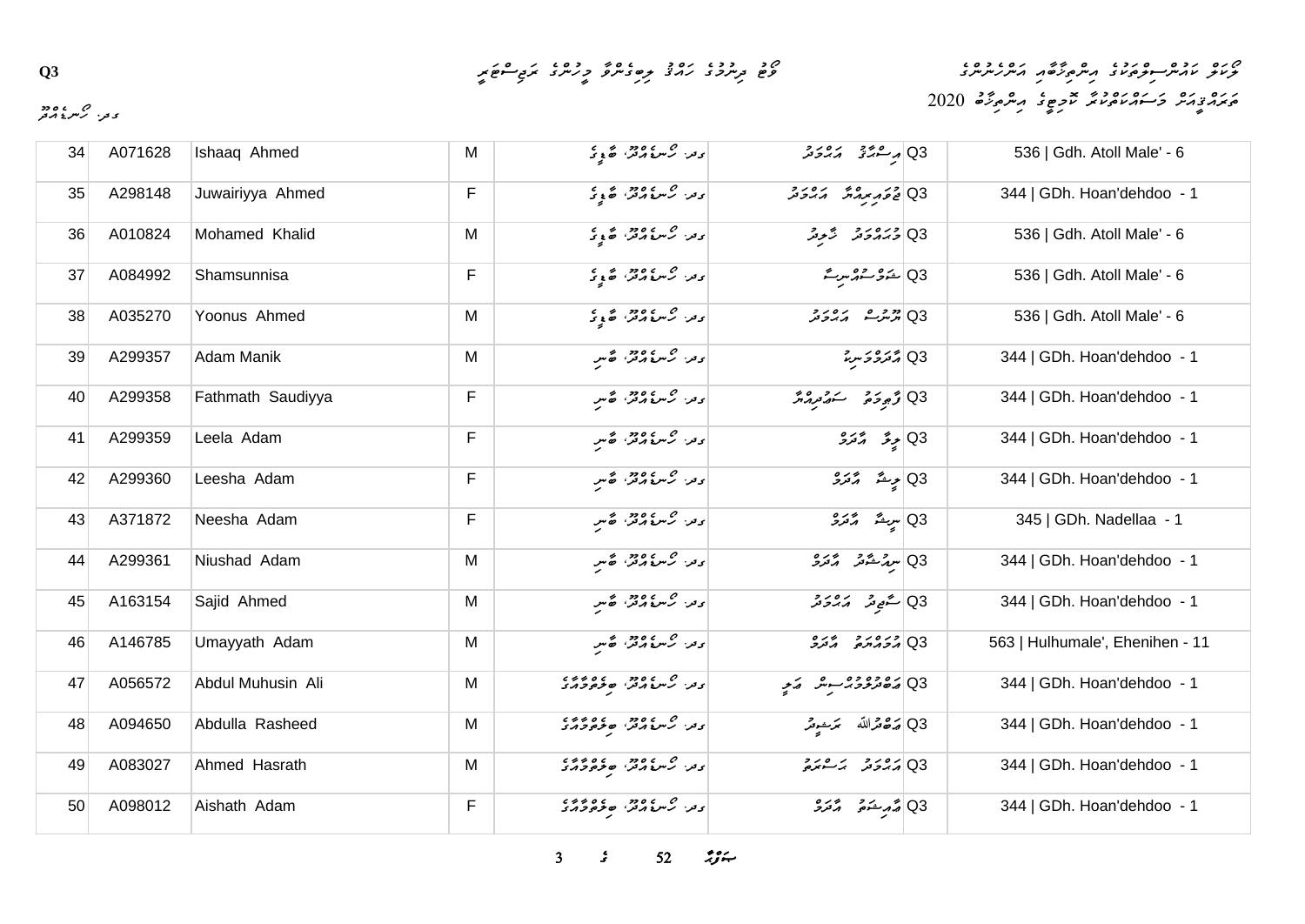*sCw7q7s5w7m< o<n9nOoAw7o< sCq;mAwBoEw7q<m; wBm;vB 2020<sup>, م</sup>وجدة المصرورة المجموعة المستورجة والم*جموعة والمجموعة والمجموعة والمجموعة والمجموعة والمجموعة والمجموعة

| 51 | A298836 | Faruhath Abdul Muhusin  | M            | ړند کرس ده.<br>دند کرس دند کلوگورون                   | $Q_3$ ) $Q_5$ , $Q_6$ , $Q_7$ , $Q_8$ , $Q_7$                                                                                                                                                                           | 344   GDh. Hoan'dehdoo - 1      |
|----|---------|-------------------------|--------------|-------------------------------------------------------|-------------------------------------------------------------------------------------------------------------------------------------------------------------------------------------------------------------------------|---------------------------------|
| 52 | A098013 | Faruzana Abdul Muhusin  | F            | ومر کرس موجود ہے وہ دور<br>ومرد کرس مرمز ہے وہ دوری   | Q3 <i>وَبِرْبِيٌ مَنْ</i> مَصْعَرْ <i>حْرَ جَبْ</i> سِرْ                                                                                                                                                                | 639   Vilimale', Ehenihen-4     |
| 53 | A298830 | Fathmath Yumna          | $\mathsf{F}$ | <i>وفر کرس ووو موه وه و</i> ر                         | Q3  <i>وَّجِءَ حَمَّةَ مَرْدُمَّةً</i>                                                                                                                                                                                  | 31   HDh. Nellaidhoo - 1        |
| 54 | A098011 | Muaviyath Abdul Muhusin | M            | رى مەدەبەر مەدەبەر<br>ئىراگىرىمىزا ھۆۋۈم              | $\int \frac{2}{\sqrt{2}} \frac{2}{\sqrt{2}} \frac{2}{\sqrt{2}} \frac{2}{\sqrt{2}} \frac{2}{\sqrt{2}} \frac{2}{\sqrt{2}} \frac{2}{\sqrt{2}} \frac{2}{\sqrt{2}} \frac{2}{\sqrt{2}} \frac{2}{\sqrt{2}} \frac{2}{\sqrt{2}}$ | 344   GDh. Hoan'dehdoo - 1      |
| 55 | A298834 | Rauhath Abdul Muhusin   | M            | <i>وفر کرس ووو موه وه</i> ون                          |                                                                                                                                                                                                                         | 335   GDh. Thinadhoo - 1        |
| 56 | A252844 | Rifau Abdul Muhusin     | M            | <i>وفر کرس ووو موه وه</i> ون                          | Q3 برو <i>ژه مقرود برد</i> ر                                                                                                                                                                                            | 536   Gdh. Atoll Male' - 6      |
| 57 | A252843 | Zifaf Arif              | M            | رور محسن و دو.<br>دور گس ماند صور دور                 | Q3 يوتۇق ھ <sup>ى</sup> مب <sup>ى</sup> ق                                                                                                                                                                               | 344   GDh. Hoan'dehdoo - 1      |
| 58 | A344267 | Ziyaaf Arif             | M            | <i>وفر کرس ووو وه وه وه</i>                           | Q3 يې تر تر گ <i>ې ب</i> ور                                                                                                                                                                                             | 344   GDh. Hoan'dehdoo - 1      |
| 59 | A298877 | Ahmed Shimaan           | M            | دىن كەس دەھ مەمەدى<br>دىن كەس مەمۇر مەم               | Q3 <i>مەدى ئىبۇ شىرى ئى</i> ر                                                                                                                                                                                           | 563   Hulhumale', Ehenihen - 11 |
| 60 | A098016 | Naziya Waheed           | $\mathsf{F}$ | <i>دىن گەرى بودە</i><br>ئەس كەس بەلگەن ئەھ            | Q3 سَمَعِ <i>مَّدَ وَبِ</i> تَرَ                                                                                                                                                                                        | 344   GDh. Hoan'dehdoo - 1      |
| 61 | A086336 | Raihana Ali             | $\mathsf F$  | ومن کرس وجو ہے وہ وہ<br>ومن کرس گھرمن صفر <i>و</i> حد | Q3 <i>بَزْمٍ بَدَّسَ مَ</i> حِ                                                                                                                                                                                          | 563   Hulhumale', Ehenihen - 11 |
| 62 | A252845 | Shiaan Mohamed          | M            | دىن گەس دەھرىسى دەپرى<br>دىن گەس دەرىس ھەجمى دى       | Q3 شو <i>ما بين جندوند</i>                                                                                                                                                                                              | 563   Hulhumale', Ehenihen - 11 |
| 63 | A298875 | Shimna Mohamed          | $\mathsf{F}$ | ومن کرس گھرمی ہے ہے وہ<br>ومن کرس گھرمی ہے جو جو دی   | Q3 جو <i>د شده در مرد</i>                                                                                                                                                                                               | 563   Hulhumale', Ehenihen - 11 |
| 64 | A098017 | Thahumeena Abdul Azeez  | F            | رىر. ر <i>ىس قەدە</i><br>رىر. رىس مەس                 | Q3 <i>مۇڭرېڭ مەھەر ۋە ي</i>                                                                                                                                                                                             | 344   GDh. Hoan'dehdoo - 1      |
| 65 | A330889 | Ahmed Saib              | M            | ى تىر، كەس ئەمەر ئەھەتگە                              | $\frac{2}{3}$ $\frac{2}{3}$ $\frac{2}{3}$ $\frac{2}{3}$ $\frac{2}{3}$                                                                                                                                                   | 344   GDh. Hoan'dehdoo - 1      |
| 66 | A298143 | Fathimath Eenas         | F            | ى تىر، گەس ئەمەر، ئەنىگە                              | Q3 <i>وُجوحَۃ</i> پہ یمَٹ                                                                                                                                                                                               | 344   GDh. Hoan'dehdoo - 1      |
| 67 | A038167 | Ibrahim Nazim           | M            | ى تىر، كەس ئەرەر، ئ ئىگر                              | Q3 <i>مەھتىب</i> ۇ ش <sub>غو</sub> ۇ                                                                                                                                                                                    | 344   GDh. Hoan'dehdoo - 1      |

*4 5 52*  $25.$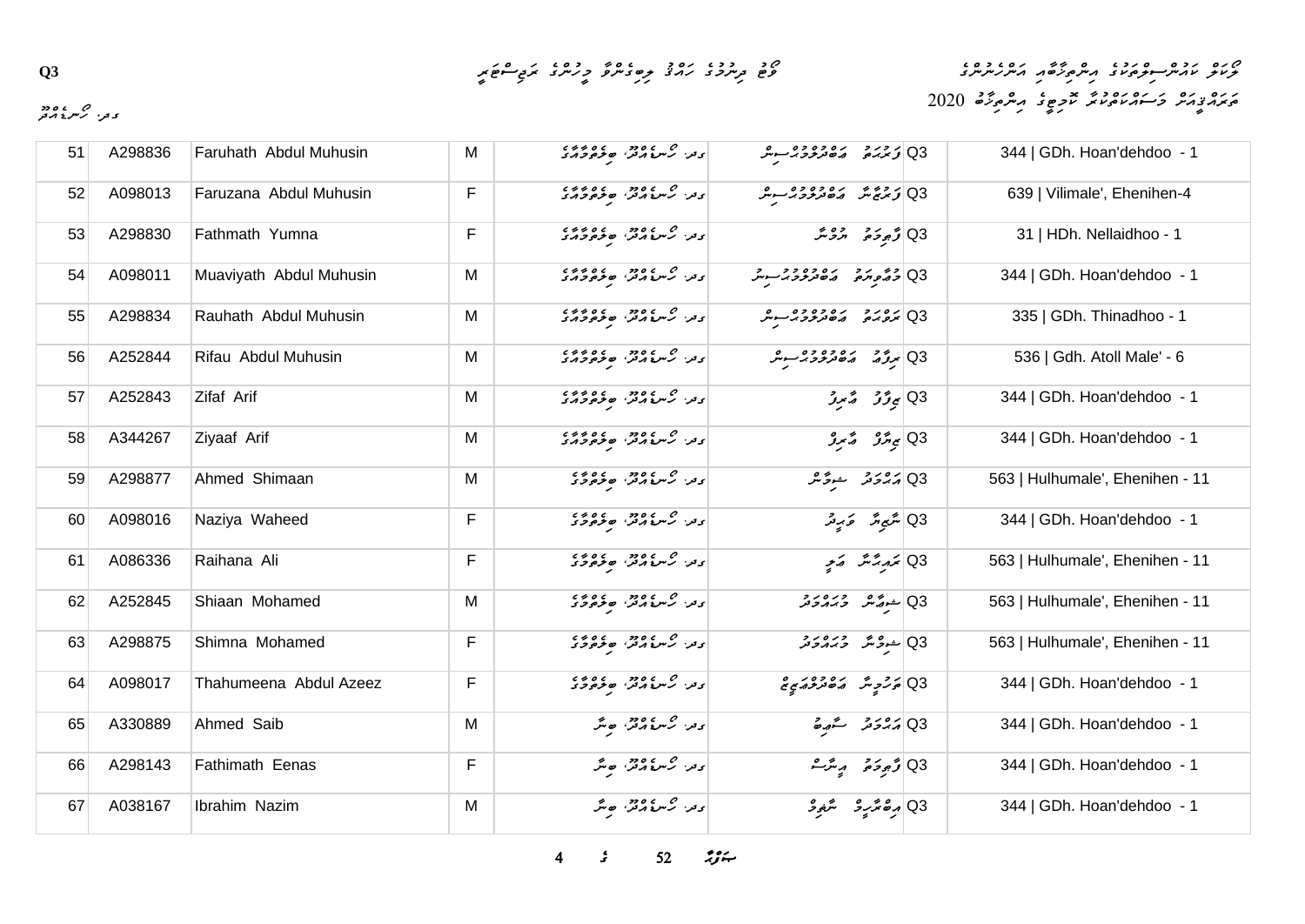*sCw7q7s5w7m< o<n9nOoAw7o< sCq;mAwBoEw7q<m; wBm;vB 2020<sup>, م</sup>وجدة المصرورة المجموعة المستورجة والم*جموعة والمجموعة والمجموعة والمجموعة والمجموعة والمجموعة والمجموعة

| 68 | A298140 | Mohamed Musab          | M           | ى تىر، كەس ئە 250 ھەنگە                                |                                                             | 344   GDh. Hoan'dehdoo - 1 |
|----|---------|------------------------|-------------|--------------------------------------------------------|-------------------------------------------------------------|----------------------------|
| 69 | A297509 | Abdulla Muaaz          | M           | ير مساور و و و و و                                     | Q3 كەشكەللە 3.5 ك                                           | 536   Gdh. Atoll Male' - 6 |
| 70 | A097943 | Ahmed Aneel            | M           | دىر. رىس دەھ ھەمدى                                     | Q3   كەش <sup>ى</sup> ر قىرىگە كەسىر قىل                    | 536   Gdh. Atoll Male' - 6 |
| 71 | A297510 | Aminath Minna          | F           | ىمىن كىسا مەدەر ئەمەدى                                 | Q3 أ <i>مَّ جِسَعَة جِسْرَتَ</i> ّ                          | 344   GDh. Hoan'dehdoo - 1 |
| 72 | A365074 | Dominik Mohamed        | M           | كرور كرسي ورود المعادوري                               | Q3 ترى <i>گە ئىرىقىدە ئەرە</i>                              | 344   GDh. Hoan'dehdoo - 1 |
| 73 | A097942 | Ibrahim Aneel          | M           | ومن كرسي وجود المعدوري                                 | Q3 م <i>وڭ تگرى مى</i> رىگە                                 | 77   N. Maafaru - 1        |
| 74 | A079616 | Jameela Hussain        | F           | ير مساور و و و و و                                     |                                                             | 344   GDh. Hoan'dehdoo - 1 |
| 75 | A077482 | Mohamed Siyam          | M           | دىر. رىس دەھ ھەمدى                                     | $2.5 - 2.5$ $2.5 - 0.3$                                     | 344   GDh. Hoan'dehdoo - 1 |
| 76 | A297613 | Nasrath Rasheed        | M           | ومن كرسي وجود المعدوري                                 | Q3 <i>مَرْ يَكْهُمْ مَنْ مَنْ مِنْ</i>                      | 344   GDh. Hoan'dehdoo - 1 |
| 77 | A297506 | Yumna Waheedh          | F           | ومن كرسي وجود المعدوري                                 | Q3 <i>مرڈ نگر</i> قریر تھر                                  | 344   GDh. Hoan'dehdoo - 1 |
| 78 | A362032 | Aminath Firusha Naseem | $\mathsf F$ | ومن كرس ودور مى مور مورد                               | Q3   مَّ <i>وِ مَرَمَّۃُ</i> وِ مَرْسَّۃُ مَرَسِو <i>دُ</i> | 536   Gdh. Atoll Male' - 6 |
| 79 | A098064 | Hawwa Shameema         | F           | ىمى كەرەم ئەرەپ ئەر                                    | Q3 <i>بَدْدُوَّ</i> شَوِوَّ                                 | 344   GDh. Hoan'dehdoo - 1 |
| 80 | A298113 | Mohamed Azlif          | M           | צעי צייע גפי שיציע ייצא בי                             | Q3 <i>وَبَهُ وَبَنَّ مَنْ وَفَرَّ وَ</i>                    | 344   GDh. Hoan'dehdoo - 1 |
| 81 | A095690 | Sanfa Dhiye            | F           | د د. ص ع و دو ص د س و د د د و د د د د                  | Q3 سەھەر <i>قىر</i> ىتىر                                    | 344   GDh. Hoan'dehdoo - 1 |
| 82 | A132205 | Fathimath Sharuma      | F           |                                                        | Q3 <i>وَّجِ حَمَّى حَمَّمَ</i> دَّ                          | 536   Gdh. Atoll Male' - 6 |
| 83 | A095407 | Hubayrath Mohamed      | M           | ى تىر، گەس كە 32°، ئەچ ئ                               | $22022$ $2040$                                              | 344   GDh. Hoan'dehdoo - 1 |
| 84 | A298029 | Huzamath Mohamed       | M           | ړیں گر مرکز دی ہے والی<br>الاور اگر مرکز کر الاس کا دی | Q3 يُؤْرِحْمُ وَيَرْمُونُوْ                                 | 536   Gdh. Atoll Male' - 6 |

*r@w<sF7v5 .@C*

 $5$   $5$   $52$   $52$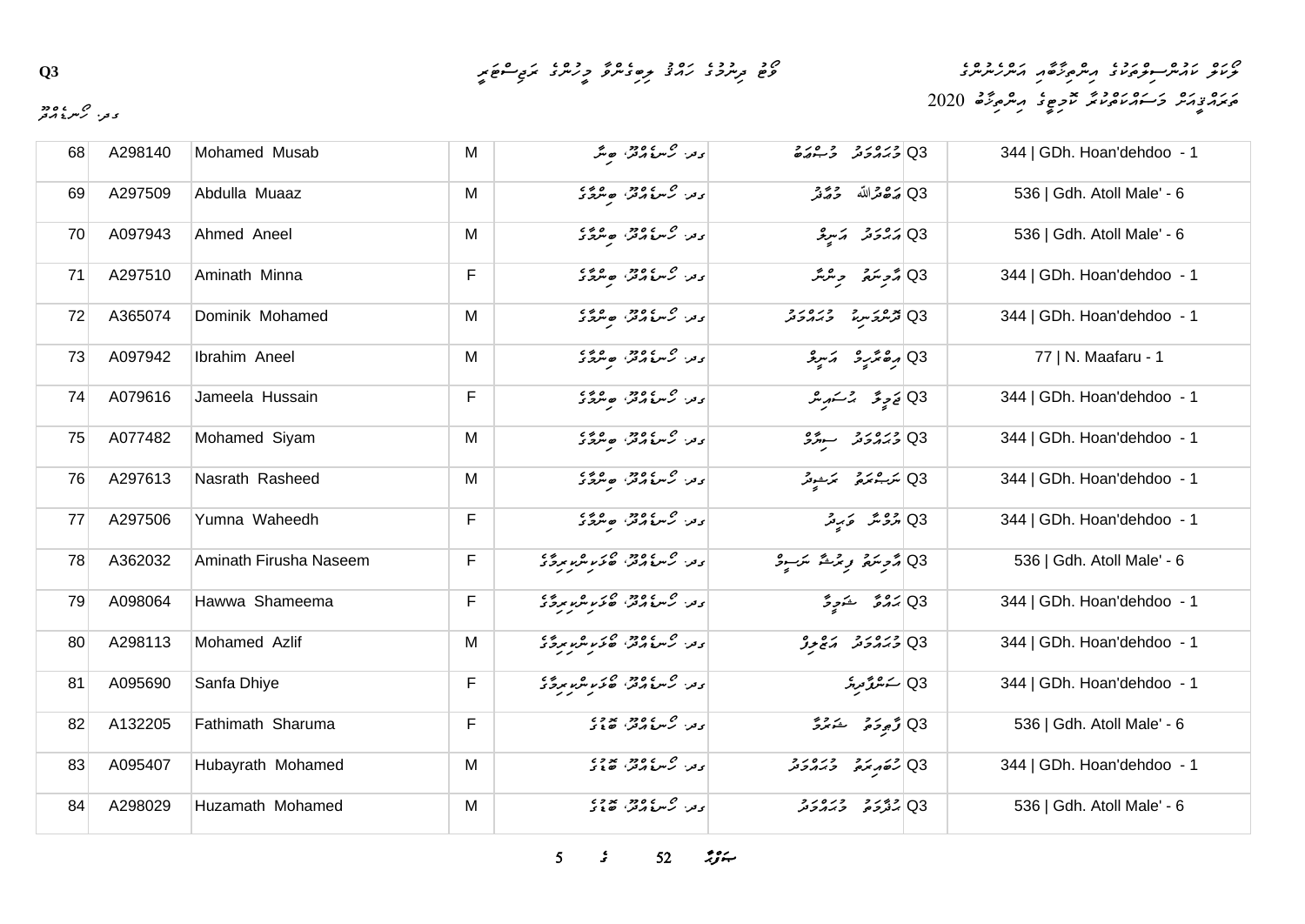*sCw7q7s5w7m< o<n9nOoAw7o< sCq;mAwBoEw7q<m; wBm;vB 2020<sup>, م</sup>وجدة المصرورة المجموعة المستورجة والم*جموعة والمجموعة والمجموعة والمجموعة والمجموعة والمجموعة والمجموعة

| 85  | A372325 | Ibrahim Mohamed                   | м           | ړند کرس ده.<br>دند کرس د ډنر کلون                                                                                                                                                                                               | Q3 مەھەر بەر 25,000                               | 388   Feydhoo Ehenihen - 1       |
|-----|---------|-----------------------------------|-------------|---------------------------------------------------------------------------------------------------------------------------------------------------------------------------------------------------------------------------------|---------------------------------------------------|----------------------------------|
| 86  | A298026 | Khadeeja Ismail                   | F           | ړی ره ده پروه<br>ډی کس دی                                                                                                                                                                                                       | Q3 كَسِيعٌ مِ سُوَّمِ وُلَ                        | 344   GDh. Hoan'dehdoo - 1       |
| 87  | A082751 | Mohamed Imal                      | M           | و مرد ره مرد ده ده در در برد و مرد و مرد و مرد و مرد و مرد و مرد و مرد و مرد و مرد و مرد و مرد و مرد و مرد و م<br>مرد است و مرد مرد مرد مرد و مرد و مرد و مرد و مرد و مرد و مرد و مرد و مرد و مرد و مرد و مرد و مرد و مرد و مرد | Q3 <i>جَدَمْ جَدَّة مِدَّنْ</i>                   | 344   GDh. Hoan'dehdoo - 1       |
| 88  | A372463 | Shama Imaalu                      | F           | وتر، رګښو ورو د پروه<br>وتر، رګښو مرتر، هغو                                                                                                                                                                                     | $35 - 23$                                         | 536   Gdh. Atoll Male' - 6       |
| 89  | A298028 | Usamath Mohamed                   | м           | ړی ره مرده پروه<br>دین رس                                                                                                                                                                                                       | Q3 كار مركز در در در د                            | 344   GDh. Hoan'dehdoo - 1       |
| 90  | A298030 | Zurarath Mohamed                  | M           | ى قرار كى سى 300 مۇ جەم 2                                                                                                                                                                                                       | Q3 ج <i>مربره در در د</i>                         | 463   Srilanka / Colombo - 4     |
| 91  | A032192 | Ahmed Ameen                       | M           | ړین کرس وه ده ده ده<br>ډین کرس ورتن صوصوري                                                                                                                                                                                      | Q3   <i>مەنى</i> قىر مەر شەر                      | 344   GDh. Hoan'dehdoo - 1       |
| 92  | A097922 | Abdul Baaree Abdul Latheef        | M           | ىمى ئىسكەر ئەرەپى ئەسىر ئىس                                                                                                                                                                                                     | Q3 مەھرگرىگە مەھەرمۇمۇر                           | 365   Fuvahmulah Iru Dhekunu - 2 |
| 93  | A097924 | Abdul Latheef Ibrahim             | M           | ومن كرسة ودين كوَسيرَسية                                                                                                                                                                                                        | Q3 مَ <i>ـُّومْدَ جَمِيْرْ مَـ</i> ْمَبِّرْدُ     | 344   GDh. Hoan'dehdoo - 1       |
| 94  | A296926 | Fathmath Afaa Abdul Azeez         | F           | ىمى ئىسكەر ئۇن ئۇستىرسى                                                                                                                                                                                                         | $2, 2, 3, 5, 6$ $\sqrt{2}$ $\approx$ $6, 6, 7, 8$ | 344   GDh. Hoan'dehdoo - 1       |
| 95  | A097923 | Mariyam Abdulla                   | $\mathsf F$ | ى قرار مىسى ئەرەس كۆسۈرسى                                                                                                                                                                                                       |                                                   | 344   GDh. Hoan'dehdoo - 1       |
| 96  | A150731 | Mohamed Aswad                     | M           | ى قرار مىس ئۇرۇش كۆسۈرسى                                                                                                                                                                                                        | Q3 دېم دې ته شونر                                 | 344   GDh. Hoan'dehdoo - 1       |
| 97  | A103511 | Mohamed Khalid                    | M           | ى قرار مىسى ئەمەس كۆس قىرىپى                                                                                                                                                                                                    | Q3  <i>ويەممى دې</i> مى                           | 536   Gdh. Atoll Male' - 6       |
| 98  | A097927 | Zainurrifa                        | F           | ىمى ئىسكەر ئۇن ئۇستىرسى                                                                                                                                                                                                         | Q3 ئ <i>ے مہ مثم</i> د سمبر تر                    | 344   GDh. Hoan'dehdoo - 1       |
| 99  | A150728 | Ahmed Yooshau Ubaidhulla          | M           | ى قرار مى مەكتەر بىر ئەرەر ئە                                                                                                                                                                                                   | Q3 <i>مُدْوَمْه مُرْحُومْ مُ</i> صَمِّرْتُلَّهُ   | 344   GDh. Hoan'dehdoo - 1       |
| 100 | A059376 | Bahiyya Abdul Majeed              | F           | ى قرار كى سرى مۇرى ئە ئەرەر ئە                                                                                                                                                                                                  | Q3 خرم پر محصور د در در حرم د                     | 344   GDh. Hoan'dehdoo - 1       |
| 101 | A299723 | <b>Fathimath Fazlan Ubaidulla</b> | F           | ى قىر ، كەس كە 20 مۇ ئەرەر ،                                                                                                                                                                                                    | Q3 أَوَّجِوَحَمْ وَتَحْمَّدُ صَصَمِقْرَاللَّه     | 344   GDh. Hoan'dehdoo - 1       |

 $6$   $3$   $52$   $29$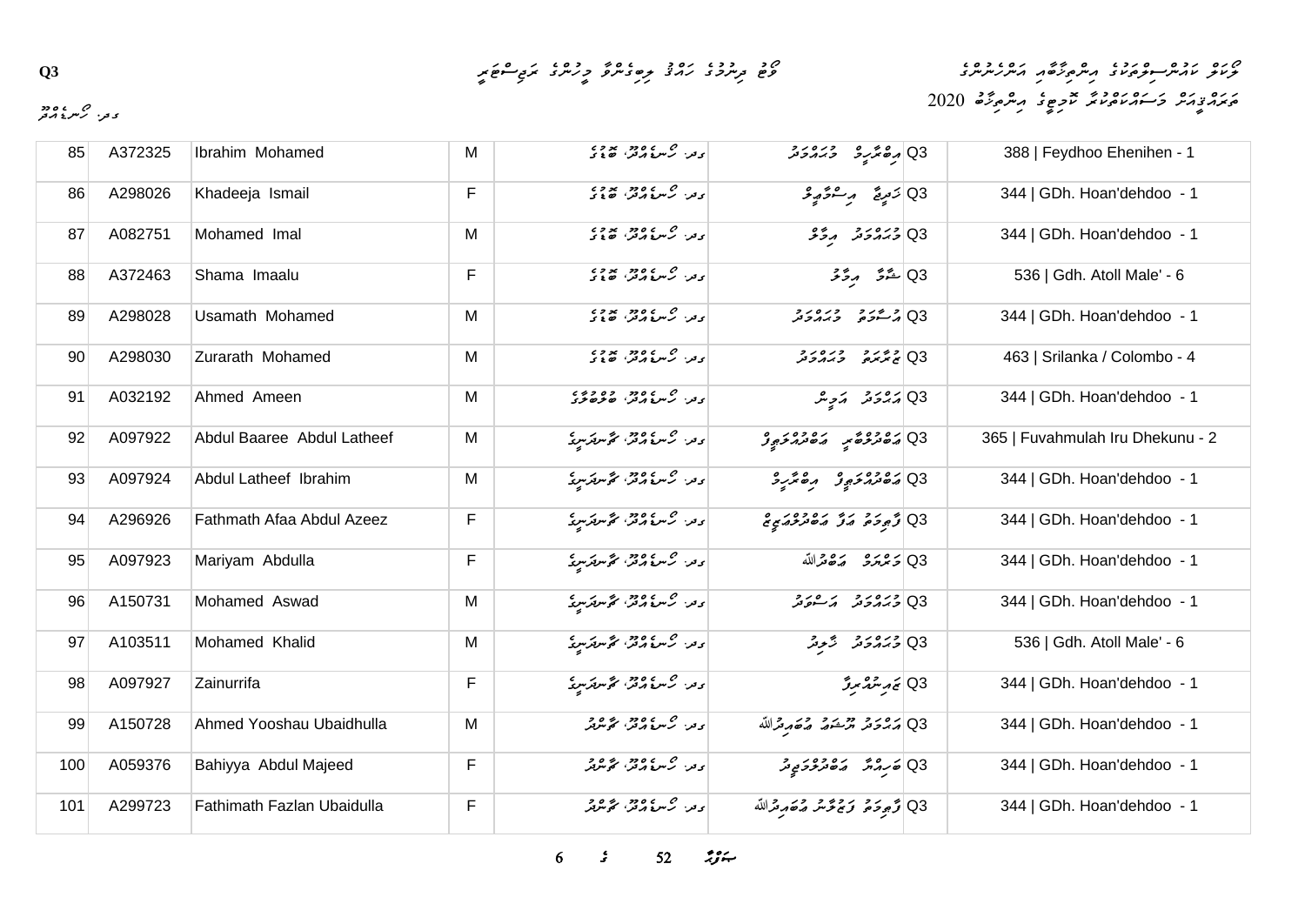*sCw7q7s5w7m< o<n9nOoAw7o< sCq;mAwBoEw7q<m; wBm;vB* م من المرة المرة المرة المرجع المرجع في المركبة 2020<br>مجم*د المريض المربوط المربع المرجع في المراجع المركبة* 

| 102 | A349605 | Ismail Maaniu Ubaidulla  | М | ى قرار مى مەم 300 كىلى ئىش قىر             | Q3 مِ سُمَّحَم <i>ُ جُدْ حَسِيمٌ مُنْ صَوْبِ</i> قْرَاللَّه                                          | 344   GDh. Hoan'dehdoo - 1      |
|-----|---------|--------------------------|---|--------------------------------------------|------------------------------------------------------------------------------------------------------|---------------------------------|
| 103 | A299724 | Mohamed Afshan Ubaidulla | M | ى قرار مىس ئام 20 مى مى مىلىرى ئىش قىر     | Q3 حيده مرحمد مركز شوشر مركزم مركزالله                                                               | 278   Dh. Meedhoo - 1           |
| 104 | A025270 | Ubaidulla Latheef        | M | ى قرار مىس ئە 20 كەن بۇ ئەرەر بول ئارلىق ئ |                                                                                                      | 344   GDh. Hoan'dehdoo - 1      |
| 105 | A124287 | Abdulla Saeed            | M | ىلا رىمىدە بەر ئەرە ب                      | Q3 كَدَهْ قَدْاللَّهُ مُسَمَّمِيَّةً                                                                 | 344   GDh. Hoan'dehdoo - 1      |
| 106 | A112658 | Sameera Moosa            | F | ىلا رىس دەھرىدە ئەرەپ ب                    | Q3  سَمِ پُر مُشَرِ مُشَرِّدًا مُشَرِّدًا مُشَرِّدًا مُشَرِّدًا مُشَرِّدًا مُشَرِّدًا مُشَرِّدًا مُش | 344   GDh. Hoan'dehdoo - 1      |
| 107 | A330989 | Shana Abdulla            | F | ىلىن كەسلەملىرى كەركەن بولۇ                | Q3 گەنگر كەڭ قىراللە                                                                                 | 344   GDh. Hoan'dehdoo - 1      |
| 108 | A352443 | Shariq Abdulla           | M | ىلا رىمىدە ئەرەپ بۇ ئ                      | Q3 كەمبر <i>ىق مەھەم</i> ەللە                                                                        | 344   GDh. Hoan'dehdoo - 1      |
| 109 | A058983 | Aminath Nasreena         | F | ى مىن كى مەدەر ئەس ئىس كىلەر ئ             | Q3   مَّرْحِ سَرَمْ سَرَسْ مَرِسَّرَ                                                                 | 344   GDh. Hoan'dehdoo - 1      |
| 110 | A148451 | Ahmed Nabeel             | M | ومن كرس ودور و كرير وه وه                  | Q3 <i>كەنگەنىڭ سىھ</i> وتى                                                                           | 344   GDh. Hoan'dehdoo - 1      |
| 111 | A299417 | Eeman Habeeb             | F | ومن كرس ودور و كرير وه وه                  | Q3 <sub>مو</sub> ڱن <i>د نہوھ</i> ُ                                                                  | 344   GDh. Hoan'dehdoo - 1      |
| 112 | A085035 | Hassan Habeeb Ibrahim    | M | ىمىن كىس مەدەب بەتمە ترىمى ھ               | Q3 كەسكەر <i>كەھ مەھەرد</i> ۇ                                                                        | 344   GDh. Hoan'dehdoo - 1      |
| 113 | A078270 | Mohamed Moomin           | M | ى مەس ئەمەدە بەر <i>مەس ئەم</i>            | Q3  <i>32,25 مق</i> رح                                                                               | 344   GDh. Hoan'dehdoo - 1      |
| 114 | A299413 | Sausan Habeeb            | F | ومن كرس ودور و كرير وه وه                  | Q3  سَ <i>مَرْ سَعْر بَنَ</i> وِرَةَ                                                                 | 344   GDh. Hoan'dehdoo - 1      |
| 115 | A299411 | Shareefa Abdulla         | F | ومن كرس ودود و كريم من وه                  | Q3 ش <i>ەمرۇ مەھ قر</i> اللە                                                                         | 344   GDh. Hoan'dehdoo - 1      |
| 116 | A097982 | Abdulla Saeed            | M | ىلا رىساملا كەن ئىرە ئەخمەت                | Q3 كەڭ قىراللە س <i>ەمبەتر</i>                                                                       | 344   GDh. Hoan'dehdoo - 1      |
| 117 | A298777 | Aminath Waheeda          | F | وفرا الرسمة وفين المروج والمحرورى          | Q3 م <i>ُّ جِسَعَۃ وَب</i> ِعَ <i>ّر</i>                                                             | 344   GDh. Hoan'dehdoo - 1      |
| 118 | A298784 | Fathimath Najiya         | F | ى مەس ھەر ئەيدىن كىلىم ئە                  | Q3 <i>وُّجوحَةْ مُتَّ</i> وِمَّ                                                                      | 563   Hulhumale', Ehenihen - 11 |

*7 sC 52 nNw?mS*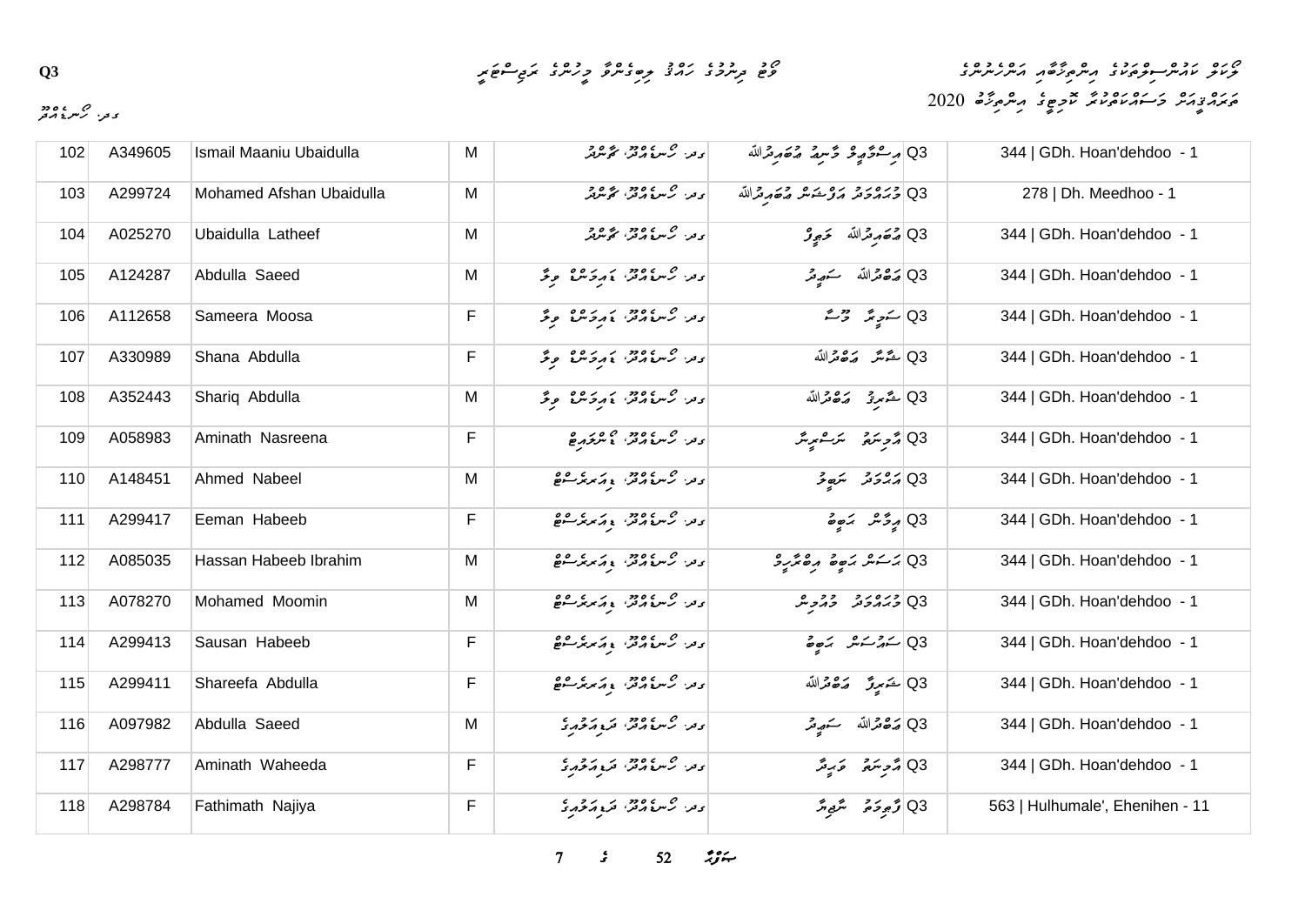*sCw7q7s5w7m< o<n9nOoAw7o< sCq;mAwBoEw7q<m; wBm;vB 2020<sup>, م</sup>وجدة المصرورة المجموعة المستورجة والم*جموعة والمجموعة والمجموعة والمجموعة والمجموعة والمجموعة والمجموعة

| 119 | A298783 | <b>Mohamed Nawaz Saeed</b> | M           | المعر المحسن المعجم والمحدود المحمد المحمد المحمد المحمد المحمد المحمد المحمد المحمد المحمد المحمد ا                                                                                                                            | Q3  <i>وبروبروتر مرة بي سكوبر</i>                       | 563   Hulhumale', Ehenihen - 11 |
|-----|---------|----------------------------|-------------|---------------------------------------------------------------------------------------------------------------------------------------------------------------------------------------------------------------------------------|---------------------------------------------------------|---------------------------------|
| 120 | A298786 | Naaifa Saeed               | F           | وفرا الرسمة أوقرا المروج والمحرورى                                                                                                                                                                                              | Q3 سُمْرِرٌ سَمْرٍ شَرْ                                 | 563   Hulhumale', Ehenihen - 11 |
| 121 | A098070 | Nasiha Hassan              | F           | ى مرا كەس ھەم ئىگە ئە ئە ئوم ئ                                                                                                                                                                                                  | Q3 مگرسون <sup>ت</sup> - ٹرکٹر                          | 536   Gdh. Atoll Male' - 6      |
| 122 | A158213 | Aishath Hassan Didi        | F           | ړی ده ده د د ده د                                                                                                                                                                                                               | Q3 <i>مەم ھەم ئەسكىتى بويى</i> ر                        | 344   GDh. Hoan'dehdoo - 1      |
| 123 | A027890 | Ali Hassan Didi            | M           |                                                                                                                                                                                                                                 | Q3 كەب <i>چە بەكسى</i> ھىرىر                            | 344   GDh. Hoan'dehdoo - 1      |
| 124 | A073421 | Aminath Hassan Didi        | F           | ر در ده ده در دره در در در در در در این در در این در در این در در این در در این در دارای در دارای در دارای در<br>در این در این در این در دارای در دارای در دارای در دارای در دارای در دارای در دارای در دارای در دارای در دارای | Q3 <mark>مُ</mark> حِسَمَة سَسَسْمِيدِ                  | 463   Srilanka / Colombo - 4    |
| 125 | A099332 | Fathmath Hassan Didi       | F           |                                                                                                                                                                                                                                 | Q3 <i>وَّجِ دَمَّةَ بَرَسَتَوْمِرِ م</i> ِرِ            | 344   GDh. Hoan'dehdoo - 1      |
| 126 | A348630 | Fathmath Najwa Hussain     | F           | رور کرس ورو در دوره و<br>روز کرس اروز تره مرس                                                                                                                                                                                   | Q3 <i>وَّجِعَةَ مَنْ</i> قَعَّ يُمَسَمَ <i>رِ مَّرْ</i> | 344   GDh. Hoan'dehdoo - 1      |
| 127 | A297925 | Hassaan Hassan Didi        | M           |                                                                                                                                                                                                                                 | Q3   ئەبۇسە ئەس ئاس ئىس ئارى <i>سى</i> بولس             | 344   GDh. Hoan'dehdoo - 1      |
| 128 | A097957 | Hassan Ibrahim Didi        | M           | ړين کرس ده ده بر د د ور د د<br>ډېر کرس د ډېر او تره مرس                                                                                                                                                                         | Q3 ئەسەش ب <i>ەھەترىي</i> قىيدىنىيە بىر                 | 344   GDh. Hoan'dehdoo - 1      |
| 129 | A097958 | Hawwa Hassan Didi          | F           | وفر کر سره ورو د د و د و.<br>وفر کر سره مرفر افزاد مربع                                                                                                                                                                         | Q3  كەنگە ئەسكەتلەرى <i>يە</i>                          | 344   GDh. Hoan'dehdoo - 1      |
| 130 | A099354 | Jameela Ahmed              | $\mathsf F$ |                                                                                                                                                                                                                                 | Q3 <i>في حي تقرير المراج</i> ع                          | 344   GDh. Hoan'dehdoo - 1      |
| 131 | A282562 | Mariyam Hassan Didi        | $\mathsf F$ | و در و ده در دوره و در در در در در این کنید و این این در این کنید و در این کنید و در این کنید و در این کنید و<br>در این کنید و در این کنید و در این کنید و در این کنید و در این کنید و در این کنید و در این کنید و در این کنید  | Q3 كەنگەنگە كەسكەتلەرلىر                                | 344   GDh. Hoan'dehdoo - 1      |
| 132 | A051520 | Moosa Hassan Didi          | M           |                                                                                                                                                                                                                                 | Q3   جُرْ - بُرْ سَ <i>مْ مِبِرِ م</i> ِرِ              | 344   GDh. Hoan'dehdoo - 1      |
| 133 | A297921 | Naaheed Hassan Didi        | $\mathsf F$ | ر در ده ده در دره در در در در در در این در در این در در این در در این در در این در دارای در دارای در دارای در<br>در این در این در این در دارای در دارای در دارای در دارای در دارای در دارای در دارای در دارای در دارای در دارای | Q3 مَّرْرٍ مَرْ سَنَّرْمِرِيْرِ                         | 344   GDh. Hoan'dehdoo - 1      |
| 134 | A252803 | Nayashyn Nasrulla          | F           | ړی کې ده ده د د و و د د<br>ډین کرس د دنن تره مرس                                                                                                                                                                                | Q3 <i>سَهَّرَشِيِّسْ سَرَبَّ</i> دْ سَرَائِدَ           | 463   Srilanka / Colombo - 4    |
| 135 | A044153 | Ahmed Hassan Manik         | M           | <sub>ى</sub> مە ئىس ئەمەر مى <i>مەن</i> گە                                                                                                                                                                                      | Q3 <i>مُدْوَمْ بُهَــَمْدُوَمِي</i> رْ                  | 344   GDh. Hoan'dehdoo - 1      |

**8** *s* **52** *z***<sub>***f***</sub>**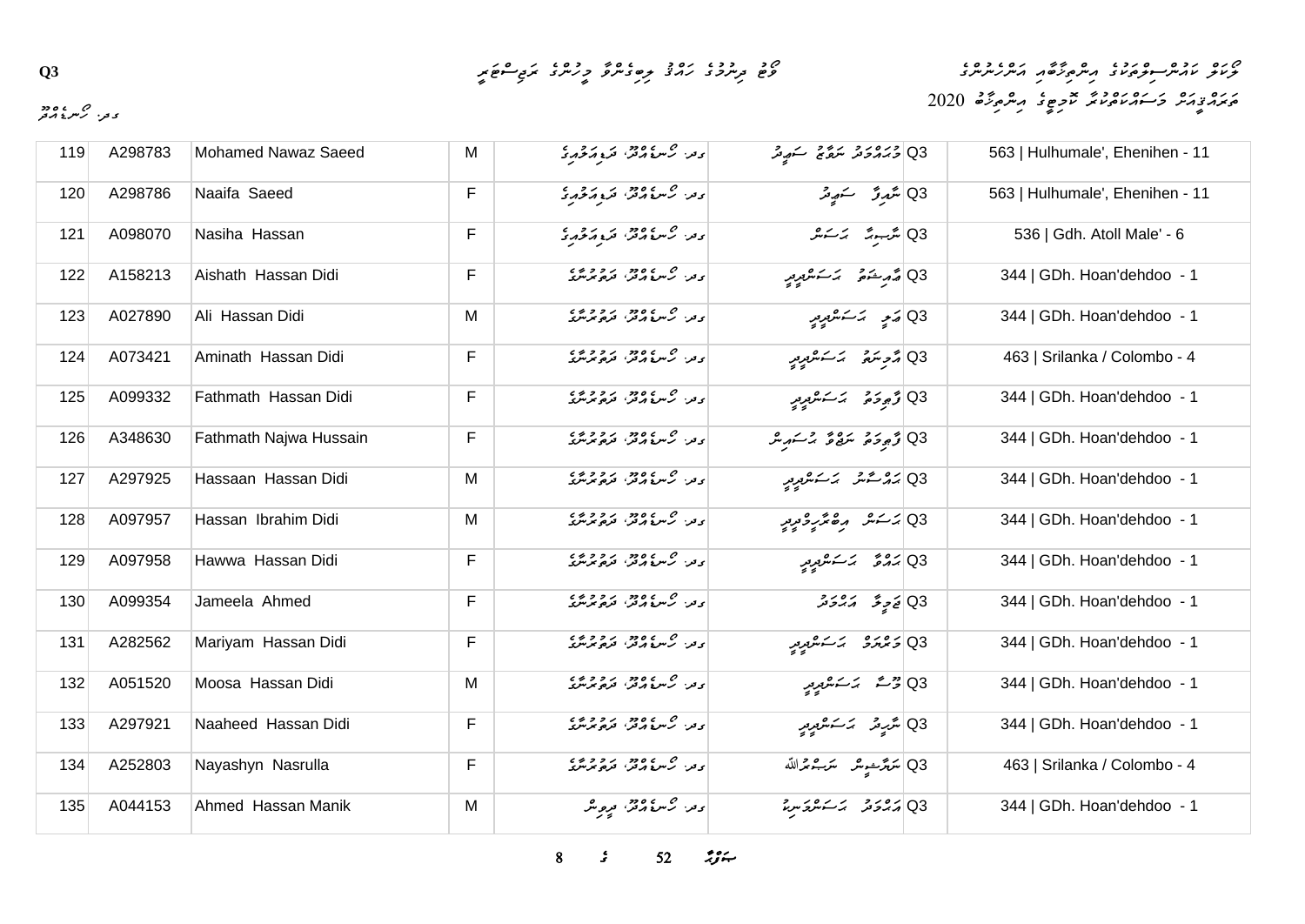*sCw7q7s5w7m< o<n9nOoAw7o< sCq;mAwBoEw7q<m; wBm;vB 2020<sup>, م</sup>وجدة المصرورة المجموعة المستورجة والم*جموعة والمجموعة والمجموعة والمجموعة والمجموعة والمجموعة والمجموعة

| 136 | A298025 | Aminath Najuma Ahmed | F            | دىر. گرسۇ ئۇقر، يېرو بىر                                              | Q3 أَمُّ مِسْمَعٌ سَمْعَ مَنْ مَدَوَمْر       | 344   GDh. Hoan'dehdoo - 1 |
|-----|---------|----------------------|--------------|-----------------------------------------------------------------------|-----------------------------------------------|----------------------------|
| 137 | A081746 | Fathimath Nasheeda   | $\mathsf F$  | ى مەستۇمۇش مومۇرىسى                                                   | Q3 <i>وُّجِ دَمُ</i> سَ مَشِيقٌر              | 344   GDh. Hoan'dehdoo - 1 |
| 138 | A298018 | Jinah Ahmed          | M            | <sub>ى</sub> مە ئىس ئەمىر مى <i>مەن</i> گە                            | Q3 م <i>ې مگر<sup>2</sup> مرکز دو</i>         | 344   GDh. Hoan'dehdoo - 1 |
| 139 | A154784 | Lugman Ahmed         | M            | ى تىر بىر مەمەدە بىر تەرەپىر                                          | Q3 تر <i>وژۇنل مەددىر</i>                     | 536   Gdh. Atoll Male' - 6 |
| 140 | A389110 | Amaanath Hashim      | $\mathsf{F}$ | دىن گەس مەھ بىر دەپ<br>دىن گەس مەھر ئىرىم سرى                         | Q3 كەڭ <i>تىگى ئى</i> سۇ                      | 344   GDh. Hoan'dehdoo - 1 |
| 141 | A299273 | Furugaan Hashim      | M            | ى قرار كەن ئەھ ئە ئەر ئەر ئەر                                         | Q3 <i>وَجَدَّةٌ مَّرْ حَ</i> سْوَةٌ           | 344   GDh. Hoan'dehdoo - 1 |
| 142 | A299280 | Labeedh Hashim       | M            | ړی کرمړي وه.<br>ډین کرمړنۍ ترم مرد                                    | Q3 ك <i>ۈمۈنگە</i> گەھىدۇ                     | 344   GDh. Hoan'dehdoo - 1 |
| 143 | A299268 | Mariyam Ahmed        | $\mathsf{F}$ | ړیں <sup>،</sup> گرس گروه پر دره د                                    | Q3 <i>كەبەر ئەرەبىر</i>                       | 344   GDh. Hoan'dehdoo - 1 |
| 144 | A252853 | Nazahath Hashim      | $\mathsf F$  | ى قرار كەن ئەھ ئە ئەر ئەر ئەر                                         | Q3 <i>سَيِّ رَبِّيْ مَشْ</i> رِدُّ            | 344   GDh. Hoan'dehdoo - 1 |
| 145 | A299278 | Sheela Hashim        | F            | رور، کرس ورو، در دره<br>روز، کرس وروز، فرم سری                        | Q3 موٹی گرموٹی<br>ا                           | 344   GDh. Hoan'dehdoo - 1 |
| 146 | A098038 | Fathimath Hussain    | $\mathsf F$  | ى قرار مىسونى 20%، قرىرىيەت                                           | Q3 <i>وُجوح</i> و مُ سَمهِ مَدْ               | 344   GDh. Hoan'dehdoo - 1 |
| 147 | A098037 | Hasma Hassan Maniku  | F            | ى قرار مى مەم 3 مەم بىرىدى.<br>ئاقىرار مىڭ مەم قىلى قىزىيەت كىلەر بىر | Q3   ئەس <sup>ى</sup> ر ئەسىر ئەسىر ئىسىر ئىس | 536   Gdh. Atoll Male' - 6 |
| 148 | A299348 | Shivaaz Hassan Manik | M            | ى قرار مى سو كا دىن ئى قرىرىگەن.                                      | Q3 شوقري بر سەنكرى سرى <sup>م</sup>           | 344   GDh. Hoan'dehdoo - 1 |
| 149 | A394702 | Aishath Eema Ahmed   | F            | دىر. كەس 250 مەركەت ھەرگە                                             | Q3 مەم شەقر ب <i>وڭ مەم</i> دىر               | 536   Gdh. Atoll Male' - 6 |
| 150 | A090694 | Aminath Zahida       | F            | ىمەر كەس مەدەر بولار شەھ بۇ                                           | Q3 م <i>ُّ جِسَعَة تَّ</i> تَحْرِمَّدُ        | 536   Gdh. Atoll Male' - 6 |
| 151 | A097925 | Asiyath Zeeniya      | F            | ى قرار مىس ئەمەدە بىر قىرىم ئىشرىدىگە                                 | Q3 أ <i>مُّ سِيرَةٌ</i> بِمِس <i>رَّدُ</i>    | 536   Gdh. Atoll Male' - 6 |
| 152 | A330568 | Easha Ahmed          | F            | ى مەر ئەس بۇرى بولۇپمىش ئوق                                           | Q3 م <sub>و</sub> ڪ <i>مگ</i> وگر             | 344   GDh. Hoan'dehdoo - 1 |

*9 s* 52 *fg*  $\rightarrow$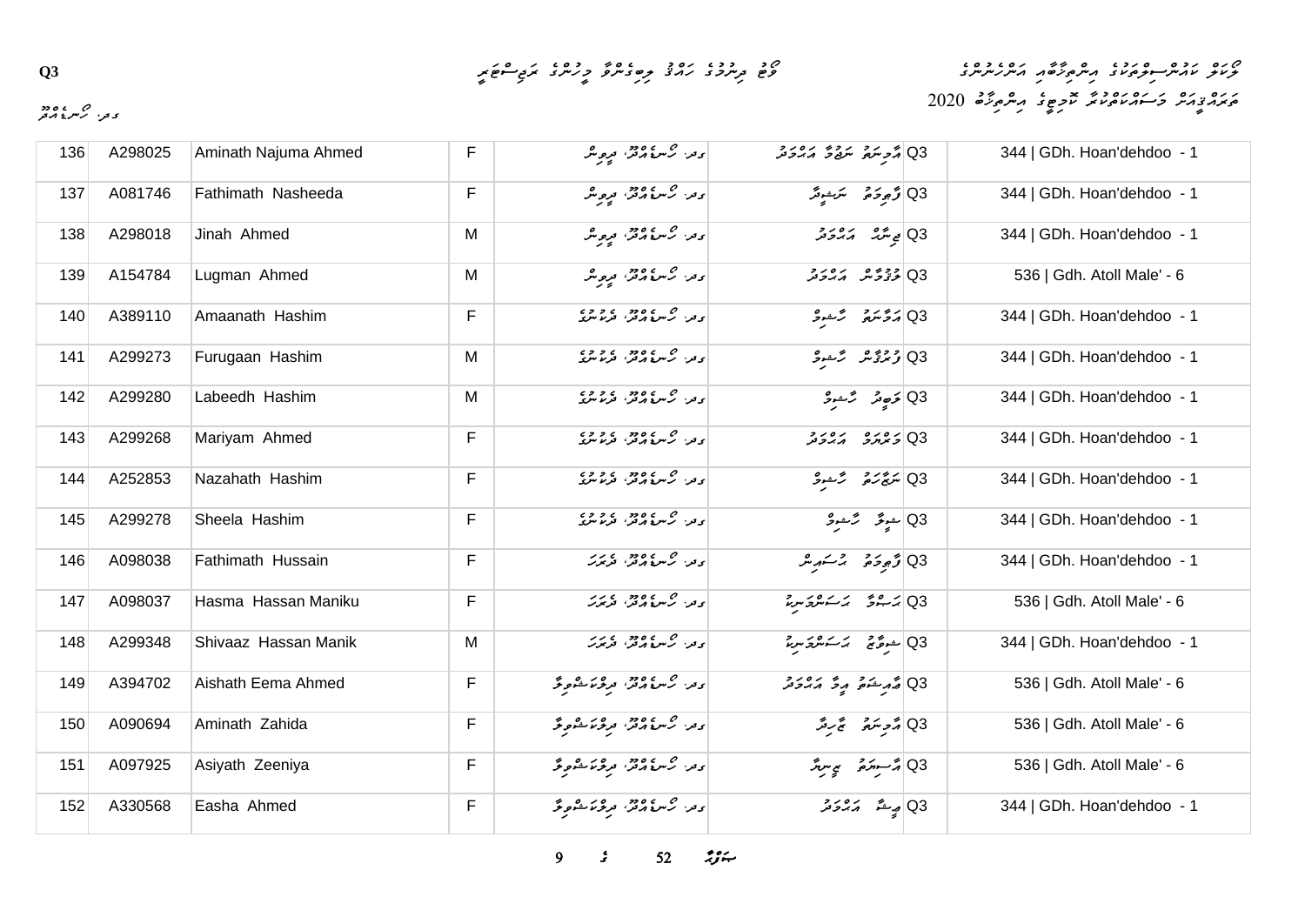*sCw7q7s5w7m< o<n9nOoAw7o< sCq;mAwBoEw7q<m; wBm;vB 2020<sup>, م</sup>وجدة المصرورة المجموعة المستورجة والم*جموعة والمجموعة والمجموعة والمجموعة والمجموعة والمجموعة والمجموعة

| 153 | A252751 | <b>Fathmath Ausam Ahmed</b> | F | دىن گەس 200 مركزىم شەھرىگ                                                                                                 | $\sim$ כל האבל הא האבטר האבטר (Q3           | 536   Gdh. Atoll Male' - 6 |
|-----|---------|-----------------------------|---|---------------------------------------------------------------------------------------------------------------------------|---------------------------------------------|----------------------------|
| 154 | A297042 | Ghassan Adam                | М | .<br>ئەرەب سىدەرىر، ئىربىرىشومەتتى                                                                                        | Q3 كەبۇ شەرق ئۇنى <i>رى</i>                 | 344   GDh. Hoan'dehdoo - 1 |
| 155 | A144476 | Hamdhoon Adam               | M | ى قرار مىس ئەمەدە بىر قايرىنى قىرىگە                                                                                      | Q3 <i>برووژیش مرکزی</i>                     | 344   GDh. Hoan'dehdoo - 1 |
| 156 | A297047 | Ishan Ahmed                 | M | ى مەس مەھدىن بىر ھەر شەھ بۇ                                                                                               | Q3 مېشتى <i>ڭ مەشىقى</i> ر                  | 536   Gdh. Atoll Male' - 6 |
| 157 | A297039 | Mahdhoon Adam               | M | ى مەس ئەھەدىرى بولۇم ئىشرونى                                                                                              | Q3 كەبەددىر مەمر <i>ۇ</i>                   | 344   GDh. Hoan'dehdoo - 1 |
| 158 | A057632 | Maryam Zirana               | F | ى قرار مىس ئەرەبىرە قىرىمى ئىس ئىستىم ئىستىم ئىستىم ئىستىم ئىستىم ئىستىم ئىستىم ئىستىم ئىستىم ئىستىم ئىستى                | Q3   <i>كەنگەنگە</i> سىمەتكەنگە             | 536   Gdh. Atoll Male' - 6 |
| 159 | A252752 | Mohamed Auf                 | M | .<br>ئەرەب سىدەرىر، ئېرماشومۇ                                                                                             | Q3 <i>22222 23 Q3</i>                       | 344   GDh. Hoan'dehdoo - 1 |
| 160 | A332903 | Muhammad Maahil Saleem      | M | ى قرار مىس ئەمەدە بىر قىرىم ئىشرىدىگە                                                                                     | Q3  <i>وتەم</i> دىر دىرى سەرپى              | 344   GDh. Hoan'dehdoo - 1 |
| 161 | A297015 | Muneera Ismail              | F | ا دىن كەس مەدەبە بىرى مەھرىمى<br>دىن كەس مەنى بىرى مەھرىم                                                                 | Q3 ئ <sup>ې</sup> رى <i>گە مەشۇم</i> ۇ      | 344   GDh. Hoan'dehdoo - 1 |
| 162 | A330892 | Rifa Shamoon                | F | رىر. ر <i>ىس مەن بىر ئىم ئىم ئى</i> رىگە                                                                                  | Q3 بروٌ ش <i>ۇھەتت</i> ر                    | 536   Gdh. Atoll Male' - 6 |
| 163 | A010674 | Shamoon Adam                | M | رىر. ر <i>ىس مەن بىر ئىم ئىم ئى</i> رىگە                                                                                  | $03$ $22.2$ $03$                            | 344   GDh. Hoan'dehdoo - 1 |
| 164 | A254014 | Zeedha Adam                 | F | ى تىر كەس بۇن بولۇم شوم ئى                                                                                                |                                             | 536   Gdh. Atoll Male' - 6 |
| 165 | A298797 | Aminath Faanu               | F | ىلىن كەس ەمەدە بىر ئۇرا ئىسى                                                                                              | Q3 م <i>ۇج ئىمۇ ۋىتر</i>                    | 344   GDh. Hoan'dehdoo - 1 |
| 166 | A010717 | Abdul Hannan Adam           | M | ا <sub>مح</sub> س محسن معرض المحرم المحمد المحرم المحمد المحمد المحمد المحمد المحمد المحمد المحمد المحمد المحمد المحمد ال | Q3 <i>مەھەر بىر بىر بىر بىر بىر بىر بىر</i> | 536   Gdh. Atoll Male' - 6 |
| 167 | A299608 | Ahmed Ikuram Abdul Hannan   | M |                                                                                                                           |                                             | 344   GDh. Hoan'dehdoo - 1 |
| 168 | A098053 | Aishath Jameela             | F | د مر ، ر مسء وجو ، او محرمر                                                                                               | Q3 <i>مُگهِ مِنْ</i> مَوَ مِحَ              | 344   GDh. Hoan'dehdoo - 1 |
| 169 | A098054 | Aminath Reesha Abdul Hannan | F |                                                                                                                           |                                             | 344   GDh. Hoan'dehdoo - 1 |

 $10$  *s* 52  $2.94$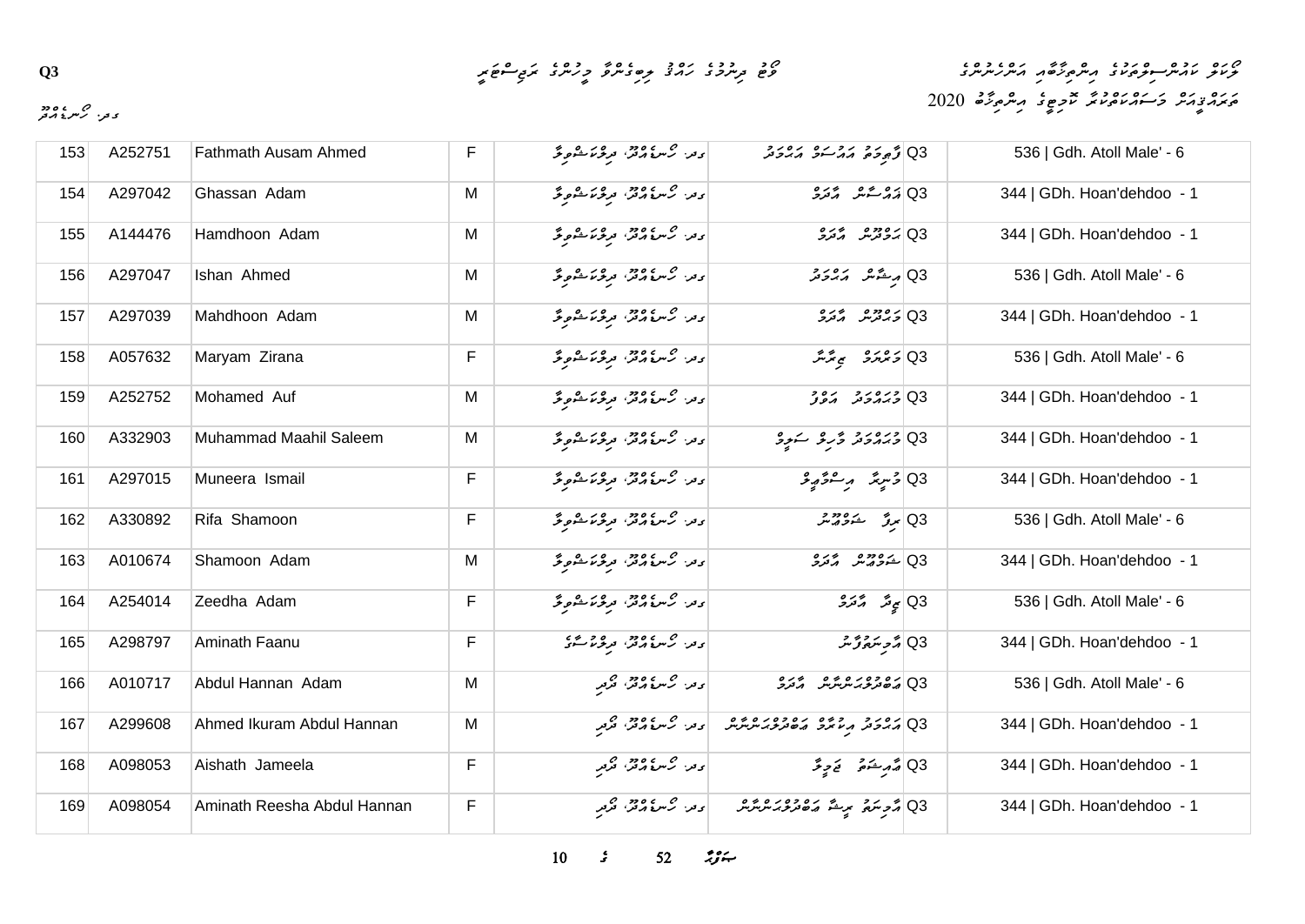*sCw7q7s5w7m< o<n9nOoAw7o< sCq;mAwBoEw7q<m; wBm;vB* م من المرة المرة المرة المرجع المرجع في المركبة 2020<br>مجم*د المريض المربوط المربع المرجع في المراجع المركبة* 

| 170 | A299607 | Mohamed Akuram Abdul Hannan  | M            |                                                                                              | $\mathbb{C}^{2}$ و رو ر د ر و ر و ر و ر و ر شریکس او در همان در در همر د شرید $\mathbb{C}^{3}$ | 344   GDh. Hoan'dehdoo - 1      |
|-----|---------|------------------------------|--------------|----------------------------------------------------------------------------------------------|------------------------------------------------------------------------------------------------|---------------------------------|
| 171 | A120990 | Aminath Abdulla              | F            | ے مرد اس عام 1970ء کی دور ہے تو 2 جاتا ہے۔<br>اس کے مسینے اور قبل اس کو میں مرد سے قبل سروری | Q3 مُرْحِ سَرَةَ      مَرْكَ قَدْاللّه                                                         | 536   Gdh. Atoll Male' - 6      |
| 172 | A159685 | Fathimath Abdulla            | F            |                                                                                              | Q3 <i>وَّجِوَة مَـُهْ</i> قَرَاللَّه                                                           | 344   GDh. Hoan'dehdoo - 1      |
| 173 | A087322 | Ibrahim Abdulla              | M            |                                                                                              | Q3 م <i>وڭ مگرى</i> ھەقراللە                                                                   | 161   K. Guraidhoo - 2          |
| 174 | A097940 | Mariyam Moosa                | F            | و در هم ده ده در در در دور و د<br>د در کرس در در در در در در                                 | $2^{3}$ $2^{6}$ $2^{10}$ $2^{3}$                                                               | 344   GDh. Hoan'dehdoo - 1      |
| 175 | A074335 | Bunyaameen Hussain           | M            | ړی هم ده وه ده ده.<br>دې کرس کړنې ترنومۍ                                                     | Q3 <i>ھىنگوچىلى جىسكى</i> رىنى                                                                 | 344   GDh. Hoan'dehdoo - 1      |
| 176 | A061550 | Adam Lareef                  | M            | و در هم ده ده ده و د و ده<br>و در کرس ارتر از ترس تره برو د                                  |                                                                                                | 563   Hulhumale', Ehenihen - 11 |
| 177 | A097946 | Ahmed Ali Didi               | M            |                                                                                              | Q3 كەش <sup>ى</sup> كەڭ كەنچەتتىرىسى                                                           | 344   GDh. Hoan'dehdoo - 1      |
| 178 | A069670 | Hussain Habeeb               | M            | وتر کرس ووو بوه وو دی<br>وتر کرس دتر ترس بروی                                                | Q3   جُرْسَمَ سِرْ سَرِ جَمْعِ صَحْ                                                            | 344   GDh. Hoan'dehdoo - 1      |
| 179 | A121190 | Mohamed Rasheed              | M            | وتر کرس ورو پر ورو دی<br>وتر کرس دیگر ترس بروی                                               | Q3 <i>\$ بَرُدْ دَوْرٌ مَرَسْ</i> بِيْر                                                        | 344   GDh. Hoan'dehdoo - 1      |
| 180 | A150323 | Affan Nashid                 | M            | ړين کرس ورو اودې ه<br>د تر کرس ورتن افزيز ک                                                  | Q3 <i>مەمۇ</i> ش شىسىتى                                                                        | 563   Hulhumale', Ehenihen - 11 |
| 181 | A384529 | <b>Aishath Alfaaf Nashid</b> | F            | ى قرار كەس ئە 25 مەدەب ھەر                                                                   | Q3 <i>مەم شەق مۇۋۇ مۇ</i> سىر                                                                  | 563   Hulhumale', Ehenihen - 11 |
| 182 | A299570 | Fathimath Saeeda             | $\mathsf{F}$ | ى قرار مى مەن 20 دەرىم قى                                                                    | Q3 <i>وَّجِوَدَةْ</i> سَم <i>َّهِ</i> مَّذَ                                                    | 563   Hulhumale', Ehenihen - 11 |
| 183 | A080615 | Mohamed Nashid               | M            |                                                                                              | Q3 <i>وُبَرُوْدُونُ</i> سُرْجِعْرُ                                                             | 563   Hulhumale', Ehenihen - 11 |
| 184 | A299577 | Safwa Nashid                 | F            | ړیں <sup>،</sup> ر <i>کسی ووو، ووی و</i>                                                     | Q3 <i>سەۋۇ ئىگىغ</i> ىقر                                                                       | 563   Hulhumale', Ehenihen - 11 |
| 185 | A385683 | Sarwa Nashid                 | F            | ړیں گرس وروپر دور ہے<br>برابر کرس وراثیر افریقر کے                                           | Q3 <i>فَوَعْرَةً</i> سَرَى <i>تِ مَ</i> رْ                                                     | 563   Hulhumale', Ehenihen - 11 |
| 186 | A120505 | Zidna Nashid                 | F            | ړیں <sup>،</sup> گرس ووی ووی م                                                               | Q3 <sub>مح</sub> رشر گر <sub>شو</sub> رژ                                                       | 563   Hulhumale', Ehenihen - 11 |

 $11$  *s* 52  $294$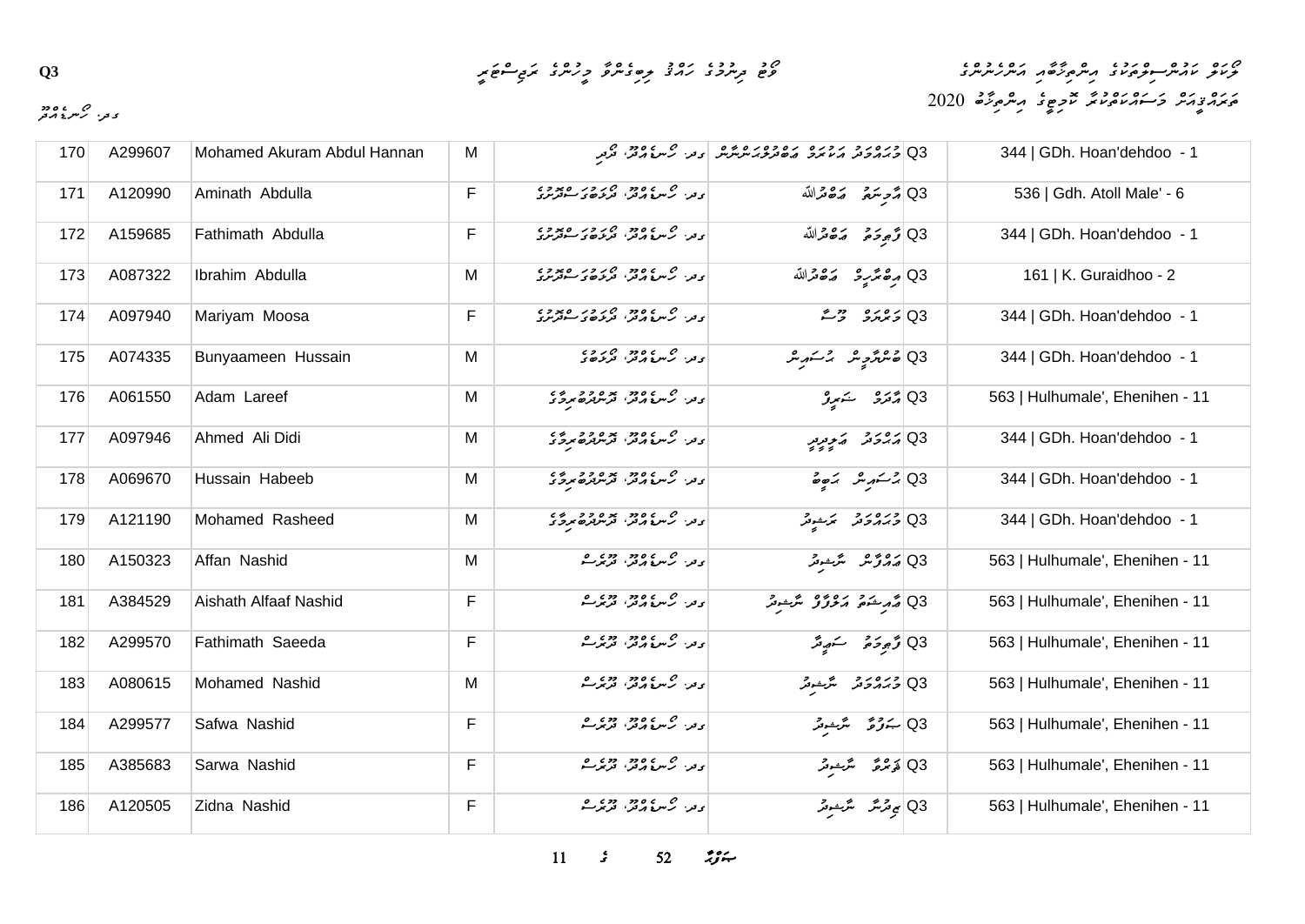*sCw7q7s5w7m< o<n9nOoAw7o< sCq;mAwBoEw7q<m; wBm;vB* م من المرة المرة المرة المرجع المرجع في المركبة 2020<br>مجم*د المريض المربوط المربع المرجع في المراجع المركبة* 

| 187 | A299732 | Ahmed Shuaau               | M            | ا <sub>م</sub> امر: گرسونکاروژ، افریس            | Q3 <i>كەنگەنلى</i> مىش <i>ەرگە</i>       | 536   Gdh. Atoll Male' - 6  |
|-----|---------|----------------------------|--------------|--------------------------------------------------|------------------------------------------|-----------------------------|
| 188 | A299733 | Almas Mubarik              | $\mathsf{F}$ | ى قىز، كەسمە 250 قىلىر                           | Q3 كەنزىر ئەھمىدىقى بىر                  | 536   Gdh. Atoll Male' - 6  |
| 189 | A299731 | Fathimath Yasmeen          | $\mathsf F$  | دىن گەس مەھرى تەس                                | Q3 <i>أَدْوِحَ</i> هُ مُرْسْمَوِيْر      | 536   Gdh. Atoll Male' - 6  |
| 190 | A089560 | Mohamed Mubarak            | M            | دىن گەندى <mark>دە</mark> ئەھرىر                 | $0.42 - 2.012$                           | 639   Vilimale', Ehenihen-4 |
| 191 | A089559 | Salma Ahmed Saeed          | $\mathsf{F}$ | أرمرا الركسية وفرض فرس                           | Q3   سَوْدَ كَمْ يَرْدَوْ مِسَمَّةٍ مِنْ | 639   Vilimale', Ehenihen-4 |
| 192 | A252877 | Shujau Mubarik             | M            | ى قرار كەن ئەھىرى قرىس                           | $2.53$ $-2.52$ $-0.3$                    | 536   Gdh. Atoll Male' - 6  |
| 193 | A001942 | Ahmed Faiz                 | M            | ى مەس ئەھ ھەم بۇ ئاھرىسى                         | Q3 <i>كەندى قەم</i> ق                    | 344   GDh. Hoan'dehdoo - 1  |
| 194 | A078508 | Rifath Mohamed             | M            | رور کرس ورو دور                                  | Q3 بر <i>ومن</i> و وبروبرو               | 344   GDh. Hoan'dehdoo - 1  |
| 195 | A061691 | Zeenath Ameen              | $\mathsf F$  | دىر. ر <i>ىس خەم</i> ەر دەر                      | Q3 <sub>م</sub> ېرى <i>ڭە مەج</i> ىر     | 344   GDh. Hoan'dehdoo - 1  |
| 196 | A133070 | Mohamed Zahir              | M            | ى تىر كەس ئەم تەرەپ ئىش                          | Q3 <i>جەنگە جۇ ج</i> ج                   | 344   GDh. Hoan'dehdoo - 1  |
| 197 | A079394 | Ahmed Hassan Didi          | M            | ړی ره ده ده ده ده ده ده ده د                     | Q3 كەندى قىلى ئەسكەتلەرلىر               | 344   GDh. Hoan'dehdoo - 1  |
| 198 | A365107 | Hassan Aaidh Ahmed         | M            | ى تىر، گەس كەن ئەرەپ ئ                           | Q3 كەسكەنلەر <i>مەرەرد</i>               | 344   GDh. Hoan'dehdoo - 1  |
| 199 | A297939 | <b>Mohamed Saaid Ahmed</b> | M            | ى قرار كەس كەن ئەرەر ئ                           | Q3 درەرد ئەرەر ئەرەرد                    | 344   GDh. Hoan'dehdoo - 1  |
| 200 | A097934 | Rifa ath Mohamed           | F            | ى مەسكەرە بەيدە بەيدە                            | Q3 برق <i>مه ورور</i> و                  | 344   GDh. Hoan'dehdoo - 1  |
| 201 | A299646 | Ahusan Shareef             | M            | ړين کرسو ورود کر پروو<br>دين کرسو وري کو بري     | Q3 <i>كەنگەنگە</i> شە <i>يو</i> ۋ        | 344   GDh. Hoan'dehdoo - 1  |
| 202 | A350602 | Azufeen Shareef            | F            |                                                  | Q3 <i>كەنج ب</i> وشر سى <i>كەمپ</i> و    | 536   Gdh. Atoll Male' - 6  |
| 203 | A252869 | Azuhar Shareef             | M            | <sub>ى قىز</sub> ، گەس كەن تەرەپچە بەر يەرە<br>ئ | Q3 <i>مَنْ جُرْنَةْ</i> سَمَيْرُوْ       | 344   GDh. Hoan'dehdoo - 1  |

 $12$  *s* 52  $25$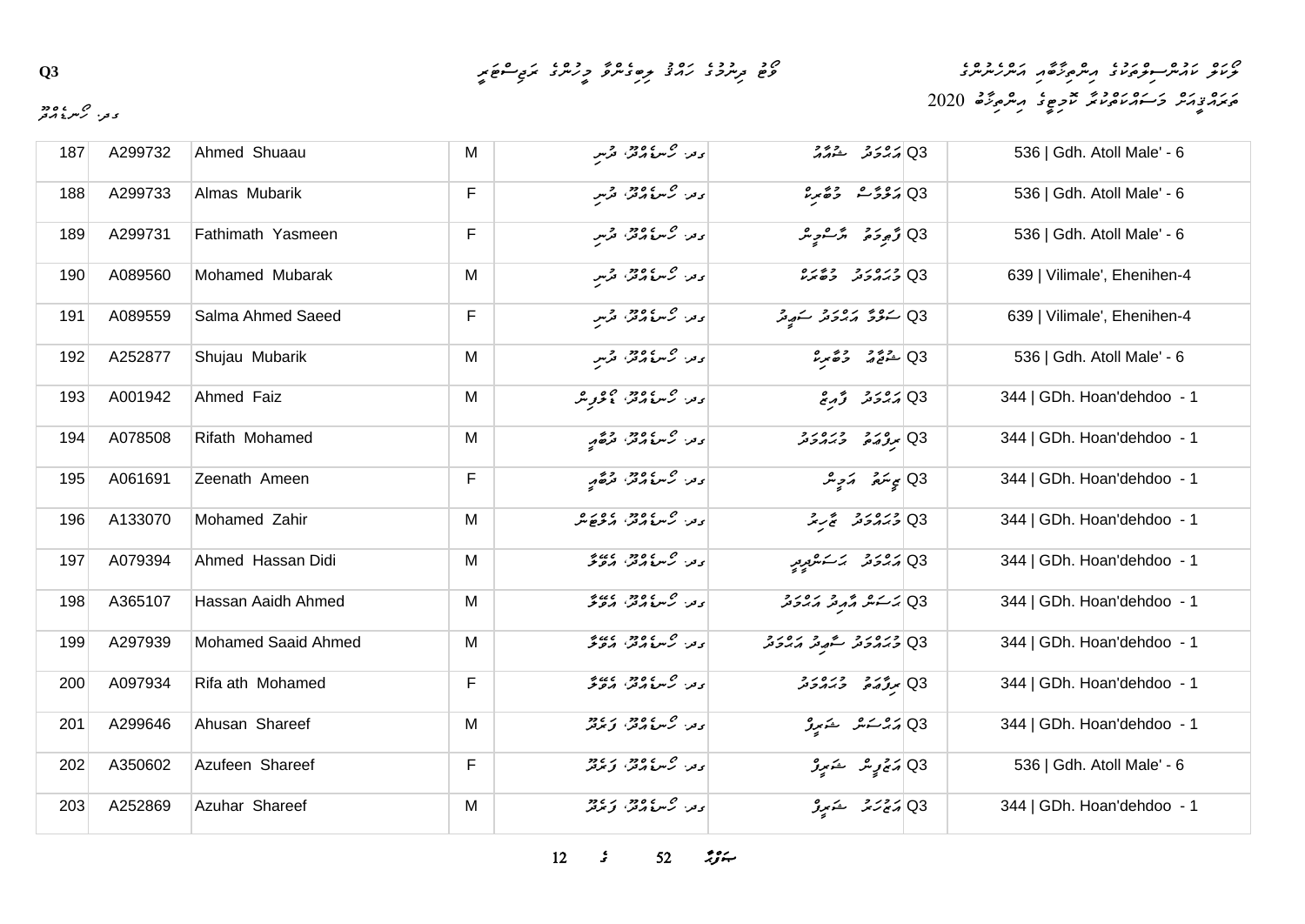*sCw7q7s5w7m< o<n9nOoAw7o< sCq;mAwBoEw7q<m; wBm;vB 2020<sup>, م</sup>وجدة المصرورة المجموعة المستورجة والم*جموعة والمجموعة والمجموعة والمجموعة والمجموعة والمجموعة والمجموعة

| 204 | A090960 | Mohamed Shareef         | M           | ا د مر اس و د د د د د د د د د                                 | Q3 <i>\$نەۋەقى</i> ش <i>ەيدۇ</i>                      | 344   GDh. Hoan'dehdoo - 1 |
|-----|---------|-------------------------|-------------|---------------------------------------------------------------|-------------------------------------------------------|----------------------------|
| 205 | A098051 | Nasriyya Mohamed        | $\mathsf F$ | دىن گەر 300 رىپەدە<br>دىن گەرى ھەر                            | Q3 <i>سَبِ مِهِ مَعْ مِهْ مِهَ مِهَ مِ</i>            | 344   GDh. Hoan'dehdoo - 1 |
| 206 | A147311 | Ahmed Nafiz             | M           | ړی ره ساره ده کړي د ده ده د                                   | Q3   كەش <sup>ى</sup> رىقى سى <i>گەن</i> ى            | 161   K. Guraidhoo - 2     |
| 207 | A350605 | Aishath Shuha Mohamed   | F           | رو. ر <i>گس کارون و بر</i> ی                                  | Q3 مەم خىر ئەرەر دىر دىر                              | 344   GDh. Hoan'dehdoo - 1 |
| 208 | A299639 | Ali Javeedh             | M           | دىن گەر ، مەدىن كومىيى د                                      | Q3 <i>جَرْمٍ</i> گَ <i>رِمِ</i> دً                    | 344   GDh. Hoan'dehdoo - 1 |
| 209 | A098058 | Aminath Fazeena         | $\mathsf F$ | ړی ره موځ ده ده ده ده د                                       | Q3 م <i>ۇجىنىڭ ق</i> ېرى <i>گ</i>                     | 344   GDh. Hoan'dehdoo - 1 |
| 210 | A098059 | Fathimath Hassan        | F           | ړی ره موځ وره ده ده ده د                                      | Q3 <i>وَّجِوحَةْ بَرَسَتْرُ</i>                       | 344   GDh. Hoan'dehdoo - 1 |
| 211 | A098057 | Hussain Fayaz           | M           | ړی ره موځ وره ده ده ده د                                      | Q3 كەسكەر <i>بىر تەنگە</i> شە                         | 536   Gdh. Atoll Male' - 6 |
| 212 | A252866 | Ismail Javadh           | M           | دىن كەس مەدەر بولىرى د                                        | Q3 م <i>ې</i> شۇم <i>ۇ قۇقر</i>                       | 344   GDh. Hoan'dehdoo - 1 |
| 213 | A299638 | Mariyam Saleema         | F           | ړی ره موځ ده ده ده ده د                                       | Q3  <i>5 بروڈ</i> س <i>کو</i> ڈ                       | 344   GDh. Hoan'dehdoo - 1 |
| 214 | A060859 | Mohamed Riza            | M           | ړی ره موځ ده ده ده ده د                                       | Q3 <i>وَيَهْوَوْتَرْ بِرِتَ</i> ّ                     | 344   GDh. Hoan'dehdoo - 1 |
| 215 | A351281 | Mohamed Shavin          | M           | ړی ره ساره ده کړي د ده ده د                                   | Q3 <i>دېمممر دی شوم</i> ر                             | 344   GDh. Hoan'dehdoo - 1 |
| 216 | A097973 | Aminath Neeza           | $\mathsf F$ | .<br>دىن گەرگەن ۋىرى <i>ر ب</i> وي                            | Q3 أ <i>مَّ مِ تَعَهُ</i> مِيعَ                       | 344   GDh. Hoan'dehdoo - 1 |
| 217 | A395771 | Fathmath Miusha Hussain | F           | دىر. مىسمە مەدەب ئەرىپ دىدى<br>دىن كىسمە مەنتى، ئۇرىق بىرىترى | Q3 <i>وُّجِودَة وِم</i> ُ شَدَّ بُرْسَهِ مَ <i>رْ</i> | 344   GDh. Hoan'dehdoo - 1 |
| 218 | A066195 | Hussain Mohamed         | M           | .<br>دىن گەرگەن ۋىرى <i>ر ب</i> وي                            | Q3 يُرْسَمب <sup>9</sup> وَيَرْدُونَّرْ               | 344   GDh. Hoan'dehdoo - 1 |
| 219 | A097974 | Mariyath Ismail         | F           | .<br>دىن گەنگەملىرى ئەرىرىدىن                                 | Q3 ك <i>ۈيىدى مەشۇم</i> ۇ                             | 344   GDh. Hoan'dehdoo - 1 |
| 220 | A088598 | Mohamed Ajwad           | M           | .<br>دىن گەرەمەت ۋىرى <i>ر بولى</i>                           | Q3 31013 2013                                         | 344   GDh. Hoan'dehdoo - 1 |

*r@w<sF7v5 .@C*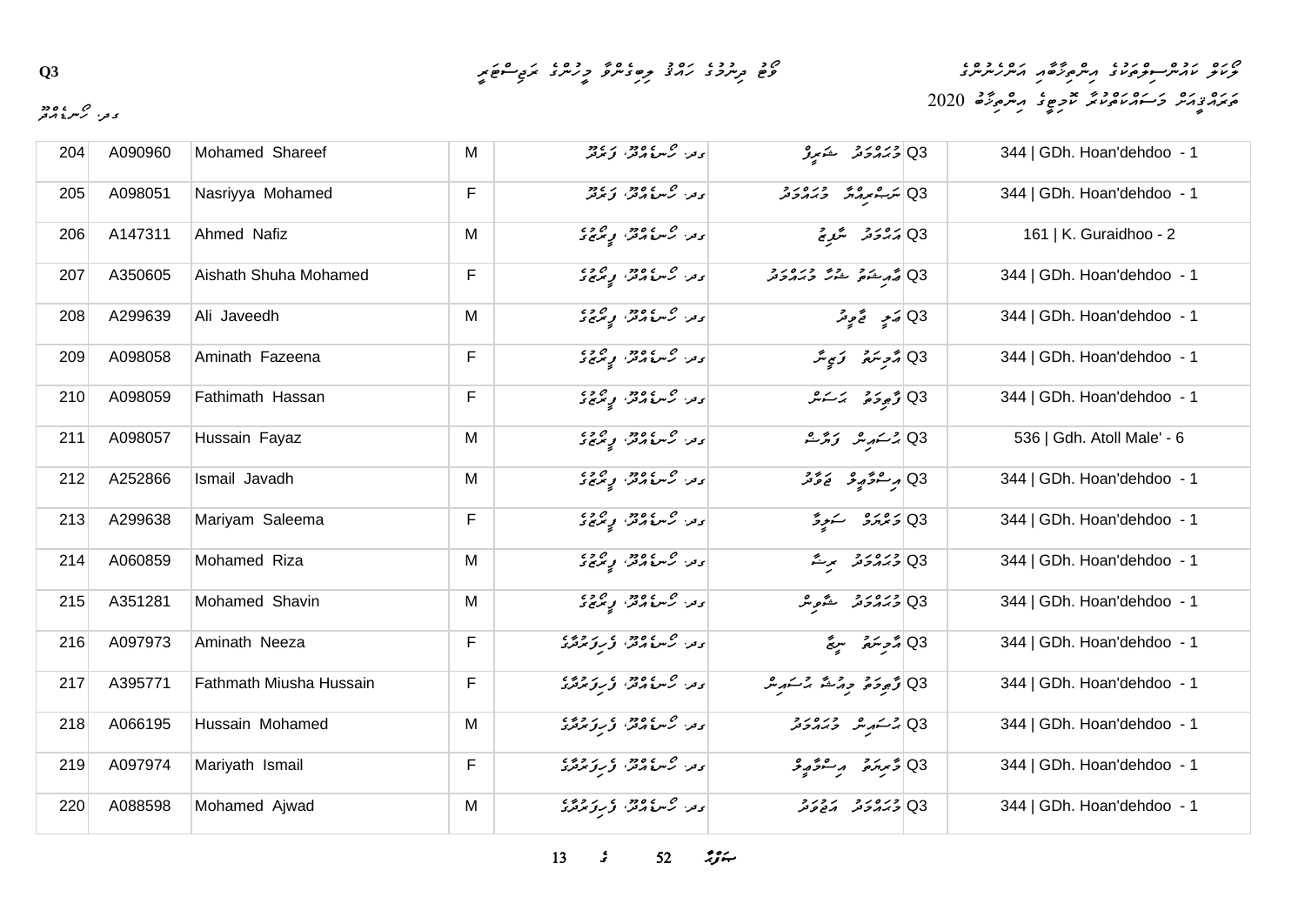*sCw7q7s5w7m< o<n9nOoAw7o< sCq;mAwBoEw7q<m; wBm;vB 2020<sup>, م</sup>وسوق المسجد التحقيق وسرمونية والم*جمع المسجد المسجد المسجد المسجد المسجد المسجد المسجد المسجد المسجد ال

| 221 | A071203 | Mohamed Amjad              | M | دىن گەس 200 كۈن دىرى                                                                                                                                                                                                             | Q3 <i>בגמכת הסיפ</i> ת                                                                            | 344   GDh. Hoan'dehdoo - 1      |
|-----|---------|----------------------------|---|----------------------------------------------------------------------------------------------------------------------------------------------------------------------------------------------------------------------------------|---------------------------------------------------------------------------------------------------|---------------------------------|
| 222 | A389211 | Shafag Azlif               | F | .<br>دىن گەرەمەت ۋىرى <i>ر بولى</i>                                                                                                                                                                                              | Q3  ڪوتر <i>5 ھيج ج</i> و                                                                         | 344   GDh. Hoan'dehdoo - 1      |
| 223 | A069285 | Mausoom Mohamed            | M | ئەس كەس كەن ئۇرى ئۇنج                                                                                                                                                                                                            | $22022$ $2720$                                                                                    | 536   Gdh. Atoll Male' - 6      |
| 224 | A106579 | Ahmed Moobeen              | M | دىن رىسكا ئۇن ئۇرىيەتكە                                                                                                                                                                                                          | Q3 <i>كەندى قى قى</i> ر                                                                           | 344   GDh. Hoan'dehdoo - 1      |
| 225 | A299529 | Haarisath Hussain          | F | دىن گەنگەنگەن ۋىرەپتى                                                                                                                                                                                                            | Q3 ئ <i>ىبدۇم ئىسكى</i> رى <i>ش</i>                                                               | 344   GDh. Hoan'dehdoo - 1      |
| 226 | A349778 | Hussain Shifan             | M | ى بىر بىرى دەھق ئۇرى <i>مەت</i> كە                                                                                                                                                                                               | Q3   ير سكر سورٌ مثر مصر                                                                          | 344   GDh. Hoan'dehdoo - 1      |
| 227 | A299524 | Rugiyya Ahmed              | F | دىن كەس 200 كى بىر بىكە                                                                                                                                                                                                          | Q3 <i>برت<sub>و</sub> مرگر مرکز در</i>                                                            | 344   GDh. Hoan'dehdoo - 1      |
| 228 | A298173 | Ahmeez Saeed               | M | ى قرار ئەرەپ ئەرەپ ئەرەپ ئىرى                                                                                                                                                                                                    | Q3 <i>مَرْدُجِ</i> مَ سَهِ مَرْ                                                                   | 563   Hulhumale', Ehenihen - 11 |
| 229 | A298172 | Azuheem Saeed              | M | دىن كەس ەەدەرە بەر بەرە                                                                                                                                                                                                          | Q3 كەنچ <i>يىر ئىن سكە</i> پەتر                                                                   | 155   K. Hinmafushi - 2         |
| 230 | A298107 | Azhath Habeeb              | M | ى قرار مى ھەر ئەرە                                                                                                                                                                                                               | $60 - 222$                                                                                        | 536   Gdh. Atoll Male' - 6      |
| 231 | A153759 | Izzath Habeeb              | M |                                                                                                                                                                                                                                  | $\frac{2}{3}$ $\frac{2}{3}$ $\frac{2}{3}$ $\frac{2}{3}$ $\frac{2}{3}$                             | 344   GDh. Hoan'dehdoo - 1      |
| 232 | A074384 | Mohamed Habeeb Hassan      | м | ى قىر كەس كە 32 يەرد                                                                                                                                                                                                             | Q3 <i>وَيَهُوَوَ يَهِ وَيَسْتَمَرُ</i>                                                            | 536   Gdh. Atoll Male' - 6      |
| 233 | A298106 | Shafaath Habeeb            | M | ا دور کرس ورو است دور<br>اولار کرس ورفر او قر                                                                                                                                                                                    | $\frac{2}{9}$ $\frac{2}{9}$ $\frac{2}{9}$ $\frac{2}{9}$ $\frac{2}{9}$ $\frac{2}{9}$ $\frac{2}{9}$ | 536   Gdh. Atoll Male' - 6      |
| 234 | A297492 | <b>Afaaf Mohamed Saeed</b> | F | دىن كەس مەدەب بەدەبە<br>دىن كەس مەدىن ك <i>ەس ج</i>                                                                                                                                                                              | Q3 <i>مَرْدٌوْ دْبَهْدْدَةْ</i> سَمِيةْر                                                          | 536   Gdh. Atoll Male' - 6      |
| 235 | A079498 | Ahmed Shafeeg              | M | دىن گەر ئەمەدە بەدە ئەرە<br>دىن گەس كەندىن كەندۈ ئ                                                                                                                                                                               | Q3 <i>كەنگە كىلى ئىقۇ</i> تۇ                                                                      | 639   Vilimale', Ehenihen-4     |
| 236 | A065025 | Ali Shaheed                | М | و در همی دوره در دره در در این در این در این در این در این در این در این در این در این در این در این در این در<br>در این در این در این در این در این در این در این در این در این در این در این در این در این در این در این در ای | Q3 <i>ھَ جِ</i> شَرِيْرُ                                                                          | 536   Gdh. Atoll Male' - 6      |
| 237 | A359983 | HANOOF MOHAMED SAEED       | F | ر من ره ده ده ده ده در د                                                                                                                                                                                                         | Q3 برميو <i>محمد حساب</i> قر                                                                      | 536   Gdh. Atoll Male' - 6      |

*r@w<sF7v5 .@C*

 $14$  *s* 52  $2.3$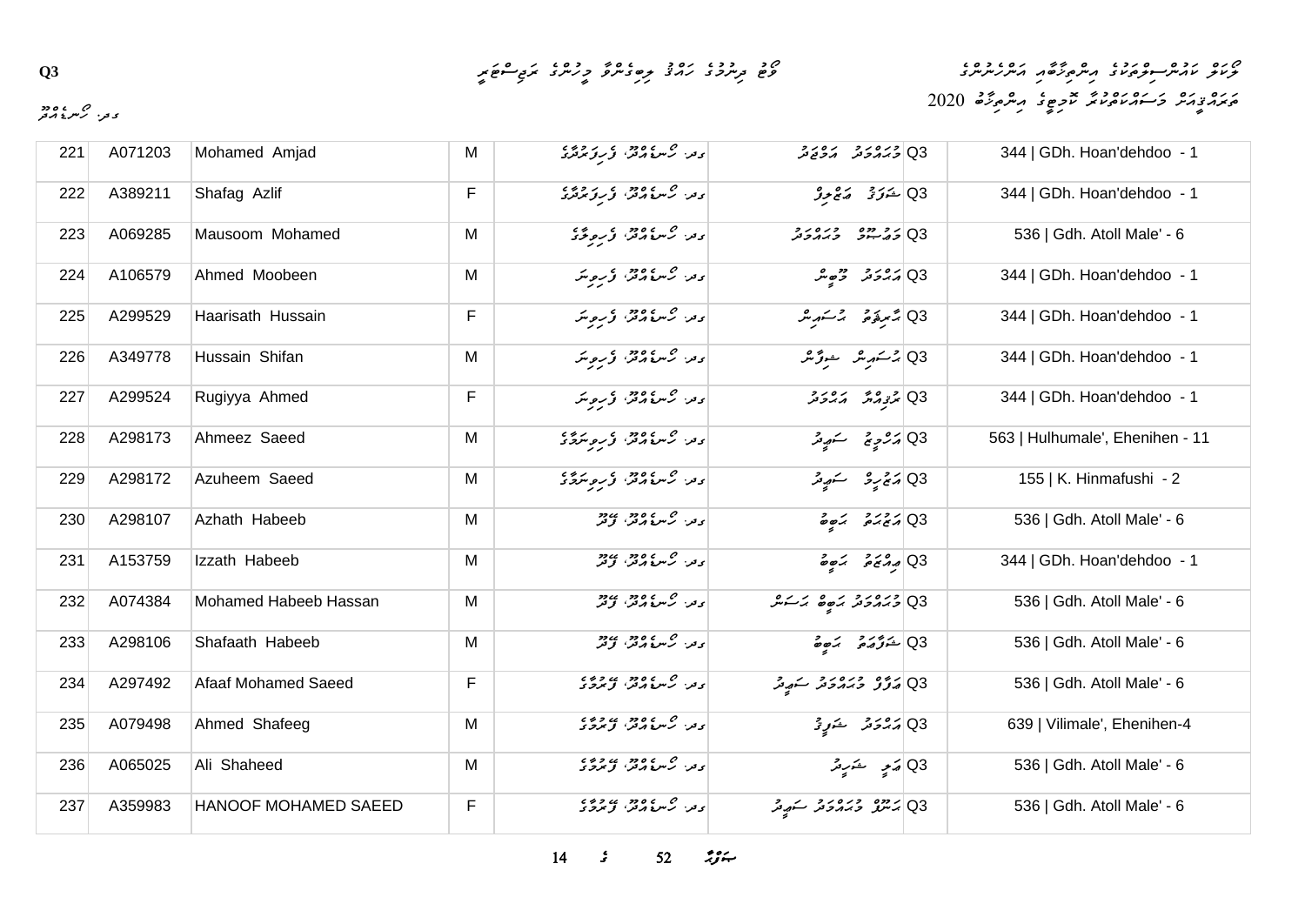*sCw7q7s5w7m< o<n9nOoAw7o< sCq;mAwBoEw7q<m; wBm;vB 2020<sup>, م</sup>وجدة المصرورة المجموعة المستورجة والم*جموعة والمجموعة والمجموعة والمجموعة والمجموعة والمجموعة والمجموعة

| 238 | A083144 | <b>Niyaf Mohamed Saeed</b> | F            | دىن گەستەمەت ئەجەدى<br>دىن گەستەمەت ۋىلەد د | Q3 سِرْدٌ دَيَرْدَدَ سَهِيْرٌ                 | 536   Gdh. Atoll Male' - 6 |
|-----|---------|----------------------------|--------------|---------------------------------------------|-----------------------------------------------|----------------------------|
| 239 | A045377 | Hussain Lirar              | M            | رىر. ئۇس مەدەبە بوسۇسىدى                    | Q3   جرشر منب <i>وتر بن</i><br>منابع          | 536   Gdh. Atoll Male' - 6 |
| 240 | A146778 | Asiath Rasheed             | $\mathsf F$  | دىن كەس كەن بولىرىدىگە                      | Q3 <i>مُنْ بِيَرْمَةً مَنْ بِيُرْمِ</i> رْ    | 536   Gdh. Atoll Male' - 6 |
| 241 | A094929 | Athifa Rasheed             | F            | ىلىن كەس ھەق بەس كەن                        | Q3 م <i>ُنَّهُوِدٌ</i> - مَرْشُوِ <i>نْدُ</i> | 344   GDh. Hoan'dehdoo - 1 |
| 242 | A296988 | Dhunyazada Ali             | $\mathsf{F}$ | .<br>دىن گەن مەن ئۇس بەر                    | Q3 ت <i>ر شریح تر م</i> َ پر                  | 344   GDh. Hoan'dehdoo - 1 |
| 243 | A408583 | Hawwa Zameena              | $\mathsf F$  | ىمە كەركەت ۋەرىر                            | Q3 <i>يَدْهُمَّ</i> بِحَ <i>جِي</i> مَّر      | 335   GDh. Thinadhoo - 1   |
| 244 | A009612 | Mohamed Shameem            | M            |                                             | Q3  <i>وْبَهْدُوَمْ حْوِوْ</i>                | 344   GDh. Hoan'dehdoo - 1 |
| 245 | A251339 | Rafaan Mohamed Shameem     | M            | دىن كەسكەرگەر بوسرىگەنىي                    | Q3 برەۋە دىرەرد خوچ                           | 536   Gdh. Atoll Male' - 6 |
| 246 | A298861 | Rahmath Ali                | $\mathsf F$  | ىمىن كەنتكەن ۋىنىڭرى                        | Q3 <i>بَرْدْدَةْ</i> كَمَعِ                   | 344   GDh. Hoan'dehdoo - 1 |
| 247 | A251341 | Rifa Mohamed               | F            | ىلىن كەسكەن ئۇسىتىل                         | Q3 بر <i>وَّ ويم ودو</i>                      | 344   GDh. Hoan'dehdoo - 1 |
| 248 | A295552 | Rukhusan Mohamed           | M            | ى قرار ھى ئام قرار قرار بىرىگى ق            | Q3 برزشهر وبرورو                              | 344   GDh. Hoan'dehdoo - 1 |
| 249 | A297645 | Fathimath Afunaan          | $\mathsf F$  | .<br>دىن رىس دەن رىس دى                     | Q3 <i>و څو خو مو مرگر مرگر</i>                | 536   Gdh. Atoll Male' - 6 |
| 250 | A297637 | Hamdhaan Mohamed           | M            | ىمەر كەر ئەھمىر كۆرگەن                      | Q3 كەۋش <i>دىنەدى</i> ر                       | 344   GDh. Hoan'dehdoo - 1 |
| 251 | A037563 | Mariyam Zahira             | F            | ى قرار ئەرەپ بۇ ئەرەپ كە                    | Q3 <i>كَرْ بَرْدَدْ</i> جِّ سِتَّر            | 344   GDh. Hoan'dehdoo - 1 |
| 252 | A083722 | Mohamed Latheef            | M            | ى تىر ، گەسكەرگەر ، توسرچە ئ                | Q3  <i>وټرونو څو</i> و                        | 344   GDh. Hoan'dehdoo - 1 |
| 253 | A154263 | Thaseen Mohamed            | M            | دىن كەس كەن بوسرىمى                         | Q3 يۇسومى <i>ر دېمم</i> ۇتر                   | 344   GDh. Hoan'dehdoo - 1 |
| 254 | A297642 | Yaameen Mohamed            | M            | دىن كەس كەن بوسر <i>ۇ</i> ئ                 | Q3 گوچ می <i>می دو د</i> ر                    | 344   GDh. Hoan'dehdoo - 1 |

 $15$  *s*  $52$  *n***<sub>i</sub>** *n***<sub>i</sub>**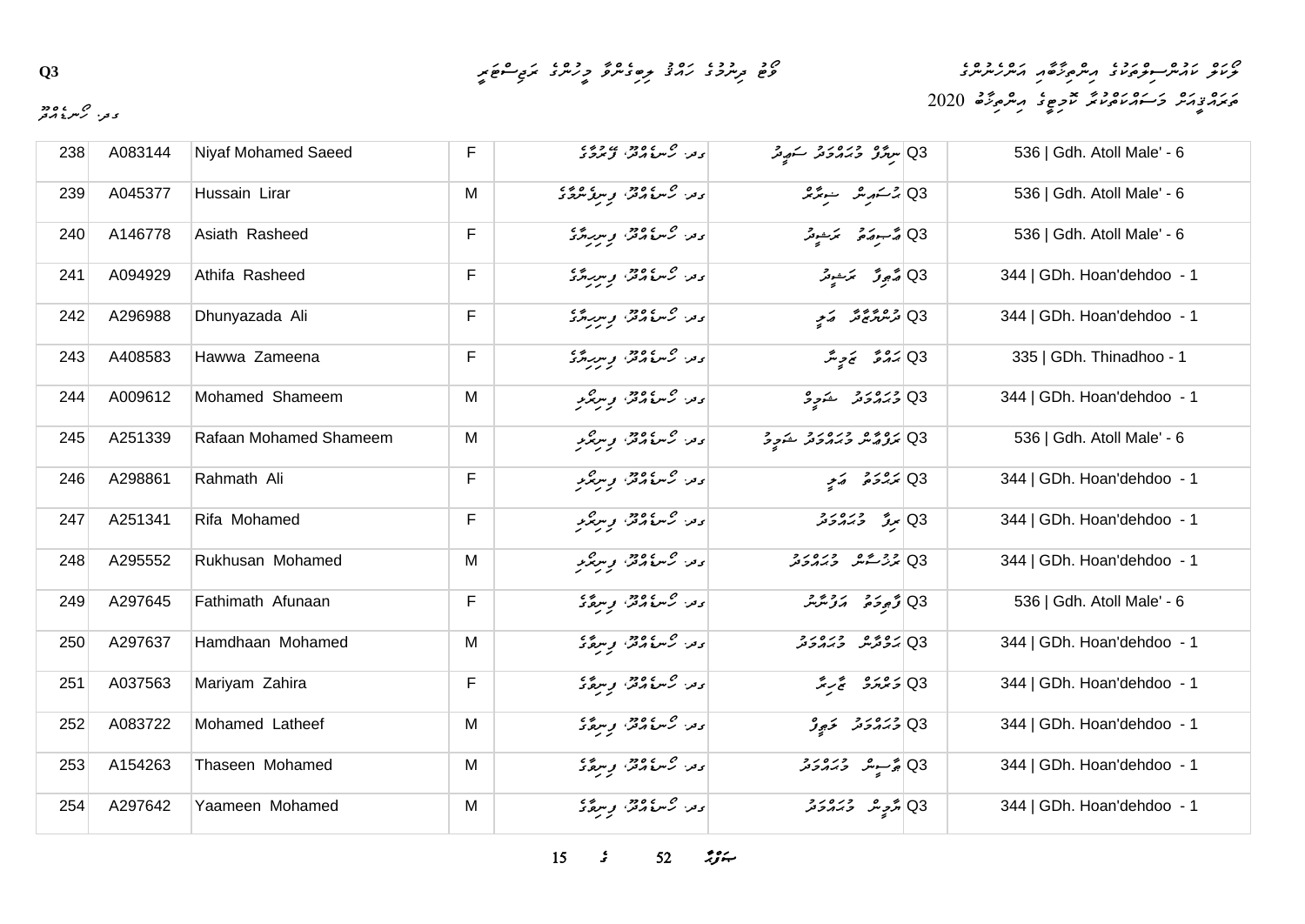*sCw7q7s5w7m< o<n9nOoAw7o< sCq;mAwBoEw7q<m; wBm;vB* م من المسجد المسجد المسجد المسجد المسجد العام 2020<br>مسجد المسجد المسجد المسجد المسجد المسجد المسجد المسجد المسجد ال

| 255 | A098019 | Aminath Abdulla           | F           | ىلىن ئۇسكەم ئۇن بوسرىم بولمبر ئولمبر                                   | Q3 <mark>تَرْحِ سَرَة مَ صَ</mark> قْرَاللَّه | 344   GDh. Hoan'dehdoo - 1 |
|-----|---------|---------------------------|-------------|------------------------------------------------------------------------|-----------------------------------------------|----------------------------|
| 256 | A360647 | Mizuna Ali                | F           | ړیں گرس وود الدور                                                      | Q3 <i>جي پڻھ پر کي</i>                        | 344   GDh. Hoan'dehdoo - 1 |
| 257 | A252802 | Nabaha Ali                | F           | ى قىرا كەس كەردىن كۆرلىرى ئ                                            | Q3 سَمَ <i>ةً - مَ</i> حِ                     | 536   Gdh. Atoll Male' - 6 |
| 258 | A372445 | Aminath Shimna            | F           | ى قرار ھى مەم ئۇنجار ئاھرىم ئ                                          | Q3 <i>مُّجِسَعُ</i> شَرَحْتُمُ                | 536   Gdh. Atoll Male' - 6 |
| 259 | A376704 | Mohamed Shinan            | M           | ى تىر، كەس كەنتى، تورىم يى                                             | $O3$ د بر بر د بر شو بگریگر                   | 536   Gdh. Atoll Male' - 6 |
| 260 | A091077 | Ahmed Adam                | M           | ړين کې ده وروده د ده وروده کې د کال کړي.<br>د تعريب کرسې کړي او لورو ک | Q3 <i>كەبۇخۇ گەنگ</i> ۇ                       | 344   GDh. Hoan'dehdoo - 1 |
| 261 | A382708 | Fathimath Nazufaa Hussain | F           | ړی ده. ده دوه ده ده<br>ډېر کرس کړې تر لرون                             | Q3 <i>وُجوحَةَ مَيْنَ وُسُمَيْرِ</i>          | 344   GDh. Hoan'dehdoo - 1 |
| 262 | A097935 | Khadeeja Ahmed            | $\mathsf F$ | ړی ري وه دوه ده<br>ډین ريسون ولرون                                     | Q3 كَتَمِيعٌ      مُكْرَكَ مُرْ               | 344   GDh. Hoan'dehdoo - 1 |
| 263 | A097936 | Nahudiyya Mohamed         | F           | ومرکب مرکب و دوم و دوم<br>ومرکب مرکب و دوم                             | Q3 <i>سَرُ توره مَدَّ حَدَ مَدَوَ تَرَ</i>    | 344   GDh. Hoan'dehdoo - 1 |
| 264 | A083574 | Shafiath Mohamed          | F           | ومرکب مرکب و دوم و دوم<br>ومرکب مرکب و دوم                             | Q3 ش <i>ۇرۇمۇ جەم</i> جىر                     | 536   Gdh. Atoll Male' - 6 |
| 265 | A147466 | Warudha Hussain           | $\mathsf F$ | ړين کې ده وروده د ده وروده کې د کال کړي.<br>د تعريب کرسې کړي او لورو ک | Q3 كەترى <i>گە بۇستىرى</i> گە                 | 344   GDh. Hoan'dehdoo - 1 |
| 266 | A299666 | Afsana Mohamed            | $\mathsf F$ | ړین کرس ورو وه وه وه وه و                                              | Q3 كەۋشە ھەر دىر دىر                          | 319   L. Kunahandhoo - 1   |
| 267 | A154704 | Noorunnisa                | F           | ړين کرس ده ده ده وه ده<br>ډين کرس ديمن وخومش                           | Q3 میتر پر میٹر سر کے ا                       | 344   GDh. Hoan'dehdoo - 1 |
| 268 | A298092 | Amaanee Niyaz             | F           | ىلىن كەسكەم ئۇسىرە ئ                                                   | Q3   رَدُّ سٍ سِرَدَّ جَ                      | 536   Gdh. Atoll Male' - 6 |
| 269 | A058625 | Seema Hassan              | $\mathsf F$ | ړین کرس وره دره دره د                                                  | Q3 س <sub>و</sub> ڈ برسکھ                     | 344   GDh. Hoan'dehdoo - 1 |
| 270 | A097951 | Shareefa Manike           | $\mathsf F$ | ړین کې په ده ده دره د                                                  | Q3 خەمرى <i>گە كەس</i> رى <i>گ</i> ا          | 344   GDh. Hoan'dehdoo - 1 |
| 271 | A113348 | Ahmed Hafeel              | M           | ى مەسلەم بىر ئۇي ئىر ئىس                                               | Q3   <i>مَدْدَوَدْ بَهْدٍ وَ</i>              | 536   Gdh. Atoll Male' - 6 |

*r@w<sF7v5 .@C*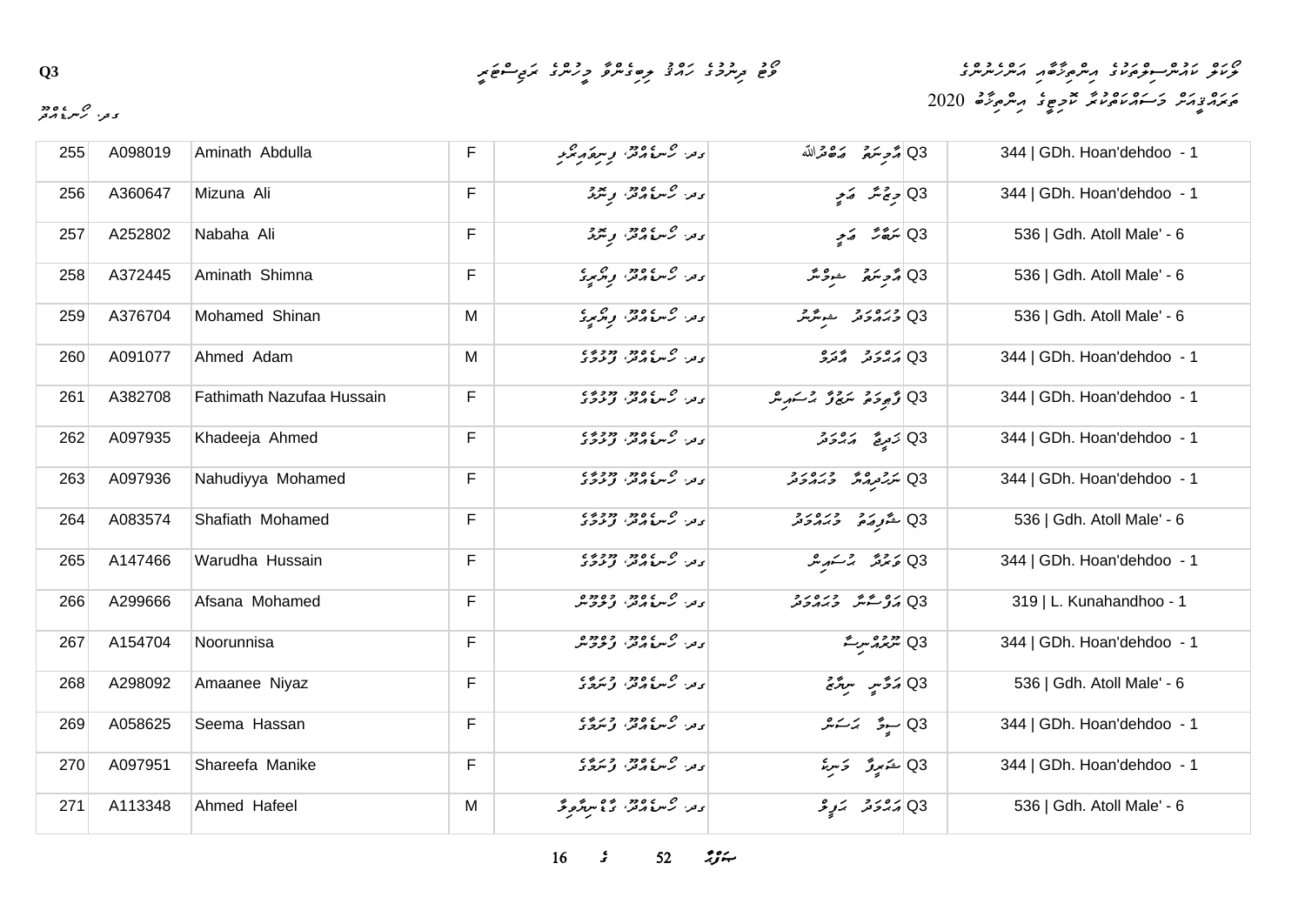*sCw7q7s5w7m< o<n9nOoAw7o< sCq;mAwBoEw7q<m; wBm;vB 2020<sup>, م</sup>وجدة المصرورة المجموعة المستورجة والم*جموعة والمجموعة والمجموعة والمجموعة والمجموعة والمجموعة والمجموعة

| 272 | A098006 | Ali Ahmed         | M | دىن كەس 200 كىڭ مېرىگرىمىگە                                          |                                                                                                                         | 344   GDh. Hoan'dehdoo - 1 |
|-----|---------|-------------------|---|----------------------------------------------------------------------|-------------------------------------------------------------------------------------------------------------------------|----------------------------|
| 273 | A351341 | Azmaan Mohamed    | M | ىلىن كەسلەملىرى ئاسلام ئ                                             | Q3 كەنج ئەر ئەز ئەر ئەر ئ                                                                                               | 536   Gdh. Atoll Male' - 6 |
| 274 | A298762 | Hafeela Ali Manik | F | ومن كساءه وه وه وسره و محمد المستقرم المحمد                          | لايا ئەرىپى ھەم ئەرىكى ئ $\vert$ 03                                                                                     | 536   Gdh. Atoll Male' - 6 |
| 275 | A147408 | Leeza Ali Manik   | F | ى مەس ئەھمەت ئەس ئەس ئى                                              | Q3 حِيَّةٌ صَحِيحَ سِرْءٌ                                                                                               | 344   GDh. Hoan'dehdoo - 1 |
| 276 | A298768 | Lizufa Ali Manik  | F | ى تەرەپ ئەھمەت ئەھمەت ئىچە ئىلگەن ئىس                                | Q3 <i>حِينْ دَ جِي</i> حَسِيْدُ                                                                                         | 536   Gdh. Atoll Male' - 6 |
| 277 | A061719 | Mohamed Ali Manik | M | ىلىن كەسلەملىرى ئۇ ئاسلام ئ                                          | Q3  <i>وُبَرُهُ دَيْرٍ <sub>ه</sub>ُ بِ</i> رِدَ سِرَءُ                                                                 | 536   Gdh. Atoll Male' - 6 |
| 278 | A098005 | Nafiza Ali Manik  | F | رى ئەرەبىرى ئۇسترەتى                                                 | Q3 <i>سُّعِيةٌ مَجِ</i> حَسِينٌ                                                                                         | 536   Gdh. Atoll Male' - 6 |
| 279 | A098004 | Shareefa Ismail   | F | ى مەرەبىيە ئۇي ئىس ئۇي ئىس ئۇ                                        | Q3 خىرى <i>ر مەۋرى</i> ر                                                                                                | 344   GDh. Hoan'dehdoo - 1 |
| 280 | A297259 | Abdulla Areesh    | M | .<br>دىن گەن مەن بەم ئوم ئوم ئور                                     | Q3 كەڭ قىرىشە                                                                                                           | 344   GDh. Hoan'dehdoo - 1 |
| 281 | A371845 | Aishath Shaneez   | F | ىلىن ئەسكەن بەر ئەر ئەرى                                             | Q3 <i>مُ</i> مِرْ مُحَمَّدٍ مُحَسِّيَّةٍ                                                                                | 344   GDh. Hoan'dehdoo - 1 |
| 282 | A063999 | Ali Rauf          | M | .<br>دىر گەن مەدىر دېمبۇترى                                          | Q3 <i>حَمِي بَرْدُوْ</i>                                                                                                | 344   GDh. Hoan'dehdoo - 1 |
| 283 | A297260 | Aminath Areesha   | F | ىلا ئۇسقەرلىرى بەر ئەس ئەس                                           | Q3   مَرْحِ سَمَعَ = مَسِيحَة                                                                                           | 344   GDh. Hoan'dehdoo - 1 |
| 284 | A097929 | Fathimath Raufa   | F | رىر. ر <i>ىس ەەھەر جەم بەترى</i><br>رىر. رىس <i>مەن بوم ب</i> ۇترىرى | Q3 تَ <i>مِعِ حَمَّةٍ</i> مَس <i>مَّةٍ</i>                                                                              | 344   GDh. Hoan'dehdoo - 1 |
| 285 | A297261 | Hassan Shareef    | M | دىر كەس ھەر جەھ ئوتۇرگە                                              | Q3   يَرْسَمْرْ مُسَمَّرِيْرْ                                                                                           | 344   GDh. Hoan'dehdoo - 1 |
| 286 | A097932 | Hussain Shareef   | M | ىلا رىما ئەمەر بەر ئەرگەر                                            | Q3 كەسكەر شەھرىرى كەنتىر كىلىن بىر ئىكەنتىر بىر ئىكەنتىر كىلەت كەنتىر كىلەت كىلەت كىلەت كىلەت كىلەت كىلەت كىلە<br>مەنبە | 381   Maradhoo - 3         |
| 287 | A097930 | Ibrahim Shareef   | M | ى ئەرەپ ئەھمەر ئەھرىمى ئەرەپ كەندە                                   | Q3 <i>برھنڙپ</i> و شمېرو                                                                                                | 344   GDh. Hoan'dehdoo - 1 |
| 288 | A128027 | Mariyam Areefa    | F | دىن گەرەم دەرە بەر ئەرەپ<br>دىن گەن ئەرىئە بەر ئەرىرى                | Q3 <i>كا بروگر مك</i> برگر                                                                                              | 344   GDh. Hoan'dehdoo - 1 |

*r@w<sF7v5 .@C*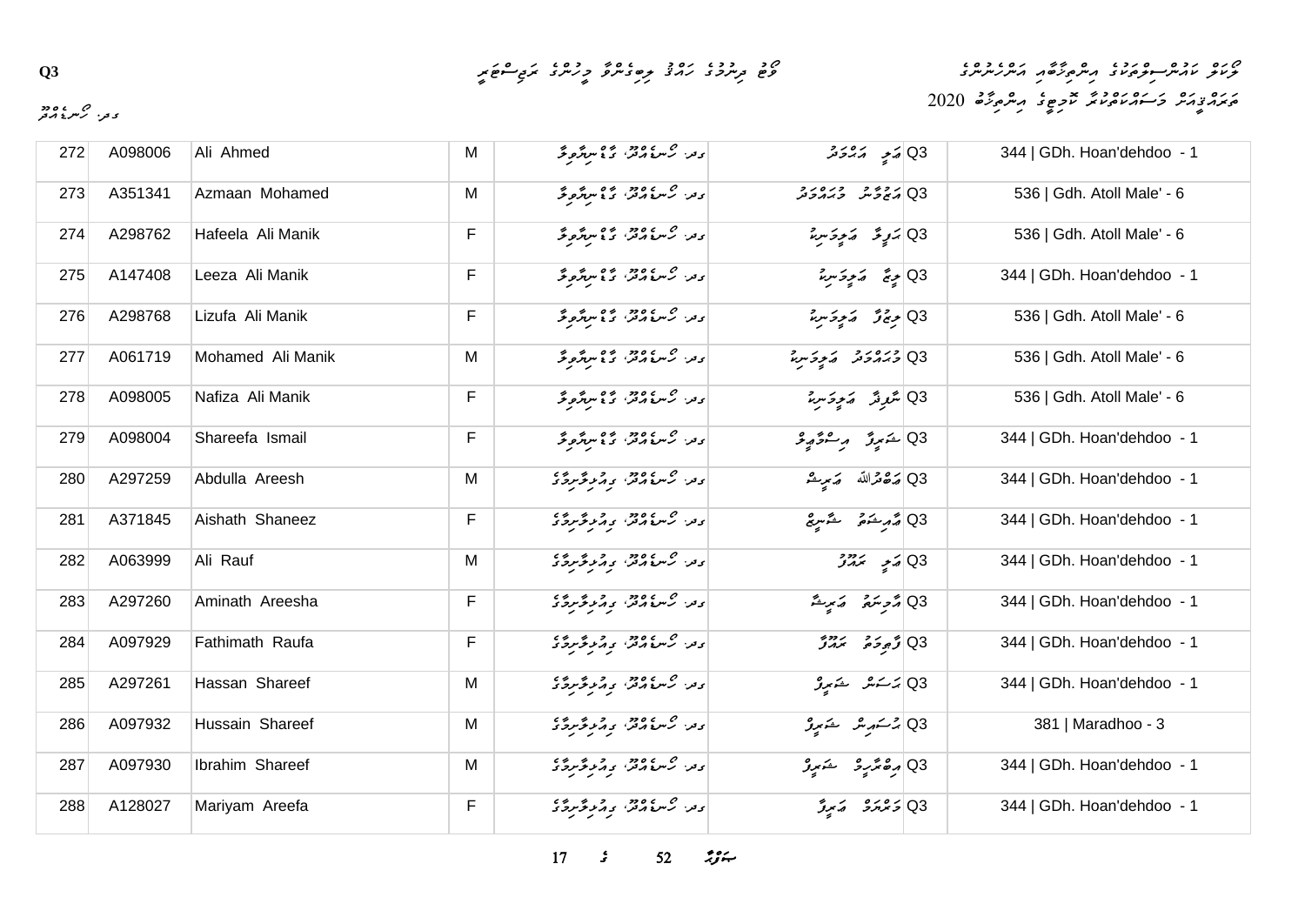*sCw7q7s5w7m< o<n9nOoAw7o< sCq;mAwBoEw7q<m; wBm;vB* م من المسجد المسجد المسجد المسجد المسجد العام 2020<br>مسجد المسجد المسجد المسجد المسجد المسجد المسجد المسجد المسجد ال

| 289 | A097931 | Mariyam Saeeda            | F | دىن رىسكەمۇش بەم بۇ ئويرى ئا                                                                         | Q3 كەنگەنگە سى <i>م بەنگ</i> ە                                                                                                                                                                                                  | 344   GDh. Hoan'dehdoo - 1 |
|-----|---------|---------------------------|---|------------------------------------------------------------------------------------------------------|---------------------------------------------------------------------------------------------------------------------------------------------------------------------------------------------------------------------------------|----------------------------|
| 290 | A149403 | Ahmed Ismail              | M | المحمد المحمد المحمد المحمد المحمد المحمد المحمد المحمد المحمد المحمد المحمد المحمد المحمد المحمد ال | Q3   <i>مادة مادة مادة و</i> قو                                                                                                                                                                                                 | 536   Gdh. Atoll Male' - 6 |
| 291 | A150181 | Haneefa Ahmed             | F | ى قرار ھى مەھمەت ئەسىم ئور                                                                           | Q3 كەس <i>ىدۇ مەمەكە</i> تر                                                                                                                                                                                                     | 536   Gdh. Atoll Male' - 6 |
| 292 | A299350 | Mariyam Afeefa            | F | دىن كەس دەھ بىرەر<br>دىن كەس مەتىر، دىشمەم                                                           | Q3 <i>وَ بُرْدَدْ   مَ وِ رَّ</i>                                                                                                                                                                                               | 536   Gdh. Atoll Male' - 6 |
| 293 | A104016 | Mumthaz Ahmed             | M | ى قرار ھى ئام ھەر بىر ھەر ب                                                                          | Q3 دوم پر پرور د                                                                                                                                                                                                                | 536   Gdh. Atoll Male' - 6 |
| 294 | A299352 | Nashfa Ahmed              | F | دىن گەر دەھرىم دەرىج                                                                                 |                                                                                                                                                                                                                                 | 536   Gdh. Atoll Male' - 6 |
| 295 | A156347 | Razeena Ismail            | F | رىن كەرەم بىرەرىدە ب                                                                                 | Q3 <i>ىكتېنگە مەسىۋەپ</i> ۇ                                                                                                                                                                                                     | 536   Gdh. Atoll Male' - 6 |
| 296 | A299351 | Shurufa Ahmed             | F | ى قرار ھى ئام ھەر بىر ھەر ب                                                                          | Q3 شىر <i>ۇ مەدە</i> تر                                                                                                                                                                                                         | 536   Gdh. Atoll Male' - 6 |
| 297 | A360073 | <b>Ahmed Naval Jameel</b> | M | ى تىر كەس ئەھ بىر بول تەرەپ                                                                          | Q3 <i>جَهْدُونْدْ سَعَّوْ فَإِج</i> وْ                                                                                                                                                                                          | 344   GDh. Hoan'dehdoo - 1 |
| 298 | A371810 | Haifa Jameel              | F | ړی ره ده ده ده ده.<br>دین رسون دی دره                                                                | Q3  ر <i>َ<sub>م</sub>وڙ ڇَ ڇ</i> و                                                                                                                                                                                             | 536   Gdh. Atoll Male' - 6 |
| 299 | A103628 | Mohamed Jameel            | M | ى مەس ئەھەر مەرە                                                                                     | Q3 <i>وُبَرُوْدَوْ</i> کَے <i>وِ</i> وْ                                                                                                                                                                                         | 344   GDh. Hoan'dehdoo - 1 |
| 300 | A371862 | Naail Jameel              | M | ړیں گرس ورو وه ره<br>دین گرس ورتعن د ع څرم                                                           | Q3 <i>سُمب</i> و ت <sub>ح</sub> وِمُ                                                                                                                                                                                            | 344   GDh. Hoan'dehdoo - 1 |
| 301 | A297024 | Zulfa Adam                | F | ړیں گرس وور وه ره<br>دین گرس ورتن د عامره                                                            | Q3 ج ع تر محمد حرب المحمد السير حرب السير حرب السير السير السير السير السير السير السير السير السير السير الس<br>مستقبل السير السير السير السير السير السير السير السير السير السير السير السير السير السير السير السير السير ا | 344   GDh. Hoan'dehdoo - 1 |
| 302 | A299183 | Ahmed Shiham              | M | ومن كرسوماتر، ومرشر مع                                                                               | Q3   <i>كەنگەنگە</i> ئىب <i>رىگ</i> ۇ                                                                                                                                                                                           | 344   GDh. Hoan'dehdoo - 1 |
| 303 | A113344 | Aminath Rasheedha         | F | ىمىن كەس مەدەر ئەس مەدەر ئ                                                                           | 03 أ <i>مُّ حِ سَع</i> ْمٍ مَسْتَبِع <i>ُدَ</i> ّ                                                                                                                                                                               | 344   GDh. Hoan'dehdoo - 1 |
| 304 | A113356 | Fazna Jaufar              | F | ى تىر كەس بۇرى ئە ئوسرى ئەر                                                                          | Q3 كَرْجْ مَدْ صَ <i>مْرُوْ مْرْ</i>                                                                                                                                                                                            | 344   GDh. Hoan'dehdoo - 1 |
| 305 | A123111 | Jaufar Rasheed            | M | وترا الرسوماني المحافر والمحمدة                                                                      | Q3 <i>فَهَوْكُمْ مَ</i> حَسِيْرَ                                                                                                                                                                                                | 344   GDh. Hoan'dehdoo - 1 |

*r@w<sF7v5 .@C*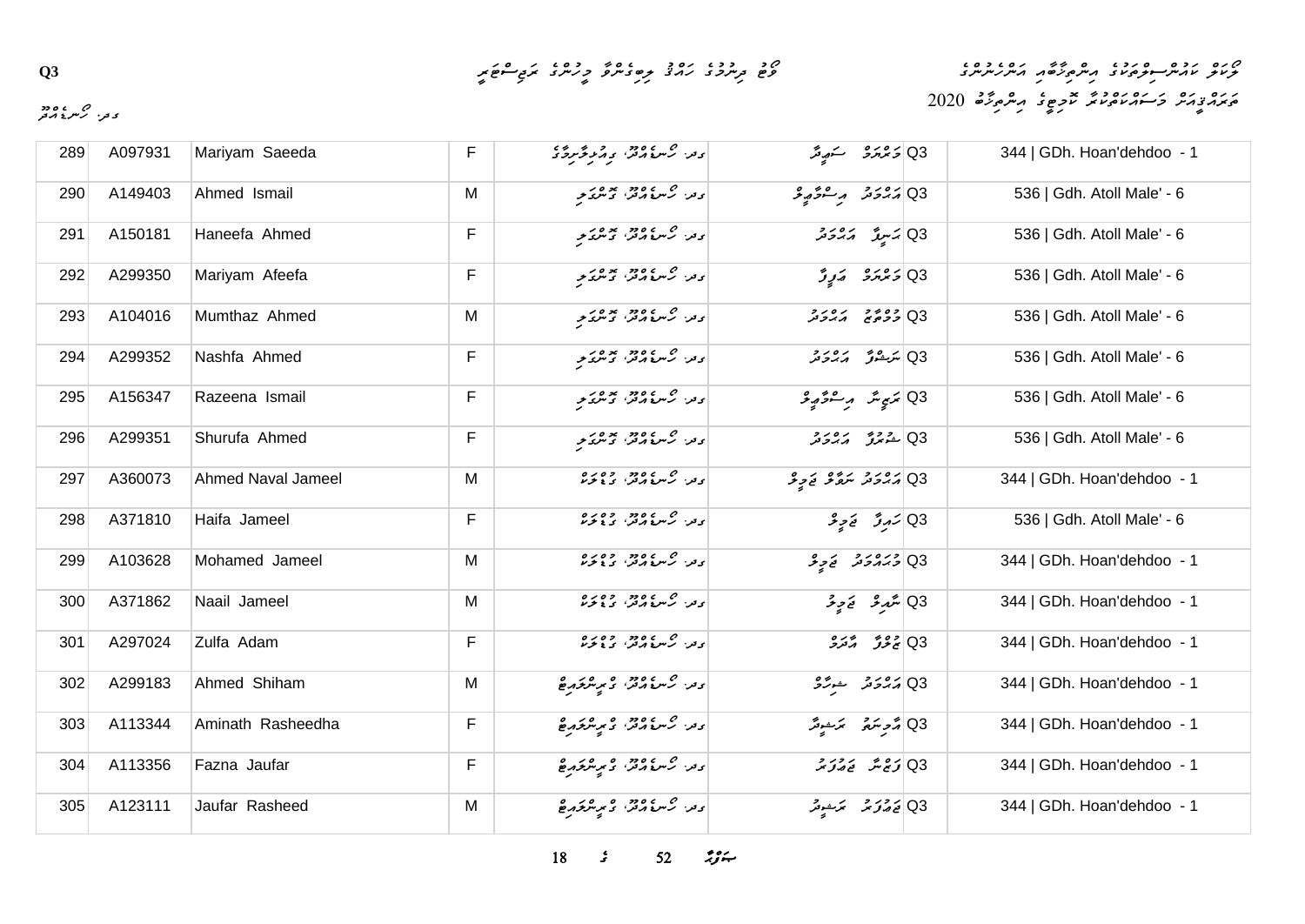*sCw7q7s5w7m< o<n9nOoAw7o< sCq;mAwBoEw7q<m; wBm;vB 2020<sup>, م</sup>وجدة المصرورة المجموعة المستورجة والم*جموعة والمجموعة والمجموعة والمجموعة والمجموعة والمجموعة والمجموعة

| 306 | A113357 | Mohamed Shiran        | M           | ىلىن كىسكەن ئۇ ئېرىكرىم ھ                                            | Q3  <i>ۇبرۇدۇ خېڭى</i> ر               | 344   GDh. Hoan'dehdoo - 1      |
|-----|---------|-----------------------|-------------|----------------------------------------------------------------------|----------------------------------------|---------------------------------|
| 307 | A122247 | Shifaza Jaufar        | F           | ومن كرسوماتر، ومرتفقها في                                            | Q3 حو <i>وٌجٌ جَهُوَ بَرْ</i>          | 344   GDh. Hoan'dehdoo - 1      |
| 308 | A100935 | Abdulla Jameel        | M           | ړین کرس وره ده ده ده.<br>دې کرس درې                                  | Q3  رَحْمَرْاللّه بَحْرِكْر            | 536   Gdh. Atoll Male' - 6      |
| 309 | A298985 | Aminath Mohamed       | F           | رس کرس ورو وه ده د<br>دین کرس در ترکیبر در د                         | Q3 أ <i>مَّ جِسَمَّة حَمَدَّ مَدَّ</i> | 563   Hulhumale', Ehenihen - 11 |
| 310 | A150211 | Azleen Mohamed        | M           | ومر ده ده ده ده ده ده ده د<br>ومن گرس ارتعابی دخوه بر د              | Q3  كەنج يەرقە ئەم 1975 كىلىرى بىر     | 563   Hulhumale', Ehenihen - 11 |
| 311 | A252849 | Azveen Mohamed        | M           | رور، کرس ورو وہ دورہ<br>رور، کرس ورور، روحان                         | Q3  كاتجمومتر المحكمة كالدونسر         | 563   Hulhumale', Ehenihen - 11 |
| 312 | A049820 | Ibrahim Afeef         | M           | ړین کرس وره د ورځ ورځ د کال                                          | Q3 ر <i>ەنگەر ئەزۇ</i>                 | 536   Gdh. Atoll Male' - 6      |
| 313 | A048571 | Mohamed Ismail        | м           | رس کرس ورو وہ دورہ<br>رس کرس درس روحان                               | Q3 <i>جەممەدىر</i> م <i>ىشۇم</i> ۇ     | 563   Hulhumale', Ehenihen - 11 |
| 314 | A025590 | Ali Zubair            | M           | د در هم ده ده ده ده ده ده ده د<br>دو کس در در د                      | Q3 <i>مَجِ بِحَقَدِيمٌ</i>             | 536   Gdh. Atoll Male' - 6      |
| 315 | A097983 | Aminath Manike        | F           | د تر ده ده ده ده ده ده ده و ده و د<br>د تر کرس د تر تر د کرس تر تر د | Q3   مَّەحِسَمَةْ حَسِرْتَم            | 344   GDh. Hoan'dehdoo - 1      |
| 316 | A075523 | Mohamed Saeed         | M           | وتر کرس وہ ور ور ور ور<br>وتر کرس دیں وحس پرس                        | Q3 <i>\$22,23 سَنْهِيمْ</i>            | 344   GDh. Hoan'dehdoo - 1      |
| 317 | A053563 | Mariyam Isaayath      | F           | ړی که ده ده وه ده ده<br>ډین که ده ډین د څخه مرد                      | Q3 <i>كا بحر برقى مى بارقى</i> بىر     | 536   Gdh. Atoll Male' - 6      |
| 318 | A052622 | Abdulla Hashim        | M           | ى قىر ، كەسكە 25 . جۇ ج                                              |                                        | 344   GDh. Hoan'dehdoo - 1      |
| 319 | A252847 | Fathmath Nafaa        | F           | ى قىز كەس ئەھ بۇرە بۇ قاتى                                           | Q3 <i>وُّجِوَدَةُ</i> سَمَدٌ           | 344   GDh. Hoan'dehdoo - 1      |
| 320 | A336442 | Mohamed lufaf Abdulla | M           | ى قىز كەس ئەھ بۇرە بىرى                                              | Q3 <i>وبروبر محدود م</i> صغرالله       | 536   Gdh. Atoll Male' - 6      |
| 321 | A098022 | Shakeeba Abdulla      | $\mathsf F$ | ى قىر، كەنتىق كەنتى، كەنتى                                           | Q3 خَمَدٍ صَّ صَرَّدَة اللَّه          | 344   GDh. Hoan'dehdoo - 1      |
| 322 | A055686 | Ahmed Shareef         | M           | ى قرار كەس ئەرەتتى كەي ئىرىسى                                        | Q3   <i>كەنگەڭر</i> خ <i>ەير</i> ۇ     | 344   GDh. Hoan'dehdoo - 1      |

*r@w<sF7v5 .@C*

*19 s* 52 *if*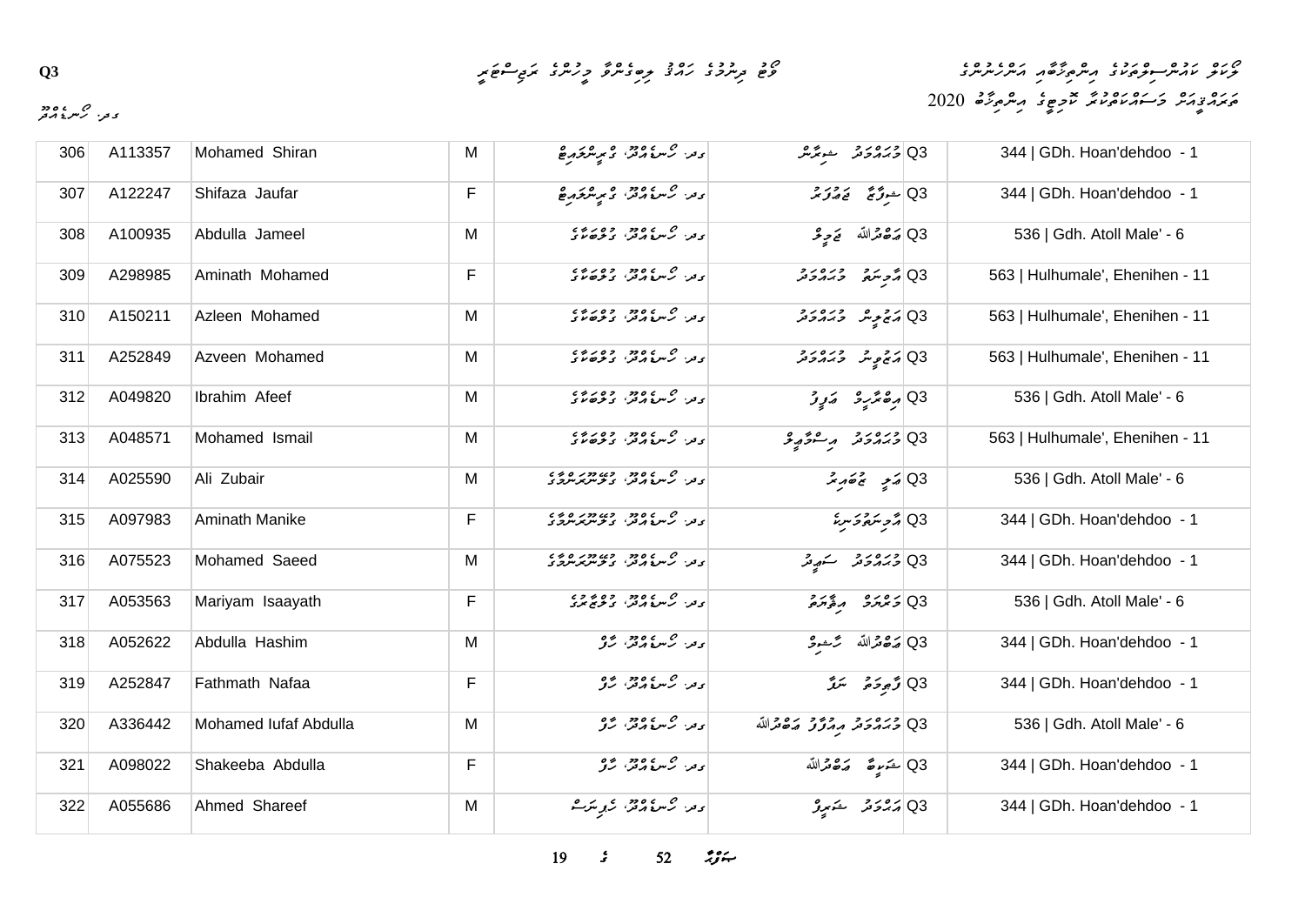*sCw7q7s5w7m< o<n9nOoAw7o< sCq;mAwBoEw7q<m; wBm;vB 2020<sup>, م</sup>وجدة المصرورة المجموعة المستورجة والم*جموعة والمجموعة والمجموعة والمجموعة والمجموعة والمجموعة والمجموعة

| 323 | A299550 | Azumath Shareef                 | F           | <sub>م</sub> امر: اگر سرع مرفقر: اگر سرکت ا                  | Q3 <i>مَەينى دَمَّة</i> شَمَىرِتْر       | 536   Gdh. Atoll Male' - 6      |
|-----|---------|---------------------------------|-------------|--------------------------------------------------------------|------------------------------------------|---------------------------------|
| 324 | A252862 | <b>Fathimath Nishwa Shareef</b> | F           |                                                              | Q3 <i>وَّجِودَةُ</i> سِنْدْةُ سَمَعِرْدُ | 344   GDh. Hoan'dehdoo - 1      |
| 325 | A299556 | Jannath Shareef                 | F           | ى قىر، كەسكەم قىلى كىلى ئوسكەت كىلى                          | Q3 كۆپىتى <i>گە</i> شەمب <i>و</i> گە     | 536   Gdh. Atoll Male' - 6      |
| 326 | A157808 | Maimoonath Shareef              | F           | ى مەر بۇ ساھ ھەر ئەس ئىر ئىرگ                                | Q3 <i>كَەرتى مىتى ھىمب</i> ۇ             | 536   Gdh. Atoll Male' - 6      |
| 327 | A252865 | Minhath Shareef                 | F           | ى مەر كەس كەنتى، كەبە ئىرىكە                                 | Q3 <i>جِـ بَرْبَہُ ۖ سُنَبِيرُ</i>       | 536   Gdh. Atoll Male' - 6      |
| 328 | A098049 | Rahmath Abdul Majeed            | $\mathsf F$ | ى مەر بۇ ساھ ھەر ئەس ئىر ئىرگ                                | Q3 <i>بزرد دەوەد ب</i> ور                | 344   GDh. Hoan'dehdoo - 1      |
| 329 | A299564 | Saddam Shareef                  | M           | ى قىرا كەسكەم 25. كەبە ئۇ ئىرىگە                             | Q3 جۇمۇر ئىمب <i>و</i> گە                | 563   Hulhumale', Ehenihen - 11 |
| 330 | A298100 | Aashaan Saeed                   | F           | ىمى ئىس مەن ئىم بىر مەن ئىمى                                 | Q3 گەش <i>گىل سەمبەت</i> ر               | 344   GDh. Hoan'dehdoo - 1      |
| 331 | A298101 | Ahmed Shifau                    | M           | ىمىن كەس مەق كەم بەر مەسىر                                   | Q3 <i>مَدْدَوْرٌ</i> سِوَرُمُ            | 344   GDh. Hoan'dehdoo - 1      |
| 332 | A253939 | Hamzath Saeed                   | M           | ىمى ئىس مەق ئېرىمەر ئىسىم                                    | Q3 <i>بَدْوْيَ ۾</i> سَم <i>وِيٽر</i>    | 344   GDh. Hoan'dehdoo - 1      |
| 333 | A097987 | Hassan Mihaad                   | M           | ى مەس ئەمەدەر كەيدىدە كەن                                    | Q3  پرسته <sub>حب</sub> رته              | 344   GDh. Hoan'dehdoo - 1      |
| 334 | A128463 | Hussain Varish                  | M           | دىن كەس 2000 كى بىر مەھكىسى<br>دىن كەس مەھرى كىي بىر مەھكىسى | Q3   جُرسَمَ مِر مُحَ مِر مِشْرِ         | 344   GDh. Hoan'dehdoo - 1      |
| 335 | A298095 | Mariyam Nazima                  | F           | ىمى ئىس مەن ئېرىمەر ئەس                                      | Q3 <i>وَ بُرْمَرْدُ مُّهْدِ</i> دُّ      | 344   GDh. Hoan'dehdoo - 1      |
| 336 | A042111 | Mohamed Saeed                   | M           | رو. ر <i>گس و وجود کے برمارہ سیم</i> ر                       | Q3 <i>\$22.2 مكونى</i>                   | 344   GDh. Hoan'dehdoo - 1      |
| 337 | A097986 | Saeeda Ali                      | F           | رو. حسن مع دور کرد ده در در د                                | Q3 س <i>تمږمڈ مَن</i> حٍ                 | 344   GDh. Hoan'dehdoo - 1      |
| 338 | A097918 | Mohamed Hashim                  | M           | دىن كەس 200 بەيرىدى.<br>دىن كەس 200 بەيرى                    | Q3 <i>وَيَدْوُ</i> وَتَرَ كَسَبُوتَرَ    | 344   GDh. Hoan'dehdoo - 1      |
| 339 | A252852 | Ahmed Anoof                     | M           | دىن گەس 290 رودە<br>دىن گەس كەنتى، رەۋىرى                    | Q3 كەبرى <i>قىرىقلا</i>                  | 536   Gdh. Atoll Male' - 6      |

 $20$  *s* 52 *n***<sub>3</sub>** *n***<sub>3</sub>** *n***<sub>1</sub>**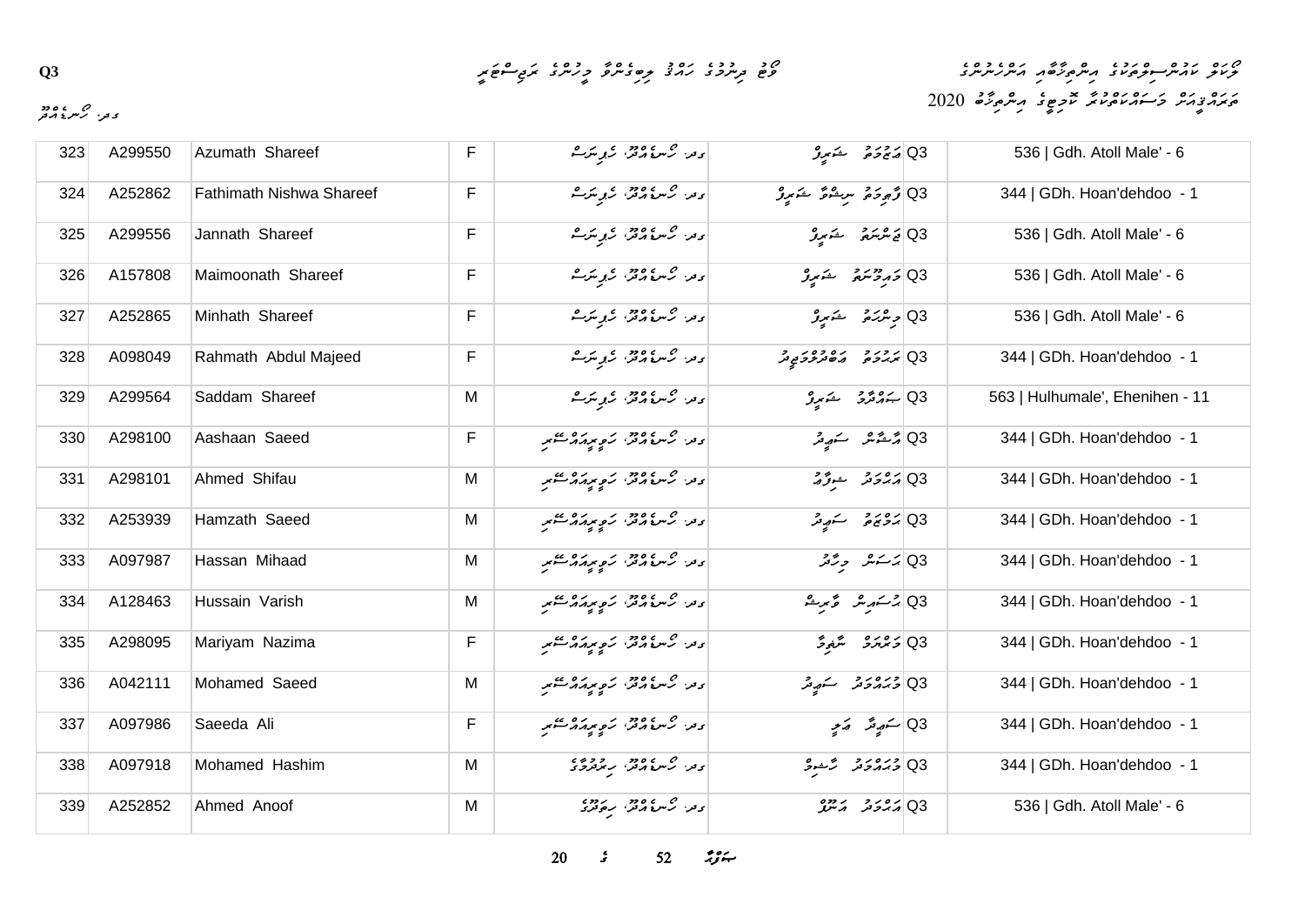*sCw7q7s5w7m< o<n9nOoAw7o< sCq;mAwBoEw7q<m; wBm;vB* م من المرة المرة المرة المرجع المرجع المرجع في 2020<br>مجم*د المريض المرجع المرجع المرجع المرجع المراجع المراجع الم*رجع

| 340 | A098026 | Aminath Moosa    | F           |                                                                  | Q3 أ <i>مَّة بِهُمْ</i> تَرْتَسَمُ             | 344   GDh. Hoan'dehdoo - 1 |
|-----|---------|------------------|-------------|------------------------------------------------------------------|------------------------------------------------|----------------------------|
| 341 | A086837 | Fathmath Abdulla | F           | دىن گەرى 200 روم.<br>دىن گەرى بەلگەن بەلگەندى                    | Q3 وَّجِوَة صَدَّاللَّهُ                       | 344   GDh. Hoan'dehdoo - 1 |
| 342 | A120991 | Hawwa Abdulla    | F           | دىن گەر 200 روم.<br>دىن گەر كەندىن رەمى                          | Q3 <i>بَدْهُ فَي هُ</i> قْدَاللَّه             | 536   Gdh. Atoll Male' - 6 |
| 343 | A098028 | Khadeeja Abdulla | F           | دىن كەس 200 رودە                                                 | Q3 كَتَعْرِيَّة     مَدَّةْ مَدَّاللَّه        | 536   Gdh. Atoll Male' - 6 |
| 344 | A098029 | Mariyam Abdulla  | F           | ر دور، گرس و دور، بروده د                                        | $Q3$ $\approx$ $\approx$ $\approx$ $Q3$        | 536   Gdh. Atoll Male' - 6 |
| 345 | A103629 | Mohamed Jameel   | M           | ا د مراجع د ده در دود .<br>ار مراجع د مرکز از مرکز د             | Q3  <i>وْبَہْدُوَمْ فَإِج</i> ْرَ              | 344   GDh. Hoan'dehdoo - 1 |
| 346 | A299192 | Nishatha Abdulla | F           | دىن گەر 200 روم.<br>دىن گەر قاھاتى بەھ                           | Q3 سِرْشَمَّة كَمَّاهُ مَا لِلَّهُ             | 536   Gdh. Atoll Male' - 6 |
| 347 | A351452 | Saaif Niyaz      | M           | دىن كەس كەن بەھ بود                                              | Q3 گەرۇ س <i>ىدى</i> ج                         | 536   Gdh. Atoll Male' - 6 |
| 348 | A299193 | Sajidha Abdulla  | $\mathsf F$ | ر دور، گرس و دور، بروده د                                        | Q3 گوم تر محرك الله                            | 536   Gdh. Atoll Male' - 6 |
| 349 | A299445 | Gismath Mohamed  | F           | ى قىز، كەسمە مەتتى، بەير                                         | Q3 <i>ت<sub>و</sub>حدة وكمم</i> حقر            | 344   GDh. Hoan'dehdoo - 1 |
| 350 | A299444 | Jameela Niumath  | F           | ى قىز، كەس 200 مەركى ب                                           | Q3 <i>في جو محمد المراكز في</i>                | 344   GDh. Hoan'dehdoo - 1 |
| 351 | A339888 | Suha Thalib      | F           | ى قىز، كەسمە مەقىر، بەير                                         | Q3 جي <del>ئر ۾ م</del> وض                     | 344   GDh. Hoan'dehdoo - 1 |
| 352 | A097992 | Mariyam Ameena   | $\mathsf F$ | دىن گەر ئەمەدە 1997.<br>ئەمەر گەس كەنگەر كەنگەر بىرى بىرى ئەمەدى | Q3 كەب <i>گەنگە مەم</i> رىگر                   | 344   GDh. Hoan'dehdoo - 1 |
| 353 | A074336 | Abdulla Ameen    | M           | دىن كەس كەن ئەرەپ ئەرەپ ئۇي                                      | Q3 <i>مَدَّة مَّ</i> اللَّهُ مَ <i>حِي</i> ْرٌ | 536   Gdh. Atoll Male' - 6 |
| 354 | A297382 | Aminath Ameen    | F           | دىن كەس ھەدەر 1997 كەنى<br>  دىن كەس ھەمدىن كەنىرى بۇرى          | Q3 <i>مُّحِسَّعُ مَجِ</i> سُّ                  | 536   Gdh. Atoll Male' - 6 |
| 355 | A047677 | Asiyath Ameen    | $\mathsf F$ | ى تەرەپ ئەھەر ئەھرىمى ئەرە                                       | Q3   پڑ سو <i>مزہ کے پر ب</i> ھر               | 536   Gdh. Atoll Male' - 6 |
| 356 | A097937 | Dhon Didi        | F           | ړي که ده ده ده ده ده.<br>دې که د ارتوبونو د                      | Q3   تَرْسُّرْمِرِ مِر                         | 344   GDh. Hoan'dehdoo - 1 |

 $21$  *s* 52  $294$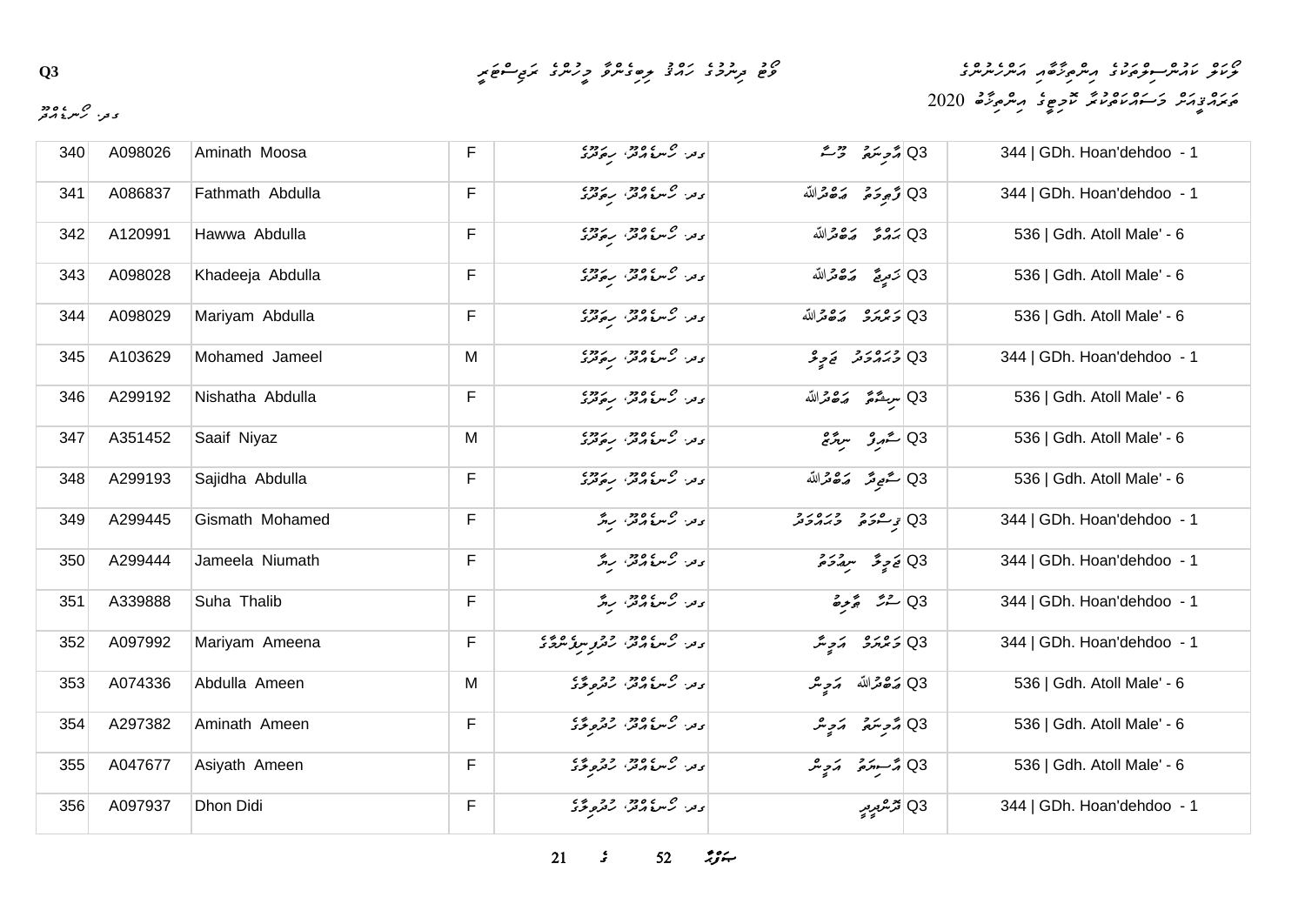*sCw7q7s5w7m< o<n9nOoAw7o< sCq;mAwBoEw7q<m; wBm;vB 2020<sup>, م</sup>وجدة المصرورة المجموعة المستورجة والم*جموعة والمجموعة والمجموعة والمجموعة والمجموعة والمجموعة والمجموعة

| 357 | A081178 | Gudhrath Ameen        | M           | دىر. گەس گەم دەر دەر دى<br>  دىر. گەس گەندىن كەنگەن دىر | Q3 تۇت <i>رىترى مۇم</i> رى <i>گ</i>  | 536   Gdh. Atoll Male' - 6 |
|-----|---------|-----------------------|-------------|---------------------------------------------------------|--------------------------------------|----------------------------|
| 358 | A297558 | Ibrahim Ameen         | M           | دىن كەس ەھەدەرە ئەرەپ ئەرەپ ئەرەپ ئۇ                    | Q3 <i>مەھترى</i> ر مەرىپ             | 326   GA. Maamendhoo - 1   |
| 359 | A081185 | Ilthimas Mohamed      | M           | دىن كەس مەھ 32° دىن ئەرەپ ئە                            | Q3 مۇمۇشى ئ <i>ەندەن</i> ر           | 536   Gdh. Atoll Male' - 6 |
| 360 | A076296 | Imthiyaz Mohamed      | M           | .<br>دىن گەن مەدىن كەرەپچە                              | Q3 مۇمۇمى ئەدەرد                     | 344   GDh. Hoan'dehdoo - 1 |
| 361 | A297383 | Inayath Ameen         | M           | دىن گەرە 39 ق 29 ق 2<br>دىن گەس كەنتى، كەنترە بىرى      | Q3 م <i>ېنگونتو م</i> ېرىشر          | 536   Gdh. Atoll Male' - 6 |
| 362 | A140922 | Mariyam Ameen         | $\mathsf F$ | ى تىر كەس كەن بەر ئەرەپ ئەرە                            | Q3 ك <i>و برو برې م</i> ر            | 344   GDh. Hoan'dehdoo - 1 |
| 363 | A256356 | Mohamed Ameen         | М           | رىر كەس بەھ 32 ق مەدە                                   | Q3  <i>3223 كەچ</i> ىر               | 344   GDh. Hoan'dehdoo - 1 |
| 364 | A097938 | Mohamed Izzath        | M           | ى مەس ئەرەپ بەر ئەرەپ ئە                                | 2, 2, 3, 2, 3                        | 344   GDh. Hoan'dehdoo - 1 |
| 365 | A252791 | Nafha Ameen           | F           | دىن كەس ەھەدەرە ئەرەپ ئەرەپ ئەرەپ ئۇ                    | Q3 سَمَدْتَ     مَرِيْر              | 344   GDh. Hoan'dehdoo - 1 |
| 366 | A297557 | Sidhurath             | M           | ى مەس ئەرەپ بەر ئەرەپ ئە                                | $O3$ سونترىرى                        | 536   Gdh. Atoll Male' - 6 |
| 367 | A080666 | Abdulla Hameed        | M           | ړی که ده ده دره د                                       | Q3 كەھەرللە ئەم <u>ر</u> ىتر         | 536   Gdh. Atoll Male' - 6 |
| 368 | A094091 | Aroosha Abdul Majeed  | F           | ړی ره په ده دره ده<br>ري رسونه ري                       | Q3 كەنترىشقا كەھەر <i>ج</i> وم يور   | 344   GDh. Hoan'dehdoo - 1 |
| 369 | A084686 | Guraisha Abdul Majeed | F           | ى تىر ، ھى ھە ھە جە جە ج                                | Q3 تۇتترىرىش مەھە <i>ترىۋى ي</i>     | 344   GDh. Hoan'dehdoo - 1 |
| 370 | A298465 | Ismail Hameed         | M           | ړی که ده ده دره د ده<br>دی کرس دی کردی                  | Q3 م <i>ې</i> شۇم ئۇ سىر ئىر         | 344   GDh. Hoan'dehdoo - 1 |
| 371 | A094090 | Khadeeja Hassan       | F           | ړین کرس ورو دروه<br>دین کرس ورون کرد د                  | Q3   زَمرِيحٌ   بَرَسَ <i>م</i> َّرُ | 344   GDh. Hoan'dehdoo - 1 |
| 372 | A054501 | Mohamed Hameed        | M           | ړی که ده ده دره د                                       | Q3 <i>\$ بَدُوْدَوْ بَ</i> حِيشْ     | 344   GDh. Hoan'dehdoo - 1 |
| 373 | A372467 | Shaan Hameed          | M           | ړین کرس ورو دروه<br>دین کرس ورون کرد د                  | Q3 گەنگە كەر <i>ب</i> ۇر             | 344   GDh. Hoan'dehdoo - 1 |

 $22$  *s* 52  $25$   $\div$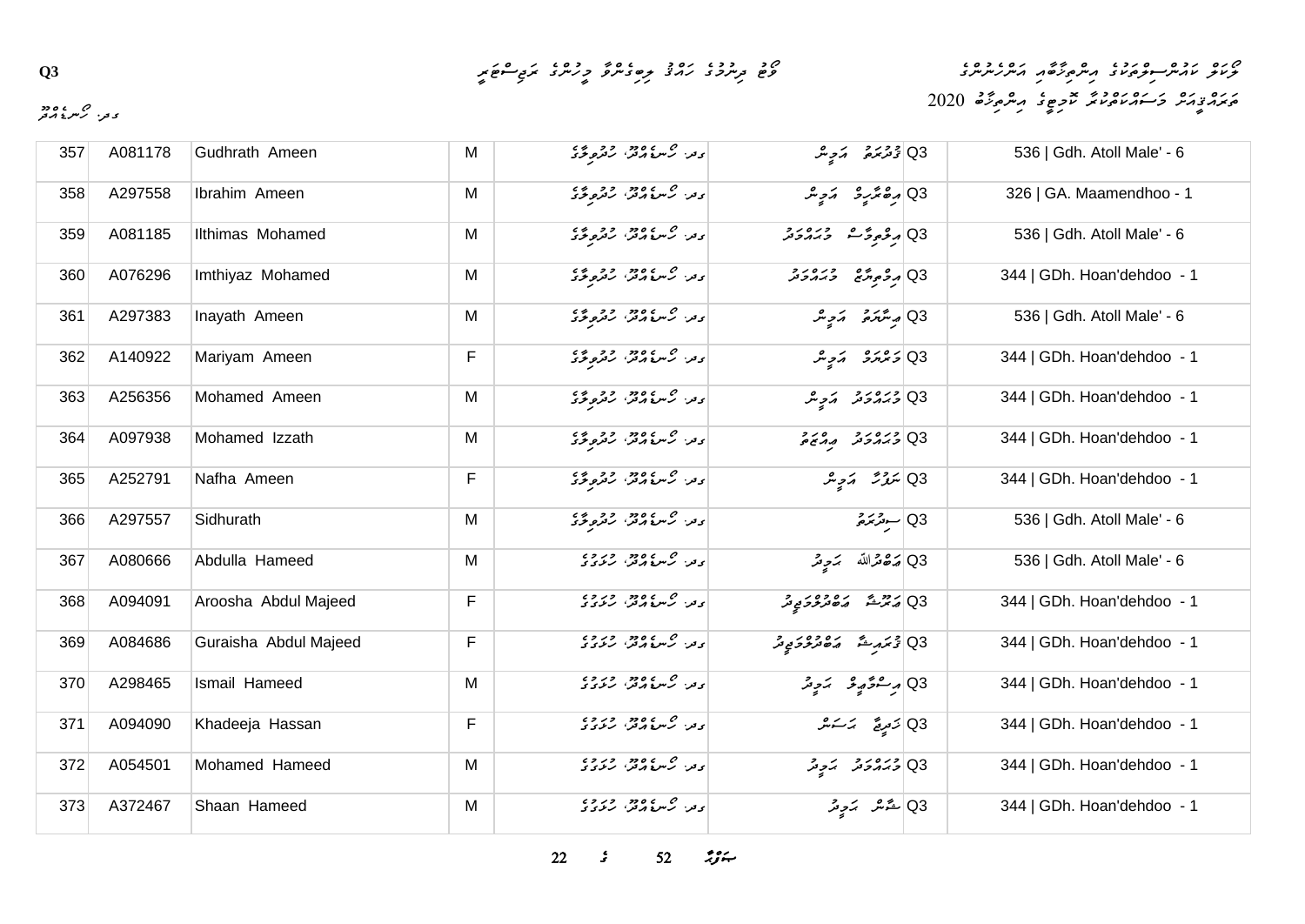*sCw7q7s5w7m< o<n9nOoAw7o< sCq;mAwBoEw7q<m; wBm;vB 2020<sup>, م</sup>وجدة المصرورة المجموعة المستورجة والم*جموعة والمجموعة والمجموعة والمجموعة والمجموعة والمجموعة والمجموعة

| 374 | A012416 | Abdulla Ismail          | M | ى تىر ، ھەس مەھرىر ھەر بەر ئايرى ئىس كەن ئايرى ئىس كەن ئايرى ئايرى ئايرى ئايرى كەن ئايرى ئايرى ئايرى ئايرى ئاي<br>ئايرى ئايرى ئايرى ئايرى ئايرى ئايرى ئايرى ئايرى ئايرى ئايرى ئايرى ئايرى ئايرى ئايرى ئايرى ئايرى ئايرى ئايرى ئا | Q3 كەھەراللە ب <i>ەشۇرى</i> 3                   | 639   Vilimale', Ehenihen-4   |
|-----|---------|-------------------------|---|----------------------------------------------------------------------------------------------------------------------------------------------------------------------------------------------------------------------------------|-------------------------------------------------|-------------------------------|
| 375 | A099465 | Ilyas Mohamed           | M | دىن كەس ئەقەر بىر ئاس ئىرىدىكى                                                                                                                                                                                                   | Q3 مەمگەر قىدىم <i>دىن</i>                      | 344   GDh. Hoan'dehdoo - 1    |
| 376 | A298063 | Mariyam Ismail          | F | ىمەر كەس مەدەر بىر ئەس ئىرىدىكى                                                                                                                                                                                                  | Q3 <i>كەنگەر م سۇمۇ</i> بو                      | 352   GDh. Faresmaathodaa - 1 |
| 377 | A383519 | Mariyam Nashath Abdulla | F | ىلىن كەسلەملەر ئەس ئەسرىيەتلىكى                                                                                                                                                                                                  | Q3 كَرْمُ مَرْ مَرْ مُدَّمَّةً مَرْ هُمْ اللَّه | 536   Gdh. Atoll Male' - 6    |
| 378 | A372021 | Mohamed Hamdhaan        | M | ىلىن كەسكەرلىق كەسكەرلىگىگە                                                                                                                                                                                                      | Q3 <i>وبروبرو بروبۇ</i> بر                      | 536   Gdh. Atoll Male' - 6    |
| 379 | A298066 | Mohamed Zahid           | M | ىلىن كەسلام بىرە بىر كەشرىتىرى ئىك                                                                                                                                                                                               | Q3 <i>وَبَرْوْدُو تَّ</i> يُوسُ                 | 344   GDh. Hoan'dehdoo - 1    |
| 380 | A297765 | Aishath Manike          | F | د در ده ده در دره د                                                                                                                                                                                                              | Q3 <i>مەم ھەقەھ بىرىغ</i>                       | 344   GDh. Hoan'dehdoo - 1    |
| 381 | A298237 | Abdullah Shakeeb        | M | دىن كەس كەم بەر بەر                                                                                                                                                                                                              | Q3 مَرْحَمْراللّه شَوْرِحْ                      | 344   GDh. Hoan'dehdoo - 1    |
| 382 | A097967 | Fathimath Hassan        | F | كرورا المرسي وجود المرادان                                                                                                                                                                                                       | Q3 <i>وُجوحَةْ بَرَسَ</i> سَّر                  | 344   GDh. Hoan'dehdoo - 1    |
| 383 | A298249 | Mohamed Abdulla         | M | دىن كەس كەن مەيرى                                                                                                                                                                                                                | $Q3$ $z$ $z$ $z$ $z$ $z$ $z$ $Q3$               | 344   GDh. Hoan'dehdoo - 1    |
| 384 | A371881 | Nabhaan Mohamed         | M | ومن كرسة وجود المرواة                                                                                                                                                                                                            | Q3 م <i>ُهَدُّسْ وَبَدُونَّر</i>                | 326   GA. Maamendhoo - 1      |
| 385 | A298262 | Nuhaadh Mohamed         | M | ى مەستەمەت مەدە                                                                                                                                                                                                                  | Q3 بر <i>ممبر وبرو</i> رو                       | 344   GDh. Hoan'dehdoo - 1    |
| 386 | A097968 | Sameera Abdulla         | F | ومن كرسي وود . د و ،                                                                                                                                                                                                             | Q3 سَمَّوِيَّد صَ <b>صْد</b> َاللَّه            | 344   GDh. Hoan'dehdoo - 1    |
| 387 | A097977 | Abdul Kareem Adam       | M | دىن كەس كەن ئەس دىر ئ                                                                                                                                                                                                            |                                                 | 344   GDh. Hoan'dehdoo - 1    |
| 388 | A252808 | Ahmed Sunain            | M | دىن گەس 200 مەمرىي د                                                                                                                                                                                                             | Q3 <i>كەبۇ ئۇنى ئىترىدى</i> گە                  | 344   GDh. Hoan'dehdoo - 1    |
| 389 | A080380 | Aminath Waheeda         | F | ى تىر، كەس ئەمەر مەيرى بولىر ئ                                                                                                                                                                                                   | Q3 <i>مُّجِسَعُو وَبِ</i> عَدُ                  | 344   GDh. Hoan'dehdoo - 1    |
| 390 | A097976 | Fathimath Ibrahim       | F | ر من من معرض المستقرر من المستقرر من المستقرر من المستقرر من المستقرر من المستقرر من المستقرر من ال<br>المستقرر المستقرر المستقرر المستقرر المستقرر المستقرر المستقرر المستقرر المستقرر المستقرر المستقرر المستقرر ال            | Q3 <i>و محمد م</i> و متربه                      | 344   GDh. Hoan'dehdoo - 1    |

 $23$  *s*  $52$  *n***<sub>i</sub>** *n***<sub>i</sub>**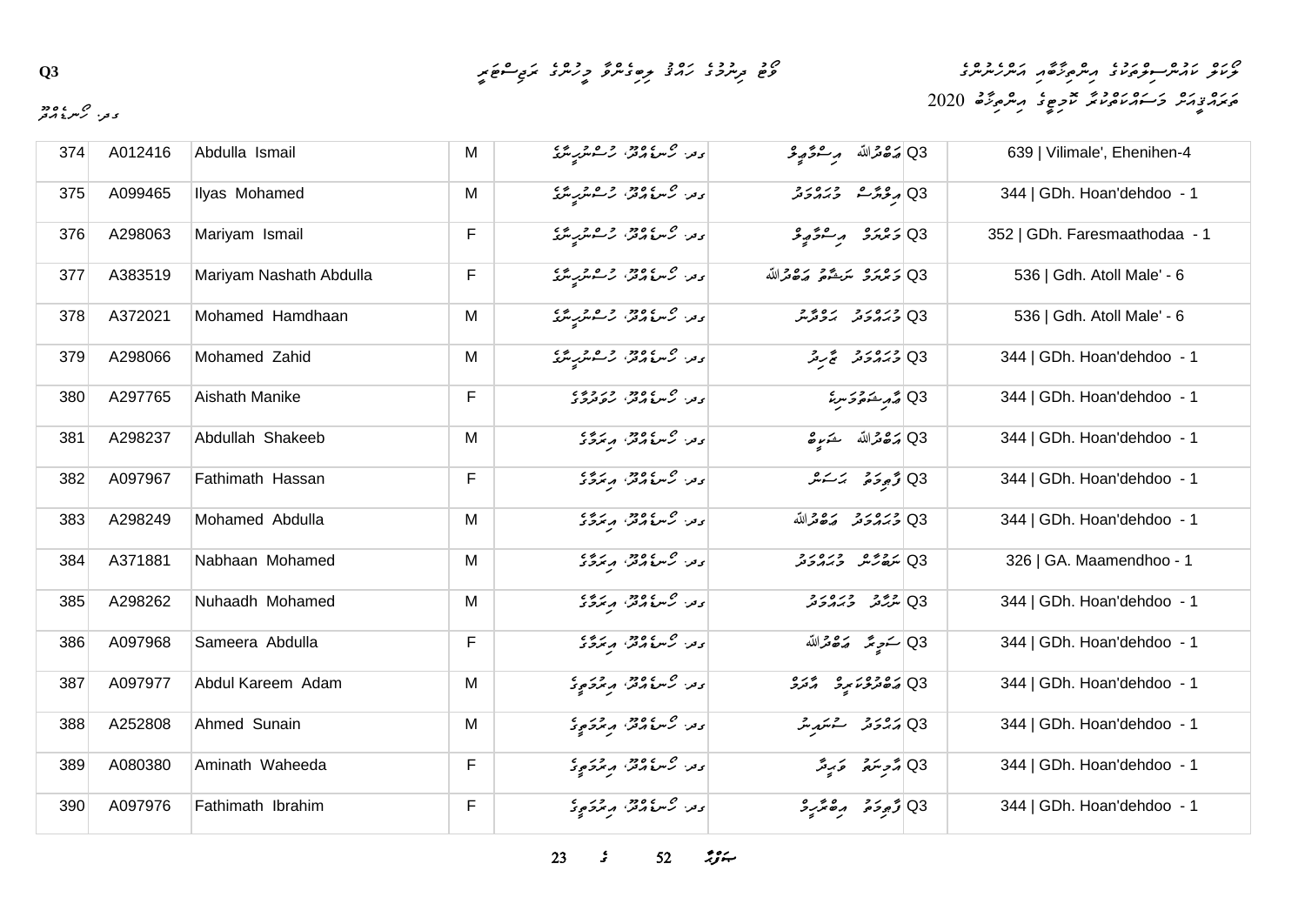*sCw7q7s5w7m< o<n9nOoAw7o< sCq;mAwBoEw7q<m; wBm;vB* م من المسجد المسجد المسجد المسجد المسجد العام 2020<br>مسجد المسجد المسجد المسجد المسجد المسجد المسجد المسجد المسجد ال

| 391 | A367490 | <b>Ismail Shunan Musthafa</b>  | M | دىن رىس كەفتۇ، مەير دەپرى                                                                                                                                                                                              | Q3 مِ سُمَّرَّم ِ وَ سُمْسَ دَسْمَةَ رَ    | 344   GDh. Hoan'dehdoo - 1      |
|-----|---------|--------------------------------|---|------------------------------------------------------------------------------------------------------------------------------------------------------------------------------------------------------------------------|--------------------------------------------|---------------------------------|
| 392 | A078300 | Mohamed Abdul Kareem           | M | ر من ري مري ورد به مركز مريح كر استرات به كر استاده به كر استاده به كر استاده به كر استاده به كار من<br>مركز استادام كريم به مركز كرد بر كر بر كرد بر كرد به كرد به كرد به كرد به كرد به كرد به كرد به كرد به كرد به ك | Q3 כלה כל הסיני ביל אביר                   | 563   Hulhumale', Ehenihen - 11 |
| 393 | A058715 | Mohamed Ilham                  | M | ى تىر، كەس ئەمەر مەردە ئە                                                                                                                                                                                              | Q3  <i>وبەممىق م</i> ور <i>د</i> ۇ         | 536   Gdh. Atoll Male' - 6      |
| 394 | A198009 | Mohamed Waheed                 | M | ى مەس ئەرەپىر مەر مە                                                                                                                                                                                                   | Q3 <i>جُهُوُدُو دُ وَبِ</i> رْ             | 158   K. Maafushi - 2           |
| 395 | A088777 | Aishath Jaleela                | F | ىر. ئەرەم مىدەم                                                                                                                                                                                                        | Q3 <i>مُ</i> مِ شَمْ کَے مِرْمَّر          | 536   Gdh. Atoll Male' - 6      |
| 396 | A336441 | Aishath Rausha Rasheed         | F | دىن كەس دەھ بىر دىر                                                                                                                                                                                                    | Q3 م <i>ەم خىم موڭ مۇ</i> خون <i>ى</i>     | 344   GDh. Hoan'dehdoo - 1      |
| 397 | A057254 | Ibrahim Rasheed                | M | دىن كەس مۇھۇر مەيھۇم                                                                                                                                                                                                   | Q3 <i>بر&amp;نڈیرِ\$</i> نمَڪون <i>ڈ</i>   | 536   Gdh. Atoll Male' - 6      |
| 398 | A252812 | <b>Mohamed Riushan Rasheed</b> | M | دىن كەسكەرتى مەيرەم                                                                                                                                                                                                    | Q3 <i>درور د بروشگر پرشور</i>              | 536   Gdh. Atoll Male' - 6      |
| 399 | A098027 | Aishath Abdulla                | F | ى قرار كى سرى 30 م 20 مى 20 مى                                                                                                                                                                                         | Q3 <i>مُّهِ شَوَّةٍ مَنْ هُ</i> قْرَاللَّه | 344   GDh. Hoan'dehdoo - 1      |
| 400 | A299196 | Aminath Joona                  | F | ى تىر، گەس كە ئەق بەرە ج                                                                                                                                                                                               | Q3 أ <i>مَّ جِسَعَةً</i> فَيُمَّدُ         | 344   GDh. Hoan'dehdoo - 1      |
| 401 | A372335 | Jimaah Mohamed                 | M | ړی ره ده ده ده ده د                                                                                                                                                                                                    | Q3 ي <i>ې دگه د کارون</i> گر               | 536   Gdh. Atoll Male' - 6      |
| 402 | A299198 | Mariyam Jumana                 | F | ړور کرس ورو ده ده.<br>د تر کرس ورتر کے درو                                                                                                                                                                             | Q3 <i>ۈيۈم</i> ۇ يۇش                       | 344   GDh. Hoan'dehdoo - 1      |
| 403 | A024349 | Mohamed Abdulla                | M | ى تىر، گەس كە 20%، ئىم 2 % ق                                                                                                                                                                                           | Q3 322 كوبر مركز مركز الله                 | 344   GDh. Hoan'dehdoo - 1      |
| 404 | A111812 | Ahmed Ameez                    | м |                                                                                                                                                                                                                        | Q3 <i>كەندى كەم كەن</i>                    | 536   Gdh. Atoll Male' - 6      |
| 405 | A097966 | Aminath Faanu                  | F |                                                                                                                                                                                                                        | Q3   مَّرْحِ سَمَّرْوَ سَرَ                | 344   GDh. Hoan'dehdoo - 1      |
| 406 | A097612 | Imad Mohamed                   | м |                                                                                                                                                                                                                        | Q3 مەڭ <i>قىدە دى</i> ر                    | 344   GDh. Hoan'dehdoo - 1      |
| 407 | A097965 | Khaulath Mohamed               | F |                                                                                                                                                                                                                        | Q3 كەنزىقى ئ <i>ەتەرەر</i>                 | 344   GDh. Hoan'dehdoo - 1      |

 $24$  *s* 52  $29$   $\div$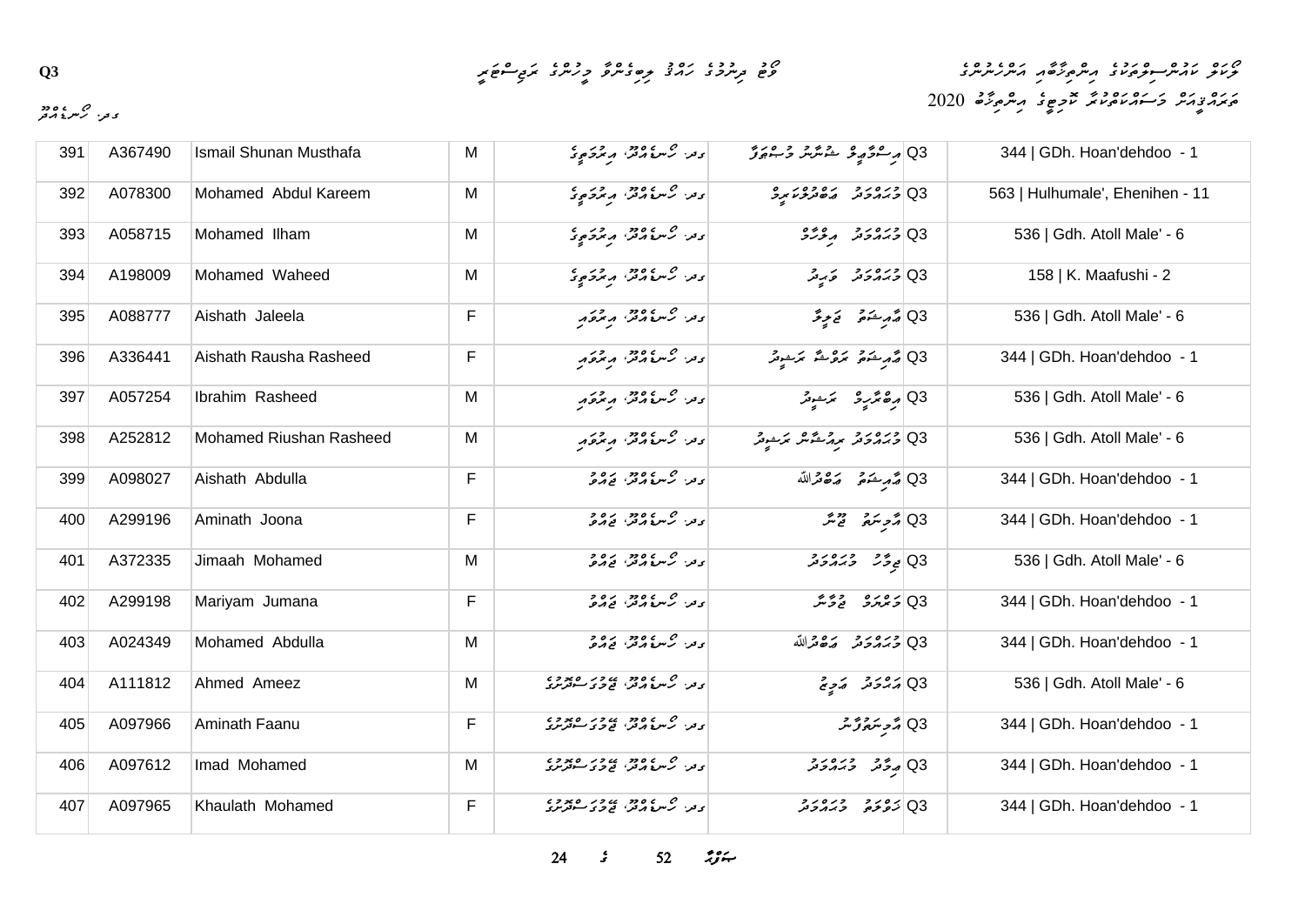*sCw7q7s5w7m< o<n9nOoAw7o< sCq;mAwBoEw7q<m; wBm;vB* م من المسجد المسجد المسجد المسجد المسجد العام 2020<br>مسجد المسجد المسجد المسجد المسجد المسجد المسجد المسجد المسجد ال

| 408 | A097963 | Mohamed Hassan       | М           | وتر کر سره دو در در در در در<br>د تر کر سره در تور د سوتر سرد                                                  | Q3  <i>32,323, 23.2</i>                      | 344   GDh. Hoan'dehdoo - 1 |
|-----|---------|----------------------|-------------|----------------------------------------------------------------------------------------------------------------|----------------------------------------------|----------------------------|
| 409 | A298158 | Muaz Mohamed         | M           |                                                                                                                | Q3  <i>جەھ جەم</i> كەتر                      | 344   GDh. Hoan'dehdoo - 1 |
| 410 | A298162 | Nuha Mohamed         | F           |                                                                                                                | Q3 بَرْدٌ دِيَرْدُدَوْر                      | 344   GDh. Hoan'dehdoo - 1 |
| 411 | A298234 | Sabaahath Mohamed    | F           |                                                                                                                | Q3  س <i>َقَّةَ قَدَّةَ دَوَ</i>             | 344   GDh. Hoan'dehdoo - 1 |
| 412 | A097964 | Shamsath Mohamed     | F           |                                                                                                                | Q3 خۇشۇ ئ <i>ۇندۇ</i> رۇر                    | 344   GDh. Hoan'dehdoo - 1 |
| 413 | A298214 | Wafa Shamoon         | F           | ه در ه ده در ه پرون<br>د تر گرس کارتر که حرک سوتر برد                                                          | Q3 كَوْتَرْ شَوْتَهْ شْر                     | 344   GDh. Hoan'dehdoo - 1 |
| 414 | A395737 | Aminath Ishva Jaleel | F           | رىر. ئ <i>ۇستاملار، ئام سرقى</i> ئ                                                                             | Q3   مُرْحِسَمُ مِرْحَمْدٌ   فَيَجِرْدُ      | 344   GDh. Hoan'dehdoo - 1 |
| 415 | A098043 | Fathimath Faiza      | F           | ى قرار ھى مەم ئەرەپ ئىس ئۇيىلى ئوق                                                                             | Q3 <i>وُجِوحَةْ</i> وُبِيَّ                  | 344   GDh. Hoan'dehdoo - 1 |
| 416 | A299364 | Hassan Wais          | M           | ىلىن ئۇسكەن ئەربىرىدۇ                                                                                          | Q3 كەسكە <i>ق</i> ەرىشە                      | 536   Gdh. Atoll Male' - 6 |
| 417 | A098042 | Hussain Madheeh      | M           | ىلىن كەسكەن ئەربىرىدى                                                                                          | Q3  جُرْسَمَ سِرْ مَسِيرٌ = 2                | 344   GDh. Hoan'dehdoo - 1 |
| 418 | A147287 | Mariyam Jaleela      | $\mathsf F$ | ى مەرەپ ئەھۋە ئەھمىرى بولغا ئوسىرى ئولغا ئولغا ئولغا ئولغا ئولغا ئولغا ئولغا ئولغا ئولغا ئولغا ئولغا ئولغا ئول | Q3 ك <i>ونونزو قام</i> ونژ                   | 344   GDh. Hoan'dehdoo - 1 |
| 419 | A042625 | Mohamed Jaleel       | M           | دىن كەس ھەر ئەھمىر دوھ                                                                                         | Q3 <i>\$نە\$قۇ قوق</i>                       | 344   GDh. Hoan'dehdoo - 1 |
| 420 | A299366 | Sheenaz Jaleel       | F           | ى تىر، كەس ئەرەق ئەر بىرى تور                                                                                  | Q3 حي <i>مَنْ جَمْ وَيُوْ</i>                | 344   GDh. Hoan'dehdoo - 1 |
| 421 | A299365 | Shiunee Jaleel       | F           | ىر ئىس ئەق ئىچ بېرىم                                                                                           | ل شوړسي کا موگو $\sim$                       | 344   GDh. Hoan'dehdoo - 1 |
| 422 | A297797 | Aminath Shifa        | F           | دىن كەس ەەھدىرە بەرەر                                                                                          | Q3 م <i>ُّ مِ سَع</i> َّرِ                   | 344   GDh. Hoan'dehdoo - 1 |
| 423 | A155620 | Aminath Ismail       | F           | رى ئەرەم بەر دە                                                                                                | Q3 مَ <i>ُحِسَمَةُ مِ</i> سْءَّم <i>ُودْ</i> | 335   GDh. Thinadhoo - 1   |
| 424 | A073674 | Hassan Manik         | M           | ىلىن كەس 200 كەنبەر كە                                                                                         | Q3   ئەسەھەكەس <i>ىد</i>                     | 536   Gdh. Atoll Male' - 6 |

 $25$  *s*  $52$  *n***<sub>i</sub>** *n***<sub>i</sub>**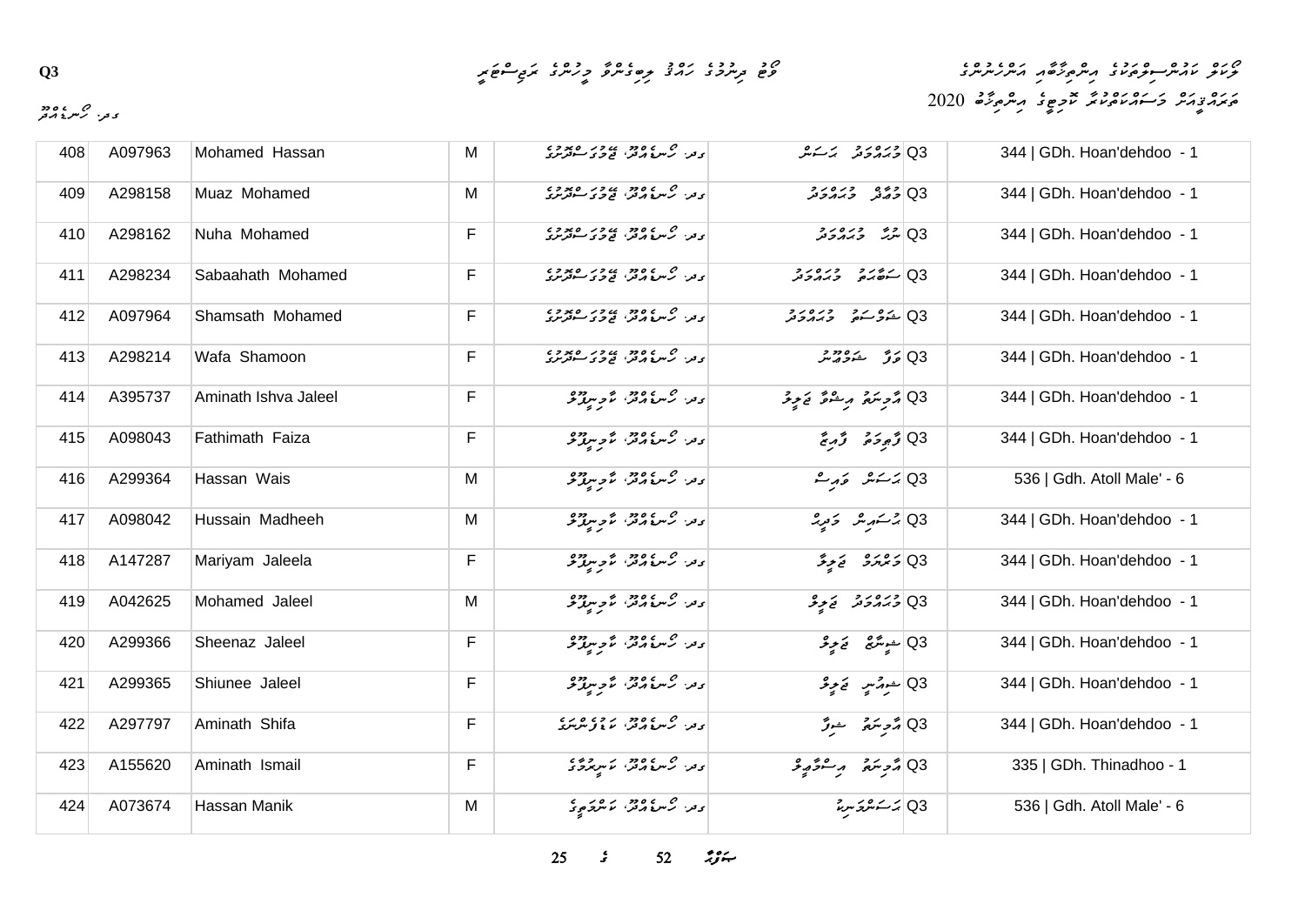*sCw7q7s5w7m< o<n9nOoAw7o< sCq;mAwBoEw7q<m; wBm;vB* م من المسجد المسجد المسجد المسجد المسجد العام 2020<br>مسجد المسجد المسجد المسجد المسجد المسجد المسجد المسجد المسجد ال

| 425 | A102329 | Mohamed Jameel                            | M            | ى تىر ، كەس كەمىر ، كەنگە ئەيدى كەنگە ئەيدى كەنگە ئەيدى كەنگە ئەيدى كەنگە ئەيدى كەنگە ئەيدىن كەنگە ئ                                                                                                                             | Q3  <i>ڈیزوگوٹر فی ج</i> و                         | 536   Gdh. Atoll Male' - 6      |
|-----|---------|-------------------------------------------|--------------|----------------------------------------------------------------------------------------------------------------------------------------------------------------------------------------------------------------------------------|----------------------------------------------------|---------------------------------|
| 426 | A066571 | Mohamed Siyam                             | M            | ى تىر، كەس كەنتۈر كەنتەر ئە                                                                                                                                                                                                      | Q3 <i>دېمم</i> ونه سرگرو                           | 536   Gdh. Atoll Male' - 6      |
| 427 | A131580 | Neema Rasheed                             | F            | ى قرار مىس ئەھ بىر كەن ئامىرى كە                                                                                                                                                                                                 | Q3 سرِمَّۃ کرشہِ <i>مُڑ</i>                        | 563   Hulhumale', Ehenihen - 11 |
| 428 | A076353 | Thoha Rasheed                             | M            | ى قرار ئىسكەرلىق ئابرىگى                                                                                                                                                                                                         | Q3 ۾ <i>گڏ</i> - مَرَڪومَرُ                        | 536   Gdh. Atoll Male' - 6      |
| 429 | A299515 | Ahmed Nihaan Naseer                       | M            | <br>  دىن كەس مەن ئەشرى بىرگەير                                                                                                                                                                                                  | Q3 <i>كەندى كىر بىر ئىگە بىر بىر</i>               | 344   GDh. Hoan'dehdoo - 1      |
| 430 | A299519 | Ahmed Thahuseen Naseer                    | M            | ى تىر كەس مەدەر كەن ئۇچ بىر ئەتىر                                                                                                                                                                                                | Q3 <i>كەنگە تۇ</i> ئەرسىدىگە س <i>رسىدىگە</i>      | 536   Gdh. Atoll Male' - 6      |
| 431 | A098047 | Hawwa Raziyya                             | F            | ى مەس ئەمەدەرى ئەھمىدى مەدىرى<br>ئەمەس ئىس ئەمەمەس ئەسىرى مەدىرى                                                                                                                                                                 | Q3 <i>كەنگە تەخەمگە</i>                            | 344   GDh. Hoan'dehdoo - 1      |
| 432 | A343939 | Ibrahim Naseer                            | M            | ى مەس ئەمەدەرى ئەھمىدى ھەر ئايدان ئاستان ئايدان ئايدان ئايدان ئايدان ئايدان ئايدان ئايدان ئايدان ئايدان ئايدان<br>ئايدان ئايدان ئايدان ئايدان ئايدان ئايدان ئايدان ئايدان ئايدان ئايدان ئايدان ئايدان ئايدان ئايدان ئايدان ئايدا | Q3 <i>برھنگرچ سکہونڈ</i>                           | 344   GDh. Hoan'dehdoo - 1      |
| 433 | A299511 | Karishma Naseer                           | $\mathsf{F}$ | ى تىر كەس ھەتىر ، ئەشۋىر ئەر                                                                                                                                                                                                     | Q3 <i>بارىشۇ - بىكىبون</i> گە                      | 344   GDh. Hoan'dehdoo - 1      |
| 434 | A299512 | Lizna Naseer                              | F            | .<br>دىن كەس مەن ئىشمى ئىشمى ئىرگە ئېر                                                                                                                                                                                           | Q3 مویچ مگر   سربایتر                              | 344   GDh. Hoan'dehdoo - 1      |
| 435 | A348483 | Aishath Shazee Ashraaf                    | $\mathsf F$  | ومن کرس گھرمی کے مقبوض                                                                                                                                                                                                           | Q3 أَمَّ مِسْمَعْ صَمَّعٍ مَسْمَعَتَّرَ            | 344   GDh. Hoan'dehdoo - 1      |
| 436 | A407237 | <b>Fathimath Shain Ashraaf</b>            | F            | ى قرار مى سى مەدەب ئەسىرى ئەرەب ئەرى                                                                                                                                                                                             | Q3 <i>وَّجِوَدَة</i> شَمَّ مِسْ مَشْ <i>مَرُوْ</i> | 536   Gdh. Atoll Male' - 6      |
| 437 | A060858 | Mohamed Ashraaf                           | M            | ى تەرەپ ھەدەر بەيدە ئەرەپ                                                                                                                                                                                                        | Q3 <i>وبروبرو مرشورو</i>                           | 344   GDh. Hoan'dehdoo - 1      |
| 438 | A252873 | Ahmed Vaasiu Mohamed Manik                | M            | ىمىن كەس مەدەر بول بولم                                                                                                                                                                                                          | Q3 ממכת קיים כממכתבית                              | 344   GDh. Hoan'dehdoo - 1      |
| 439 | A363360 | Aishath Inan Mohamed Manik                | $\mathsf{F}$ | كمحدد المحمد المعروض الأمراضي مدرج المحدد المحدد المحمد المحمد المحمد المحمد المحمد المحمد المحمد ال                                                                                                                             | Q3 كەرىشكى مەش <i>2019-يىلى</i> س                  | 344   GDh. Hoan'dehdoo - 1      |
| 440 | A299737 | <b>Fathimath Nazumee Mohamed</b><br>Manik | $\mathsf F$  | ومن رسيع مردوبه المرجوب                                                                                                                                                                                                          | Q3 أَرْجِعَةً سَهْوِي حَبَيْهِ حَقِيقَ سِيرٌ       | 344   GDh. Hoan'dehdoo - 1      |
| 441 | A094925 | <b>Mohamed Manik</b>                      | M            | <i>ى قرار مى موجودى مەھم بىر</i>                                                                                                                                                                                                 | Q3 <i>دېم د دو</i> ر سرير                          | 344   GDh. Hoan'dehdoo - 1      |

 $26$  *s* 52 *n***<sub>3</sub>** *z***<sub>3</sub>**  $\leftarrow$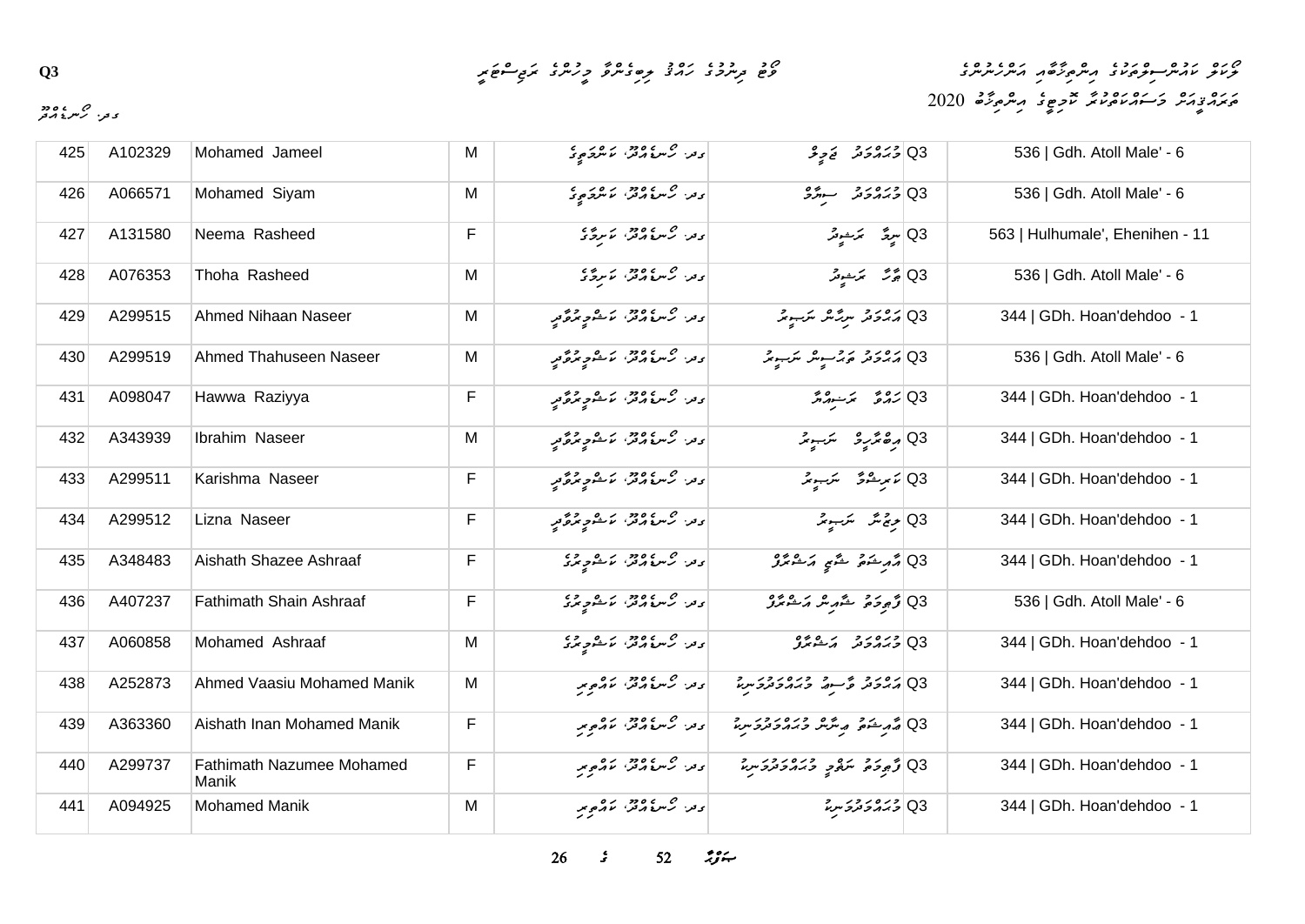*sCw7q7s5w7m< o<n9nOoAw7o< sCq;mAwBoEw7q<m; wBm;vB 2020<sup>, م</sup>وجدة المصرورة المجموعة المستورجة والم*جموعة والمجموعة والمجموعة والمجموعة والمجموعة والمجموعة والمجموعة

| 442 | A098062 | Shamsunnahar    | F           | ړی ر څېر پا ووه ده ده پر                                                                | Q3 غۇر قەش <i>رىردى</i> ر                 | 344   GDh. Hoan'dehdoo - 1 |
|-----|---------|-----------------|-------------|-----------------------------------------------------------------------------------------|-------------------------------------------|----------------------------|
| 443 | A299355 | Ali Hassaan     | M           | ى تىر ، گەس كەتتى ، كە ئەرىپى                                                           | Q3 <i>ھَ۔ يہ ش</i> مش                     | 536   Gdh. Atoll Male' - 6 |
| 444 | A098040 | Mohamed Adhnan  | M           | ى قرار كەس كە تەرەپ ئەرىپى كە                                                           | Q3 <i>دېمم</i> ونر كەنگەش                 | 344   GDh. Hoan'dehdoo - 1 |
| 445 | A098039 | Moomina Hassan  | $\mathsf F$ | ى قرار كەس كە تەرەپ كە تەرىپى كە                                                        | Q3   ج <i>ۇج بىر بىر ئى</i> كەش           | 344   GDh. Hoan'dehdoo - 1 |
| 446 | A160635 | Rifshana Adhnan | F           | ى تىر ، ھى ھە تەرەپ ئە ئەرىپى .                                                         | Q3 برۇش <sup>ى</sup> ر <i>مەر شەر شەر</i> | 344   GDh. Hoan'dehdoo - 1 |
| 447 | A111467 | Rishwan Adhnan  | M           | ى تىر ، گەس كەتتى ، كە ئەرىپى                                                           | Q3 برىش <i>ۇش مەترىترىتر</i>              | 344   GDh. Hoan'dehdoo - 1 |
| 448 | A371971 | Rizweena Adnan  | F           | ى قرار كەس كە تەرەپ كە تەرىپى كە                                                        | Q3 <i>برېځ پېنگ پرکونگرنگ</i> ر           | 536   Gdh. Atoll Male' - 6 |
| 449 | A371893 | Sam-aan Adhnan  | M           | ى قرار كەس كە تەرەپ ئەرىپى كە                                                           | Q3 جۇھ. مەر ئەر ئىگەنلىر                  | 344   GDh. Hoan'dehdoo - 1 |
| 450 | A351282 | Anoosha Areef   | $\mathsf F$ | ړی ري ده ده ده ده<br>دې ريسواله تر، مانور                                               | Q3 كەشرىش <i>ە كەيد</i> ۇ                 | 344   GDh. Hoan'dehdoo - 1 |
| 451 | A299463 | Areefa Areef    | F           | ړی ره ده ده ده ده ده د                                                                  | Q3 <i>ھَ مِرِدَّ سَمِرِدْ</i>             | 536   Gdh. Atoll Male' - 6 |
| 452 | A299468 | Arysha Areef    | F           | ړی ره سره ورو ده ده د                                                                   | Q3   پَرِیدٌ     پَریوْ                   | 536   Gdh. Atoll Male' - 6 |
| 453 | A299462 | Asiyath Mohamed | F           | ړی ره ده ده ده ده<br>دی کرس دی لوی                                                      | Q3 مجسي <i>زة وبرورو</i>                  | 536   Gdh. Atoll Male' - 6 |
| 454 | A299465 | Mohamed Areef   | M           |                                                                                         | Q3  <i>وبەم 3 ھېرۇ</i>                    | 344   GDh. Hoan'dehdoo - 1 |
| 455 | A299471 | Naif Areef      | M           | ى تىر، كەس كەم تەرەپ كە ئەت                                                             | Q3 سَمَد <i>ِ 3 مَ</i> عِيدُ              | 536   Gdh. Atoll Male' - 6 |
| 456 | A076244 | Dhon Beefanu    | F           |                                                                                         | Q3   قرينزم پورتر                         | 344   GDh. Hoan'dehdoo - 1 |
| 457 | A013047 | Hussain Fazeel  | M           | د د. همین ده ده ان داده در در داده در داده کنید.<br>داد: را مرد در در از در در سودر مرد | Q3   پرستهر ترسیو C3                      | 344   GDh. Hoan'dehdoo - 1 |
| 458 | A040745 | Mohamed Shahid  | M           | د در هسره ورو الاندار العدوان<br>ادامه: رکس داراد که در کاربرد                          | Q3 <i>\$نەۋەقە</i> ھ <i>ەرى</i> ر         | 536   Gdh. Atoll Male' - 6 |

*27 sC 52 nNw?mS*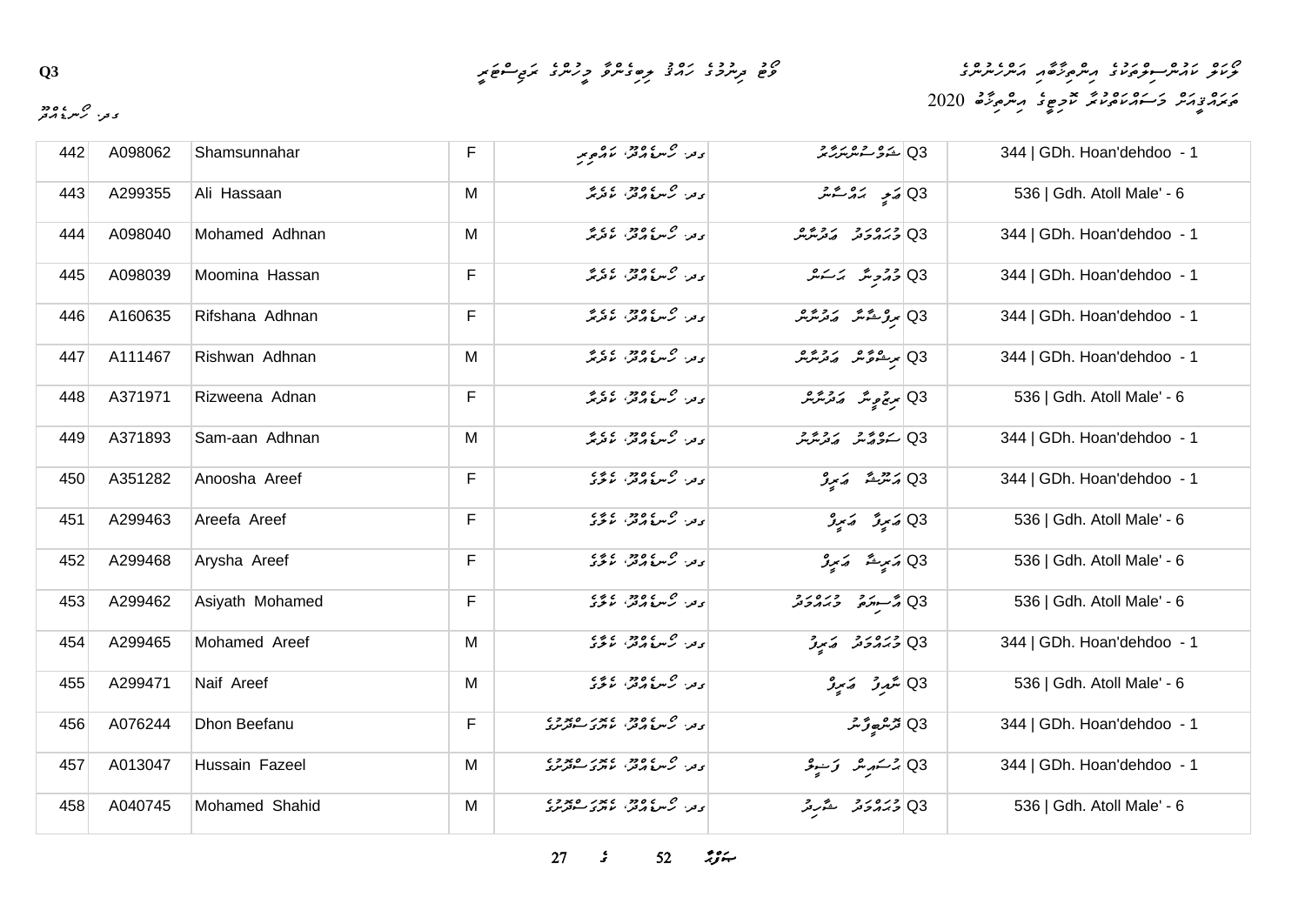*sCw7q7s5w7m< o<n9nOoAw7o< sCq;mAwBoEw7q<m; wBm;vB* م من المسجد المسجد المسجد المسجد المسجد العام 2020<br>مسجد المسجد المسجد المسجد المسجد المسجد المسجد المسجد المسجد ال

| 459 | A153165 | Samiya Latheef           | F           |                                                                                                                                                                                                                        | Q3 سەمەقە كەنب <i>و</i> گە                           | 563   Hulhumale', Ehenihen - 11 |
|-----|---------|--------------------------|-------------|------------------------------------------------------------------------------------------------------------------------------------------------------------------------------------------------------------------------|------------------------------------------------------|---------------------------------|
| 460 | A041297 | Adam Shareef             | M           | ى قرار مىس ئام 20 مىلى 20 مىلى 20 مىلى 20 مىلى 20 مىلى 20 مىلى 20 مىلى 20 مىلى 20 مىلى 20 مىلى 20 مى<br>مىلى 20 مىلى 20 مىلى 20 مىلى 20 مىلى 20 مىلى 20 مىلى 20 مىلى 20 مىلى 20 مىلى 20 مىلى 20 مىلى 20 مىلى 20 مىلى 2 | Q3   پژنزو شمېرتر                                    | 344   GDh. Hoan'dehdoo - 1      |
| 461 | A299404 | Alim Adam Shareef        | M           | ى قىر ، گەستە 296 ، ئەن 29<br>ئى قىر ، گەستە 296 ، ئىل قىل                                                                                                                                                             | Q3 م <i>مَّحِرة مُمَّتَرة حَمَيْرة</i>               | 344   GDh. Hoan'dehdoo - 1      |
| 462 | A113343 | Azim Shareef             | M           | ړیں گر مرکز دی پر دارد.<br>دین گر مرکز کر دی                                                                                                                                                                           | Q3 كەنموق شىمبور                                     | 350   GDh. Vaadhoo - 1          |
| 463 | A098044 | Hafeeza Ali Maniku       | F           | ړی ره ده پره ده<br>ډین کرس کړې لاغ                                                                                                                                                                                     | Q3 كەرپۇ قەمچە كەس                                   | 344   GDh. Hoan'dehdoo - 1      |
| 464 | A299402 | Ifasha Shareef           | F           |                                                                                                                                                                                                                        | Q3 پر <i>وگ</i> شکا سنگ سنگ میرو                     | 344   GDh. Hoan'dehdoo - 1      |
| 465 | A052965 | Mohamed Shawkath         | M           | ړی ره ده ده د وره د ور                                                                                                                                                                                                 | 2, 2, 3, 4, 5, 6, 7, 8                               | 344   GDh. Hoan'dehdoo - 1      |
| 466 | A252816 | Dhaisam Hassan           | M           | ىلىن كەسكەرلىقى ئەسكەرلىرى                                                                                                                                                                                             | Q3 <i>قەم شىڭ بەستى</i> ر                            | 344   GDh. Hoan'dehdoo - 1      |
| 467 | A298344 | Dhaus Hassan             | M           | ى بور، كەس ئەمەر بەر بەر بەر                                                                                                                                                                                           | Q3 ك <i>ورژنے پر سک</i> ھر                           | 344   GDh. Hoan'dehdoo - 1      |
| 468 | A251941 | Dhayana Hassan           | F           | ى مەر ئەھمەت ئەس ئەرى                                                                                                                                                                                                  | Q3 ك <i>روگر كەسكەنل</i>                             | 536   Gdh. Atoll Male' - 6      |
| 469 | A043850 | Hassan Ahmed             | M           | ړین کرس ورود در در ده<br>دین کرس ورون مانتربردی                                                                                                                                                                        | Q3 كەس <i>تەش كەندۇ</i> تر                           | 344   GDh. Hoan'dehdoo - 1      |
| 470 | A140903 | Ahmed Abdulla            | M           | ى قرار كەس ئەمەر بىر ئىم                                                                                                                                                                                               | Q3 كەبرىق كەھەرللە                                   | 344   GDh. Hoan'dehdoo - 1      |
| 471 | A350929 | Jazlee Ahmed             | $\mathsf F$ | ى قرار مى مەمدىقى بىر بىر                                                                                                                                                                                              | Q3 <i>في جي مركز فر</i>                              | 344   GDh. Hoan'dehdoo - 1      |
| 472 | A370453 | Mohamed Zain Ahmed       | M           | ا د مر المر مر د د د د مر مر مر مر                                                                                                                                                                                     | Q3 כג'ו פי די היי ה'ו פי די                          | 344   GDh. Hoan'dehdoo - 1      |
| 473 | A060195 | Ahmed Shakeel            | M           | دىن كەس مەھرىر دەر دەر.<br>دىن كەس مەھرى كەم شمارىمەدى                                                                                                                                                                 | Q3   كەنزى كىرىدى ئىس كىرىدى ئىس كىرى ئىس بىر        | 536   Gdh. Atoll Male' - 6      |
| 474 | A252815 | Fathmath Munthaha        | $\mathsf F$ | دى ئەس ەەھدىم ئەس دەرە                                                                                                                                                                                                 | Q3 تَ <i>وجو ومعدَّثَ</i>                            | 344   GDh. Hoan'dehdoo - 1      |
| 475 | A080534 | Inayathulla Abdul Sattar | M           | دی کس مصرف محمد بند ده د                                                                                                                                                                                               | Q3 م <i>ېرىتى ترم ق</i> اللە مەھ <i>ەر مەھەم</i> ئىر | 344   GDh. Hoan'dehdoo - 1      |

**28** *s* **52** *n***<sub>s</sub>**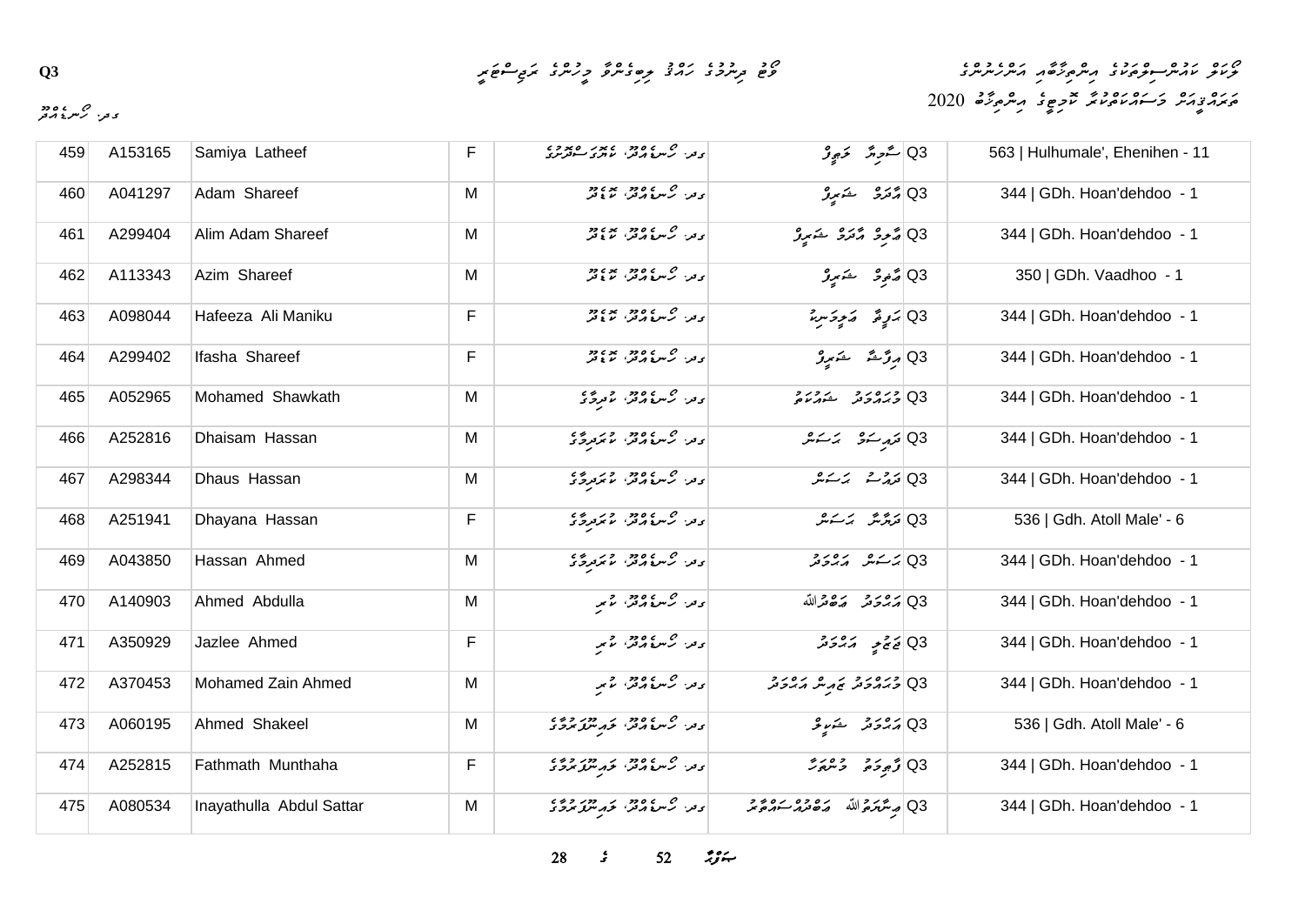*sCw7q7s5w7m< o<n9nOoAw7o< sCq;mAwBoEw7q<m; wBm;vB* م من المسجد المسجد المسجد المسجد المسجد العام 2020<br>مسجد المسجد المسجد المسجد المسجد المسجد المسجد المسجد المسجد ال

| 476 | A095153 | Nazneen Abdul Sattar  | F           | دىن كەس 200 كەرمەدىرى 20                                 |                                              | 536   Gdh. Atoll Male' - 6 |
|-----|---------|-----------------------|-------------|----------------------------------------------------------|----------------------------------------------|----------------------------|
| 477 | A395656 | Sheema Mohamed        | F           | دىن گەس 200 كەردىن 25 دى.<br>دىن گەس بەلىر، كەبەللى بىرى | لمبوحٌ وَيَرْمُومَرْ $\sim$                  | 285   Dh. Kudahuvadhoo - 2 |
| 478 | A299433 | Aaikathu Mohamed      | F           | ى تىر، كەس كەن ئەرەپ كە                                  | Q3 <i>مُمِينَ مِنْ دَوْدُونْد</i>            | 536   Gdh. Atoll Male' - 6 |
| 479 | A299429 | Khuzaifath Mohamed    | F           | ى تىر، كەس كەن ئەن ئەرەپ                                 | Q3 جنج مرتوكم وتمام وتد                      | 344   GDh. Hoan'dehdoo - 1 |
| 480 | A299430 | Maisarath Mohamed     | M           | ى قرار مىس كەن بىر ئەرەپ كەن ئەرەپ كەن ئەن ئاس           | Q3 <i>جَهِــَمَعَمْ</i> حَ <i>مَدُوَمِرْ</i> | 536   Gdh. Atoll Male' - 6 |
| 481 | A076993 | Masood Mohamed        | M           | ى تىر، كەس كەن ئەن ئەرەپ كە                              | Q3 كەسىر دىرەرد                              | 344   GDh. Hoan'dehdoo - 1 |
| 482 | A095168 | Masroog Mohamed       | M           | ى تەر، شەھەق ئەھەم                                       | Q3  <i>خ گېنگه</i> د <i>جن</i> ه <i>څخه</i>  | 344   GDh. Hoan'dehdoo - 1 |
| 483 | A151039 | Mohamed Ibrahim Manik | M           | ى قرار ھى سى ئە 2 ھى جار ھى ج                            | Q3  <i>دېمم</i> ونر م <i>ەھگردۇ ئىب</i> ر    | 344   GDh. Hoan'dehdoo - 1 |
| 484 | A299428 | Rawaahath Mohamed     | M           | ى مەركىس كەن ئەرەپ                                       | Q3 <i>بَرُوَّبَہُ دِينَ دِينَ</i>            | 344   GDh. Hoan'dehdoo - 1 |
| 485 | A299438 | Safa Thalib           | F           | ى تىر، كەس كەم بىر ئەرەپ كە                              | Q3 جۇ ق <sub>ە</sub> رى                      | 344   GDh. Hoan'dehdoo - 1 |
| 486 | A299427 | Suwaibath Mohamed     | $\mathsf F$ | ى تىر، كەس كە 20 كەن بول كە                              | $03$ $-222$                                  | 344   GDh. Hoan'dehdoo - 1 |
| 487 | A120273 | Amsoodha Waheed       | F           | ى بىر، كەس كەم بىر ئەرەپ بىر                             | Q3 كەنزىيىتى <i>گە قەببىتى</i>               | 536   Gdh. Atoll Male' - 6 |
| 488 | A043697 | Aishath Rasheeda      | F           | دىن ر°سا ئۇن مۇمۇمۇ                                      | Q3 م <i>ەم بەشقى تىم ش</i> وتىگە             | 344   GDh. Hoan'dehdoo - 1 |
| 489 | A299458 | Ahmed Usaid Hassan    | M           | كمحص من ووج كم موسوع مر                                  | Q3 <i>בک</i> وکر فرسکرفر ترسکنگر             | 536   Gdh. Atoll Male' - 6 |
| 490 | A138706 | Khuzaifath Hassan     | $\mathsf F$ | ى تىر، كەس ھەتى، ئۇراسلىھى تىر                           | Q3 <i>جىنى مەقەقى</i> بەسەھ                  | 344   GDh. Hoan'dehdoo - 1 |
| 491 | A093019 | Mohamed Asad          | M           | ى مى ئەمەدى ئەرسى                                        | Q3 32023                                     | 344   GDh. Hoan'dehdoo - 1 |
| 492 | A100638 | Thalhath Hassan       | F           | ومن كرس ودور كم كور ودير                                 | Q3 <i>چۇنى ئىر ئىرىش</i>                     | 536   Gdh. Atoll Male' - 6 |

*29 sC 52 nNw?mS*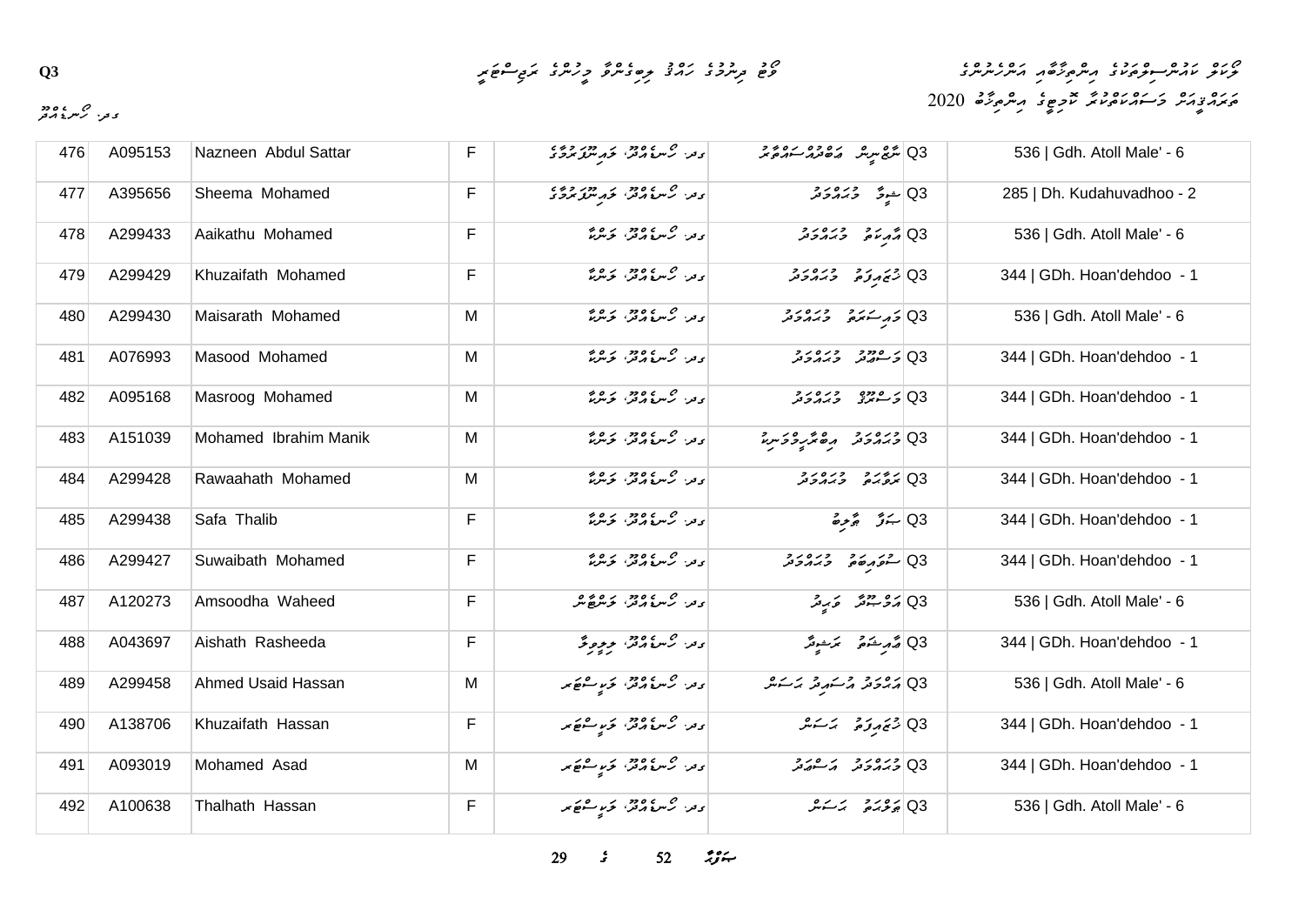*sCw7q7s5w7m< o<n9nOoAw7o< sCq;mAwBoEw7q<m; wBm;vB 2020<sup>, م</sup>وجدة المصرورة المجموعة المستورجة والم*جموعة والمجموعة والمجموعة والمجموعة والمجموعة والمجموعة والمجموعة

| 493 | A097989 | Ali Fauzee          | M           | ى قرار كەس كەقتى، ئۇي ئىمبر                     | Q3 <i>ھَ جِس ق</i> رقہ مِ              | 344   GDh. Hoan'dehdoo - 1      |
|-----|---------|---------------------|-------------|-------------------------------------------------|----------------------------------------|---------------------------------|
| 494 | A072412 | Aishath Agleema     | $\mathsf F$ | ى مەستەمەت ئەرەبە<br>ئەمەر سىستەمەتىرى بىرىمىتى | Q3 <i>مُّهِ شَهُمْ - مَاتَّوِج</i> َّ  | 344   GDh. Hoan'dehdoo - 1      |
| 495 | A371837 | Aishath Rishmeen    | $\mathsf F$ | ى تىر ، گەسكە 25% ، ئۇ تۈرگى                    | Q3 <i>۾ مرڪم جي شوچ مر</i>             | 536   Gdh. Atoll Male' - 6      |
| 496 | A299335 | Aminath Arifa       | $\mathsf F$ | ى تىر، گەسكە 20%، ئۇ تەترىخ                     | Q3 م <i>ُّجِسَعَة مُ</i> سِرَّدَ       | 563   Hulhumale', Ehenihen - 11 |
| 497 | A299338 | Fathmath Reena      | $\mathsf F$ | ى قرار كەس كەن ئۇ ئۇ ئۇ ئۇ ئۇ                   | Q3 <i>وَّجِودَةْ</i> بِرِيْتَر         | 335   GDh. Thinadhoo - 1        |
| 498 | A299343 | Ibthisam Mohamed    | $\mathsf F$ | ى تىر ، گەسكە 25% ، ئۇ تەرىخ                    | Q3 رەم شى ئەرەر ئ                      | 344   GDh. Hoan'dehdoo - 1      |
| 499 | A299341 | lujaaz Mohamed      | M           | ى تىر ، ھەرقىقى ، ئەرە ،                        | $03$ $03$ $03$ $03$                    | 344   GDh. Hoan'dehdoo - 1      |
| 500 | A098036 | Mariyam Nafeesa     | $\mathsf F$ | ى تىر ، ھەرقىقى ، ئەرە ،                        | Q3 كەنگەرنىڭ س <i>ىرى</i> گە           | 344   GDh. Hoan'dehdoo - 1      |
| 501 | A299342 | Muawwiz Mohamed     | M           | ى تىر، گەسكەم كەن ئۇ ئوتۇ ئى                    | Q3 <i>وَمَمْهُوفُرْ وَبَدُوفُرْ</i>    | 344   GDh. Hoan'dehdoo - 1      |
| 502 | A095729 | Ahmed Thoriq        | M           | ى مەسمى مەردە بەر                               | Q3 كەش <i>ەق قەيد</i> ق                | 563   Hulhumale', Ehenihen - 11 |
| 503 | A114342 | Aminath Aroosha     | $\mathsf F$ | ى مەر ئەس ئەمەدە بەر                            | Q3 مُرْحِسَمُ مَ <sup>7</sup> مُرْتُمُ | 536   Gdh. Atoll Male' - 6      |
| 504 | A077953 | Suaad Saeed         | M           | ى تىر، كەس 200 كەر                              | Q3 كەنگەنز سى <i>مبەن</i> ز            | 536   Gdh. Atoll Male' - 6      |
| 505 | A155406 | Ahmed Shareef       | M           | ړی ره ده ده در                                  | Q3 <i>مُمْدُوَنْل حُمَيِنْلُ</i>       | 344   GDh. Hoan'dehdoo - 1      |
| 506 | A098030 | Aishath Irasha      | $\mathsf F$ | دىن گەر 200 كەرر<br>دىن گەن ھەملى جەيرى         | Q3 گەرىش <i>ەق م</i> ېڭىشە             | 563   Hulhumale', Ehenihen - 11 |
| 507 | A299237 | Aminath Fiyaza      | F           | ړی ره شوه ده در                                 | Q3 م <i>گرم بعد و مرگ</i>              | 344   GDh. Hoan'dehdoo - 1      |
| 508 | A299248 | Fathimath Maashitha | $\mathsf F$ | ړی ره ده ده در                                  | Q3 <i>وَّجِ حَمْ</i> وَْسْبِعُ         | 536   Gdh. Atoll Male' - 6      |
| 509 | A299250 | Hawwa Ayaza         | F           | ړی ره ده ور در                                  | $z$ $z$ $z$ $\sim$ $\sim$ 03           | 536   Gdh. Atoll Male' - 6      |

**30** *s* **52** *n***<sub>y</sub>**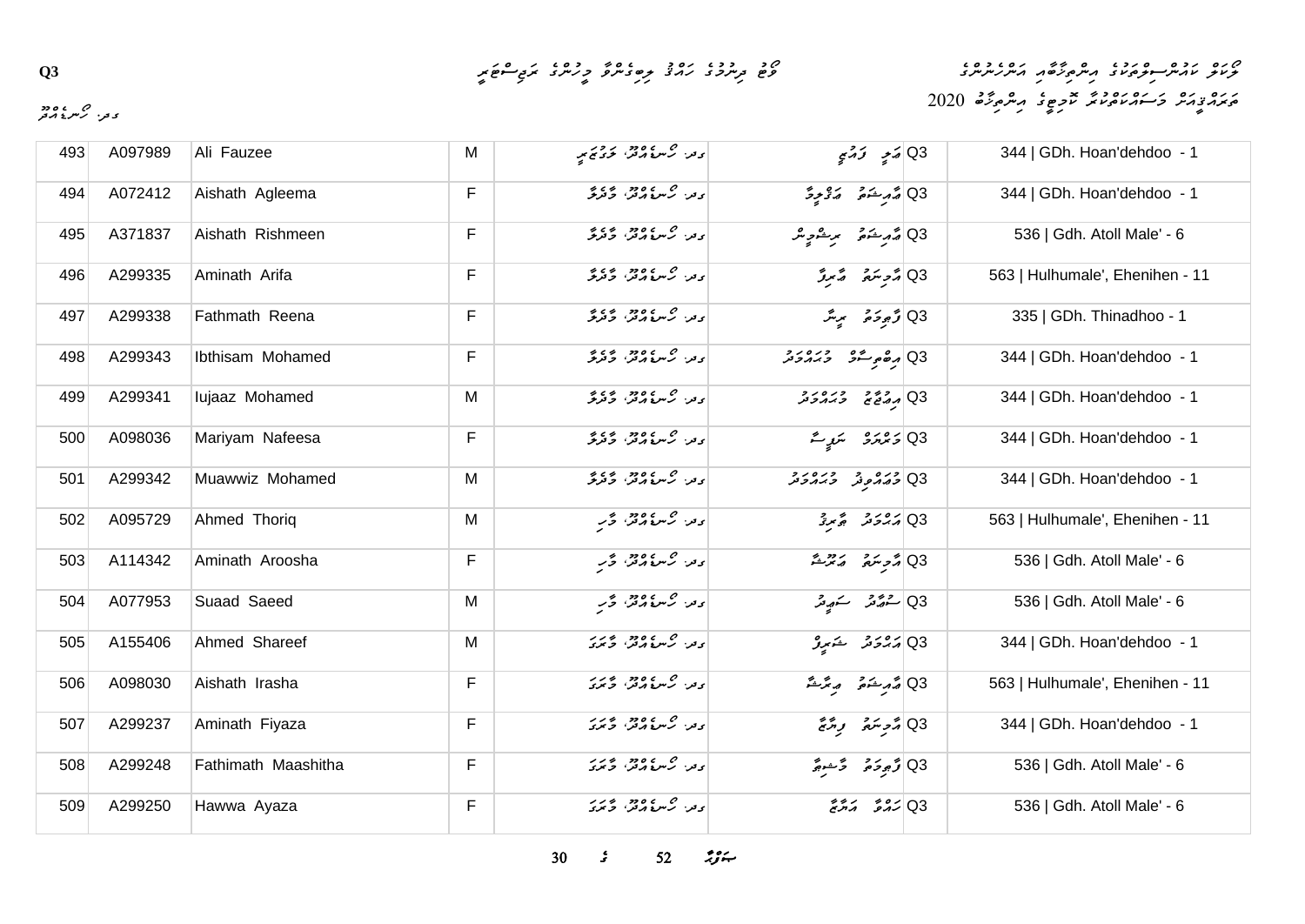*sCw7q7s5w7m< o<n9nOoAw7o< sCq;mAwBoEw7q<m; wBm;vB* م من المرة المرة المرة المرجع المرجع المرجع في 2020<br>مجم*د المريض المرجع المرجع المرجع المرجع المراجع المراجع الم*رجع

| 510 | A098031 | Mariyam Ahmed         | F            | ى قرار كەس كەرەر بەر بەر بەر | Q3 <i>كەبەر ئەرەرە</i>                         | 344   GDh. Hoan'dehdoo - 1      |
|-----|---------|-----------------------|--------------|------------------------------|------------------------------------------------|---------------------------------|
| 511 | A282773 | Mohamed Ali           | M            | ړين کرس ورو په <i>ډېر</i>    | Q3  <i>3223 كەب</i> ر                          | 536   Gdh. Atoll Male' - 6      |
| 512 | A371897 | Nizadha Mohamed       | F            | ى تەرەپ ئەرەپرىدىن           | Q3 سِمَّةً وَكَمْرَوْتَرْ                      | 344   GDh. Hoan'dehdoo - 1      |
| 513 | A075803 | Abdulla Saeed         | M            | ى مەستۇمەت ئەمدە             | Q3 كەڭ قىراللە كىم <i>بە</i> تر                | 344   GDh. Hoan'dehdoo - 1      |
| 514 | A297721 | Aminath Fareedha      | F            | ى مەستەمەت ئەمدە             | Q3 <i>مُرْحِ مَنْهُ وَم</i> ِيْتُر             | 344   GDh. Hoan'dehdoo - 1      |
| 515 | A252801 | Fathmath Naufa        | $\mathsf{F}$ | ى تىر، كەس كەن ئەر ئەر       | Q3 <i>وَّجِوَة مَعْوَدُ</i> ّ                  | 344   GDh. Hoan'dehdoo - 1      |
| 516 | A148350 | Mariyam Shiyaza       | F            | ى بىر كەس كەن ئۇ ئۇي ئ       | $\mathcal{L}$ كە ئىرىگە ئىستىدىكى $\log$       | 536   Gdh. Atoll Male' - 6      |
| 517 | A063553 | Mohamed Nizam         | M            | ى تەرەپ ئەرەپ ئەرە           | Q3 <i>وَبَدُوْدَوْ</i> سِهْرَةَ                | 344   GDh. Hoan'dehdoo - 1      |
| 518 | A371956 | Sain Aslam            | M            | كە ئەر ئەھمەت ئەر ئ          | Q3 گەرى <i>گە مەكتىۋ</i>                       | 563   Hulhumale', Ehenihen - 11 |
| 519 | A396992 | Saistha Mohamed Nizam | F            | ى مەستۇمەت ئەمدە             | Q3 سَمِرِ سَمَّۃٌ وَيَرْمُ وَمَدْ سِيَّۃٌ وَ   | 344   GDh. Hoan'dehdoo - 1      |
| 520 | A297731 | Sofooh Aslam          | M            | ى مەستۇمەت ئەمدە             | $2322 - 232 = 03$                              | 344   GDh. Hoan'dehdoo - 1      |
| 521 | A297730 | Sofwan Aslam          | M            | كەن كەس كەن ئەربى            | Q3 يەر <i>وشىر</i> مەش <i>ۇۋ</i>               | 536   Gdh. Atoll Male' - 6      |
| 522 | A297729 | Yasir Saeed           | M            | ى تىر كەس كەن ئەر ئ          | Q3   پژسېږي ست <sub>مو</sub> يژ                | 344   GDh. Hoan'dehdoo - 1      |
| 523 | A131680 | Abdul Razzag          | M            | ى مەسكەن ئەرەر               | 220202020<br>23 <i>הפנה ה</i> ה <sub>ב</sub> צ | 344   GDh. Hoan'dehdoo - 1      |
| 524 | A098056 | Shafraz Abdul Razzaq  | M            | ى مەسكەن ئۇم ئە              |                                                | 344   GDh. Hoan'dehdoo - 1      |
| 525 | A299621 | Shafuqa Abdul Razzaq  | $\mathsf F$  | ى مەسكەن ئۇي ئە              | Q3 شوتر مەھەرە بورى<br>Q3                      | 563   Hulhumale', Ehenihen - 11 |
| 526 | A396380 | Shahuza Abdul Razzaq  | F            | ى مەسكەن ئۇم ئە              | 280,020,022                                    | 344   GDh. Hoan'dehdoo - 1      |

*r@w<sF7v5 .@C*

 $31$  *s*  $52$  *n***<sub>y</sub>**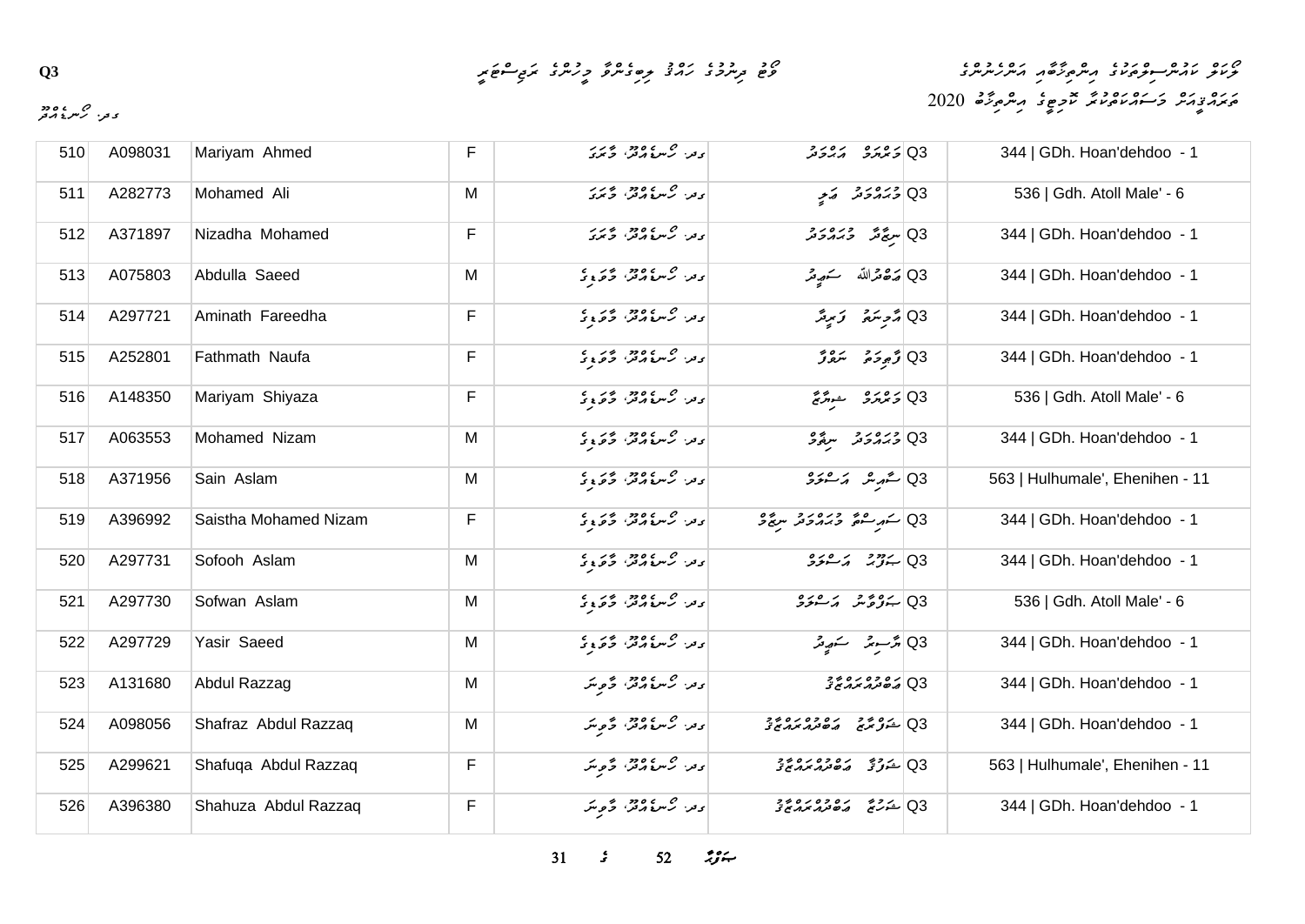*sCw7q7s5w7m< o<n9nOoAw7o< sCq;mAwBoEw7q<m; wBm;vB* م من المسجد المسجد المسجد المسجد المسجد العام 2020<br>مسجد المسجد المسجد المسجد المسجد المسجد المسجد المسجد المسجد ال

| 527 | A299615 | Shauzoon Abdul Razzag              | M            | ى قىز، كەس كەنگەن، ئۇ قېرىنگە      | Q3 شهری می موفرم مهری د                   | 388   Feydhoo Ehenihen - 1  |
|-----|---------|------------------------------------|--------------|------------------------------------|-------------------------------------------|-----------------------------|
| 528 | A023754 | Abdul Ghanee Abdul Latheef         | M            | دىن كەس كەن كەيدىگر                |                                           | 536   Gdh. Atoll Male' - 6  |
| 529 | A364288 | <b>Mohamed Shanif Abdul Ghanee</b> | M            | دىن كەسكەملار، كەيرىگر             | Q3  مەمەم ئەسرى مەمەر <i>ەنى</i>          | 344   GDh. Hoan'dehdoo - 1  |
| 530 | A375832 | <b>Ismail Fariu Mohamed</b>        | M            | ى مەس ئەرەپەر كەن ئەر              | Q3 م مش <i>ۇم بىر ئابىر ئىم ئەرەب</i>     | 639   Vilimale', Ehenihen-4 |
| 531 | A298189 | Nafiu Mohamed                      | M            | ى تىر، كەسكە ئەرەر ئە ئەترىك       | Q3 <i>مَّدِهُ حُمَدُوْمَ</i> رُ           | 536   Gdh. Atoll Male' - 6  |
| 532 | A149594 | Shafie Mohamed                     | M            | ى تىر، گەسكە ئەرگە ئەترىك          | Q3 ڪ <i>ئومي خندم</i> ومر                 | 536   Gdh. Atoll Male' - 6  |
| 533 | A285659 | Ziyada Abdulla                     | F            | ى تىر، كەس كەنتى، كەكەب كە         | Q3 بم ت <i>َرَّةَ مَرَّةَ مَ</i> اللَّه   | 639   Vilimale', Ehenihen-4 |
| 534 | A372002 | Alshath Izuna                      | $\mathsf{F}$ | وفرا رکس ورود کا مرحم              | Q3 مەم ئىسكىم مەم ئىگر                    | 344   GDh. Hoan'dehdoo - 1  |
| 535 | A298086 | Aminath Adam                       | F            | ى مى ئەرەبىرى ئەرەبى               | Q3 <i>مُّحِسَمَة مُ</i> مَرَّدُ           | 344   GDh. Hoan'dehdoo - 1  |
| 536 | A307230 | Aruneesha Abdulla                  | $\mathsf{F}$ | وتر کرس ورو کر وی                  | Q3 <i>مَرْسِرِيْتُہ مَرْھُتْرِ</i> اللّٰه | 344   GDh. Hoan'dehdoo - 1  |
| 537 | A046756 | Hamdhoon Naeem                     | M            | وتر کرس وو کر دو،                  | Q3 <i>بَدَوْنْزْنْدْ سَمِي</i> ْرَ        | 536   Gdh. Atoll Male' - 6  |
| 538 | A298090 | Hussain Firushan                   | M            | دور می صدق در ۱۳۶۴ و در ۱۳۶        | Q3  يُرسَمرِ مَشْ و بِرَسْدَمْد           | 344   GDh. Hoan'dehdoo - 1  |
| 539 | A154273 | Ihusan Naeem                       | M            | ى مى مەمەر ئەرە                    | Q3 م <i>ېر شمېر شمې</i> ر شکه د           | 97   R. Un'goofaaru - 1     |
| 540 | A046757 | Imran Naeem                        | M            | وفرا الرسوم ودوا والمحافر والمحافر | Q3 <i>موڅنگر سَموِ</i> ءُ                 | 344   GDh. Hoan'dehdoo - 1  |
| 541 | A298091 | Limaan Naeem                       | M            | وتر کرس ورو کر وی                  | Q3 م <i>وڈشٹر سَمی</i> و                  | 329   GA. Dhaandhoo - 2     |
| 542 | A114492 | Mamdhooh Naeem                     | M            | ومن كرس ودور و در و دا             | Q3 <i>ذَوْنَزْرْ ـَمَدِوْ</i>             | 344   GDh. Hoan'dehdoo - 1  |
| 543 | A150369 | Rishma Naeem                       | F            | وفرز الرسوم وجود المحافزة والمحافظ | Q3 مرڪو س <i>َمدٍ</i> \$                  | 344   GDh. Hoan'dehdoo - 1  |

**32** *s* **52** *z***<sub>***f***</sub>**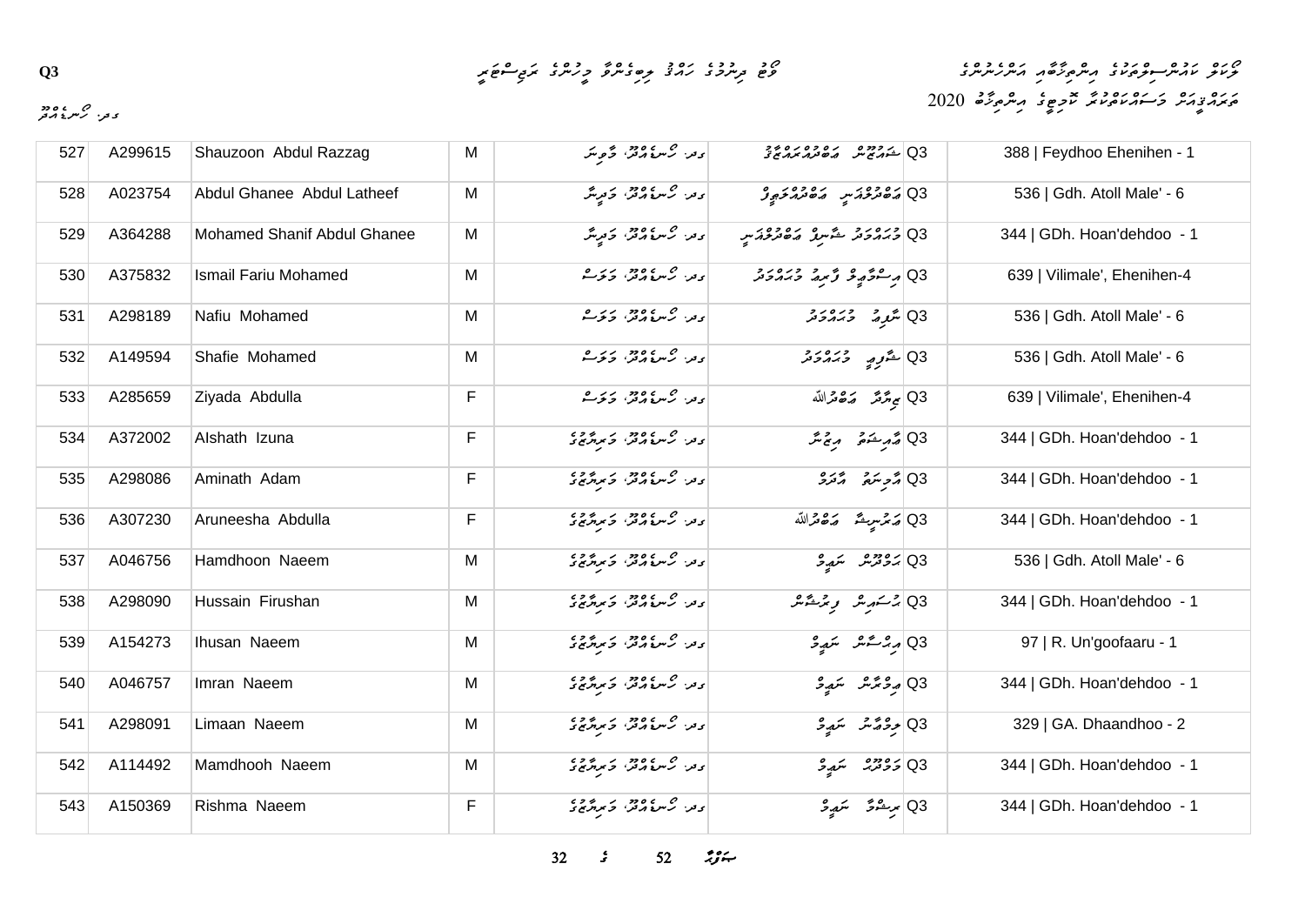*sCw7q7s5w7m< o<n9nOoAw7o< sCq;mAwBoEw7q<m; wBm;vB 2020<sup>, م</sup>وجدة المصرورة المجموعة المستورجة والم*جموعة والمجموعة والمجموعة والمجموعة والمجموعة والمجموعة والمجموعة

| 544 | A372501 | Abdul Maniu Abdulla | M           | ى قىر، كرسۇ مەقتى، ئۇ سە                      |                                                 | 344   GDh. Hoan'dehdoo - 1 |
|-----|---------|---------------------|-------------|-----------------------------------------------|-------------------------------------------------|----------------------------|
| 545 | A043970 | Abdulla Ahmed       | M           | ى تىر، كەس كەن ئۇ ئە                          |                                                 | 344   GDh. Hoan'dehdoo - 1 |
| 546 | A298007 | Miusam Abdulla      | M           | ى مەرەپ ئەرەپ ئۇ س                            | Q3 <i>جەمئىكى مەھەت</i> ەللە                    | 536   Gdh. Atoll Male' - 6 |
| 547 | A097975 | Nazuhath Hussain    | F           | ى تىر، كەس كەن ئۇ ئە                          | Q3 <i>سَيِّحْرَةْ بِ</i> مْ سَهْرِ مَ <i>رْ</i> | 344   GDh. Hoan'dehdoo - 1 |
| 548 | A252804 | Shafaa Abdulla      | F           | ى قىرا كەس كەمەت ئۇ ھ                         | Q3 خَوَّرَ صَرْحَةَ اللَّه                      | 344   GDh. Hoan'dehdoo - 1 |
| 549 | A075828 | Abdulla Riffath     | M           | ړیں گرس ورد ورو و                             | Q3 كەھىراللە م <i>وفەھ</i>                      | 344   GDh. Hoan'dehdoo - 1 |
| 550 | A160602 | Arshath Waheed      | M           | ړیں کرس ورد وره ور                            | Q3 <i>كەيۋىشكى قەي</i> رى <i>گ</i>              | 344   GDh. Hoan'dehdoo - 1 |
| 551 | A121705 | Dheeniya Waheed     | F           | ى تىر، كەس ئەم تەم ئەم ئ                      | Q3 مرسرمد تحرید ک                               | 344   GDh. Hoan'dehdoo - 1 |
| 552 | A098010 | Habeeba Hassan      | F           | ړیں کرس ورد ورو و                             | Q3 <i>كَمُعِدَّة بْكَ</i> سْر                   | 344   GDh. Hoan'dehdoo - 1 |
| 553 | A298814 | Mizhath Waheed      | M           | ړیں کرس ورد ورو ورو چ                         | Q3 <i>جەنمىق قې</i> رى <i>گ</i>                 | 536   Gdh. Atoll Male' - 6 |
| 554 | A098009 | Mohamed Waheed      | M           | ى تىر، كەس كەن تەن ئ                          | Q3 <i>\$نەۋەتى ق</i> ىيەتر                      | 344   GDh. Hoan'dehdoo - 1 |
| 555 | A298813 | Nishana Waheed      | $\mathsf F$ | ړیں گر ۵۲۵ ورو دی<br>دیں گر سرکا مرکز کر لائح | Q3 سرىشەمد   قەبرىتر                            | 344   GDh. Hoan'dehdoo - 1 |
| 556 | A119538 | Shadiya Waheed      | F           | ى تىر، كەس ئەم تەم ئەم ئ                      | Q3 ڪ <i>ئوبرگر ق پو</i> ٽر                      | 536   Gdh. Atoll Male' - 6 |
| 557 | A124052 | Zubaida Ismail Ali  | F           | ى مىر كەس كەر ئەر ئەمرە                       | Q3ع <i>قرمد وڪوڻو مو</i>                        | 344   GDh. Hoan'dehdoo - 1 |
| 558 | A063851 | Abdulla Shakeeb     | M           | ومن کرس دور ده ده در ده                       | Q3 كەڭ قىراللە مى <i>كەنو</i> گ                 | 344   GDh. Hoan'dehdoo - 1 |
| 559 | A298119 | Ahmed Giyas         | M           | ومن كرسي مرور وه و در و ده                    | Q3 كەندى ئەمەر توپىر ئىس                        | 536   Gdh. Atoll Male' - 6 |
| 560 | A097997 | Ahmed Shaheed       | M           | ومن کرس دور ده ده در ده                       | Q3  <i>كەنگەڭ</i> ر خ <i>ىرى</i> گر             | 316   L. Fonadhoo - 3      |

**33** *s* **52** *z***<sub>***f***</sub>**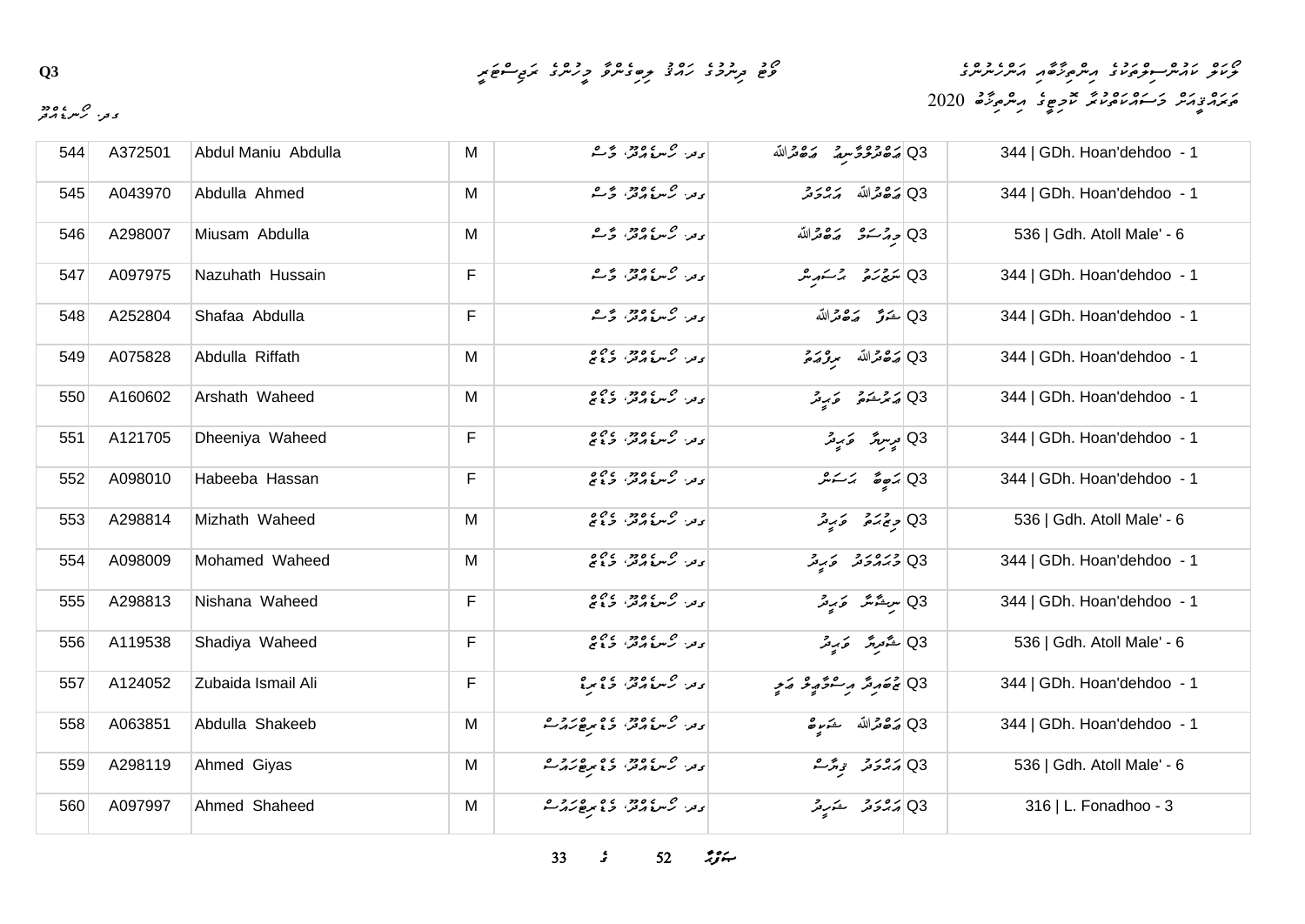*sCw7q7s5w7m< o<n9nOoAw7o< sCq;mAwBoEw7q<m; wBm;vB 2020<sup>, م</sup>وسوق المسجد التحقيق وسرمونية والم*جمع المسجد المسجد المسجد المسجد المسجد المسجد المسجد المسجد المسجد ال

| 561 | A389109 | Kausar Naseem Ibrahim | M | ومن كرس ودود المع و المرور و المحمد المرور المرور المرور المرور المرور المرور المرور المرور المرور المرور الم | Q3 عاڭرۇپر تىرىپوقە مەھەردى                                                                                                                                                                                                                                    | 344   GDh. Hoan'dehdoo - 1   |
|-----|---------|-----------------------|---|---------------------------------------------------------------------------------------------------------------|----------------------------------------------------------------------------------------------------------------------------------------------------------------------------------------------------------------------------------------------------------------|------------------------------|
| 562 | A389108 | Kifah Naseem Ibrahim  | M | ومن کرس دور ده ده در دره<br>دمن کرس دمن                                                                       | Q3   بروٌ مگر سر بره برگر برد                                                                                                                                                                                                                                  | 344   GDh. Hoan'dehdoo - 1   |
| 563 | A298122 | Kulsoom Naseem        | F | ومن کرس دور ده ده در دره<br>دمن کرس دمن                                                                       | Q3 <i>بالمؤثرة</i> مرّبة و                                                                                                                                                                                                                                     | 344   GDh. Hoan'dehdoo - 1   |
| 564 | A097998 | Mariyam Ibrahim       | F | ومن كرسي مرد و و و د و د و                                                                                    |                                                                                                                                                                                                                                                                | 344   GDh. Hoan'dehdoo - 1   |
| 565 | A097996 | Saneefa Abdulla       | F | צעי לייש תמי זי פי פי פי                                                                                      | Q3 كەس <i>وپۇ مەھ</i> قراللە                                                                                                                                                                                                                                   | 344   GDh. Hoan'dehdoo - 1   |
| 566 | A097995 | Shaheeda Abdulla      | F | ومن كرس ودور وه و و و دوره                                                                                    | Q3 كوس <b>تر ترگ ق</b> ىراللە                                                                                                                                                                                                                                  | 344   GDh. Hoan'dehdoo - 1   |
| 567 | A097993 | Shahida Abdulla       | F | ومن كرسوم ود وه ود د و و                                                                                      | Q3 گرى <i>گە مەھەردالل</i> ە                                                                                                                                                                                                                                   | 344   GDh. Hoan'dehdoo - 1   |
| 568 | A372339 | Shaya Hussain Fazeel  | F | ومن كرسي مرد و و و د و د و                                                                                    | Q3 غۇنگە ئەسكەر <i>بىل ق يې</i> خ                                                                                                                                                                                                                              | 344   GDh. Hoan'dehdoo - 1   |
| 569 | A045161 | Abdulla Adhil         | M | צעי צייע הפרי ביינט מי ההליטות                                                                                | Q3 كَرْجْ مْرْ لِلّه     كَرْ مَرْ تْرْ                                                                                                                                                                                                                        | 344   GDh. Hoan'dehdoo - 1   |
| 570 | A025759 | Mohamed Abbas         | м | ى قرار كەس كەرلىق ئۇرىر                                                                                       | $03 - 222$                                                                                                                                                                                                                                                     | 335   GDh. Thinadhoo - 1     |
| 571 | A297988 | Ahmed Shafiu Hassan   | M | ومن كرس ودور دور و                                                                                            | Q3 <i>كەنگەنگە</i> ھە <i>گەرگە كەسكەنل</i>                                                                                                                                                                                                                     | 344   GDh. Hoan'dehdoo - 1   |
| 572 | A097952 | Khadeeja Adam         | F | ومن كرس ووج ودور و                                                                                            | Q3 تَر <i>ْمِيعٌ مُ</i> تَرَكَّرُ                                                                                                                                                                                                                              | 344   GDh. Hoan'dehdoo - 1   |
| 573 | A025415 | Abdulla Mufeed        | M | צעי צייע ברבי ביינביב                                                                                         | Q3 كەھەرللە ئ <i>ۇي</i> تر                                                                                                                                                                                                                                     | 344   GDh. Hoan'dehdoo - 1   |
| 574 | A138520 | Jazmee Abdulla Mufeed | F | ציני צייט ברופי די פינדי ב                                                                                    | $\sigma$ ي جُ حِي صَرْهُ حَرْاللّه - حَرَمِ حَرْبِ                                                                                                                                                                                                             | 456   India / Trivandrum - 1 |
| 575 | A120364 | Mohamed Jazeem        | M | צעי צייע ברי די יש בי                                                                                         | $\begin{array}{cc} \mathcal{L}_{\mathcal{L}} & \mathcal{L}_{\mathcal{L}} & \mathcal{L}_{\mathcal{L}} & \mathcal{L}_{\mathcal{L}} \\ \mathcal{L}_{\mathcal{L}} & \mathcal{L}_{\mathcal{L}} & \mathcal{L}_{\mathcal{L}} & \mathcal{L}_{\mathcal{L}} \end{array}$ | 80   N. Magoodhoo - 1        |
| 576 | A105069 | Mohamed Naeem         | M | צעי צייע בלי די ישרא                                                                                          | Q3 <i>\$22,25 سَمدِ</i> \$                                                                                                                                                                                                                                     | 536   Gdh. Atoll Male' - 6   |
| 577 | A097582 | Aishath Ramla         | F | و در ه ده در دره در<br>وی کس دی کرد در                                                                        | لاي ئەرەشقى ئىكىنى ئىكىن ئىكىن ئىكىن ئىكىن ئىكىن ئىكىن ئىكىن ئىكىن ئىكىن ئىكىن ئىكىن $ \Omega3 $                                                                                                                                                               | 536   Gdh. Atoll Male' - 6   |

**34** *s* **52** *z***<sub>***f***</sub>**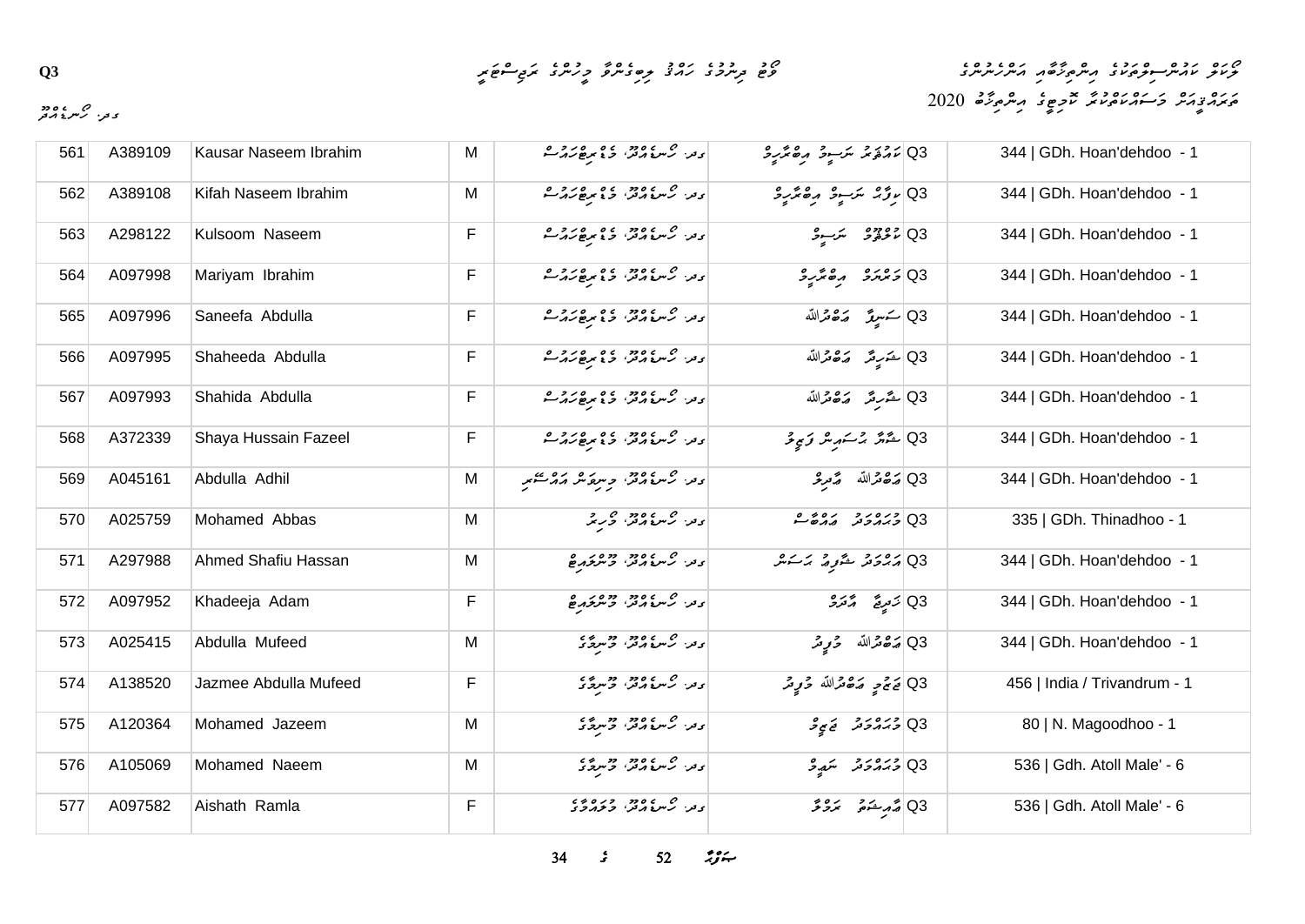*sCw7q7s5w7m< o<n9nOoAw7o< sCq;mAwBoEw7q<m; wBm;vB 2020<sup>, م</sup>وجدة المصرورة المجموعة المستورجة والم*جموعة والمجموعة والمجموعة والمجموعة والمجموعة والمجموعة والمجموعة

| 578 | A153733 | Badurunnisa          | F            | دىر. ر <i>ىس ەەھەرە بە</i> ء<br>دىر. رىس <i>ەھەرى</i>                                                             | Q3 <i>ھوتر پر سر</i> گ                       | 335   GDh. Thinadhoo - 1   |
|-----|---------|----------------------|--------------|-------------------------------------------------------------------------------------------------------------------|----------------------------------------------|----------------------------|
| 579 | A075455 | Hassan Manik         | M            | دىن كەس بەھ دىرەپە<br>دىن كەس مەتىر، جامەر دى                                                                     | Q3   ئەسەئىكە ئىبر <i>ى</i> ر                | 536   Gdh. Atoll Male' - 6 |
| 580 | A026465 | Ibrahim Maniku       | M            | ړین کرس وره دره وره ده<br>دین کرس ورود در                                                                         | Q3 <sub>مو</sub> ڭ ئۆرىي ئەس <sup>رى</sup> ر | 344   GDh. Hoan'dehdoo - 1 |
| 581 | A298918 | Mariyam Yusra        | $\mathsf F$  | دىن كەس 200 دىرەپ.<br>دىن كەس مەتىر، مەمەم دى                                                                     | Q3 <i>ويوه</i> و مرشو                        | 344   GDh. Hoan'dehdoo - 1 |
| 582 | A298912 | Mohamed Reehan       | M            | رىر. ر <i>ىس ۋە دە دە</i> بەر<br>رىر. رىس كەن                                                                     | Q3  <i>\$نەۋەقى بېرى</i> گىر                 | 536   Gdh. Atoll Male' - 6 |
| 583 | A373828 | Aalif Zahir          | M            | ى تىر، كەس كەن ئەترىرىم                                                                                           | Q3 <i>مُّعِردْ</i> مُحْرِسْمُ                | 344   GDh. Hoan'dehdoo - 1 |
| 584 | A299593 | Ahmed Ashraf         | M            | ړین کرس ورو، دربر<br>دین کرس ورتو، و برن                                                                          | Q3  كەبرو كەشلىرى                            | 536   Gdh. Atoll Male' - 6 |
| 585 | A098050 | Hawwa Adam           | $\mathsf{F}$ | ړی ري ري ده.<br>دی ري کردن وی                                                                                     | Q3 كەبۇ ئۇن <i>رۇ</i>                        | 344   GDh. Hoan'dehdoo - 1 |
| 586 | A299597 | Shaffaf Zahir        | F            | ى تىر، كەس كەن ئەترىرى                                                                                            | Q3 ش <i>ەرۇق تارى</i> تە                     | 344   GDh. Hoan'dehdoo - 1 |
| 587 | A073024 | Ali Waheed           | M            | ر مر س و دور و دور د و د                                                                                          |                                              | 344   GDh. Hoan'dehdoo - 1 |
| 588 | A097610 | Aminath Latheefa     | $\mathsf F$  | وفر کرس گرفته و مرد ده د                                                                                          | Q3 مٌ <i>جِسَعْۃَ خَفِيوَدٌ</i>              | 344   GDh. Hoan'dehdoo - 1 |
| 589 | A298041 | Ayathulla Waheed     | M            | وتر کرس ووو و وړ و                                                                                                | Q3 مُحَمَّدَة اللَّهُ عَ مِيعْر              | 344   GDh. Hoan'dehdoo - 1 |
| 590 | A298044 | Hidhayathulla Waheed | M            | دىن كەس مەدەر دەر بى                                                                                              | Q3   بِعَدَّمَرَةَ اللّه       قَرْبِهَرْ    | 146   K. Gaafaru - 1       |
| 591 | A084792 | Inayath Waheed       | M            | وفرا الرسمي ودوار والمحمد والمحمد والمحمد والمحمد والمحمد والمحمد والمحمد والمحمد والمحمد والمحمد والمحمد والمحمد | Q3 م <i>ېنگونۇ غې</i> وتر                    | 344   GDh. Hoan'dehdoo - 1 |
| 592 | A043895 | Mohamed Waheed       | M            | دىر. ر°س مەدر، ئ <sup>ە</sup> شەرىر،                                                                              | Q3 <i>وَبَرْوْدُو تَوَبِ</i> رْ              | 344   GDh. Hoan'dehdoo - 1 |
| 593 | A298040 | Nihayath Waheed      | M            |                                                                                                                   | Q3 س <i>رنگەنگە ق</i> ەربىگە                 | 344   GDh. Hoan'dehdoo - 1 |
| 594 | A298042 | Sidhrathulla Waheed  | M            | وتر کرس ووو و وړ و                                                                                                | Q3 سو <i>متر مترة</i> الله - قرير متر        | 344   GDh. Hoan'dehdoo - 1 |

**35** *s* **52** *n***<sub>y</sub> <b>***n*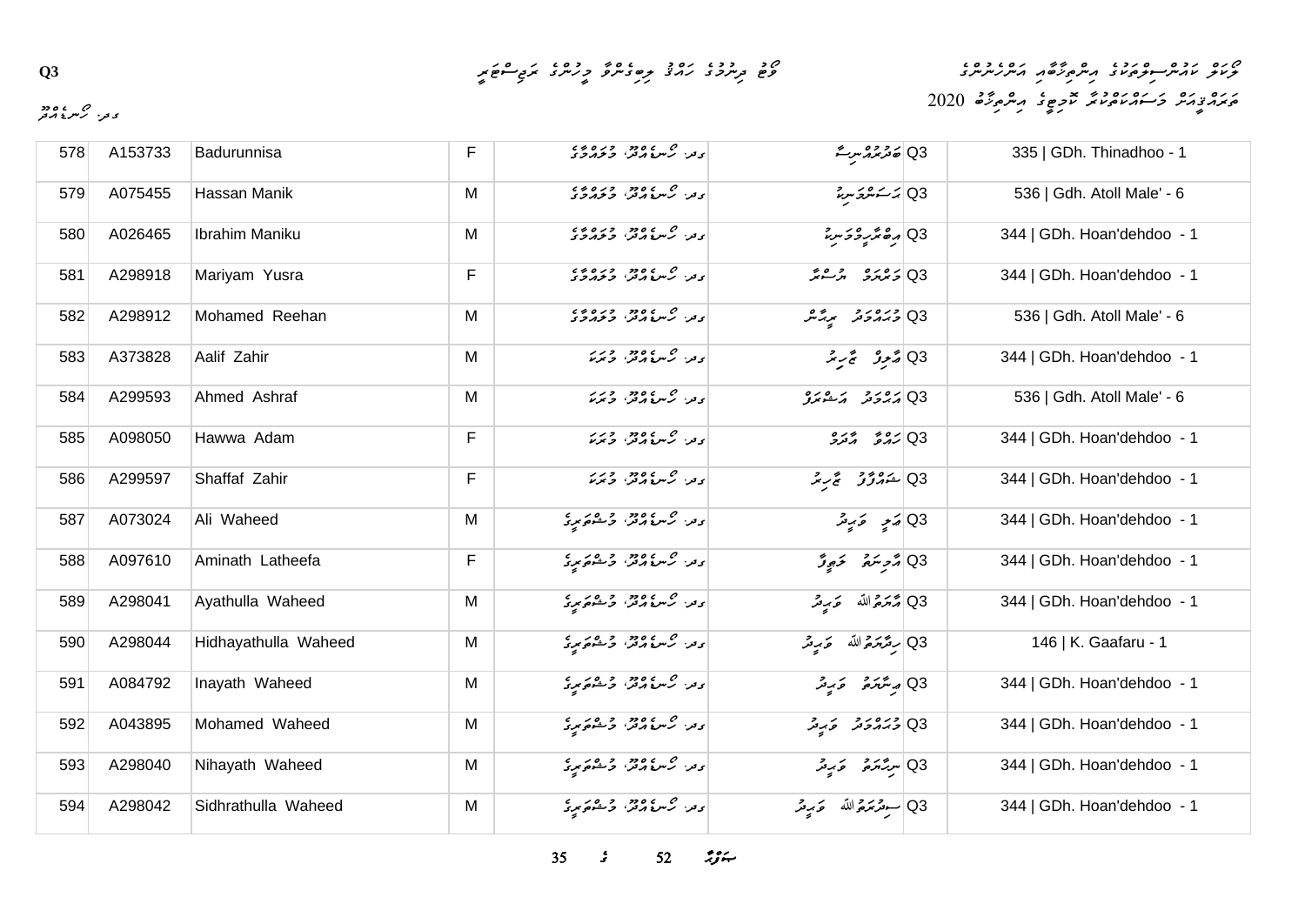*sCw7q7s5w7m< o<n9nOoAw7o< sCq;mAwBoEw7q<m; wBm;vB 2020<sup>, م</sup>وجدة المصرورة المجموعة المستورجة والم*جموعة والمجموعة والمجموعة والمجموعة والمجموعة والمجموعة والمجموعة

| 595 | A298111 | Ahmed Sajidh         | M           | ى تەر، ئۇسۇ مەكتى، ئىكرىسوچە ئى         | Q3   <i>دَ بْرْدَ دْتْر سُ</i> ّەمِ <i>تْرْ</i>         | 344   GDh. Hoan'dehdoo - 1 |
|-----|---------|----------------------|-------------|-----------------------------------------|---------------------------------------------------------|----------------------------|
| 596 | A099704 | Aminath Shagiyya     | F           | ى تەرەپ ئۇ ئۇق ئىرسولى                  | Q3 م <i>گرم مگرم گرم مگرم م</i> یگر                     | 344   GDh. Hoan'dehdoo - 1 |
| 597 | A298108 | Naseema Abdul Kareem | F           | دىن گەر، 29 كەن مەسورى                  | Q3 مَرْسِوڤ 20° مَرْحَرْمَ مِرْحَ                       | 344   GDh. Hoan'dehdoo - 1 |
| 598 | A371958 | Samih Naseem         | M           | ى قرار مى مەمەدىقى كەن مەمىرى           | Q3 گەمە <sup>چ</sup> ە سىرسونى                          | 344   GDh. Hoan'dehdoo - 1 |
| 599 | A097991 | Sharumeela Naseem    | F           | ى تەر، ئۇس كەن ئەس ئەس ئەس ئە           | Q3 ش <i>ەمر<sub>ىچ</sub>ى تىرسى</i> ر                   | 267   M. Muli - 1          |
| 600 | A137923 | Shimla Naseem        | $\mathsf F$ | ى قرار ھى ئام ھەرق ئىكرىسوچە ئ          | Q3 جو <i>و</i> گر - مرکز ک                              | 344   GDh. Hoan'dehdoo - 1 |
| 601 | A298110 | Shooza Naseem        | F           | ى قرار ھى مەمەدىق كىرگىسى ئ             | Q3 ڪُنيجَ سَرَسِ <i>وڤ</i>                              | 536   Gdh. Atoll Male' - 6 |
| 602 | A097990 | Zulaikha Naseem      | F           | ى قىر ، كەس كەن كەن ئىرىسى <i>يەن</i> ئ | Q3 <i>جُوَّرِدُ مَرْسِ</i> وْ                           | 344   GDh. Hoan'dehdoo - 1 |
| 603 | A066719 | Abdulla Fahmy        | M           | ى مر مى مى مەدر بىر مىدىكى مى           | Q3 كەڭ قورىسى ئۆزىر                                     | 344   GDh. Hoan'dehdoo - 1 |
| 604 | A299217 | Mariyam Manike       | F           | ى مر كرس ودى سر كرم و                   | Q3 كەنگە <i>كەنگە ئەرىئ</i>                             | 344   GDh. Hoan'dehdoo - 1 |
| 605 | A113794 | Mauroofa Fahumee     | F           | ى مى مى مەدەب سىدىسىدە                  | Q3 <i>وَدُيْرٌ وَرُوِ</i>                               | 344   GDh. Hoan'dehdoo - 1 |
| 606 | A299226 | Raufa Fahmy          | F           | ى مىن كىسكە ئەقرى سىدىكتىدى             | Q3  <i>بَرْہُ تَلَ تَرَجِ</i>                           | 344   GDh. Hoan'dehdoo - 1 |
| 607 | A147006 | Uruwath Fahmee       | M           | ىمى ئەس ئەمەس ئىرگىدە                   | Q3 <i>محموم وَرْدِ</i>                                  | 344   GDh. Hoan'dehdoo - 1 |
| 608 | A331028 | Usha Fahumy          | F           | كمحص متحدث سروكتها                      | Q3 ۾ شڪ تر <sup>ح</sup> ي                               | 536   Gdh. Atoll Male' - 6 |
| 609 | A099363 | Mohamed Anas         | M           | رى ئەرەبى ئىرەمى                        | $ 03 $ $\sim$ $\sim$ $\sim$ $\sim$ $\sim$ $\sim$ $\sim$ | 344   GDh. Hoan'dehdoo - 1 |
| 610 | A098052 | Ahmed Saeed          | M           | ئەس كەس دەھقى سەيدى                     | Q3 <i>مەردى ئىم</i> ەتر                                 | 344   GDh. Hoan'dehdoo - 1 |
| 611 | A299655 | Farahanaaz Saeed     | F           | ى قىرا كەس 200 س <i>ى</i> پىرىگە        | Q3 <i>وَ تَدَرَ مَرَّجْ _ سَهِ قَرْ</i>                 | 344   GDh. Hoan'dehdoo - 1 |

**36** *s* **52** *n***<sub>y</sub> <b>***n*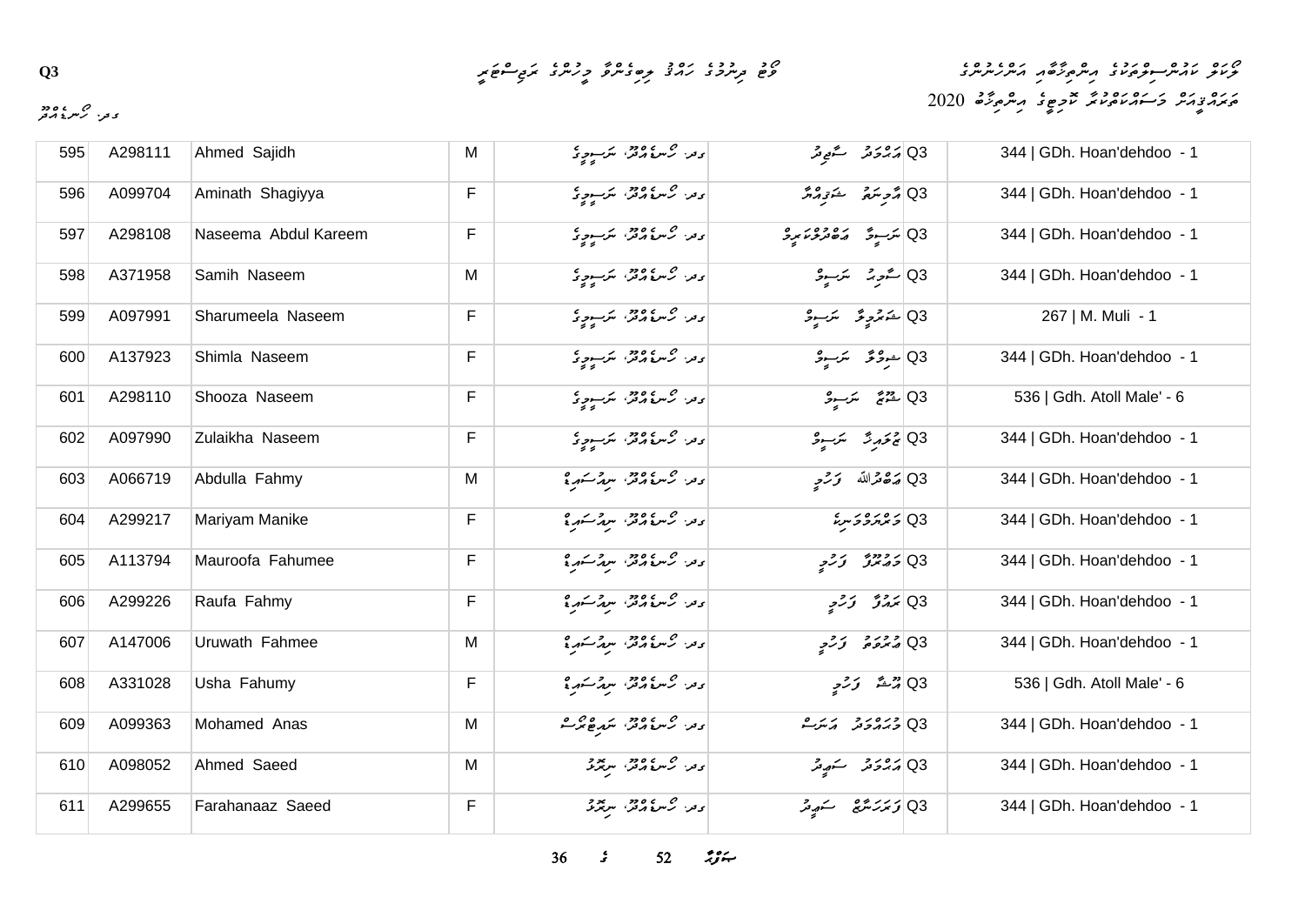*sCw7q7s5w7m< o<n9nOoAw7o< sCq;mAwBoEw7q<m; wBm;vB* م من المسجد المسجد المسجد المسجد المسجد العام 2020<br>مسجد المسجد المسجد المسجد المسجد المسجد المسجد المسجد المسجد ال

| 612 | A252870 | Faruhan Saeed                 | M            | ئەمەر مىسكەر ئەمەر ئىس ئىرىگەر<br>  ئەمەر مىسكەر ئىس ئىس ئىرىگەر                                       | Q3 كۈنىزنىڭ سى <i>مبەن</i> ز                   | 536   Gdh. Atoll Male' - 6      |
|-----|---------|-------------------------------|--------------|--------------------------------------------------------------------------------------------------------|------------------------------------------------|---------------------------------|
| 613 | A098061 | Fathimath Mohamed             | F            | <sub>م</sub> ی کس دور سربرد                                                                            | Q3 <i>وَّجِعَةْ حَيَدْ دَوَ</i> رَ             | 344   GDh. Hoan'dehdoo - 1      |
| 614 | A299658 | Jeehan Saeed                  | F            | ى قرار كەس كەن ئەس بىرى<br>ئ                                                                           | Q3   م <sub>ح</sub> رثہ سے میں تھ              | 536   Gdh. Atoll Male' - 6      |
| 615 | A299657 | Maooz Saeed                   | M            | ى قرار مىس ئەھ بىر ئىس ئىرىمى ئىس                                                                      | Q3 كەنتىق سى <i>مپى</i> تر                     | 536   Gdh. Atoll Male' - 6      |
| 616 | A252872 | Sabah Saeed                   | M            | ى قرار كەس كەن ئەس بىرى                                                                                | Q3 بەن <i>تەنتى</i> سەربىتىر                   | 278   Dh. Meedhoo - 1           |
| 617 | A163379 | Aishath Ibrahim               | F            | ومن كرس ودو. سرخ موضوع                                                                                 | Q3 <i>مۇم شەھ مەھەتگەي</i> گە                  | 344   GDh. Hoan'dehdoo - 1      |
| 618 | A296954 | Nausha Irushad                | F            | رور، حرس ورود.<br>المحمد، حرس المحمد المحمد المحمد المحمد المحمد المحمد المحمد المحمد المحمد المحمد ال | Q3 <i>مَرَهْتُہ بِہ بُرْتُ مَّ</i> رَ          | 563   Hulhumale', Ehenihen - 11 |
| 619 | A078272 | Nooraddeen                    | M            | ومن كرسية أرود. سيع أربوع                                                                              | Q3 مىز مەھمەر مىر                              | 344   GDh. Hoan'dehdoo - 1      |
| 620 | A296938 | Noorannaharu                  | F            | دىن كەس 200 بودى.<br>دىن كەس 200 سىۋە تەرىرى                                                           | Q3 تېرىگەنگەنگە                                | 563   Hulhumale', Ehenihen - 11 |
| 621 | A162806 | Saheela Ismail                | $\mathsf{F}$ | دو. حسن معدد معدود.<br>دو. حسن مایل سرچ مایلوری                                                        | Q3   سَرِءٌ مِرِ سُمَّةٍ مِرْءُ                | 563   Hulhumale', Ehenihen - 11 |
| 622 | A298075 | Hassan Ali Didi               | M            | געי ריי משורש ברי מיט.<br>געי ריימוש וליט, ייטב זעב                                                    | Q3   پرسكى   كەيۋەير                           | 344   GDh. Hoan'dehdoo - 1      |
| 623 | A024141 | Mohamed Sham                  | M            |                                                                                                        | $22.202$ $22.203$                              | 344   GDh. Hoan'dehdoo - 1      |
| 624 | A067933 | Abdulla Saeed                 | M            | ى قرار ئىس كەن ئەتەر ئە                                                                                | Q3 كەڭداللە كى <i>رون</i> گە                   | 536   Gdh. Atoll Male' - 6      |
| 625 | A043824 | Ahmed Saeed                   | M            | دین کرس مرین امریزی                                                                                    | Q3 <i>مَدْدَة. سَهِيرْ</i>                     | 344   GDh. Hoan'dehdoo - 1      |
| 626 | A333332 | Ahmed Zidhan Yasiru'sadhath   | M            | دىن كەس مەدەبىرى<br>  دىن كەس مەدىن شىرى                                                               | Q3 <i>ב</i> לב <i>ב ב قرىگە قرىسى قرەڭ قرە</i> | 536   Gdh. Atoll Male' - 6      |
| 627 | A333334 | Mariyam Eeshan Yasiru'sadhath | F            | دىن كەسكەر 30 مەسىرى                                                                                   | Q3 کو مرمز د پر شوره کرد و د بر د دره          | 344   GDh. Hoan'dehdoo - 1      |
| 628 | A097949 | Mariyam Manike                | F            | ى قىر ، كەس كەن بىر ئەس بىرى                                                                           | Q3 كەبىر <i>بىر بىرىتى</i>                     | 344   GDh. Hoan'dehdoo - 1      |

**37** *s* **52** *z***<sub>***f***</sub>**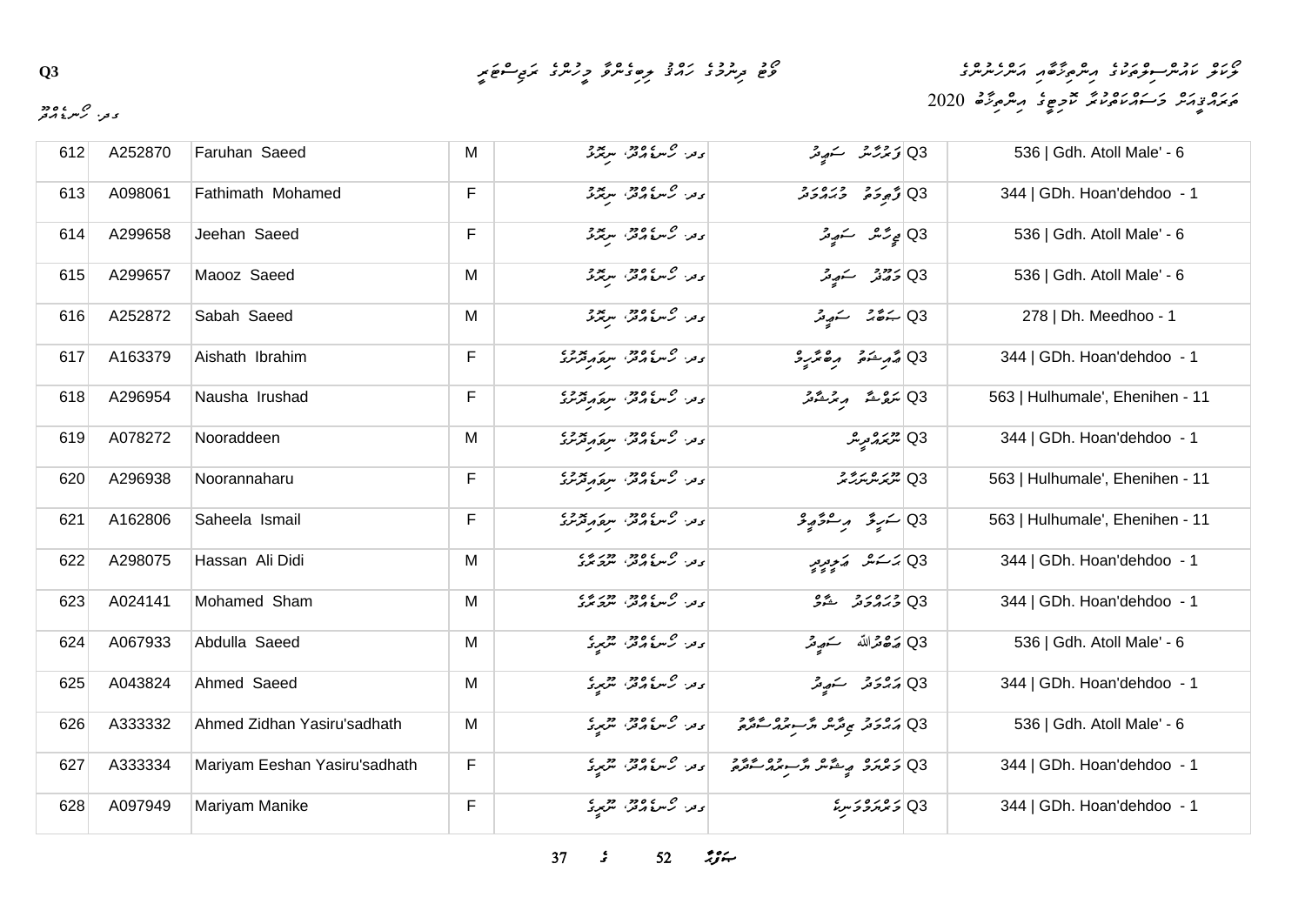*sCw7q7s5w7m< o<n9nOoAw7o< sCq;mAwBoEw7q<m; wBm;vB 2020<sup>, م</sup>وجدة المصرورة المجموعة المستورجة والم*جموعة والمجموعة والمجموعة والمجموعة والمجموعة والمجموعة والمجموعة

| 629 | A081869 | Muuthasim Ahmed Saeed    | M           | ى قىر ، گرىس؟ مەقىر ، مىزىيرى                             | Q3  35 جمع شرح مرکز بر ایرانی میگرد           | 344   GDh. Hoan'dehdoo - 1 |
|-----|---------|--------------------------|-------------|-----------------------------------------------------------|-----------------------------------------------|----------------------------|
| 630 | A097947 | Shamla Ahmed Saeed       | $\mathsf F$ | ى تىر ، ھى مىڭ مەر بىرى .<br>ئىس ئاس ئىرلىرى ، سىرىرى     | Q3 خۇقۇ كەبر <i>ۇقر سەم</i> بەتر              | 344   GDh. Hoan'dehdoo - 1 |
| 631 | A146938 | Siyama Ahmed Saeed       | F           | ى قرار كەس كەن ئەرەر ئەن ئىرى<br>ئىس كەس كەنتىرى ئىس بىرى | Q3 سەئەم كەندى كەر ئىككە بىر ئىككە بىر        | 344   GDh. Hoan'dehdoo - 1 |
| 632 | A097948 | Siyara Ahmed Saeed       | F           | ى قرار ئىس كەن ئەتەر ئە                                   | Q3 سىرىگە ئەكەنى سەرىپەر                      | 344   GDh. Hoan'dehdoo - 1 |
| 633 | A298043 | Yaasirussaadhaath        | м           |                                                           | Q3 گەسىمە <i>ر شەقرە</i>                      | 344   GDh. Hoan'dehdoo - 1 |
| 634 | A128650 | Abdul Muhaimin Nizar     | M           | ړی ري ده ده ده ده<br>دی رسومان                            | Q3 مەھەر <i>25 دەرە بىر</i> سى <i>نى قى</i> ر | 344   GDh. Hoan'dehdoo - 1 |
| 635 | A298083 | Ahmed Yamin              | M           | ړیں گرس ورد اور دره<br>دی گرس مریض مربر و                 | Q3  <i>كەنگە كىڭ مۇج</i> ىر                   | 536   Gdh. Atoll Male' - 6 |
| 636 | A363533 | Aishath Zamha Nizar      | F           | ى تىر، كەس كەن ئەرە                                       | Q3 مەم ئىقتىم ئىم ئىگە ئىس ئىم                | 536   Gdh. Atoll Male' - 6 |
| 637 | A298078 | Hawwa Manike             | $\mathsf F$ | ى قرار مى مەمدە ئەرە                                      | Q3 ئەرمەتى ئىرىئە                             | 344   GDh. Hoan'dehdoo - 1 |
| 638 | A075119 | <b>Mohamed Nizar</b>     | M           | ى تىر، كەس كەن ئەرە                                       | Q3 <i>دېمم</i> ونه سرچ کړ                     | 344   GDh. Hoan'dehdoo - 1 |
| 639 | A298081 | Nazara Nizar             | $\mathsf F$ | <i>ى تەن ھەرەھەر ھەرە</i>                                 | Q3 سَيِّءَ سِيِّءَ                            | 344   GDh. Hoan'dehdoo - 1 |
| 640 | A298082 | Nazurath Nizar           | F           | ړی ره سره ده ده ده ده ده ده ده ده د                       | Q3 س <i>مع مَرة</i> سِمَّة مُر                | 536   Gdh. Atoll Male' - 6 |
| 641 | A121879 | Nishama Adnan            | $\mathsf F$ | ړی ره ده مړه ده ده ده ده ده ده ده د                       | Q3 س <i>رڪر گرمگرنگر</i>                      | 297   Th. Gaadhiffushi - 1 |
| 642 | A372023 | Yameen Nizaaru           | M           | <i>ى تەن ھەرەھەر ھەرە</i>                                 | Q3 أ <i>مَّدٍ شَرِيعٌ مِ</i>                  | 536   Gdh. Atoll Male' - 6 |
| 643 | A073794 | Ahmed Waleed             | м           | ىمىن كەس مەدىر، كەنت ئىرىم ئ                              | Q3  كەندى قى كەنبە قىلىپ ئىلگەن ئاپلىقى ئا    | 344   GDh. Hoan'dehdoo - 1 |
| 644 | A330894 | <b>Ahmed Maaish Amir</b> | M           | ىمى ئەمغەمى مىشكەرگە                                      | Q3 <i>مُدْدَوَنْدْ دُوجْهْ مُ</i> ْحِجْدُ     | 344   GDh. Hoan'dehdoo - 1 |
| 645 | A375810 | Ahmed Shazin Ibrahim     | M           | ىمىن كەسلەم قىر كەشكە ھەم ئى                              | Q3 <i>كەنگەنگە ھەتبەر مەھەتگەر</i> 2          | 344   GDh. Hoan'dehdoo - 1 |

**38** *s* **52** *n***<sub>y</sub> <b>***n*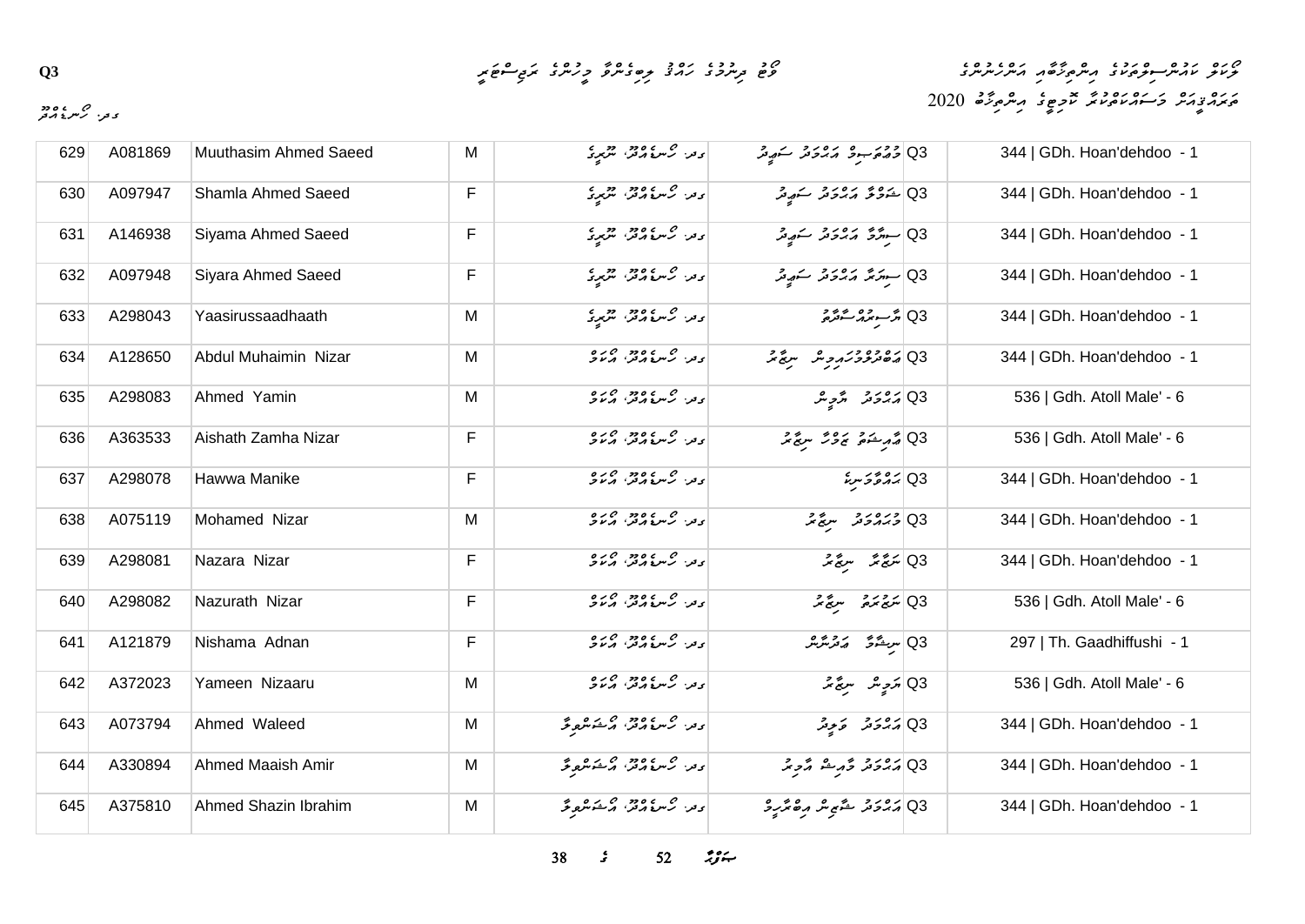*sCw7q7s5w7m< o<n9nOoAw7o< sCq;mAwBoEw7q<m; wBm;vB 2020<sup>, م</sup>وجدة المصرورة المجموعة المستورجة والم*جموعة والمجموعة والمجموعة والمجموعة والمجموعة والمجموعة والمجموعة

| 646 | A298011 | Ahumeena Mohamed       | F            | ىمىن كەس مەق كەشكەھ ئ                                                                                           | Q3   در عبر المرد و در مرد و در حسن<br>  Q3                               | 536   Gdh. Atoll Male' - 6      |
|-----|---------|------------------------|--------------|-----------------------------------------------------------------------------------------------------------------|---------------------------------------------------------------------------|---------------------------------|
| 647 | A156779 | Azleem Mohamed         | M            | ىمىن كەسلەم قىر كەشكە ھەم ئى                                                                                    | Q3  كانجام في المحدد المحمد المحمد الم                                    | 536   Gdh. Atoll Male' - 6      |
| 648 | A252809 | Fathmath Nasha Ibrahim | F            | ىمىز، كەس مەھىر، كەشكەھلىرى ئى                                                                                  | Q3 <i>وَّجِوَدَةُ</i> مَرْئَة <i>ُ مِـ&amp;مَرْرِدْ</i>                   | 536   Gdh. Atoll Male' - 6      |
| 649 | A363472 | Hassan Shaz Mohamed    | M            | ىمىن كەس مەدەر، كەشكەھلىرى ئ                                                                                    | Q3 بَرْسَمْرْ حَدَّمْ وَبَرْدُونْدْ                                       | 344   GDh. Hoan'dehdoo - 1      |
| 650 | A166830 | Hussain Shifau Mohamed | M            | ى تىر، كەس كەن كەن كەن ئىشرى ئى                                                                                 | Q3 يُرْسَمبِ شَرِ وُمَنْ مُحَمَّدٍ وَمَنْ مُحَمَّدٍ مِنْ الْمَحْمَدِ مِنْ | 344   GDh. Hoan'dehdoo - 1      |
| 651 | A112221 | Ihusana Mohamed        | $\mathsf F$  | ىمىن كەس مەدىر، كەشكەھ ئى                                                                                       | Q3 مەششىر <i>مەم</i> مەدىر                                                | 536   Gdh. Atoll Male' - 6      |
| 652 | A097978 | Khadeeja Ali Maniku    | F            | ىمىن كەس مەم كەن كەشكە بىر ئە                                                                                   | Q3 كَتَرِيعٌ - <i>مَرْجِ</i> كَسِرْتُمْ-                                  | 344   GDh. Hoan'dehdoo - 1      |
| 653 | A078297 | Mariyam Rasheeda       | $\mathsf F$  | ىمىن كەس مەدەر، كەشكەھلىرى ئ                                                                                    | Q3 ك <i>ر بركر كم بركسوم</i> گر                                           | 344   GDh. Hoan'dehdoo - 1      |
| 654 | A072759 | Mohamed Amir           | M            | ى تىر. كەس ھەت كەشكە ھەت ئىس ئۇ                                                                                 | Q3 <i>كەنە ئەڭ مەج</i> تر                                                 | 344   GDh. Hoan'dehdoo - 1      |
| 655 | A034965 | Mohamed Guraish        | M            | ىمىن كەس مەدەر، كەشكەھلىرى ئ                                                                                    | Q3 <i>وبرودو وبرم</i>                                                     | 344   GDh. Hoan'dehdoo - 1      |
| 656 | A114125 | Mudhurikath Waheed     | M            | ىمىن كەس مەدىر، كەشكەھ ئى                                                                                       | Q3 <i>دېمبرمنو ځې</i> وتر                                                 | 536   Gdh. Atoll Male' - 6      |
| 657 | A298012 | Thasleem Amir          | $\mathsf{F}$ | ى تىر، كەس كەن كەن كەشقە ئە                                                                                     | Q3 كۈشۈ <i>چە مۇجەت</i> ر                                                 | 344   GDh. Hoan'dehdoo - 1      |
| 658 | A099664 | Abdulla Nafiz          | M            | وی کرس وود می دره د و و و<br>وی کرس دی کرک مرکب مرکز                                                            | Q3 كەڭ قىراللە گىرىمىتى بىر                                               | 536   Gdh. Atoll Male' - 6      |
| 659 | A065846 | Ahmed Fareeh           | M            | وی کسی مرد هست سره به وی                                                                                        | Q3 <i>كەندى كى تىرى</i> گ                                                 | 344   GDh. Hoan'dehdoo - 1      |
| 660 | A298878 | Ali Najeeb             | M            | دىن گىستە ەەدەرە بەرەپە دە<br>دىن گىستە ئارىن ئاستىلىرى بىرى                                                    | Q3 <i>کی چ</i> س <i>کھ</i> ی                                              | 344   GDh. Hoan'dehdoo - 1      |
| 661 | A060018 | Hussain Rameez         | M            | وفرز المحر موجود الملح المحرور والمحدود والمحرور والمحرور والمحرور والمحرور والمحرور والمحرور والمحرور والمحرور | Q3   جر <i>سَمبر مُدَّج ج</i>                                             | 563   Hulhumale', Ehenihen - 11 |
| 662 | A098018 | Ibrahim Siyaah         | M            | وفر کرس ورود ہے کہ و و و و و و و تا                                                                             | Q3 رەڭزىر ئىش <sup>ى</sup> ر                                              | 103   R. Maakurathu - 1         |

**39** *s* **52** *z s*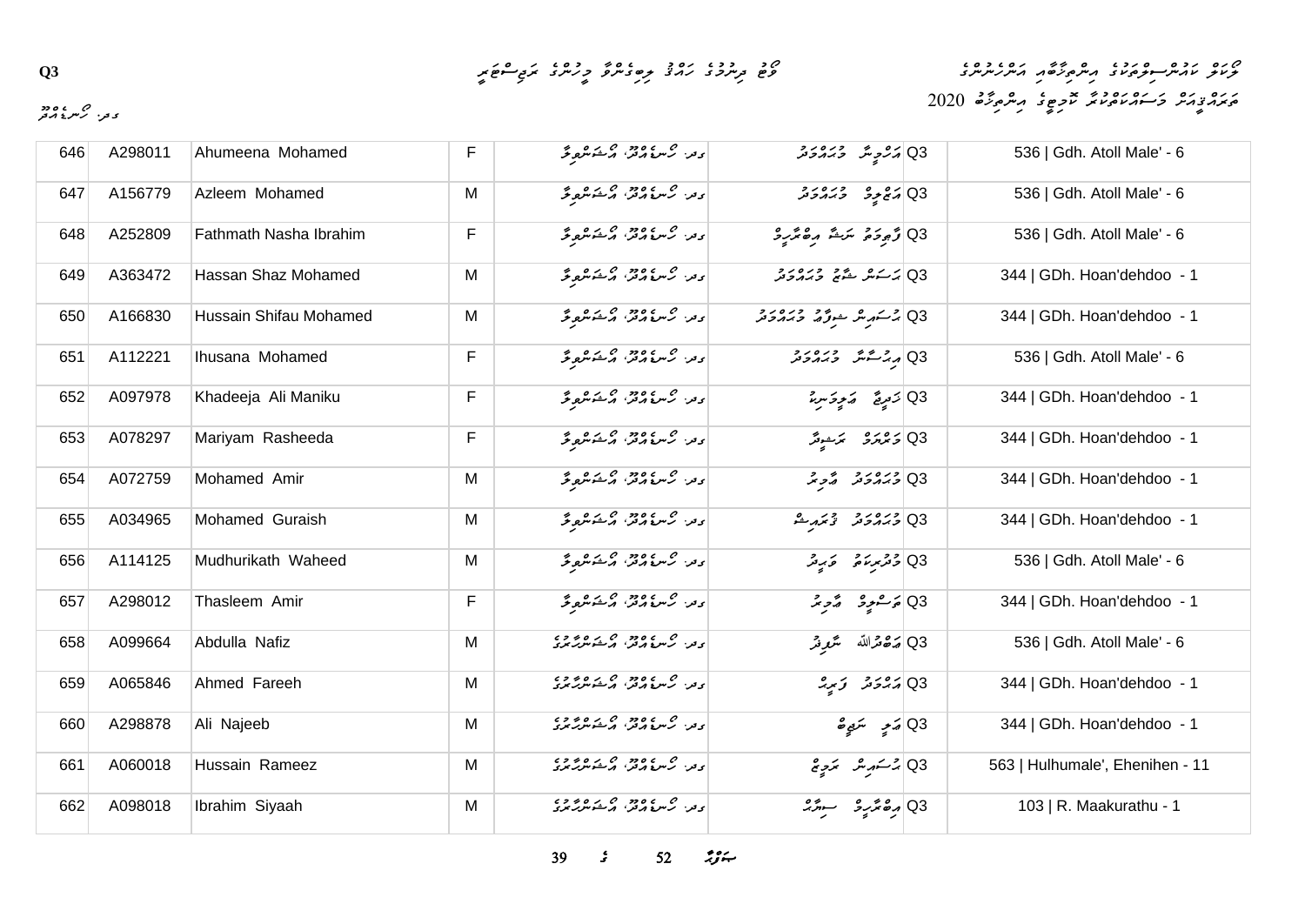*sCw7q7s5w7m< o<n9nOoAw7o< sCq;mAwBoEw7q<m; wBm;vB 2020<sup>, م</sup>وسوق المسجد التحقيق وسرمونية والم*جمع المسجد المسجد المسجد المسجد المسجد المسجد المسجد المسجد المسجد ال

| 663 | A298900 | Mariyam Aneesa         | F           |                                                          | Q3 كەنگە <i>ردە كەيدى</i> گە                           | 563   Hulhumale', Ehenihen - 11 |
|-----|---------|------------------------|-------------|----------------------------------------------------------|--------------------------------------------------------|---------------------------------|
| 664 | A098020 | Mohamed Ayaz           | M           | وی کس وہ صحیح دہ دہ                                      | Q3 <i>وبرودند م</i> رگزشه                              | 344   GDh. Hoan'dehdoo - 1      |
| 665 | A146950 | Mohamed Jihaadh        | м           | ى تىر كەس كەردە كەر مەھ دە                               | Q3  <i>3223 ق م</i> ترتر                               | 344   GDh. Hoan'dehdoo - 1      |
| 666 | A350880 | Mohamed Leevan Rameez  | M           | وی کرس وہ میں دوسر دو                                    | Q3  <i>وْبَهْدُوَمْ</i> مِوِمَّةٌ مَرَ <i>دٍ جْ</i>    | 536   Gdh. Atoll Male' - 6      |
| 667 | A380942 | Mohamed Ziyaan Fareeh  | M           | ى تەرەپ ھەر بىر ھەر دە                                   | Q3  <i>دېمم</i> رد پر پر تر تر برج                     | 536   Gdh. Atoll Male' - 6      |
| 668 | A298904 | Nashaya Nasrulla       | $\mathsf F$ | وتر، کرس وور می دره بود و د<br>وتر، کرس ورتر، ورکشوس مرد | Q3 سَرَحْتَهُرَّ سَرَبْ مِرَ اللّه                     | 536   Gdh. Atoll Male' - 6      |
| 669 | A040721 | Nasrullah Ali          | M           | ى تىر كەس كەردە كەر مەھ دە                               | Q3 مَرْبِّدْتِمْرَاللَّه <sub>ض</sub> َعِ              | 536   Gdh. Atoll Male' - 6      |
| 670 | A298898 | Thallath Ali           | M           | د د. کرس ورو او در ورو و د<br>د د. کرس ورتر، او شوس برد  | Q3 <i>جَرْحْهُ جَ</i> بِرَ                             | 344   GDh. Hoan'dehdoo - 1      |
| 671 | A064958 | Abdulla Fahmee         | M           | ړین کرس وروپه پروه<br>ډین کرس ورون اولاد                 | Q3 كەھ قىراللە     تۈڭ ج <sub>ە</sub>                  | 344   GDh. Hoan'dehdoo - 1      |
| 672 | A083721 | Fathimath Adam         | F           | ړی ره ده پروه<br>ډېر رګېږو هغر هغوی                      | Q3 <i>وَّجِوَۃ مُ</i> مَرَّدُ                          | 322   GA. Kolamaafushi - 2      |
| 673 | A097926 | Ismail Najeeb          | M           | ړین کرس وروپه پرول<br>ډین کرس کرین اړبرې                 | $\omega_{\rm g}$ مِ سَرَّم کِمْ مِنْ $\sim$ 03         | 344   GDh. Hoan'dehdoo - 1      |
| 674 | A144700 | Ithumeena Ishaq        | F           | ړی ره ده پروه<br>ډېر رګېږو هغر هغوی                      | Q3 رچ <sub>و</sub> پٹر برگ پڑ                          | 536   Gdh. Atoll Male' - 6      |
| 675 | A098175 | Saudhulla Ismail       | M           | ړین کرس وروپه پروه<br>ډین کرس ورتن اولوي                 | Q3 كەمەتراللە ب <i>ەشۇرى</i> تو                        | 536   Gdh. Atoll Male' - 6      |
| 676 | A049250 | Sharafuddeen Ismail    | M           | ړی ره ده پروه<br>ډېر رګېږو هغر هغوی                      | Q3 خەترۇم يوپىر ب <sub>ە</sub> ر مەئزى <sub>م</sub> ىۋ | 536   Gdh. Atoll Male' - 6      |
| 677 | A076963 | Zaid Ismail            | M           | ړی ره ده پروه<br>دې رسومان                               | Q3 كۆرى <i>گە بې</i> شۇرېدى                            | 344   GDh. Hoan'dehdoo - 1      |
| 678 | A368673 | Dhaanish Mohamed Nizam | M           | ړی ره په ده ده ده<br>دین کرس کامرفر، ب <u>و</u> برگ      | Q3 تَرْسِيْدْ وْبَرْدْوَتْرْ سِيَّرْوْ                 | 335   GDh. Thinadhoo - 1        |
| 679 | A298059 | Faarish Nizam          | M           | ړين کرس ورو دي ده.<br>د تر کرس و ټرنو او مرح             | Q3 <i>وُم</i> رِث مِر <i>مَّة وَ</i>                   | 536   Gdh. Atoll Male' - 6      |

*40 sC 52 nNw?mS*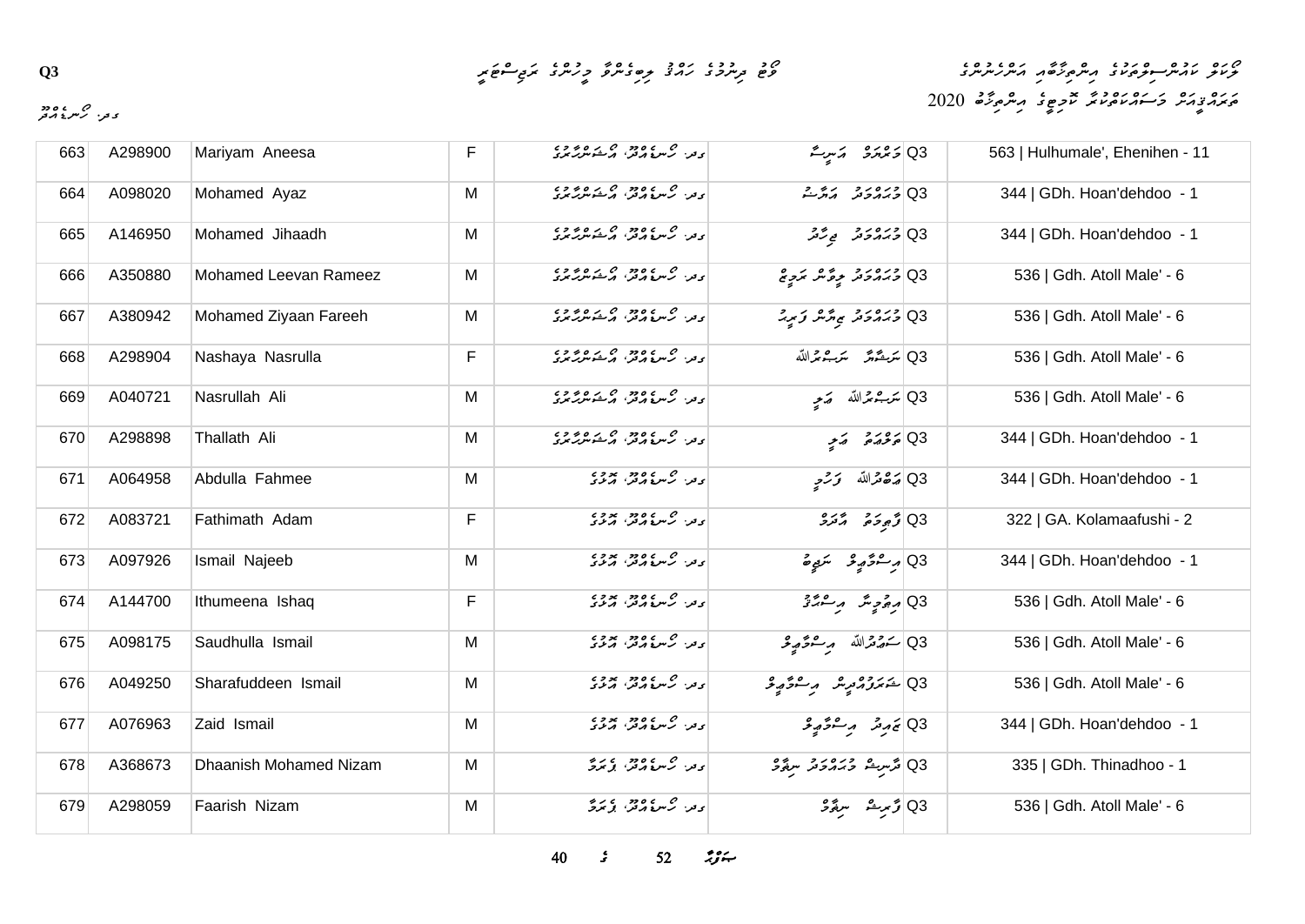*sCw7q7s5w7m< o<n9nOoAw7o< sCq;mAwBoEw7q<m; wBm;vB 2020<sup>, م</sup>وسوق المسجد التحقيق وسرمونية والم*جمع المسجد المسجد المسجد المسجد المسجد المسجد المسجد المسجد المسجد ال

| 680 | A048560 | Mohamed Nizam    | M            | ى قرار مىس كەرەر بىر ئەرەر                                                                                                                                                                                                       | Q3  <i>2223 مرتگ<sup>2</sup></i>           | 344   GDh. Hoan'dehdoo - 1 |
|-----|---------|------------------|--------------|----------------------------------------------------------------------------------------------------------------------------------------------------------------------------------------------------------------------------------|--------------------------------------------|----------------------------|
| 681 | A298061 | Nifza Nizam      | F            | ى قرار مى مەركى ئەركى ئەركى ئىل                                                                                                                                                                                                  | Q3 سِرْجٌ سِمَّرَدُ                        | 536   Gdh. Atoll Male' - 6 |
| 682 | A111813 | Fathimath Lizzy  | $\mathsf F$  | دىن كەس 200 كى 200.<br>دىن كەس 200 كى يونى                                                                                                                                                                                       | Q3 <i>وگيوڅو چي</i>                        | 344   GDh. Hoan'dehdoo - 1 |
| 683 | A097950 | Mariyam Yoosuf   | $\mathsf{F}$ | ى تىر بىر سى مەھرىپ مەھرى<br>ئى تىر بىر سىيا مەھرىكى بىر ئىر بىرى                                                                                                                                                                | Q3 <i>كې</i> رېزو ترمنو                    | 344   GDh. Hoan'dehdoo - 1 |
| 684 | A297847 | Mohamed Asim     | M            | دىن كەس 200 كى مىڭ 20                                                                                                                                                                                                            | Q3  <i>وبزوونز وب</i> ه                    | 344   GDh. Hoan'dehdoo - 1 |
| 685 | A047550 | Mohamed Arafaath | M            | رىر. ر <i>ىس ئەمەد بەھ بو</i> رى.<br>رىر. رىس مەس                                                                                                                                                                                | Q3 <i>وبروبرو مترق</i> و                   | 344   GDh. Hoan'dehdoo - 1 |
| 686 | A132944 | Ahmed Najeeb     | M            | د د. د ده د ده د ه د د د د د د د د<br>د د. د سره بر د. مرسره سوه سر                                                                                                                                                              | Q3  <i>كەنگەنىڭ سىرى ئ</i>                 | 536   Gdh. Atoll Male' - 6 |
| 687 | A098024 | Aminath Ali      | F            | ړی ده ده ده ده ده ده ده.<br>دی کسي دی برس                                                                                                                                                                                        | Q3 أ <i>مَّ حِيسَة مَّةٍ</i>               | 344   GDh. Hoan'dehdoo - 1 |
| 688 | A201150 | Easa Mohamed     | M            | ومن کر دی وجود اور دی وارد و در در کارون کرد که در در کارون کرد که در این کارون که در این کارون که در این کارو<br>مردم کردن کارون کردن کارون کردن کردن که در این کارون کردن که در این کارون که در این کارون که در این کارون که د | Q3 م <sub>ە</sub> ت ئەيمەدىر               | 344   GDh. Hoan'dehdoo - 1 |
| 689 | A098021 | Fathmath Shabana | F            | د تر ده ده ده ده و ده ده<br>د تر رسو مرتب مرس ها سو سر                                                                                                                                                                           | Q3 <i>وَّجِودَة</i> شَقَّعَہ               | 344   GDh. Hoan'dehdoo - 1 |
| 690 | A098023 | Najeeba Abdulla  | F            | وتر کرس 200 در 200 ورو 2<br>وتر کرس دتر تر سر 200 سورس                                                                                                                                                                           | Q3 <i>مَتْعِيرةُ 1 مَنْ قَ</i> مَّرَاللَّه | 344   GDh. Hoan'dehdoo - 1 |
| 691 | A298939 | Shaheen Easa     | F            | ړی ده ده ده ده ده ده ده.<br>دی کسي دی برس                                                                                                                                                                                        | Q3  گەرپى <i>گە</i> ب <sub>و</sub> سە      | 536   Gdh. Atoll Male' - 6 |
| 692 | A298936 | Shazuleen Easa   | F            | ړی ده ده ده ده ده ده ده<br>ري کرسۍ دند، ترسره سوړس                                                                                                                                                                               | Q3 خۇمچمىر م <sub>و</sub> ستە              | 536   Gdh. Atoll Male' - 6 |
| 693 | A298180 | Aishath Zumrath  | F            | وفر کرس وہ در در وہ دور<br>وفر کرس ارفر مربوق س                                                                                                                                                                                  | $Q3$ مُجْمَدِ مِشْهَمْ مَحْمَدَ مِنْ       | 536   Gdh. Atoll Male' - 6 |
| 694 | A084862 | Ali Rasheed      | M            | وتر کرس وور دربر وود .<br>وتر کرس ارتر بروژ سرتری                                                                                                                                                                                | Q3 <i>أەڭمچ</i> - تم <i>َ</i> شوش          | 335   GDh. Thinadhoo - 1   |
| 695 | A096935 | Aminath Mohamed  | F            | د من ره ده در دره ده ده<br>د من رگسوی من برخود سرمرد                                                                                                                                                                             | Q3 أ <i>مُّجِسَعْ دَيَدُونَد</i>           | 344   GDh. Hoan'dehdoo - 1 |
| 696 | A096934 | Fathimath Zeena  | F            | د تر به عروف بربر دود .<br>د تر بر سره بر تر از برجو برتر د                                                                                                                                                                      | Q3 <i>وگوڅو پې</i> گر                      | 127   B. Hithaadhoo - 1    |

*41 <i>s 52 <i>n*<sub>1</sub>; *s*<sub>1</sub>; *s*<sub>1</sub>; *s*<sub>1</sub>; *s*<sub>1</sub>; *s*<sub>1</sub>; *s*<sub>1</sub>; *s*<sub>1</sub>; *s*<sub>1</sub>; *s*<sub>1</sub>; *s*<sub>1</sub>; *s*<sub>1</sub>; *s*<sub>1</sub>; *s*<sub>1</sub>; *s*<sub>1</sub>; *s*<sub>1</sub>; *s*<sub>1</sub>; *s*<sub>1</sub>; *s*<sub>1</sub>; *s*<sub>1</sub>; *s*<sub>1</sub>; *s*<sub>1</sub>; *s*<sub>1</sub>; *s*<sub>1</sub>; *s*<sub>1</sub>; *s*<sub>1</sub>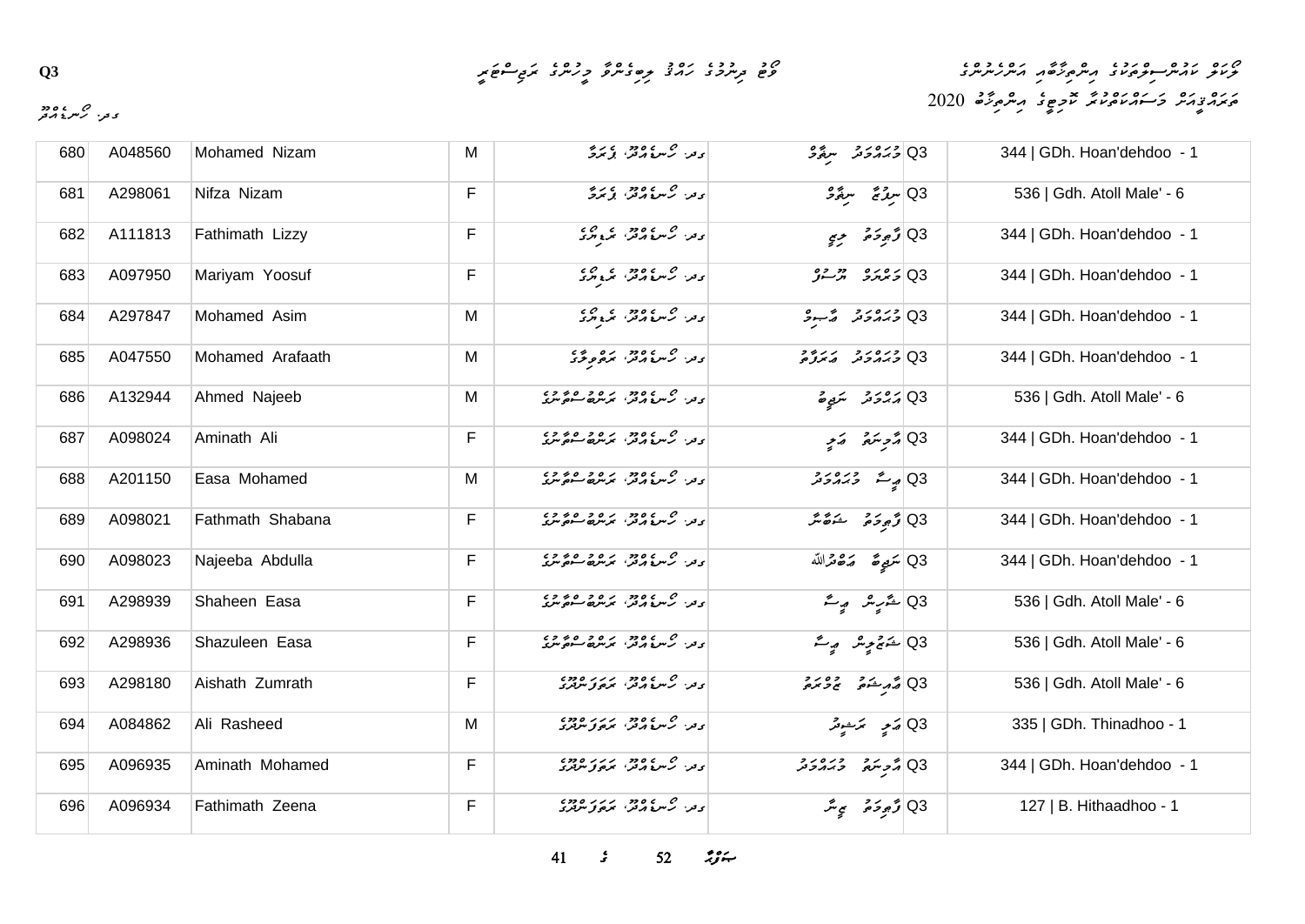*sCw7q7s5w7m< o<n9nOoAw7o< sCq;mAwBoEw7q<m; wBm;vB* م من المسجد المسجد المسجد المسجد المسجد العام 2020<br>مسجد المسجد المسجد المسجد المسجد المسجد المسجد المسجد المسجد ال

| 697 | A298182 | Hawwa Naazneena     | F           | ړی کرس ده.<br>دی کرس دری برجوړ سرچری                                                                          | Q3  <i>ئەنگەڭ مەنگى</i> توپىگە           | 344   GDh. Hoan'dehdoo - 1 |
|-----|---------|---------------------|-------------|---------------------------------------------------------------------------------------------------------------|------------------------------------------|----------------------------|
| 698 | A096936 | Ibrahim Rasheed     | M           | د من ره ده در در ده ده د<br>د من رگسو مرتب مرد و سربرد                                                        | Q3 م <i>ِ®مَّرْرٍ\$ مَرْشِيةَر</i> ْ     | 344   GDh. Hoan'dehdoo - 1 |
| 699 | A353136 | Mariyam Yashfaa     | F           | وی کس ورو در دوره<br>وی کس دیگری مردوس                                                                        | Q3 كەنگەر كەرگە ئى                       | 344   GDh. Hoan'dehdoo - 1 |
| 700 | A096937 | Mohamed Hassan      | M           | و در دوده در دره دود.<br>و در کرس از دور استرو در در                                                          | Q3 <i>دېم دور</i> برخش                   | 344   GDh. Hoan'dehdoo - 1 |
| 701 | A371894 | Nauma Mohamed       | F           | د در ۱۶۶۵ در در دود.<br>د در کرس د د در عروف س                                                                | Q3 <i>شەڭ جەم</i> ەرىر                   | 536   Gdh. Atoll Male' - 6 |
| 702 | A074280 | Mohamed Adam        | M           | دىن كەس بەھ ئەمەدە ئەرە                                                                                       | Q3 <i>جەممى بىر مەمرى</i>                | 344   GDh. Hoan'dehdoo - 1 |
| 703 | A097960 | Noor Saada Mohamed  | F           | رور، کرس ورو، دره دره د                                                                                       | Q3 يتريز س <i>ترة. بحر دو</i> ر در       | 344   GDh. Hoan'dehdoo - 1 |
| 704 | A371959 | Shafoog Ahmed Ameen | M           | ومن كرس ودور و روه                                                                                            | Q3 شۇقۇق ئ <i>ەبرىق ئەبە</i> ر           | 344   GDh. Hoan'dehdoo - 1 |
| 705 | A298153 | Shaufa Ahmed Ameen  | F           | دىن كەس مەدەر كەرەك<br>دىن كەس مەدىن سى مەدىر                                                                 | Q3 خە <i>مۇ مەدەنە مۇم</i> رىر           | 344   GDh. Hoan'dehdoo - 1 |
| 706 | A153198 | Fathmath Sheereen   | F           |                                                                                                               | Q3 <i>وَّج<sub>و</sub>دَة</i> شِيتِيْتَر | 344   GDh. Hoan'dehdoo - 1 |
| 707 | A112417 | Mohamed Latheef     | M           | ړی ره ده وه<br>دی رسومان                                                                                      | Q3 <i>دېممردنگ خپو</i> گر                | 344   GDh. Hoan'dehdoo - 1 |
| 708 | A104829 | Mohamed Nadheem     | M           | ى قرار كى سى 30 قام 2 قام 2 قام 2 قام 2 قام 2 قام 2 قام 2 قام 2 قام 2 قام 2 قام 2 قام 2 قام 2 قام 2 قام 2 قام | $\mathbb{R}$ جەيرى ئىبرى $\sim$          | 344   GDh. Hoan'dehdoo - 1 |
| 709 | A299505 | Sana Latheef        | F           | ى قرار كەس 200 مۇرى بولۇ                                                                                      | Q3 سەنئر    ق <sub>ات</sub> جونۇ         | 536   Gdh. Atoll Male' - 6 |
| 710 | A099371 | Seena Latheef       | F           | ى قرار كەس 200 مۇرى بولۇ                                                                                      |                                          | 536   Gdh. Atoll Male' - 6 |
| 711 | A252861 | Seeniya Latheef     | F           | ى قرار كى سى 30 قام 2 قام 2 قام 2 قام 2 قام 2 قام 2 قام 2 قام 2 قام 2 قام 2 قام 2 قام 2 قام 2 قام 2 قام 2 قام | 03 سېپىر ئىم <u>ب</u> ۇ                  | 536   Gdh. Atoll Male' - 6 |
| 712 | A299504 | Siruna Latheef      | $\mathsf F$ | ړی ره ده وه<br>دی رسو ماندا نړۍ                                                                               | Q3 سو <i>مرنگ خوبو</i> ر                 | 344   GDh. Hoan'dehdoo - 1 |
| 713 | A297968 | Ahmed Asfah         | M           | ړين کرس وروس در د د د ور و                                                                                    | Q3 كەبروتىر كەس <i>بۇ</i> بر             | 536   Gdh. Atoll Male' - 6 |

*r@w<sF7v5 .@C*

*42 s* 52  $2.94$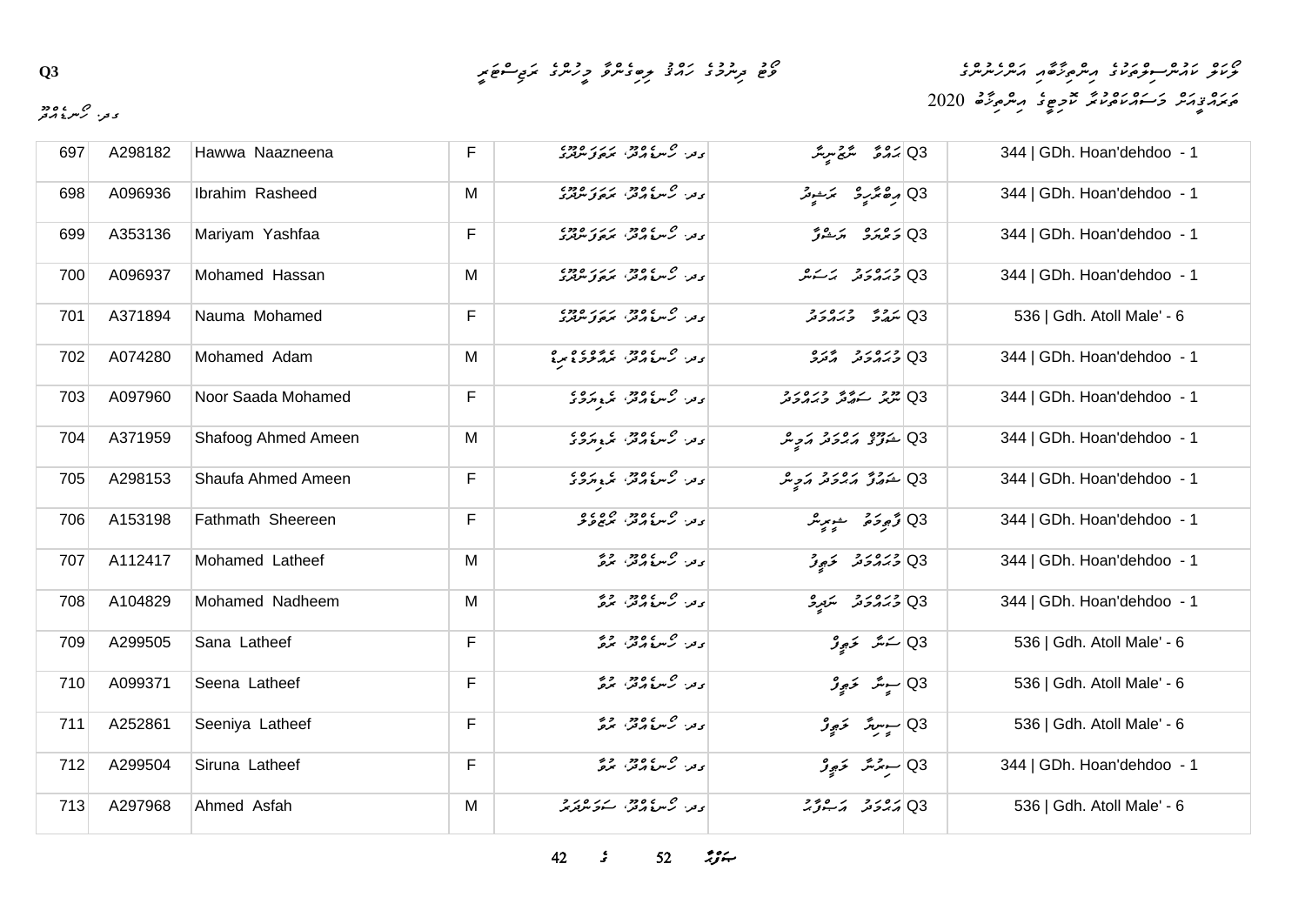*sCw7q7s5w7m< o<n9nOoAw7o< sCq;mAwBoEw7q<m; wBm;vB* م من المرة المرة المرة المرجع المرجع المرجع في 2020<br>مجم*د المريض المرجع المرجع المرجع المرجع المراجع المراجع الم*رجع

| 714 | A333327 | Ahmed Niyash Rasheed      | M           | ى قرار مى سى 30 مى مەركى بىر قىر قىزىر بىر                                                                    | Q3 <i>كەندى كى بىر بىر ئى</i> ر ئىرىدى كەندى       | 536   Gdh. Atoll Male' - 6      |
|-----|---------|---------------------------|-------------|---------------------------------------------------------------------------------------------------------------|----------------------------------------------------|---------------------------------|
| 715 | A297967 | Aminath Fareeda           | F           | دىن گەرە 250 كەن 25 دەر ج                                                                                     | Q3 م <i>ُّ حِ سَمَّةً وَ م</i> ِ مََّ              | 639   Vilimale', Ehenihen-4     |
| 716 | A074491 | Mariyam Jamna             | F           |                                                                                                               | Q3 <i>وَ بِرْمَرْدَ</i> م <i>ِ وَ مَرَّ</i>        | 344   GDh. Hoan'dehdoo - 1      |
| 717 | A252806 | Moosa Ahusan Shareef      | M           | دىن گەرە 250 كەن 25 دەر ج                                                                                     | Q3 تۇڭ كەيرىسىگىر ش <i>ەيرى</i>                    | 254   ADh. Dhidhdhoo - 1        |
| 718 | A297688 | Fathimath Rishala         | F           | ى تىر، كەس كەن ئەس كەنتى                                                                                      | Q3 <i>وُّهِ دَمَّ</i> مِشَوَّ                      | 344   GDh. Hoan'dehdoo - 1      |
| 719 | A150267 | Hussain Manik             | M           | ى تىر، كەس كە 30 مۇم كىسى                                                                                     | Q3   يُرْسَمَهِ مِنْدَوَ <sub>مَ</sub> رِيمُ       | 536   Gdh. Atoll Male' - 6      |
| 720 | A097944 | Lubna Hussain Maniku      | F           | ى قىر بىر مەم 30 كەنتى كەنتى كەنتى كەنتى كەنتى كەنتى كەنتى كەنتى كەنتى كەنتى كەنتى كەنتى كەنتى كەنتى كەنتى كە | Q3 كۇھ <i>ىگە جىسكىر بىرىدى</i>                    | 536   Gdh. Atoll Male' - 6      |
| 721 | A097945 | Mariyam Shareefa          | $\mathsf F$ | ى تىر، كەس كە 30 مۇم كىسى                                                                                     | Q3 كەنگەنگە ئىكەنبو <i>گ</i>                       | 344   GDh. Hoan'dehdoo - 1      |
| 722 | A150325 | Nazrana Hussain Manik     | $\mathsf F$ | ى قىر كەس كە ئۇ ئەس كەنتى                                                                                     | Q3 ىىز چە ئىگە بار ئىككە بىر ئىككە بىر <i>ئى</i> ر | 344   GDh. Hoan'dehdoo - 1      |
| 723 | A297690 | Saiga Hussain             | F           | ى قىز، كەس كە ھۇر، سىزى                                                                                       | Q3 ست <sub>م</sub> ربرت برستمبر شر                 | 536   Gdh. Atoll Male' - 6      |
| 724 | A252793 | Shafna Hussain            | F           | ى قىر ، كەس كە 2 كەنتى كەنتى كەنتى كەنتى كەنتى كەنتى كەنتى كەنتى كەنتى كەنتى كەنتى كەنتى كەنتى كەنتى كەنتى كە | Q3 خۇق ئ <i>ۇسكىرى</i> گە                          | 344   GDh. Hoan'dehdoo - 1      |
| 725 | A330509 | <b>Ahmed Aiham Billal</b> | М           | ى قرار كى سى ئەرەر ئەرىرىر                                                                                    | Q3 <i>أَمُدْدَوْرُ أَمَدِرَدْ هِ وَّذْ</i>         | 536   Gdh. Atoll Male' - 6      |
| 726 | A066987 | Husna Mohamed             | $\mathsf F$ | ى قرار مىسى ئەمەدىر بىر بىر بىر                                                                               | Q3 پرېشتر <i>دې ډو</i> نر                          | 344   GDh. Hoan'dehdoo - 1      |
| 727 | A074299 | Mohamed Bilal             | M           | ى تىر ، ھى ھى جو بەر بەر بەر بەر بەر                                                                          | Q3 <i>\$نەۋەتر ھۇۋ</i>                             | 344   GDh. Hoan'dehdoo - 1      |
| 728 | A097961 | Ahmed Thamheed            | M           | دىن كەس ھەرىپى كەرىر كە                                                                                       | Q3 <i>كەندى قىمى ئۇم</i> رىتر                      | 344   GDh. Hoan'dehdoo - 1      |
| 729 | A298335 | Ali Shazuwaan Mohamed     | M           | ى تىر كەس كەردىن كەن كەرگە ئەر                                                                                | Q3 كەي شەيرە بىر <i>دىن دەر د</i>                  | 344   GDh. Hoan'dehdoo - 1      |
| 730 | A097962 | Aminath Azeena            | F           | ى مەس ھەر ئەرىر كەن                                                                                           | Q3 م <i>گو مئين مگې</i> مگر                        | 563   Hulhumale', Ehenihen - 11 |

*43 <i>s 52 <i>z*<sub>3</sub> <del>*i*</sup></del>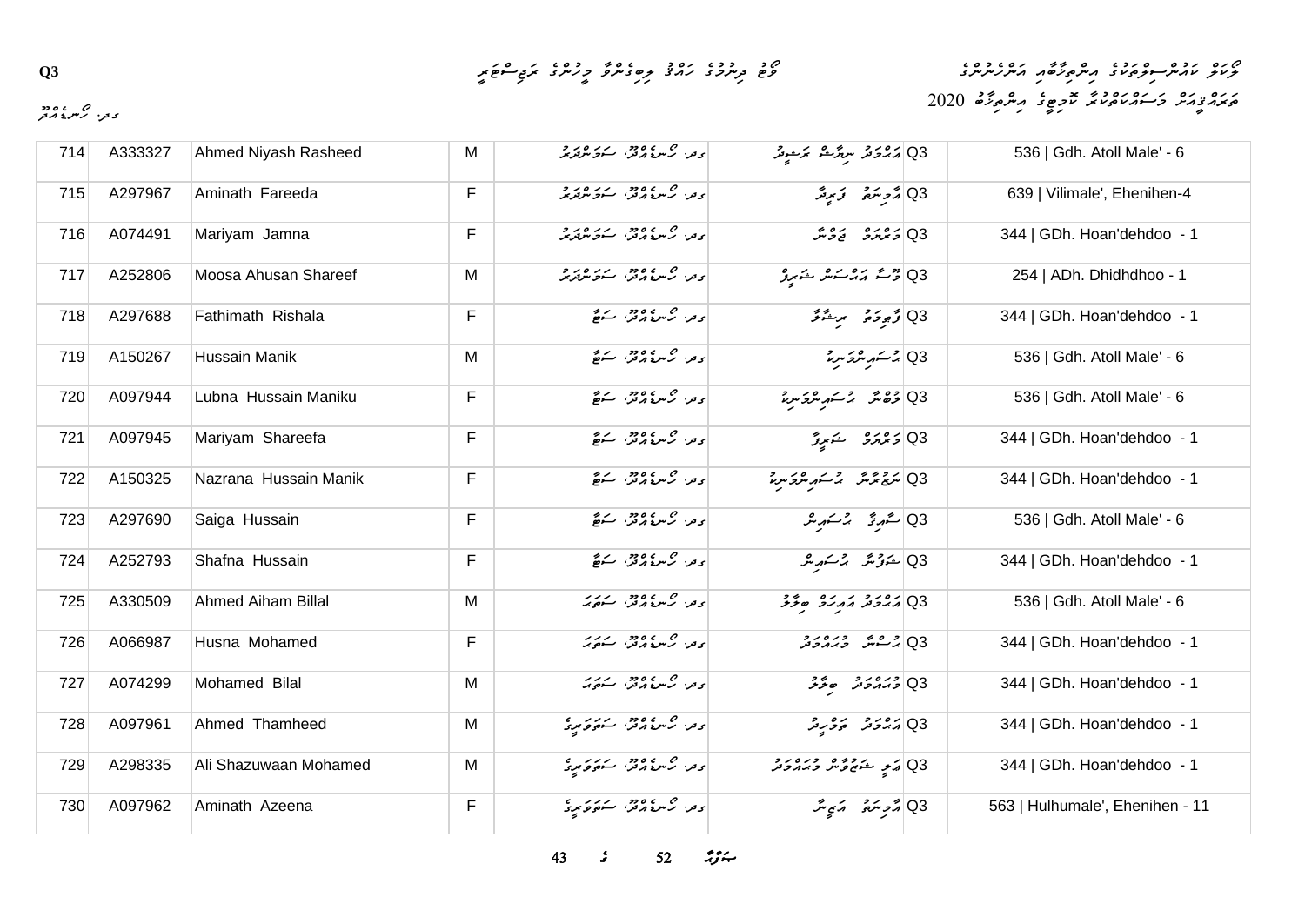*sCw7q7s5w7m< o<n9nOoAw7o< sCq;mAwBoEw7q<m; wBm;vB* م من المسجد المسجد المسجد المسجد المسجد العام 2020<br>مسجد المسجد المسجد المسجد المسجد المسجد المسجد المسجد المسجد ال

| 731 | A298327 | Fathimath Azleena    | F           | دىن گەس 200 سىمىرىسى<br>دىن گەس بەلىر، سەھ <i>ۋى</i> رى                                                        | Q3  <i>وَّهِ دَهْ • مَعْ بِ</i> سَّر               | 344   GDh. Hoan'dehdoo - 1      |
|-----|---------|----------------------|-------------|----------------------------------------------------------------------------------------------------------------|----------------------------------------------------|---------------------------------|
| 732 | A098065 | Hilala Hassan        | F           | ى مەس ھەر ئەرىرى                                                                                               | Q3 <i>ب</i> ۇۇ - ئەس <i>ە</i> ش                    | 344   GDh. Hoan'dehdoo - 1      |
| 733 | A298332 | Ibrahim Yaseen       | M           | ى قرار مى سى قام بىر كى بىر كى بىرى كى بىرى كى بىرى كى بىرى كى بىرى كى بىرى كى بىرى كى بىرى كى بىرى كى بىرى كى | Q3 <i>مەھەتگىي</i> ھەسپەتتى                        | 326   GA. Maamendhoo - 1        |
| 734 | A298341 | Misbaah Mohamed      | M           | ى مەسلەم بەر بەر بەر                                                                                           | $03$ $0.000$ $0.000$ $0.000$                       | 344   GDh. Hoan'dehdoo - 1      |
| 735 | A037415 | Mohamed Junaid       | M           | ى تەرەپ ئەھۋىرىدە ئەرەپ ئە                                                                                     | Q3  <i>وتەۋەۋە</i> ق <i>ىتمەش</i>                  | 346   GDh. Gahdhoo - 1          |
| 736 | A298389 | Nadheema Junaidhu    | $\mathsf F$ | دىن گەس 200 كەرىر ئ                                                                                            | Q3 <i>سَعِرِدُ</i> – <i>2 سَمَدِ مَ</i>            | 344   GDh. Hoan'dehdoo - 1      |
| 737 | A082848 | Thalib Ameen         | M           | ى قىر ، ھى مەھ بۇر ئەسكەنى كە                                                                                  | Q3 <i>۾ُوھ مَ</i> حِيثر                            | 344   GDh. Hoan'dehdoo - 1      |
| 738 | A299389 | Ahmed Nadheef        | M           | ړین کرس وو <i>ه ريږي و</i>                                                                                     | Q3 <i>كەنگەنىڭ سىرى</i> ر                          | 344   GDh. Hoan'dehdoo - 1      |
| 739 | A299383 | Hussain Nihaadh      | M           | ى تىر ، ھى مەھ بەر بەيدە بور                                                                                   | Q3   پرستمبر میں سریٹر شر                          | 330   GA. Dhevvadhoo - 1        |
| 740 | A299377 | Ibrahim Hamdy        | M           | ى تىر. گەسكە 200 مەيدىن ئە                                                                                     | Q3 <i>مەمگىر ئى</i> مىسى                           | 344   GDh. Hoan'dehdoo - 1      |
| 741 | A146923 | Safiyya Adam         | F           | ړین کرس وو <i>ه ريږي</i><br>ريس کرس ورتش                                                                       | Q3  ب <i>ەَوِهْہُ مُ</i> مَّتَرَدُ                 | 563   Hulhumale', Ehenihen - 11 |
| 742 | A299380 | Sara Ibrahim Manik   | F           | ړین کرس وو <i>ه ريږي</i><br>ريس کرس ورتش                                                                       | Q3 مَسَّرٌ مِر <i>ە مَّرْبِ</i> وْ <i>خَ</i> سِرْ، | 563   Hulhumale', Ehenihen - 11 |
| 743 | A146934 | Shifza Ibrahim Manik | F           | ى قرار كەس كە 3 مەككە ئە                                                                                       | لاي جوري موھ گرچ کا مر                             | 344   GDh. Hoan'dehdoo - 1      |
| 744 | A298135 | Aishath Hidhaya      | F           | ى قىر بىر مەدەبەر بىر مەدەبىر بىر                                                                              | Q3 مەم شىم بىر ئىر                                 | 344   GDh. Hoan'dehdoo - 1      |
| 745 | A095783 | Aminath Nahida       | F           |                                                                                                                | Q3 م <i>ُّ جِسَمَّة مُّ سُرْبةُ</i> ّ              | 344   GDh. Hoan'dehdoo - 1      |
| 746 | A202689 | Lamrath Mohamed      | M           |                                                                                                                | $03$ $-222$                                        | 344   GDh. Hoan'dehdoo - 1      |
| 747 | A095782 | Mariyam Naeema       | F           | ى تىر، كەس كەن كەن كەن كەن كەن ئەر                                                                             | Q3 كەنگەنىڭ سى <i>مبە</i> گ                        | 344   GDh. Hoan'dehdoo - 1      |

*44 sC 52 nNw?mS*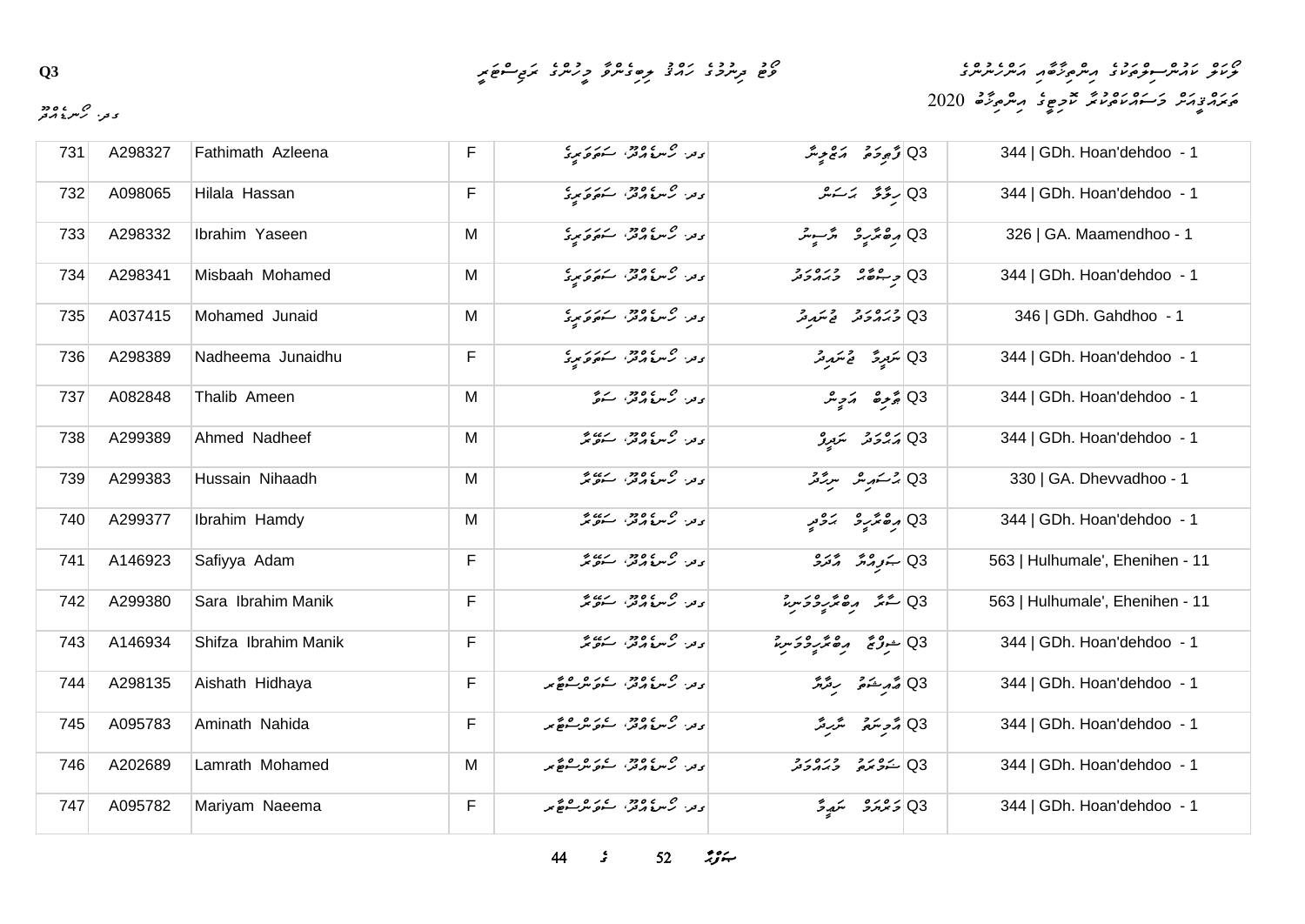*sCw7q7s5w7m< o<n9nOoAw7o< sCq;mAwBoEw7q<m; wBm;vB 2020<sup>, م</sup>وجدة المصرورة المجموعة المستورجة والم*جموعة والمجموعة والمجموعة والمجموعة والمجموعة والمجموعة والمجموعة

| 748 | A095781 | Muthalib Saeed       | M           | ى تىر، كەس ئەرەر مەرە ئەس بىر                                             | Q3 <i>ح.م.م.م.م.ھ</i> سَم <i>.م</i> ي                      | 344   GDh. Hoan'dehdoo - 1 |
|-----|---------|----------------------|-------------|---------------------------------------------------------------------------|------------------------------------------------------------|----------------------------|
| 749 | A097145 | Abdulla Shifaz       | M           | ى تىر كەس كەنتى ئىشتېرى ئى                                                | Q3 كەڭ ئىر <i>ۇ</i> تىم                                    | 344   GDh. Hoan'dehdoo - 1 |
| 750 | A035339 | Ahmed Ramzee         | M           | ى تىر. گەس كەنتى، ئىشتېرى ئى                                              | Q3 <i>كەندى كى</i> ر ئىكى ئىر                              | 344   GDh. Hoan'dehdoo - 1 |
| 751 | A298163 | Aminath Huzaimath    | F           | ى قرار كەس كەنتى ئىش ئورى ئى                                              | Q3 مُجِسَعَة بِمَعَ <i>مِجَ</i> مِّدَةً                    | 344   GDh. Hoan'dehdoo - 1 |
| 752 | A153299 | Ibrahim Fiyaz        | M           | ىر ئەر، ئەھ شەرەق                                                         | Q3 مەھ <i>مگىي</i> ئومگەشە                                 | 344   GDh. Hoan'dehdoo - 1 |
| 753 | A098002 | Saafzada Ali         | F           | ى بىر كەس كەنتى، ئىشتىرە بىرگ                                             | Q3 گۇنج قر <sub>م</sub> كرم                                | 344   GDh. Hoan'dehdoo - 1 |
| 754 | A000060 | Ahmed Niyaz Mohamed  | M           | ى تىر: 2 سى 20 مى 20 سى 20 مى 20<br>يى تىر: 2 سى 2 مى 2 مى 2 مى 2 مى 2 مى | Q3 كەندى ئىر ئەمەد ئەرەر د                                 | 344   GDh. Hoan'dehdoo - 1 |
| 755 | A359800 | Aishath Maanee Niyaz | F           | ى تىر كەس كەن ئەھ سىر تەرەپدە                                             | Q3 مَّ مِـ شَمَّ وَّ سِ سِتَرَجَّ                          | 344   GDh. Hoan'dehdoo - 1 |
| 756 | A359801 | Aminath Maain Niyaz  | F           | ى تىر كەس 200 مىڭ ھەمزىر توقى                                             | Q3 أَمَّ مِ سَمَّةً ۖ قَدِيمٌ سِيَّتَّعَ                   | 344   GDh. Hoan'dehdoo - 1 |
| 757 | A097988 | Fathimath Leena      | F           | وتر کرس وہ دور دورہ دور                                                   | Q3 <i>وُّجِودَة</i> مِيسَّر                                | 344   GDh. Hoan'dehdoo - 1 |
| 758 | A070454 | Aishath Liusha       | F           | ى مىس ئەمەر ئەھ ئىچە ئە                                                   | Q3 گەرىشەق <sub>ە</sub> موم <sup>ى</sup> شە                | 344   GDh. Hoan'dehdoo - 1 |
| 759 | A154075 | Mohamed Saeed        | M           | ى مىس ئەمەر ئەھ ئىچە ئە                                                   | Q3 <i>\$ ئەۋۋىق سەمبەتر</i>                                | 344   GDh. Hoan'dehdoo - 1 |
| 760 | A400009 | Ahmed Mifzah Rasheed | M           | ى قرار كى سى كەنتى، ئەنتى كىلىر                                           | Q3 <i>גُגُوَنَّدْ وِوْيُّ</i> رْ بَرَ <sub>ْسُم</sub> ِثْر | 344   GDh. Hoan'dehdoo - 1 |
| 761 | A097939 | Aishath Ameen        | F           | ى قرار كى سى كەنتى، ئەنتى كىلىر                                           | Q3 <i>مُگهِ شَهْنِ مَ</i> حِيش                             | 344   GDh. Hoan'dehdoo - 1 |
| 762 | A299349 | Aneeza Mohamed       | F           | ى تىر، كەس ئەرەر، كەن ئىر                                                 | Q3 كەس <sub>ىن</sub> ى ئ <i>ىكەدە</i> تر                   | 344   GDh. Hoan'dehdoo - 1 |
| 763 | A060779 | Azra Ismail          | $\mathsf F$ | ى تىر، كەس كەردىن، سەنو بار                                               | Q3 <i>مۇنج ئۇ</i> ب <i>ې</i> شۇن <i>م</i> ۇ                | 344   GDh. Hoan'dehdoo - 1 |
| 764 | A299701 | Jiyaaz Mohamed       | M           | ى قىر ، كەس كەرگە كەرگە كەرگە                                             | Q3   م <sub>و</sub> مرَّج   ح <i>. بُرود قر</i>            | 344   GDh. Hoan'dehdoo - 1 |

*45 sC 52 nNw?mS*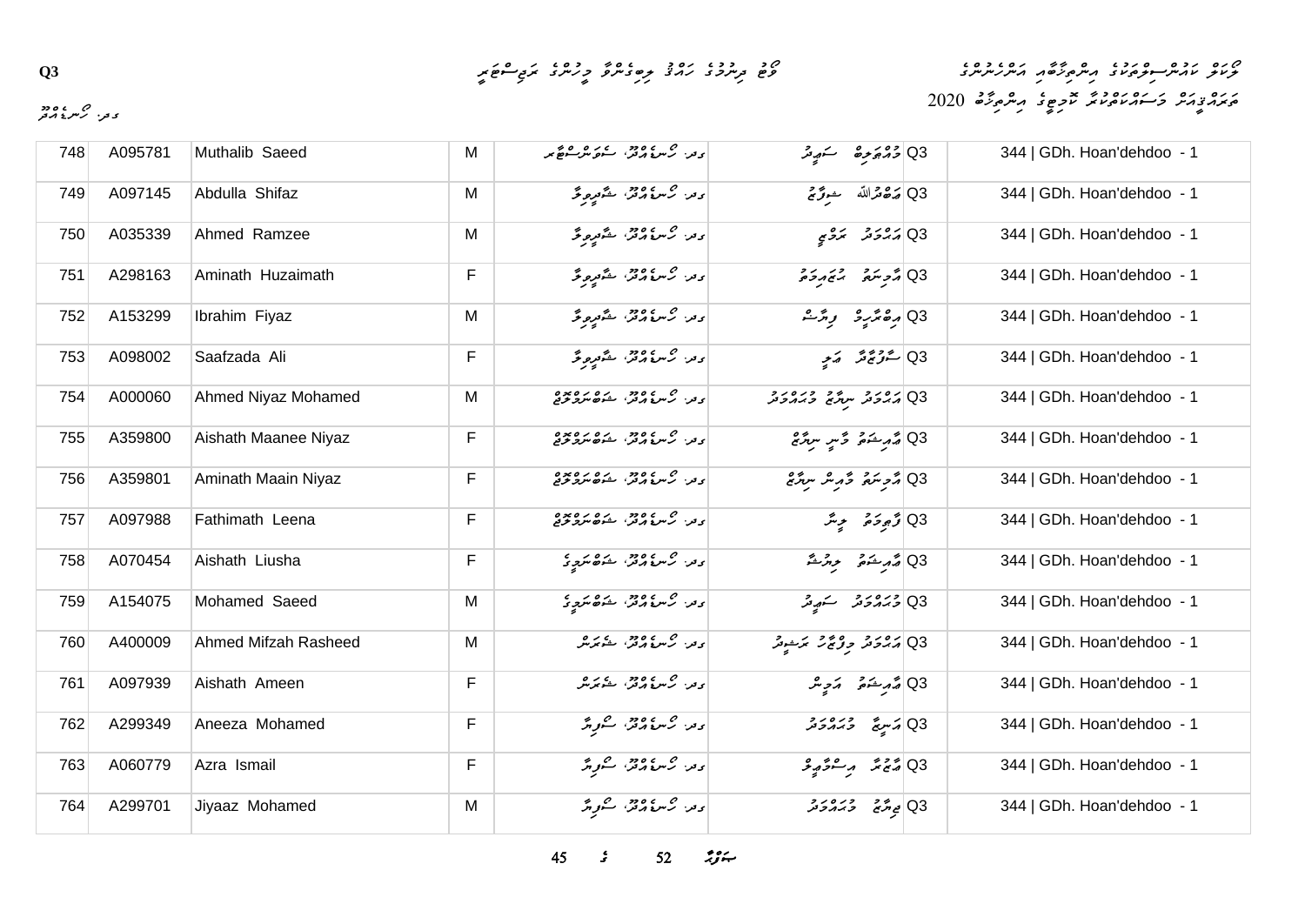*sCw7q7s5w7m< o<n9nOoAw7o< sCq;mAwBoEw7q<m; wBm;vB 2020<sup>, م</sup>وسوق المسجد التحقيق وسرمونية والم*جمع المسجد المسجد المسجد المسجد المسجد المسجد المسجد المسجد المسجد ال

| 765 | A060778 | Mohamed Waheed               | M            | ى تىر. كەس كەرتى، سىزىرگە              | Q3 <i>وُبَهُمُوَنَّزَ وَب</i> ِيْرَ      | 344   GDh. Hoan'dehdoo - 1 |
|-----|---------|------------------------------|--------------|----------------------------------------|------------------------------------------|----------------------------|
| 766 | A163508 | Mujaz Mohamed                | M            | ى تىر. گەسكەرگەنگە كەنگەرگە            | Q3  جۇيج ئ <i>ۇنەۋەتر</i>                | 536   Gdh. Atoll Male' - 6 |
| 767 | A163511 | Muneeza Mohamed              | $\mathsf{F}$ | ى قىر، كەسكەر ئەرەت كەر ئۇرۇگە         | Q3 ك <sup>ې</sup> رى <i>گە كەنگەك</i> تر | 344   GDh. Hoan'dehdoo - 1 |
| 768 | A299167 | Abdhul Matheen Rasheed       | M            | ى قرار كى سا ئەرەر كى ئەسكەنلىكى       | Q3 <i>مەھەرگى مۇ م</i> ىشى <i>رى</i> ر   | 344   GDh. Hoan'dehdoo - 1 |
| 769 | A299170 | Aishath Madhahath Rasheed    | $\mathsf{F}$ | ىمىن كەس ئەمەس سىگە ئىسكەتلىكى         | Q3 <i>مەم خەركە ئىر مەخ</i> ون           | 344   GDh. Hoan'dehdoo - 1 |
| 770 | A299055 | Azmeena Rasheed              | $\mathsf F$  | ى قرار مى مەم ئە ئەر ئەس ئەسىرى        | Q3 <i>ھَنجُ جِنگَہ مَرَحْبِيثَر</i> َ    | 344   GDh. Hoan'dehdoo - 1 |
| 771 | A299050 | Fathimath Adam               | F            | ړیں کرس وروس کے کے دور                 | Q3 <i>وَّجِوَة مُ</i> تَرَدُّ            | 344   GDh. Hoan'dehdoo - 1 |
| 772 | A299163 | Ifashath Rasheed             | M            | ى تىر، كەس ئەرەپ كەسكەتلىكى            | Q3 م <i>وقَّ</i> شَمَعَ مَمَّسُومَرُ     | 344   GDh. Hoan'dehdoo - 1 |
| 773 | A252851 | <b>Ismail Saamee Rasheed</b> | M            | ى قرار كى سى مەدىر كى ئەسكەنلىكى       | Q3 م <i>ې شۇمپىۋىنىڭ بىر م</i> ەسىر      | 344   GDh. Hoan'dehdoo - 1 |
| 774 | A072760 | Mohamed Rasheed              | M            | ى قرار كەس ئەرەر كەرگەر ئەرە ئ         | Q3 <i>وُبَرُوْدَوْ بَرَ</i> حْمِدُ       | 344   GDh. Hoan'dehdoo - 1 |
| 775 | A299704 | Zamath Rasheed               | M            | ى مەس ئەھەم ئەس ئەرەپ                  | Q3 <i>كاڭ ھەكە</i> كىم ئىسىر ئىگە        | 344   GDh. Hoan'dehdoo - 1 |
| 776 | A098060 | Aminath Azeeza Abdul Kareem  | F            | ى تىر، كەس كە 32 كەن سىزە كىر          |                                          | 344   GDh. Hoan'dehdoo - 1 |
| 777 | A299353 | Mohamed Nishan               | M            | ى قرار كى سى ئەرەردە كەن كىس ئوققا بىر | Q3 <i>وُيُرودُوْ</i> سِيشَمْر            | 536   Gdh. Atoll Male' - 6 |
| 778 | A299354 | Siyadha Ali                  | F            | ى تىر، گەس كەم تەرەپ كىس كەن ئى        | Q3 سوئ <i>زة مَي</i> ج                   | 344   GDh. Hoan'dehdoo - 1 |
| 779 | A252817 | Aminath Miasha               | $\mathsf{F}$ | ى تىر، كەس ئەھ تەرەپ ئەھرىك ھ          | Q3 م <i>ُّوِسَعُ وِمُ</i> ّتُّ           | 536   Gdh. Atoll Male' - 6 |
| 780 | A375323 | Fathimath Maisha             | F            | ى تىر، كەس ھەتەر، كەش كەھ              | Q3  <i>وَّجِوَدَةُ</i> دَرِسَةُ          | 344   GDh. Hoan'dehdoo - 1 |
| 781 | A070061 | Abdulla Rasheed              | M            | ى تىر، گەس كەم تەرەپ ھەر               | Q3 كەھەراللە   ئىرىسىرىتر                | 344   GDh. Hoan'dehdoo - 1 |

*46 s* 52  $2.94$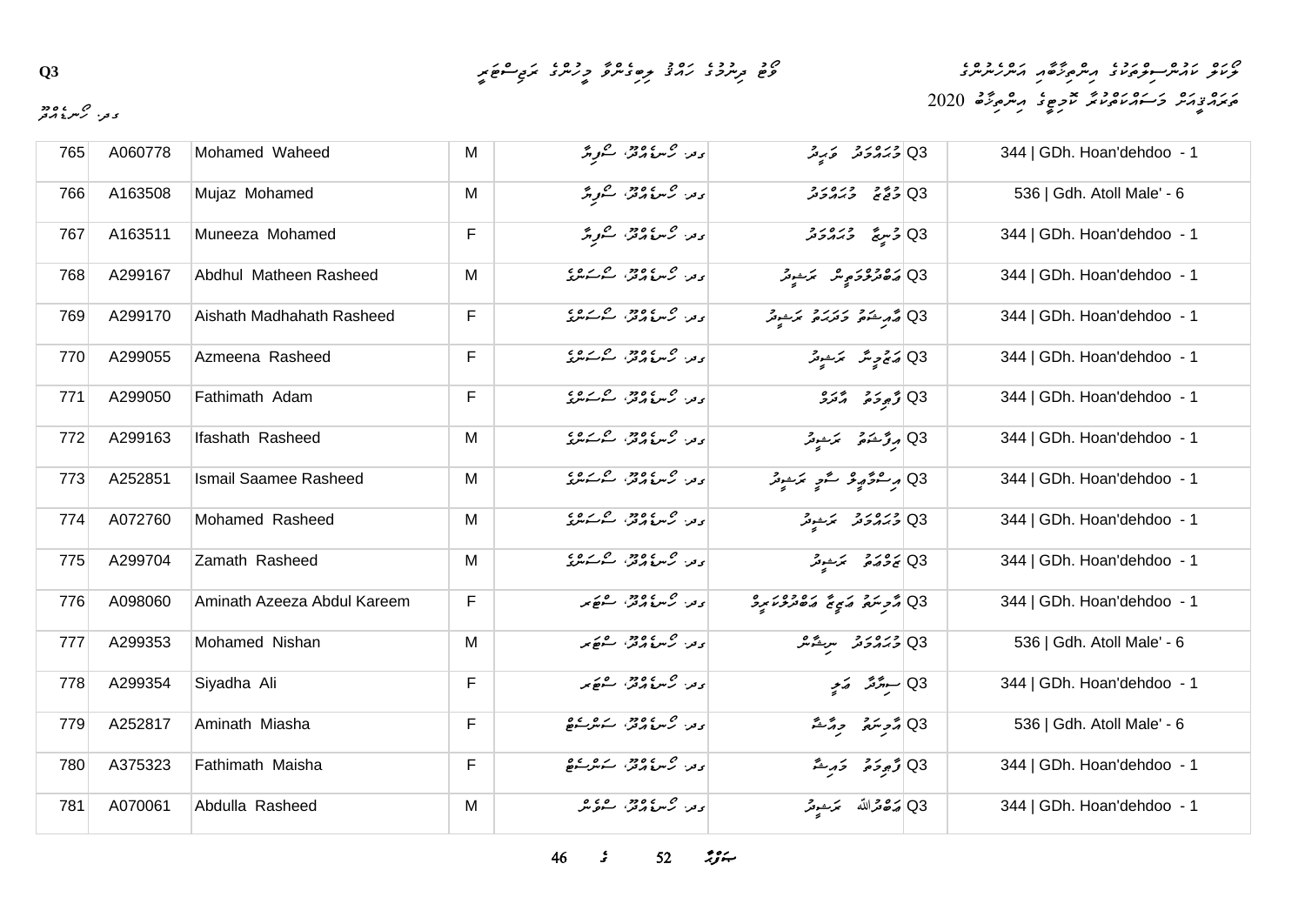*sCw7q7s5w7m< o<n9nOoAw7o< sCq;mAwBoEw7q<m; wBm;vB 2020<sup>, م</sup>وسوق المسجد التحقيق وسرمونية والم*جمع المسجد المسجد المسجد المسجد المسجد المسجد المسجد المسجد المسجد ال

| 782 | A097147 | Aminath Leena            | F           | ى تىر، گەستە ھۆر، كەن ھەر بىر                                 | Q3 <i>مُّحِ مَنْهُ بِهِ مُّ</i>                                | 536   Gdh. Atoll Male' - 6 |
|-----|---------|--------------------------|-------------|---------------------------------------------------------------|----------------------------------------------------------------|----------------------------|
| 783 | A252818 | Ahmed Naveen Mohamed     | M           | ى تىر، كەس ئەم تەرەپ ئەن كەن كە                               | Q3 <i>בَ بْدُوَ تَدْ سَعِي<sup>قْ</sup> وَبَرَوْ وَ</i> رَ     | 344   GDh. Hoan'dehdoo - 1 |
| 784 | A060033 | Mohamed Hasrath          | M           | ى تىر، كەس ھەر تەھ ب كە ئەسكەت                                | Q3 <i>ډېرونو بره ده</i>                                        | 344   GDh. Hoan'dehdoo - 1 |
| 785 | A097921 | Riyasa Abdul Latheef     | F           | ى تىر، كەس ئەم تەرەپ ئەسكەت                                   | Q3 برېژنگ مەھ <i>ىرم خې</i> رۇ                                 | 344   GDh. Hoan'dehdoo - 1 |
| 786 | A150291 | Ali Zahir                | M           | وفر به صرح وجود به برود و<br>وفر به مستعدم فرقر المحمد مرود و | Q3 <i>ھي چي تر</i>                                             | 344   GDh. Hoan'dehdoo - 1 |
| 787 | A297592 | Dheena Ali               | F           | وفر کر سره دود .<br>وفر کر سره دور ، موسرپرو                  | Q3   مرینز - <sub>م</sub> رَمٍ                                 | 344   GDh. Hoan'dehdoo - 1 |
| 788 | A038030 | Naseem Ibrahim Hussain   | M           | دود، کرس دوه<br>دور، کرس دور، موس دوه                         | Q3 مَرَسِوڤ م <i>ِرە مَرَّرِ</i> وْ ب <sub>ُرْسَمَ مِر</sub>   | 536   Gdh. Atoll Male' - 6 |
| 789 | A079531 | Abdul Azeez Adam         | M           | رىر. ر <i>ىس ئەمەدە مەس</i> رىش                               | Q3 <i>چەترىۋىي مەترى</i>                                       | 344   GDh. Hoan'dehdoo - 1 |
| 790 | A299492 | Ahmedulla Abdul Azeez    | M           | ى مىن كەس كە دەر بەر بەر                                      | Q3 كەبرى قىراللە كەھ <i>ەر ئەمەي قى</i>                        | 344   GDh. Hoan'dehdoo - 1 |
| 791 | A148861 | Amathulla Abdul Azeez    | F           | ى مىس ئەمەدە بەر ئە                                           | Q3 مَرَّدَّة اللَّهُ صَرْحَقَ مَعَ مِنْ مِنْ حَمَّدَ مِنْ مِنْ | 344   GDh. Hoan'dehdoo - 1 |
| 792 | A062053 | Midhathulla Abdul Azeez  | M           | رىر. ر <i>ىس ئەمەدە مەس</i> رىش                               | Q3 ح <i>وفربرة</i> الله م <i>م هو فر فره بي</i>                | 344   GDh. Hoan'dehdoo - 1 |
| 793 | A098045 | Niumathulla Abdul Azeez  | F           | ى مەس ئەرەردە مەسرى                                           | Q3 س <i>مەدە ئىللە مەھەر دەرى</i>                              | 536   Gdh. Atoll Male' - 6 |
| 794 | A299482 | Safoora Abdul Azeez      | $\mathsf F$ | ى مىس ئەمەدە بەر ئە                                           | $03 - 222$ $-27$                                               | 344   GDh. Hoan'dehdoo - 1 |
| 795 | A252857 | Safwathullah Abdul Azeez | M           | ى مىن كەس ئەمەدە بەدە بىر ب                                   | Q3 سَوْءَ تَمُ اللَّهُ مَصْعَرْ <i>حَرْجَ مِ</i>               | 344   GDh. Hoan'dehdoo - 1 |
| 796 | A098046 | Shafeega Abdulla         | F           | رىر. ر <i>ىس ئەمەدە مەس</i> رىش                               | Q3 خَوَرٍ مَّ صَرَّاطَة ِ اللَّهُ                              | 344   GDh. Hoan'dehdoo - 1 |
| 797 | A150582 | Aminath Gisaamath        | $\mathsf F$ | צעי צייע לקבל שיות                                            | Q3 مۇج <i>ىنىۋ بېشخەر</i>                                      | 344   GDh. Hoan'dehdoo - 1 |
| 798 | A074334 | Ismail Niyaz             | M           | צעי צייע ומבר קיית                                            | Q3 مرڪ <i>وگوري مرمڙج</i>                                      | 536   Gdh. Atoll Male' - 6 |

*47 sC 52 nNw?mS*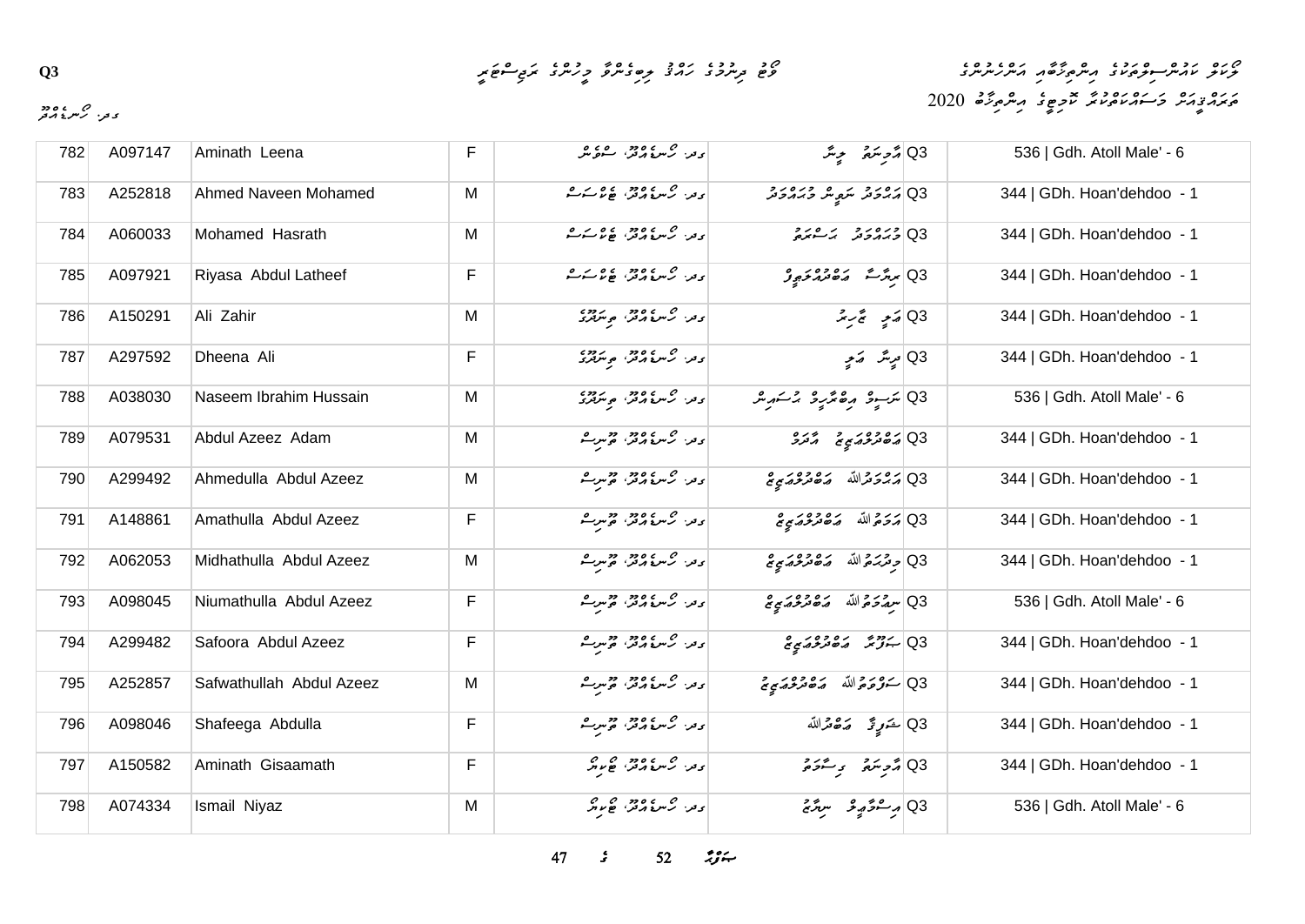*sCw7q7s5w7m< o<n9nOoAw7o< sCq;mAwBoEw7q<m; wBm;vB* م من المسجد المسجد المسجد المسجد المسجد العام 2020<br>مسجد المسجد المسجد المسجد المسجد المسجد المسجد المسجد المسجد ال

| 799 | A062288 | Mohamed Hassan Manik    | M            | ى تىر كرسۇ مەدە ھىم بىر                  | Q3  <i>ويەممى ئەسكىرى بىرى</i>                   | 344   GDh. Hoan'dehdoo - 1      |
|-----|---------|-------------------------|--------------|------------------------------------------|--------------------------------------------------|---------------------------------|
| 800 | A052133 | Nuzhath Hassan Manik    | $\mathsf F$  | צעי צייע המיני שעות                      | Q3 سى <i>نى ئىق بىر ئىشكەتلىرى</i> بىر           | 536   Gdh. Atoll Male' - 6      |
| 801 | A367630 | Shain Mohamed           | M            | צעי תייע בער שיות                        | Q3 شەرىئر ئ <i>ەندى</i> تىر                      | 563   Hulhumale', Ehenihen - 11 |
| 802 | A298978 | Shamin Mohamed          | M            | צעי צייע המיני שעות                      | Q3 ش <i>ۇمەر ئەندەت</i> ر                        | 536   Gdh. Atoll Male' - 6      |
| 803 | A298966 | Zeenath Hassan Manik    | F            | צעי המשלות לאת                           | Q3 <sub>م</sub> ېرى <i>ق ئەسەمگەكتىرىد</i>       | 344   GDh. Hoan'dehdoo - 1      |
| 804 | A128139 | Ahmed Wajdhee           | M            | ړی ره مورد ده ده<br>دې رسومړي مومر       | Q3 <i>كەنگە كىڭ ھەقى</i> ر                       | 536   Gdh. Atoll Male' - 6      |
| 805 | A076473 | Khadeeja Adam           | F            | ړی ره ده ده ده ده<br>ډېر ره کول مومر     | Q3 تَر <i>ْمِيعٌ مُ</i> دَّمَرُو                 | 563   Hulhumale', Ehenihen - 11 |
| 806 | A106609 | Sharafiyya Wajdhee      | F            | ړی ره مورد ده ده<br>ډین ره مولمنۍ مولمن  | Q3 ش <i>ەتزو بەنگە</i> قەتمەير                   | 563   Hulhumale', Ehenihen - 11 |
| 807 | A098041 | Khadheeja               | F            |                                          | Q3 كرميرچ<br>پ                                   | 378   Hithadhoo Ehenihen - 1    |
| 808 | A160386 | Thaaseen Mohamed        | M            | ى مەرەپ ھەر ئەستىم ئە                    | Q3  پۇسومىر <i>25,050</i>                        | 344   GDh. Hoan'dehdoo - 1      |
| 809 | A284937 | Fathmath Zahira         | $\mathsf F$  | ى مى مى مەمدى بول                        | Q3 <i>وَّجِوحَةْ</i> تَجْرِيمَّ                  | 344   GDh. Hoan'dehdoo - 1      |
| 810 | A097955 | Aishath Nasiha          | $\mathsf{F}$ | ړی که روم روم<br>ډی کس کری وی            | Q3 <i>مُگهرِ مِنْدَهُنْ</i> مُ <i>گَرِّبِ بُ</i> | 120   B. Maalhos - 1            |
| 811 | A157327 | Ali Nasih               | M            | ړی ره ده ده ده<br>دې رسوله تر وخ         | Q3 <i>أەڭمچ</i> - م <i>ىتىبە</i> ر               | 536   Gdh. Atoll Male' - 6      |
| 812 | A097954 | Aminath Ismail          | F            | ړند کرس ورو بروه<br>دندا کرس ورترا لومړي | Q3 مۇمىتى مەش <i>ۇم</i> بۇ                       | 344   GDh. Hoan'dehdoo - 1      |
| 813 | A297806 | Nasreena Adam           | $\mathsf F$  | ړی ره ده ده ده<br>دې رسوله تر وخ         | Q3 <i>مَرْ-مْبِسَّر مُ</i> قَرَّدُ               | 639   Vilimale', Ehenihen-4     |
| 814 | A252771 | Ahmed Ausam Abdul Azeez | M            | دىن رىس گەن ئۇسكىتى ئى                   | Q3 كەمرو بەھ سەھ بەھ <i>بەھ بەھ</i> بە           | 536   Gdh. Atoll Male' - 6      |
| 815 | A301132 | Fathimath Ibrahim       | F            | ىلا رىسىملار بوسكىموگ                    | Q3 <i>وُمِعَمْ م</i> ِهْتَرِيْتِ                 | 344   GDh. Hoan'dehdoo - 1      |

*48 s* 52  $2.94$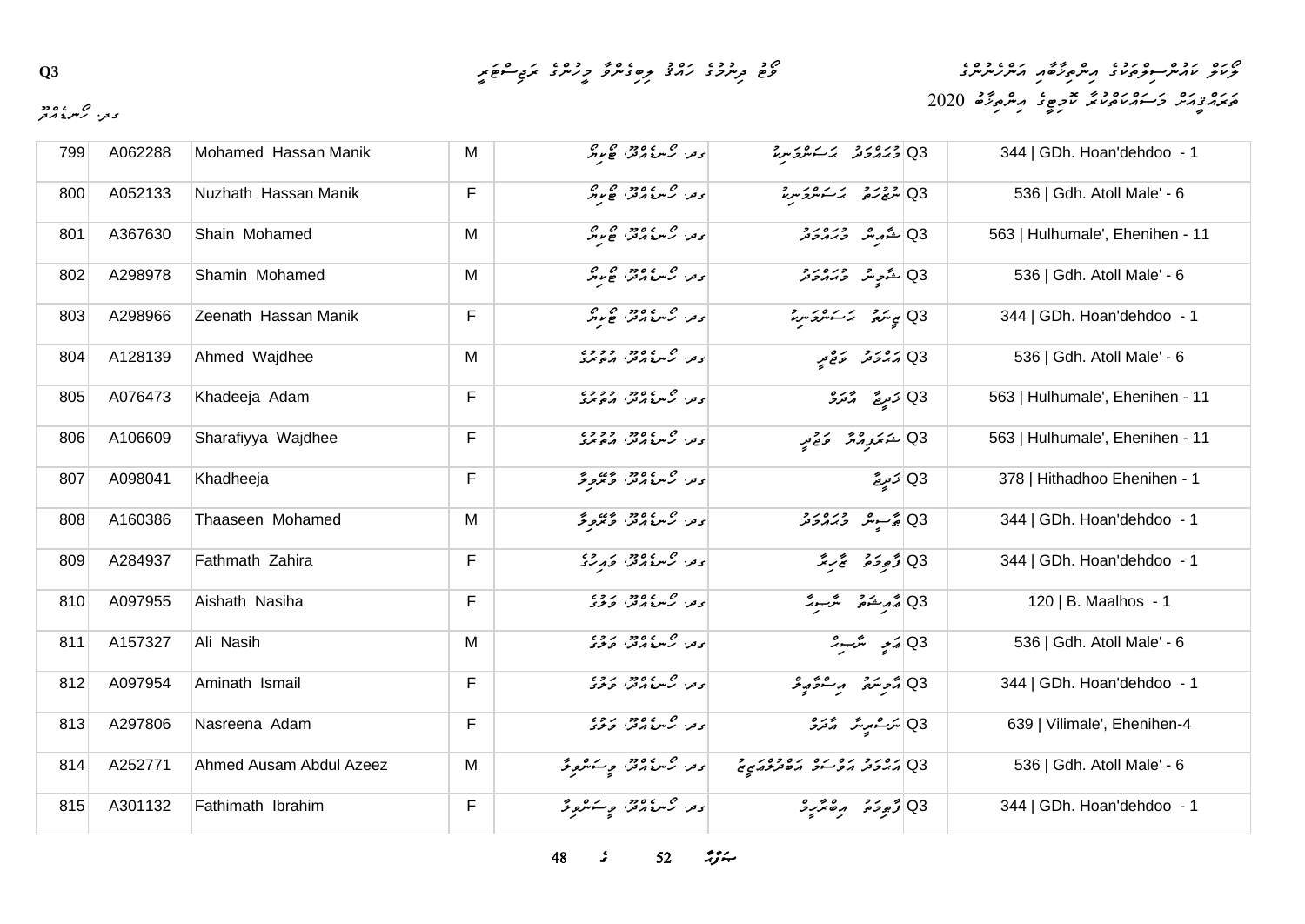*sCw7q7s5w7m< o<n9nOoAw7o< sCq;mAwBoEw7q<m; wBm;vB 2020<sup>, م</sup>وجدة المصرورة المجموعة المستورجة والم*جموعة والمجموعة والمجموعة والمجموعة والمجموعة والمجموعة والمجموعة

| 816 | A152339 | Ahmed Siyam                    | M           | دىن گەس 200 كى م                                                                                         | Q3 <i>كەندى قىلى سىزگى</i>                                                                            | 536   Gdh. Atoll Male' - 6      |
|-----|---------|--------------------------------|-------------|----------------------------------------------------------------------------------------------------------|-------------------------------------------------------------------------------------------------------|---------------------------------|
| 817 | A326596 | Fathimath Shara Ahmed Siyam    | F           | دىن كەس ھەر ئ                                                                                            | Q3 <i>وَّجِودَة څَخَمَّ مَ</i> هُدَوَرَ سِيَرَّدُّ                                                    | 344   GDh. Hoan'dehdoo - 1      |
| 818 | A049733 | Mariyam Shakeela               | $\mathsf F$ | ا دور گرس وروس کار                                                                                       | Q3 كەن <i>تەرگى</i> شە <i>بى</i> گە                                                                   | 536   Gdh. Atoll Male' - 6      |
| 819 | A299331 | Abdulla Ameer Rasheed          | M           | ى تەرىج ھەم ئەرىرى                                                                                       | Q3 كَەھەقداللە كەھ پىر مەسىر قىر                                                                      | 536   Gdh. Atoll Male' - 6      |
| 820 | A299329 | Aishath Ashfa                  | F           | ى تەرىجى ھەم ئەرىرى                                                                                      | Q3 مەم ئىشق <sub>ە</sub> مەشىر                                                                        | 335   GDh. Thinadhoo - 1        |
| 821 | A372011 | <b>Haleemath Akifa Rasheed</b> | $\mathsf F$ | ى تەرەپ ئەرەپە                                                                                           | Q3 <i>يَجِوَدَةُ مُزَيَّرٍ مَرْشِيْتَر</i>                                                            | 536   Gdh. Atoll Male' - 6      |
| 822 | A132960 | <b>Ibrahim Rasheed Gasim</b>   | M           | رىر، گەس 200 ، 200 كىلىدى.<br>كەنس گەس 200 كىلىمىتى تىرىپ                                                | Q3 مەھە <i>نگەي</i> كەنسىچە ئۇسىۋ                                                                     | 344   GDh. Hoan'dehdoo - 1      |
| 823 | A299330 | Mariyam Asima                  | F           | ى قرار بىل كەنتى كەرگە بىل كەرگە بىل كەنتى بىل كەنتى بىل كەنتى بىل كەنتى بىل كەنتى بىل كەنتى بىل كەنتى ب | Q3 <i>كا كاندى قىلىدۇ</i>                                                                             | 344   GDh. Hoan'dehdoo - 1      |
| 824 | A252813 | Fathmath Masha Saadig          | F           | كە ئەر ئەرەردە ئەسرى                                                                                     | را ئۇمۇمۇم ئۇيسى سۇمېرتى $\sim$                                                                       | 536   Gdh. Atoll Male' - 6      |
| 825 | A153699 | Asma Ahmed Saeed               | F           | ى بىر بىر بەر بەر بىر بىر بىر                                                                            | Q3 كەشش <i>ۇ كەندى كەم</i> ەتر                                                                        | 536   Gdh. Atoll Male' - 6      |
| 826 | A043995 | Fathimath Ismail               | F           | ى بور، كەسكەرتى، ئۇ ئاھايىي                                                                              | Q3 <i>ۇموخۇم مەشۇم</i> وگە                                                                            | 563   Hulhumale', Ehenihen - 11 |
| 827 | A113853 | <b>Rifshan Ahmed Saeed</b>     | M           | ى بور، كەسكەرتى، ئۇ ئاھايىي                                                                              | Q3 برو ئەمە ئەر ئەر ئەر ئىكەن ئىككەن ئىككەن ئىككەن ئىككەن ئىككەن ئىككەن ئىككەن ئىككەن ئىككەن ئىككەن ئ | 344   GDh. Hoan'dehdoo - 1      |
| 828 | A144401 | Abdulla Saeed                  | M           | ى تىر، شىرە دەر بەر بەر بەر بەر ئە                                                                       | Q3 كەڭداللە كى <i>م</i> وتىر                                                                          | 536   Gdh. Atoll Male' - 6      |
| 829 | A298014 | Faiza Adam                     | F           | دىن كەس دەھەر دىدى.<br>دىن كەس كەندا مەم دىدى.                                                           | Q3 <i>وَّمِ</i> يحَ مُرَّمَرَدُ                                                                       | 344   GDh. Hoan'dehdoo - 1      |
| 830 | A151916 | Fazleen Saeed                  | $\mathsf F$ | ه در کسوارود.<br>دىن کسوارتر، د د د د                                                                    | Q3 <i>وَچُوِينَ سَهِينَ</i>                                                                           | 536   Gdh. Atoll Male' - 6      |
| 831 | A298972 | Hammad Saeed                   | M           | ى تەرەپىسى ھەدىرى<br>ئەس كەسكەن ھەدىرە                                                                   | Q3 <i>بَدْدُوَّدْ سَهِيدْ</i>                                                                         | 344   GDh. Hoan'dehdoo - 1      |
| 832 | A298970 | Mizfa Saeed                    | F           | دىن رىستى مەدەبىرى<br>دىن رىستى مەنىش مەدەبىرى                                                           | Q3 <i>حِيَّةُ سَهِي</i> مُ                                                                            | 536   Gdh. Atoll Male' - 6      |

*49 s* 52  $2.3$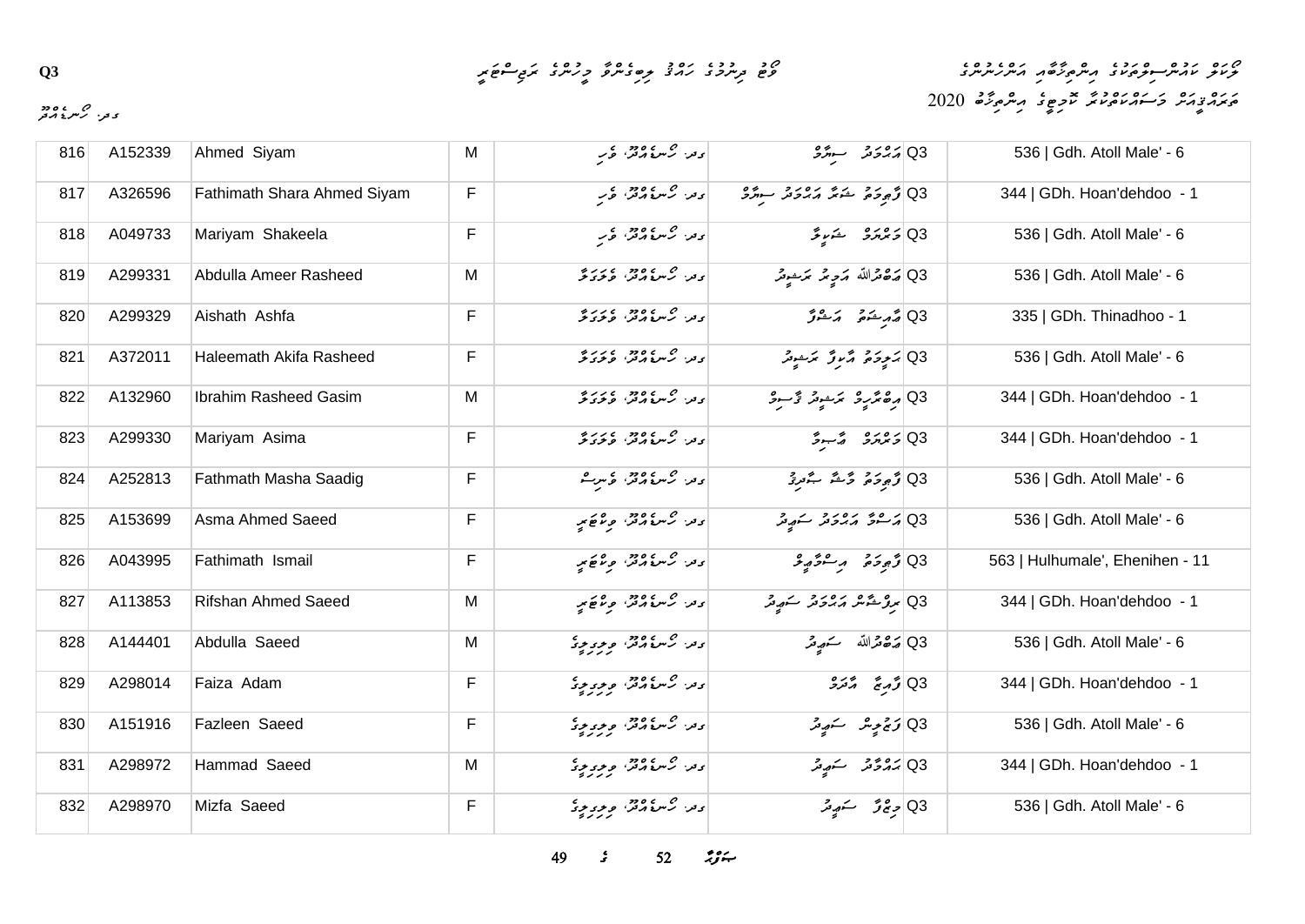*sCw7q7s5w7m< o<n9nOoAw7o< sCq;mAwBoEw7q<m; wBm;vB 2020<sup>, م</sup>وجدة المصرورة المجموعة المستورجة والم*جموعة والمجموعة والمجموعة والمجموعة والمجموعة والمجموعة والمجموعة

| 833 | A098034 | Ahmed Nazeef            | M            | دىر. ر <i>ىس ۋە دىن بو</i> گرېمىت بىر | Q3 <i>كەندى كىم تىرى ئى</i> ر                    | 344   GDh. Hoan'dehdoo - 1      |
|-----|---------|-------------------------|--------------|---------------------------------------|--------------------------------------------------|---------------------------------|
| 834 | A252860 | Aishath Mina            | F            | دىر. ر°سۇن ھۇر ھۇيەت ك                | Q3 <i>مُآمِيشَمُ</i> وِسَّرَ                     | 563   Hulhumale', Ehenihen - 11 |
| 835 | A389365 | Aishath Neesham Guraish | $\mathsf{F}$ | دىن رىس مەدىر، بوڭرېمىر شە            | Q3 <i>مەرخۇم سېخىۋ قىمەر</i> ىھ                  | 344   GDh. Hoan'dehdoo - 1      |
| 836 | A299313 | Aminath Siyahath        | F            | ىمىن ئۇسۇمەت موقى بۇي                 | Q3 مُجِسَمَّة سِيَ <i>رْدَة</i>                  | 344   GDh. Hoan'dehdoo - 1      |
| 837 | A299303 | Farahath Thaufeeq       | M            | ىلىن رىس مەدەر، ئۆتمەتكەشى            | Q3 <i>وَ بَدَيَ</i> مُ م <i>ُ مَ مُ وَ وَ وَ</i> | 344   GDh. Hoan'dehdoo - 1      |
| 838 | A299307 | Fathimath Siyana        | $\mathsf F$  | ى مەسكەن بوقۇپرىش                     | Q3 <i>وَّجوحَ</i> هُمْ سِيرَسَّرَ                | 344   GDh. Hoan'dehdoo - 1      |
| 839 | A098033 | Mariyam Adam            | F            | ىر ئىس ئەرەت مۇ ئىچى                  |                                                  | 344   GDh. Hoan'dehdoo - 1      |
| 840 | A299289 | Mohamed Thawfeeq        | M            | ىلىن رىس مەدەر، ئۆتمەتكەشى            | Q3 <i>جُہُدُوَنَہ وَہُ تو</i>                    | 344   GDh. Hoan'dehdoo - 1      |
| 841 | A098035 | Saneefa Thaufeeg        | F            | ىمىن ئۇسۇمەت موقى بۇي                 | Q3 سَسِيدً عَ <i>مَّدُوِي</i> دً                 | 344   GDh. Hoan'dehdoo - 1      |
| 842 | A098032 | Sihama Thaufeeq         | $\mathsf{F}$ | ىلىن رىس ئەقتى بوڭ بولىگ              | Q3 س <i>ېرنگە خەم ب</i> وتۇ                      | 344   GDh. Hoan'dehdoo - 1      |
| 843 | A146770 | Ahmed Mahudhee          | M            | ى قىرا كەس كەنتى، ئۆسكە               | Q3 <i>كەنگە كىلى ئى</i> ر                        | 536   Gdh. Atoll Male' - 6      |
| 844 | A299211 | Ali Musthafa            | M            | ى قىزا كەستا ھەتتى ، جانىكە           | Q3 <i>أَمَّجِ دُجُوَرٌ</i>                       | 344   GDh. Hoan'dehdoo - 1      |
| 845 | A063186 | Aminath Mausooma        | $\mathsf{F}$ | ى تىر كەس ھەت ھەسكە                   | Q3 <i>مُجِسَعْ دَمْ</i> جَمَّةَ                  | 344   GDh. Hoan'dehdoo - 1      |
| 846 | A151063 | Aminath Zoona           | F            | ى تىر بىر مەم دەرد.<br>ئ              | Q3 م <i>مْحِسَمْۃ</i> ڇميمُ                      | 344   GDh. Hoan'dehdoo - 1      |
| 847 | A083312 | Fathimath Ameena        | F            | ى قىز كەسمە مەدىر، ئ <i>ۆ</i> سكە     | Q3 <i>وَّجِوحَةْ مَ</i> حِيثَر                   | 344   GDh. Hoan'dehdoo - 1      |
| 848 | A299208 | Hassan Haisham          | M            | ى مەر بۇس ئە <mark>دەر بەيد</mark>    | Q3   كەسكەنلەر كەرىكەنى                          | 344   GDh. Hoan'dehdoo - 1      |
| 849 | A299212 | Hussain Najah           | M            | ى تىر، كەس كەن ھەتتى بىر كەنتىكە      | Q3   يُرْسَمَ مِنْ سَرَةٍ بِرَ                   | 344   GDh. Hoan'dehdoo - 1      |

 $50$  *s*  $52$  *z* $\frac{2}{3}$ *k*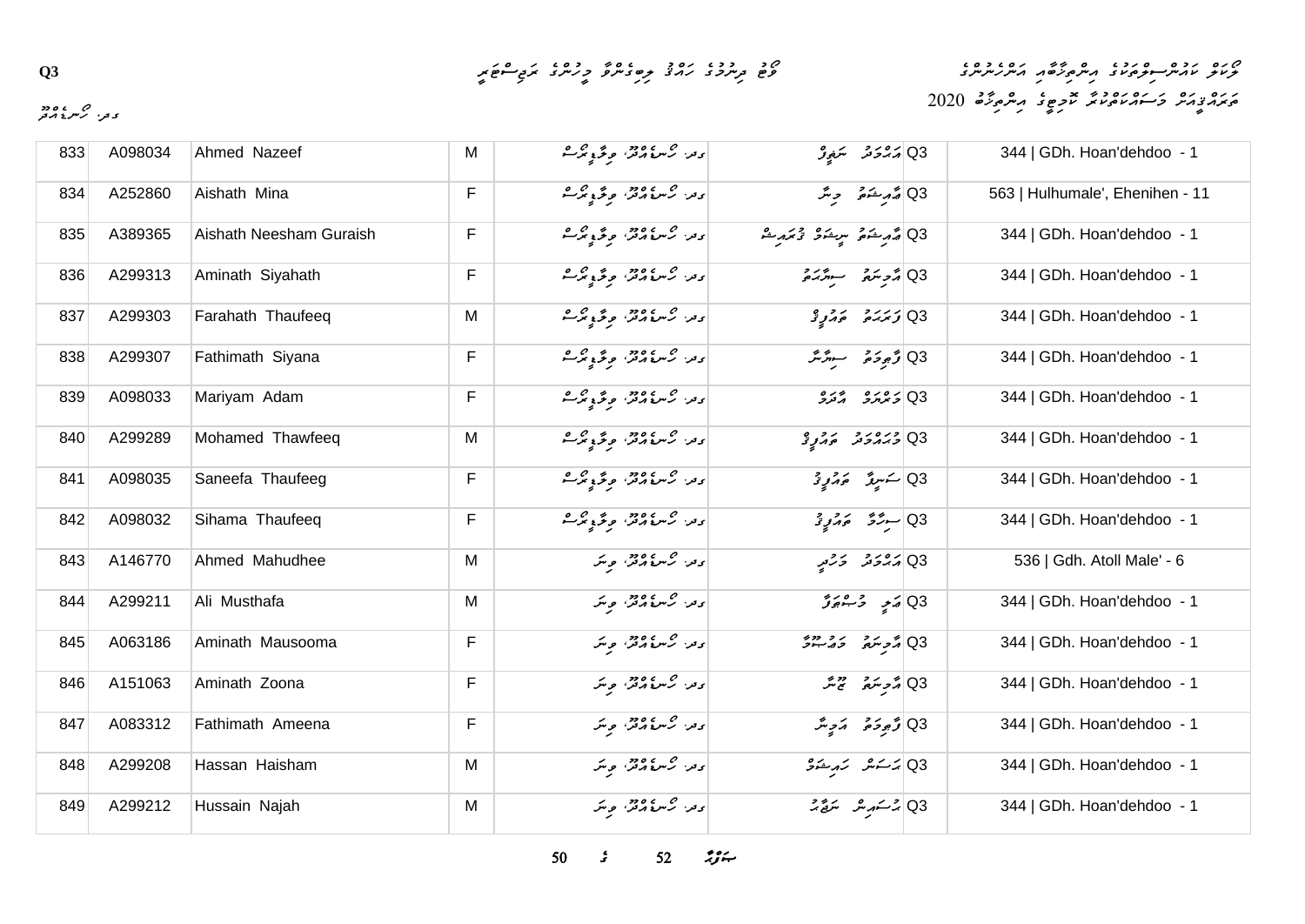*sCw7q7s5w7m< o<n9nOoAw7o< sCq;mAwBoEw7q<m; wBm;vB* م من المسجد المسجد المسجد المسجد المسجد العام 2020<br>مسجد المسجد المسجد المسجد المسجد المسجد المسجد المسجد المسجد ال

| 850 | A113119 | Mohamed Mauroof          | M           | ى تىر كەس كەتتى <sup>،</sup> جەنىڭ                                                                         | Q3 <i>دېممرد خوړوه</i>                    | 536   Gdh. Atoll Male' - 6 |
|-----|---------|--------------------------|-------------|------------------------------------------------------------------------------------------------------------|-------------------------------------------|----------------------------|
| 851 | A058028 | Musthafa Mohamed Hussain | M           | ا دورا کرس وروژا او مگر                                                                                    | Q3 و مرد ورورو و مرکز                     | 344   GDh. Hoan'dehdoo - 1 |
| 852 | A299209 | Nasru Musthafa           | M           | ى تىر، گەستەم بىرى تەرەپ كىيەت كەنتىكە بەلىكە بەلىكە بەلىكە بەلىكە بەلىكە بەلىكە بەلىكە بەلىكە بەلىكە بەل  | Q3 ئىربىقى ئ <i>ىر مەرۋ</i>               | 344   GDh. Hoan'dehdoo - 1 |
| 853 | A299210 | Sama Musthafa            | F           | ى مەر ئەر ئەھمى ئەسىر                                                                                      | Q3 خىرى ئ <i>ىشبۇق</i>                    | 536   Gdh. Atoll Male' - 6 |
| 854 | A081744 | Aishath Hussain          | F           | كمحد المحمد والمحدود المحمد والمحمد والمحمد المحمد المحمد المحمد المحمد المحمد المحمد المحمد المحمد المحمد | Q3 <i>ھُبرِڪو جُڪبر</i> يئر               | 344   GDh. Hoan'dehdoo - 1 |
| 855 | A298023 | Aishath Shifuna          | $\mathsf F$ | ى بىر بىرە بەر ئەم ئەرەبىر بىر                                                                             | Q3 <i>مُگهرِ مِشَہُمْ مُسْوِرْ مُگُرُ</i> | 536   Gdh. Atoll Male' - 6 |
| 856 | A047343 | Aminath Fareesha         | F           | ىلا ئۇس مەر مەم ئەم                                                                                        | Q3 <mark>مُرْ</mark> حِسَمُ وَمِرِّسُمُ   | 536   Gdh. Atoll Male' - 6 |
| 857 | A046705 | Dhon Maniku              | M           | ىلىن كەس مەدەر مەم ئ                                                                                       | Q3 كَتْرْمَتْكَهُ سِرْتُمْ                | 344   GDh. Hoan'dehdoo - 1 |
| 858 | A033639 | Ali Faiz                 | M           | ى مەسلەم ئەم ئەم ئ                                                                                         | Q3 <i>ھَيِ</i> تَ <i>دُوج</i>             | 344   GDh. Hoan'dehdoo - 1 |
| 859 | A066475 | Mohamed Ahmed            | M           | ى مىس كەرەپىي ئەر ئە                                                                                       | Q3 <i>בגמכת הפנ</i> ק                     | 344   GDh. Hoan'dehdoo - 1 |
| 860 | A350604 | Fathimath Saha Mohamed   | F           | ى مەستاملىق مەھم                                                                                           | Q3 <i>وُجودَة سَبَّدُ دَبَرورو</i>        | 344   GDh. Hoan'dehdoo - 1 |
| 861 | A022224 | Mohamed Hassan           | M           | ى قرار ئەس ئەمەدەر مەس ھەمد                                                                                | Q3 <i>وېزو دو برخپر</i>                   | 344   GDh. Hoan'dehdoo - 1 |
| 862 | A252811 | Nafaahath Mohamed        | $\mathsf F$ | ى تىر، كەس كەن ئەرەكتى تىر                                                                                 | Q3 <i>سَمَدَّ سَمَّ دَيَدُودَ</i> رَ      | 344   GDh. Hoan'dehdoo - 1 |
| 863 | A097981 | Nasira Hassan            | F           | دىن كەس كەن ئەس ھەر                                                                                        | Q3 مگرسو <i>مگر - برڪنگر</i>              | 344   GDh. Hoan'dehdoo - 1 |
| 864 | A298051 | Samah Mohamed            | M           | ى مەسكەن ئەرەپ ئەستى                                                                                       | Q3 كەنزىر مەدەرد                          | 536   Gdh. Atoll Male' - 6 |
| 865 | A298049 | Samahath Mohamed         | $\mathsf F$ | ى تىر، كەس كەن ئەرەكتى تىر                                                                                 | $03$ $-222$                               | 344   GDh. Hoan'dehdoo - 1 |
| 866 | A098066 | Abdulla Luthufee         | M           | ى قرار ئىس ئاھرى ئاھرىيە                                                                                   |                                           | 344   GDh. Hoan'dehdoo - 1 |

 $51$  *s*  $52$  *n***<sub>i</sub>** *n***<sub>i</sub>**